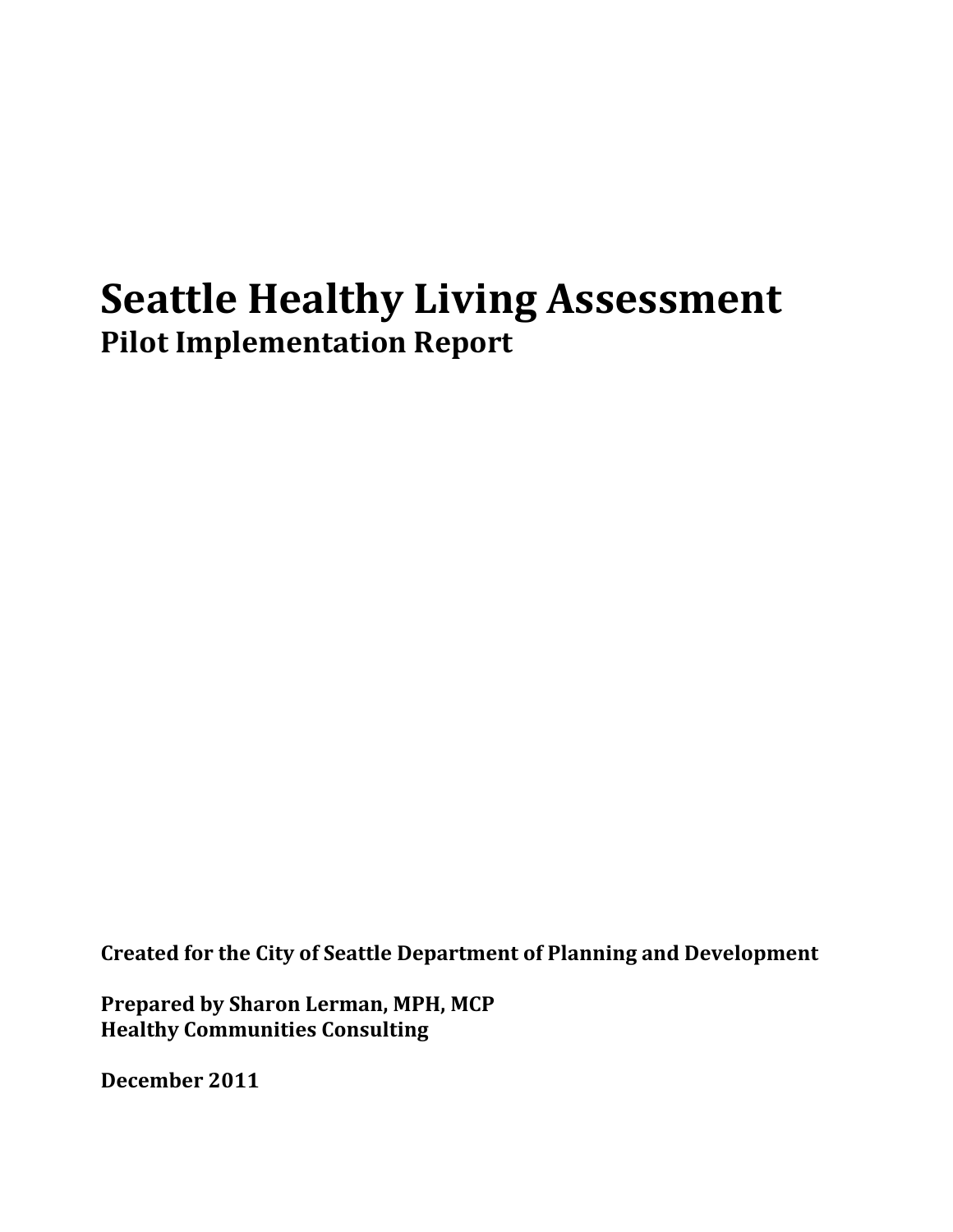# **Acknowledgements**

This report is a product of the Healthy Living Assessment (HLA) developed through collaboration between Healthy Communities Consulting and the HLA working group convened by the City of Seattle Department of Planning and Development, the work was funded through a Communities Putting Prevention to Work Healthy Eating and Active Living grant from Public Health – Seattle & King County.

#### **HLA Working Group Members**

| David Goldberg        | Seattle Department of Planning and Development |
|-----------------------|------------------------------------------------|
| Nora Liu              | Seattle Department of Planning and Development |
| Andrea Petzel         | Seattle Department of Planning and Development |
| Veronica Sherman-King | Seattle Department of Neighborhoods            |
| Petra Vallila-Buchman | Public Health - Seattle & King County          |
| Jennifer Wieland      | Seattle Department of Transportation           |

A special thanks to Mark Braseth for gathering and analyzing the HLA indicators in two pilot communities.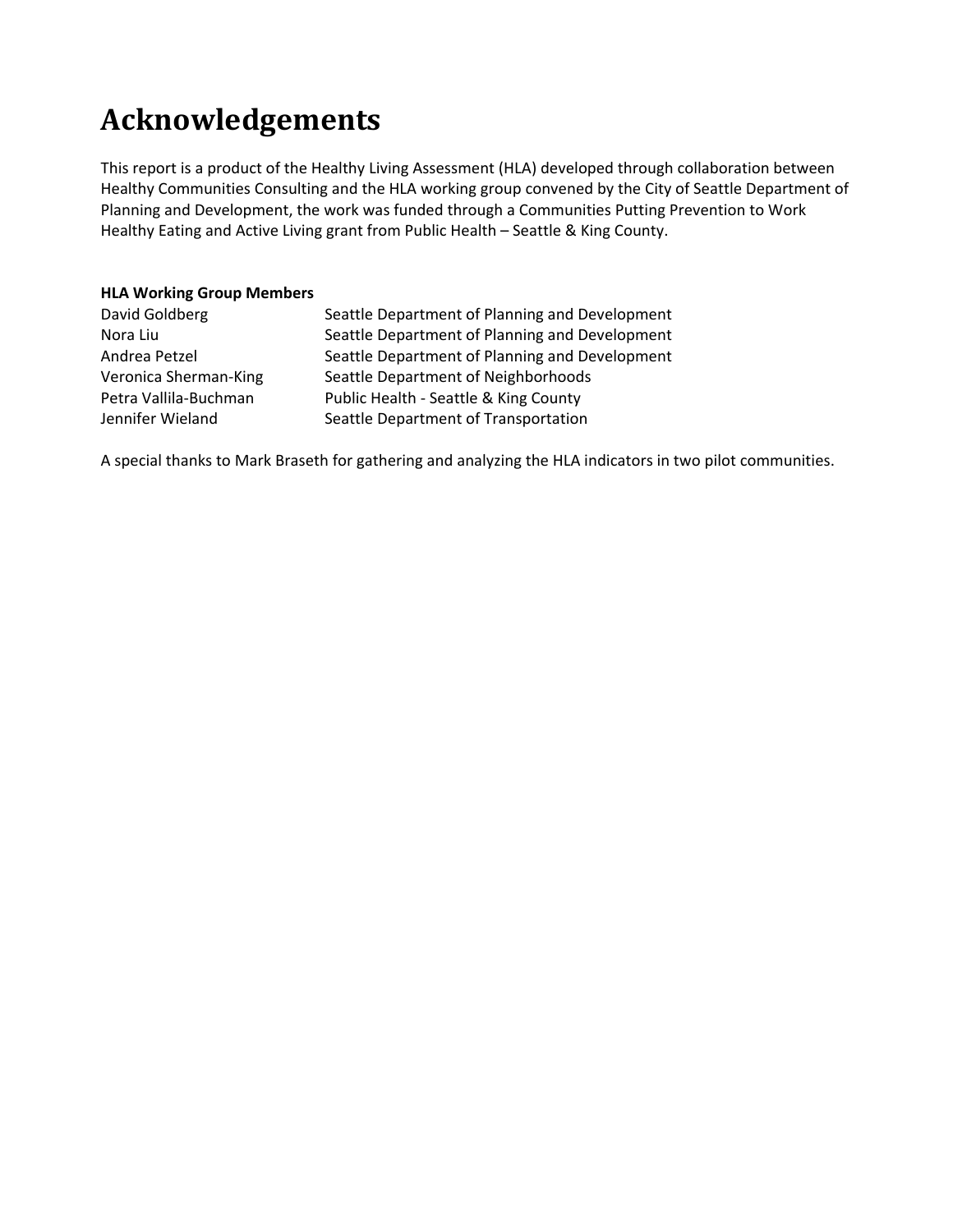# **Contents**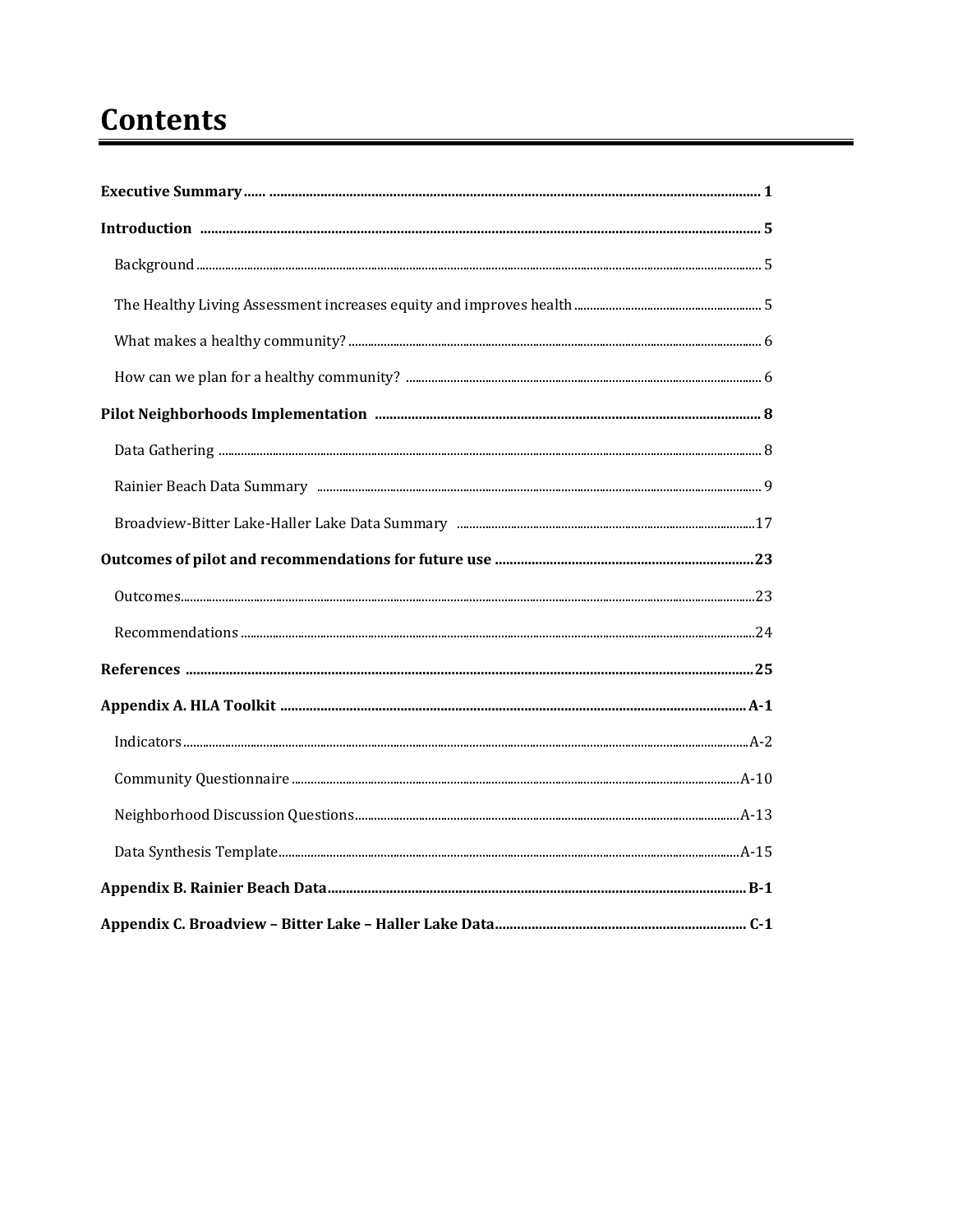# **Executive Summary**

The life expectancy of a child can be predicted by the zip code where they grow up. The places we live, work, do business and go to school play a role in whether or not we will develop diabetes or heart disease, how connected we feel to our communities, and even how long we live

When we plan neighborhoods with an eye toward the people who use them, we can direct our activities (regulations and construction) that impact the built environment to strengthen the people and communities who live there. Since undertaking the first neighborhood plans in 1995, the City of Seattle has looked to residents to help guide the growth of our communities. In 2010, the City received a Communities Putting Prevention to Work Healthy Eating and Active Living grant from Public Health ‐ Seattle King County to go one step further and look at how our communities shape our health.

To look at the opportunities that our neighborhoods offer to eat healthy, be active, and reach our fullest potential, the neighborhood planning team worked with a consultant to develop the Healthy Living Assessment (HLA) tool and pilot its use in two communities. This report provides an overview of the HLA, data gathered through its implementation in the pilot communities, outcomes of the pilot implementation, and recommendations for the HLA's future use.

The HLA builds on the success of Seattle's neighborhood planning, putting people at the front and center of the discussion. The HLA focuses on how people use their neighborhoods, specifically addressing areas of built and social infrastructure that have clear connections to people's health. The information about community health factors gathered through the HLA helps planners to see interconnections between various aspects of the built and social environments and to recommend actions that can improve the health of community members.

A healthy community includes **strong community and organizations**, **healthy people and families**, and a **supportive physical environment**. A strong and interconnected community contains diverse households, supported by strong social and cultural institutions and services. A healthy neighborhood provides access to resources such as healthy food retail and commercial destinations necessary to meet personal needs. A supportive physical environment includes a natural and man-made environment that contains infrastructure supporting healthy activities such as parks, sidewalks, playgrounds, transit, shopping and services.

#### **The Healthy Living Assessment increases equity and improves health**

Research has shown that our neighborhoods have clear impacts on our health that range from obesity and diabetes to mental health and life expectancy. The HLA is a tool for uncovering these findings and translating them into actions that may improve community health.

If we learn that residents do not have adequate access to healthy, affordable, culturally appropriate food, and instead depend on stores without healthy options for their groceries, we can help them improve their diets by supporting businesses that bring healthy food to the neighborhood. If missing sidewalks or limited destinations keep people from walking around their neighborhoods, residents are missing an opportunity for physical activity. Improving the pedestrian environment can also allow neighbors to meet one another and improve the neighborhood's safety by getting more eyes on the street. If we find that affordable housing is not being preserved, individuals may be uprooted from communities and lose ties to important community institutions. We can take steps to change this pattern.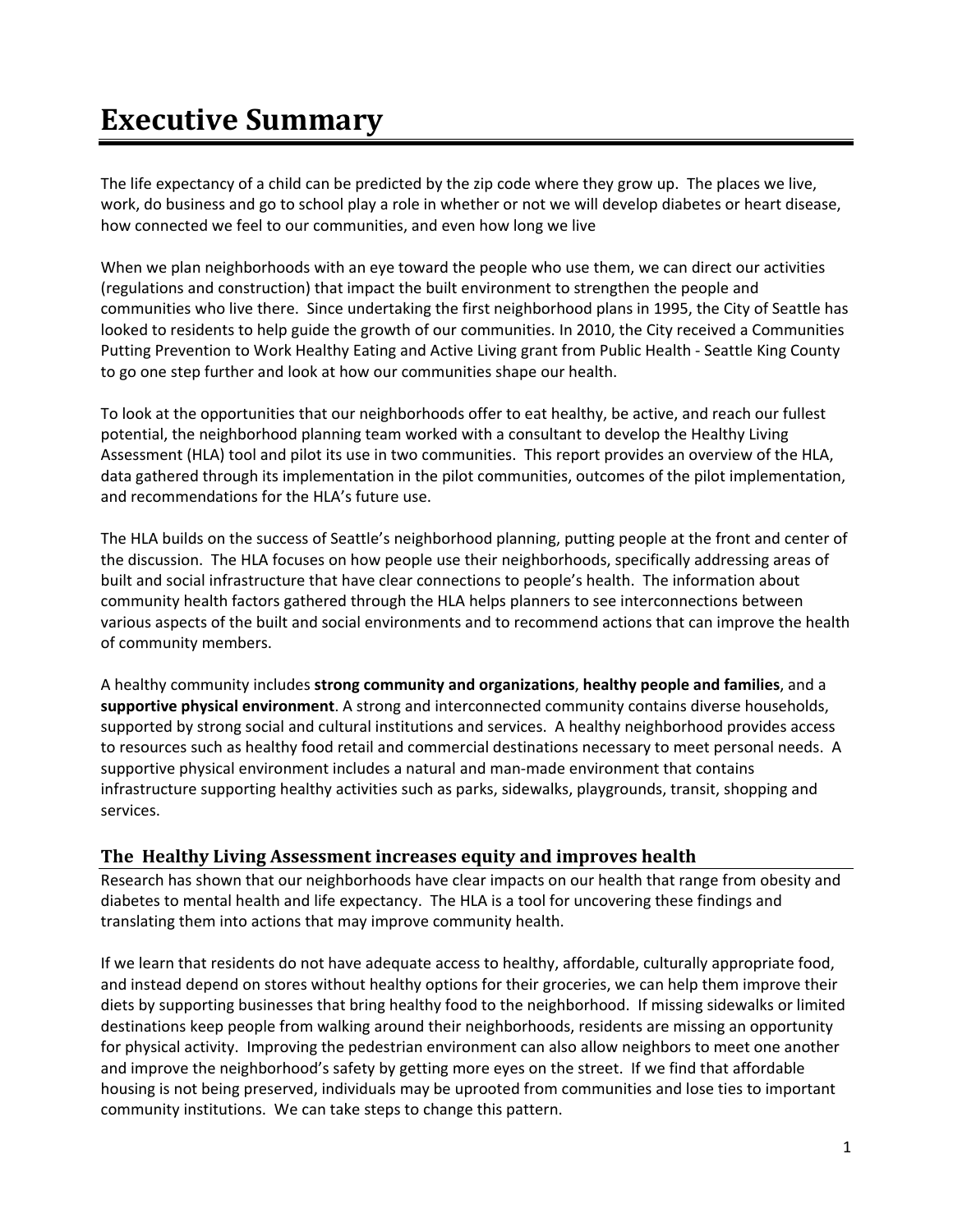Using a health lens in community planning allows planners to preserve and strengthen health‐promoting assets of communities and identify gaps that can be addressed to improve the neighborhood's health. Without using a health lens, these opportunities may be missed.

# **What is the Healthy Living Assessment?**

The Healthy Living Assessment can be incorporated into planning processes to help planners take health elements into account. The HLA includes three data gathering tools that can be used to identify health assets and health gaps in a community and a template for synthesizing data. These tools include sixteen health indicators, a neighborhood questionnaire, and a set of community discussion questions. Use of the HLA necessitates engagement with the community, and people who live and work in a neighborhood are best able to identify assets and gaps. The HLA can be used by planners seeking to identify areas where infrastructure improvements, community initiatives, or city incentives can improve the health of the community, and where health‐promoting assets of a community can be identified for preservation or strengthening.

### **Indicators**

Sixteen health indicators available at the neighborhood level identify assets and gaps in the health‐ promoting infrastructure of a neighborhood and can be used to screen neighborhoods for health improvement opportunities, to describe the relationship of built environment factors to health, and to track progress toward neighborhood improvement.

# **Neighborhood questionnaire**

Much of the information about neighborhood factors influencing health is not available through existing data. The questionnaire collects additional data about how people use their neighborhoods and elements that shape the healthiness of the neighborhood environment.

# **Neighborhood discussion questions**

All community planning processes include opportunities for community engagement. The HLA uses these opportunities to ask in‐depth questions of the community about elements of the neighborhood that contribute to good health and elements that can be improved.

# **Pilot neighborhoods implementation**

The neighborhood planning team piloted the HLA during the 2011 neighborhood plan updates in Broadview – Bitter Lake – Haller Lake (BBH) and Rainier Beach. Using the HLA increased the community's engagement in the neighborhood planning process, and helped the neighborhood planning team to identify neighborhood priorities that impact the community's health. For example, in BBH, the HLA discussion questions helped us understand that though BBH is rich in shops and services, it lacks a neighborhood‐scale commercial center that serves as a location for community‐building. In Rainier Beach, the mapping exercise during the neighborhood discussions helped us to identify the various ethnic community nodes that exist in the neighborhood, enabling us to focus on strengthening and connecting these assets.

# **Outcomes of Pilot Implementation**

**Development of the HLA helped build institutional capacity for engaging in the health and built environment connection through interdepartmental collaboration.** Dedicated funding for staff from multiple departments to participate in the tool's development, and the engagement of a consultant specializing in health and planning, helped to build capacity to view planning through a health lens.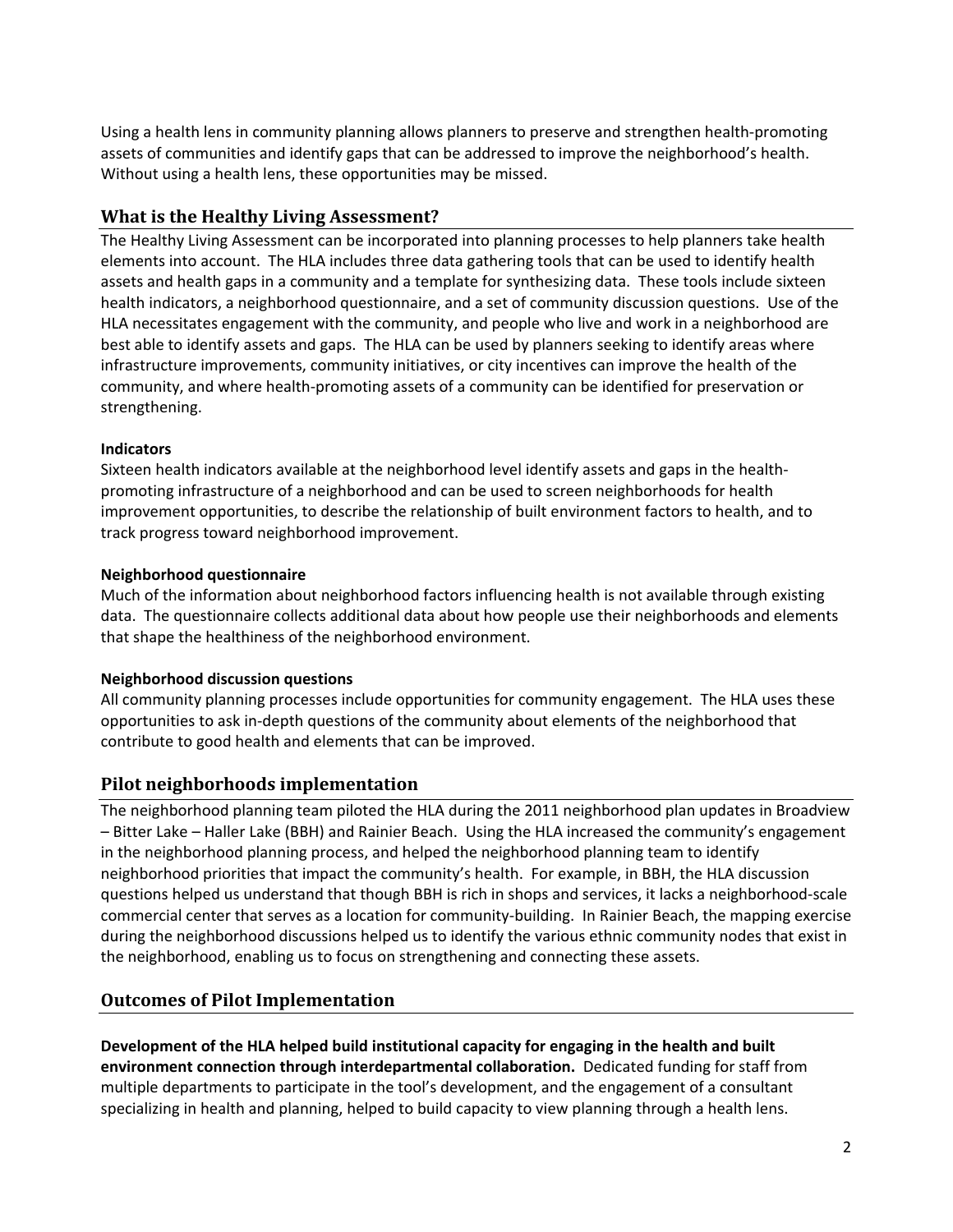#### **Implementation of the HLA increased integration between traditional areas of physical planning.**

Organizing the planning process into the themes of strong community and organizations, healthy people and families, and supportive physical environment helped staff from multiple departments put people into neighborhoods.

**The HLA provided new insights on plan recommendations.** Many elements of a healthy community are not new to planners. Walkable neighborhoods, strong commercial cores, and access to transit are all planning staples. The HLA was able to add nuance to these areas and highlight importance in others, such as access to healthy food and playgrounds for kids, that hadn't previously been prioritized.

**Implementation of the HLA led to the inclusion of more community‐based recommendations in plans.**  Neighborhood plans in Seattle have included activities that city departments and communities can act on. The people‐centered view provided by the HLA led to the inclusion of more actions that lie outside the realm of city departments, and showed how increasing the capacity for community members to step up to move these projects forward is in itself an important outcome with benefits to the strength of the community.

**Community members were engaged in the planning process in a genuine and productive way.** Because the HLA questions focused on people – where they shop for food, how they get where they need to go, where they go to meet neighbors – it was easy for participants to engage in the process.

**Using the HLA can drive actions that improve the lives of low income communities and communities of color.** The poor suffer most from unhealthy community conditions. They are least able to leave the community to seek out better food, social activities, and opportunities to be active. For example, adding or improving a park in a community is likely to have a larger positive impact on the elderly, children and others with limited mobility and limited income. The HLA pilot highlighted a desire to build collaboration between diverse ethnic communities in Rainier Beach – acting on this priority can have a large impact on these communities' ability to leverage resources and political influence into the future, a predictor of their health $^{1,2,3}$ 

#### **Recommendations for future use**

**Integrate the HLA from the beginning of a planning process.** The Healthy Living Assessment is best used as early as possible in the planning process. At the latest, indicators should be used as part of an existing conditions report. Indicators can even be used as a screening tool to evaluate the planning needs of multiple neighborhoods. Unhealthy community infrastructure is not evenly or randomly distributed in our communities. Identifying communities with gaps in health‐promoting areas and using the HLA to prioritize improvements in these areas promotes equity. Once a neighborhood has been selected, indicators can help inform the priority areas for planning.

**Incorporate health explicitly when talking to the key allies and the planning team.** The HLA provides an opportunity for the planning team and community leaders to think about the neighborhood in an integrated manner, and to talk about it in ways that are relevant to people. Provide an overview of the connections between the built and social environments and health at the start of a planning process.

**Share the elements that make up a healthy neighborhood with the community.** Sharing this framework early provides an opportunity for participants to think about planning differently. For example, residents who drive to grocery stores out of the neighborhood may not be aware that a lack of local healthy food retail options makes it difficult for people who rely on foot or public transportation to eat healthy foods.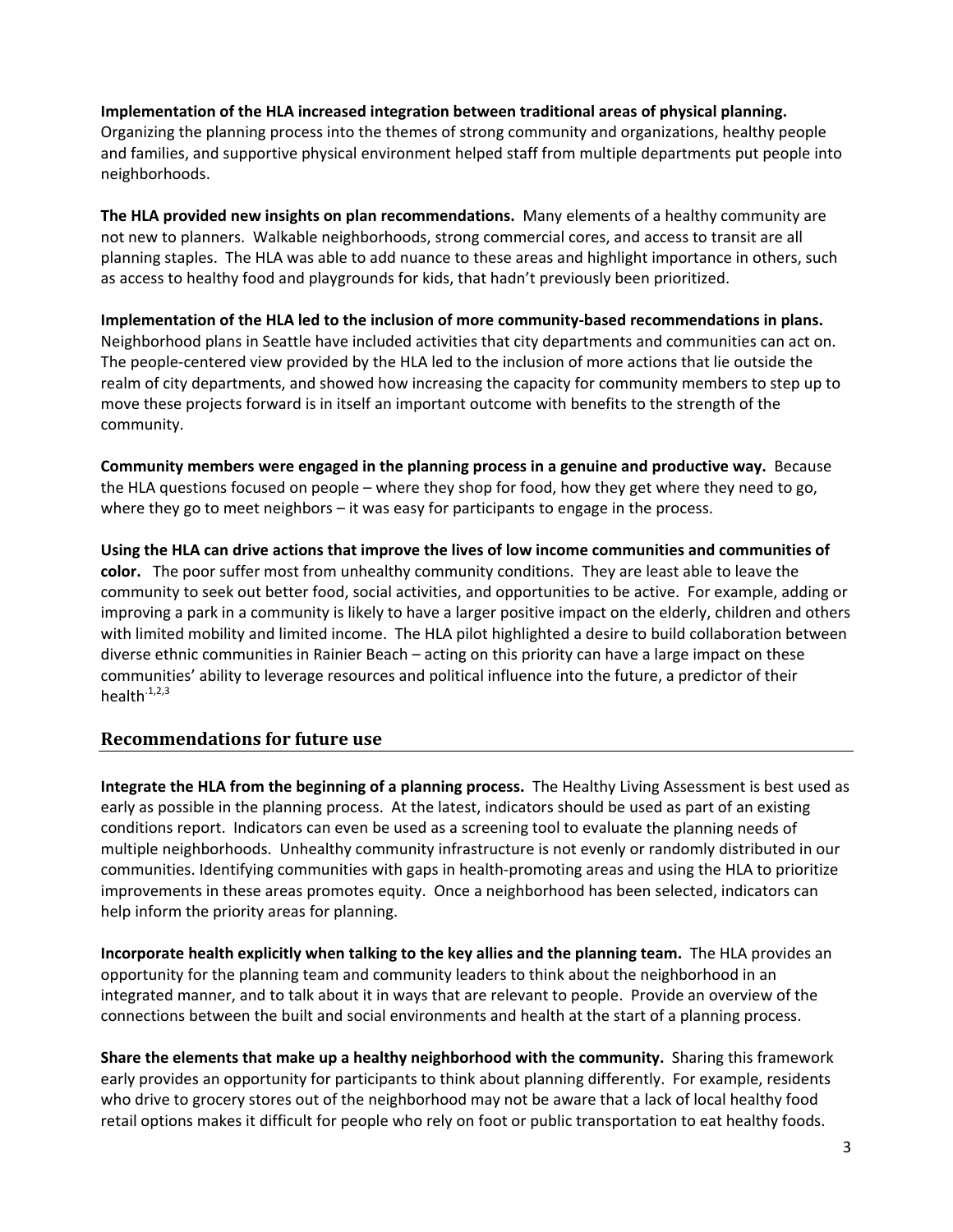The HLA can elevate the importance of this issue to the entire community, not only to those who travel by transit or foot.

**Incorporate pieces of the HLA into other planning processes.** In order for communities to improve their health, issues addressed by the HLA should be included in all planning processes. The HLA provides a framework, and planners can select appropriate tools from the HLA and modify as needed according to their areas of focus and their planning goals.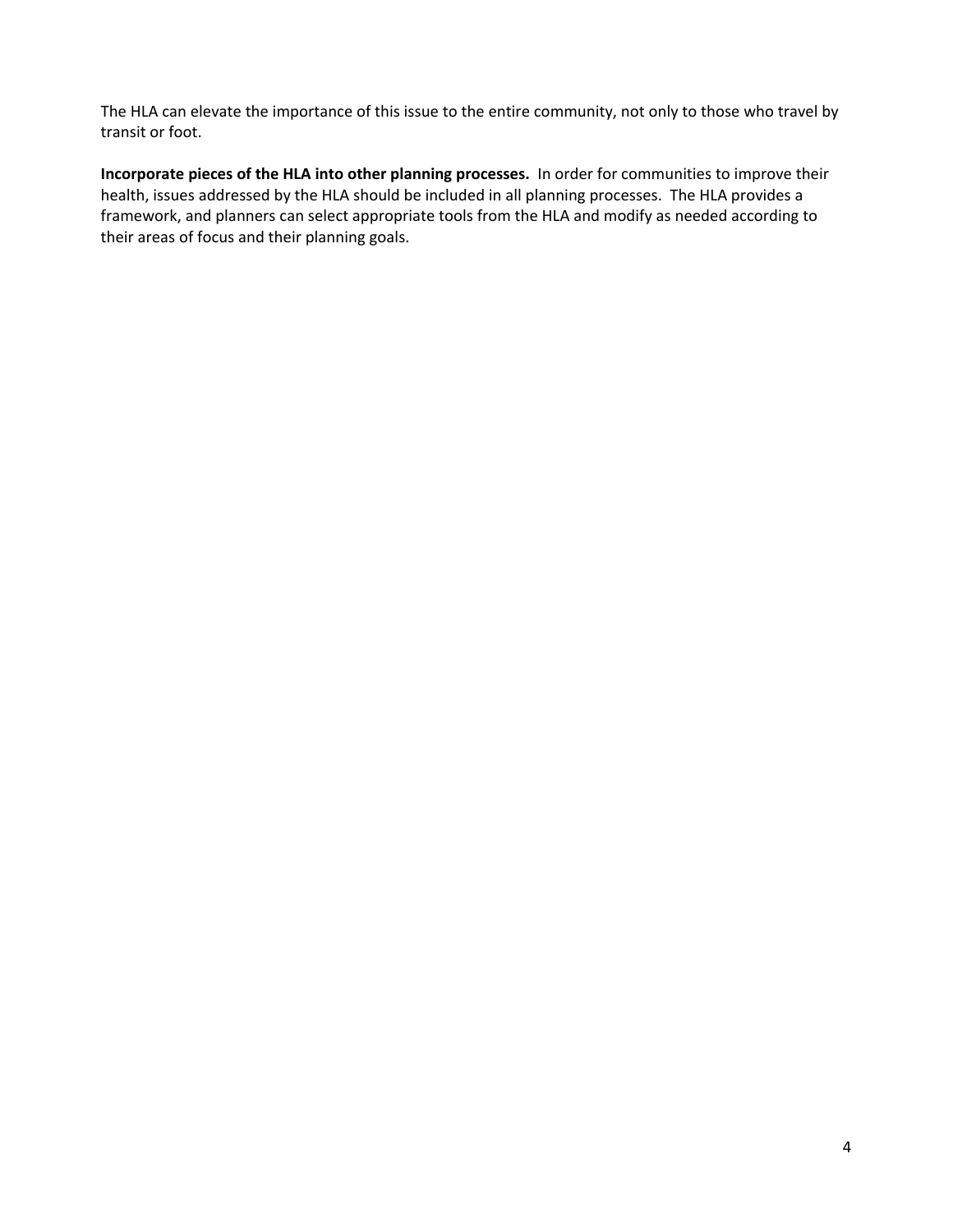# **Introduction**

# **Background**

Since beginning the first neighborhood plans in 1995, neighborhood planning in Seattle has incorporated community input to guide the growth of neighborhoods and meet the housing needs of new residents, ensure appropriate public infrastructure like roads, sidewalks, schools, and parks, and preserve the character of communities.

In 2010, the City of Seattle received a Communities Putting Prevention to Work (CPPW) Healthy Eating Active Living grant from Public Health – Seattle & King County to incorporate health into neighborhood planning. Between October 2010 and December 2011, an interdepartmental working group with representatives from DPD, SDOT, and DON worked with Healthy Communities Consulting to develop the Healthy Living Assessment (HLA) tool and incorporate it into the neighborhood plan update process. In 2011, the HLA tool was piloted in two neighborhoods undergoing neighborhood plan updates, Rainier Beach and Broadview‐Bitter Lake‐Haller Lake.

The HLA builds on the success of the neighborhood planning process, putting people at the front and center of the discussion. The HLA focuses on how people use their neighborhoods, specifically addressing areas of built and social infrastructure that have clear connections to people's health. The information about community health factors gathered through the HLA helps planners to see interconnections between various aspects of the built and social environments and to recommend actions that can improve the health of community members.

### **The Healthy Living Assessment increases equity and improves health**

The life expectancy of a child can be predicted by the zip code where they grow up. The places we live, work, do business and go to school play a role in whether or not we will develop diabetes or heart disease, how connected we feel to our communities, and even how long we live. For the health of all of our communities, planners should strive to create neighborhoods where eating good food, being physically active and engaging with our neighbors are the easy things to do.

Research has shown that:

- People who have easier access to healthy, fresh food have lower rates of obesity and chronic disease.<sup>4</sup>
- People who live in mixed use neighborhoods with access to goods and services walk more.<sup>5,6</sup>
- Having parks, playgrounds, and walking and cycling trails nearby increases levels of physical activity.<sup>7,8</sup>
- Safe neighborhoods increase participation in community life and outdoor physical activity.<sup>9,10</sup>
- Income is one of the greatest predictors of overall health status. For every incremental increase in income, health status improves.<sup>11,12</sup>
- Access to jobs and transportation to major job and education centers can make the difference between stability and poverty.<sup>13,14</sup>
- Access to safe, healthy, affordable housing leads to better health. 15,16

These research findings can lead to tangible benefits to our neighborhoods if we take the time to evaluate these aspects of our communities and neighborhoods. If we learn that residents do not have adequate access to healthy, affordable, culturally appropriate food, and instead depend on stores without healthy options for their groceries, we can help them improve their diets by supporting businesses that bring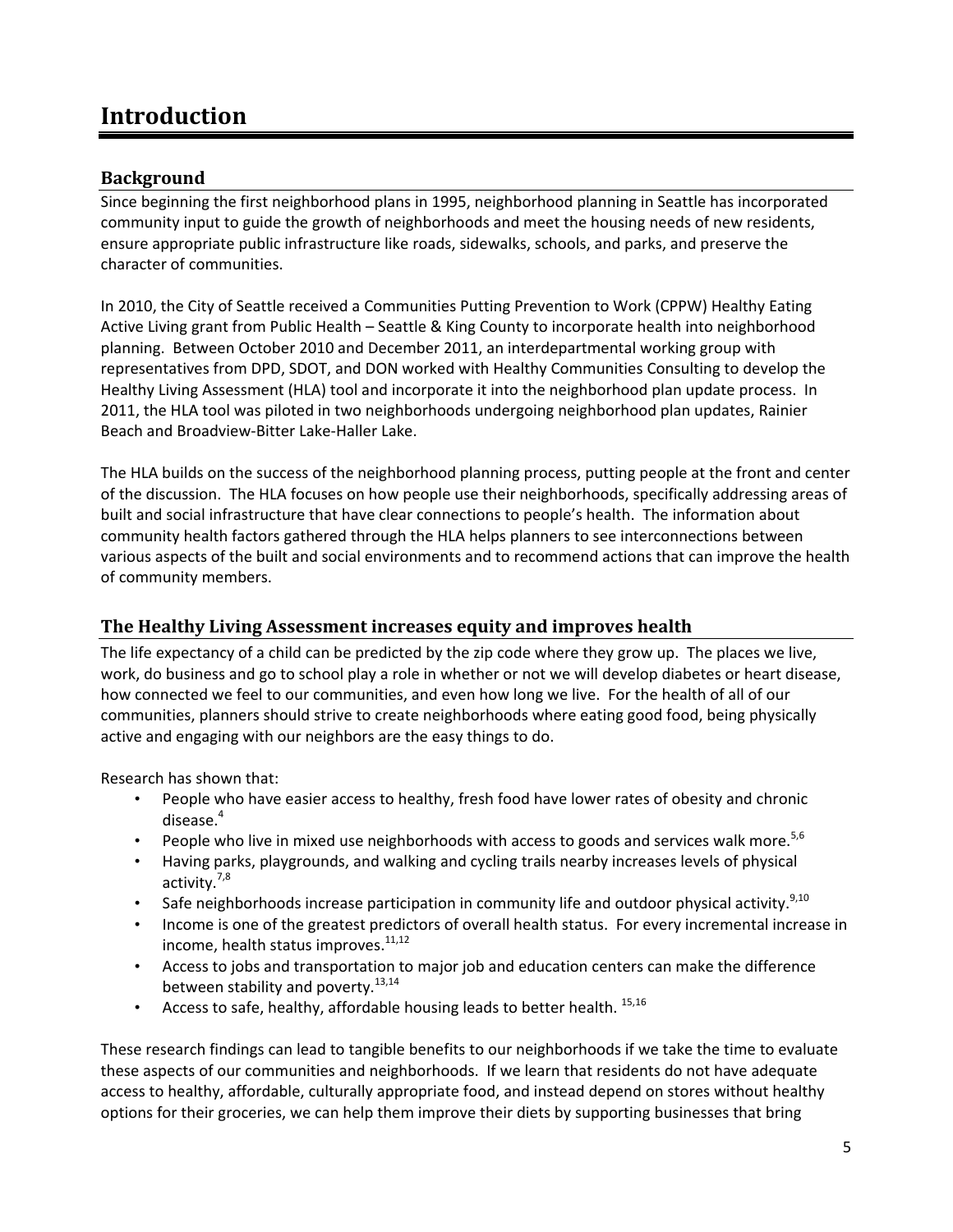healthy food to the neighborhood. If missing sidewalks or limited destinations keep people from walking around their neighborhoods, residents are missing an opportunity for physical activity. Improving the pedestrian environment can also allow neighbors to meet one another and improve the neighborhood's safety by getting more eyes on the street. If we find that affordable housing is not being preserved, individuals may be uprooted from communities and lose ties to important community institutions. We can take steps to change this pattern.

Using a health lens in community planning allows planners to preserve and strengthen health‐promoting assets of communities and identify gaps that can be addressed to improve the neighborhood's health. Without using a health lens, these opportunities may be missed.

#### **What makes a healthy community?**

A healthy community includes **strong community and organizations**, **healthy people and families**, and a **supportive physical environment**.

A strong and interconnected community contains diverse households, supported by strong social and cultural institutions and services. A healthy neighborhood provides access to resources, such as healthy food retail and commercial destinations necessary to meet personal needs. A supportive physical environment includes a natural and man-made environment that contains infrastructure supporting healthy activities such as parks, sidewalks, playgrounds, transit, shopping and services.



The Healthy Living Assessment can be incorporated into a planning process to help planners take health elements into account. The HLA includes three data gathering tools that can be used to identify health assets and health gaps in a community and a framework for synthesizing data. These tools include sixteen health indicators, a neighborhood questionnaire, and community discussion questions. The toolkit is available in Appendix A. Use of the HLA necessitates engaging the community; people who live and work in a neighborhood are best able to identify assets and gaps. The HLA can be used by planners seeking to identify areas where infrastructure improvements, community initiatives, or city incentives can have the greatest benefit by improving the health of the community, and where health‐promoting assets of a community can be identified for preservation or strengthening. Each of the three tools involves gathering data on the elements of a healthy community described above.

#### **Indicators**

Sixteen health indicators available at the neighborhood level should be gathered at the start of the planning process. Indicators come from available city, county, and census data and can be tracked over time. Indicators identify assets and gaps in the health‐promoting infrastructure of a neighborhood and can be used to screen neighborhoods for health improvement opportunities, to describe the relationship of built environment factors to health, and to track progress toward neighborhood improvement. Indicators range from the percent of residences within ½ mile of a supermarket and percent of residences within ½ mile of a transit stop, to acres of parkland per 1,000 residents. Indicators are based on demonstrated links between neighborhood factors and public health. The indicators section also includes selected demographic and health data that can inform interpretation of the indicators.

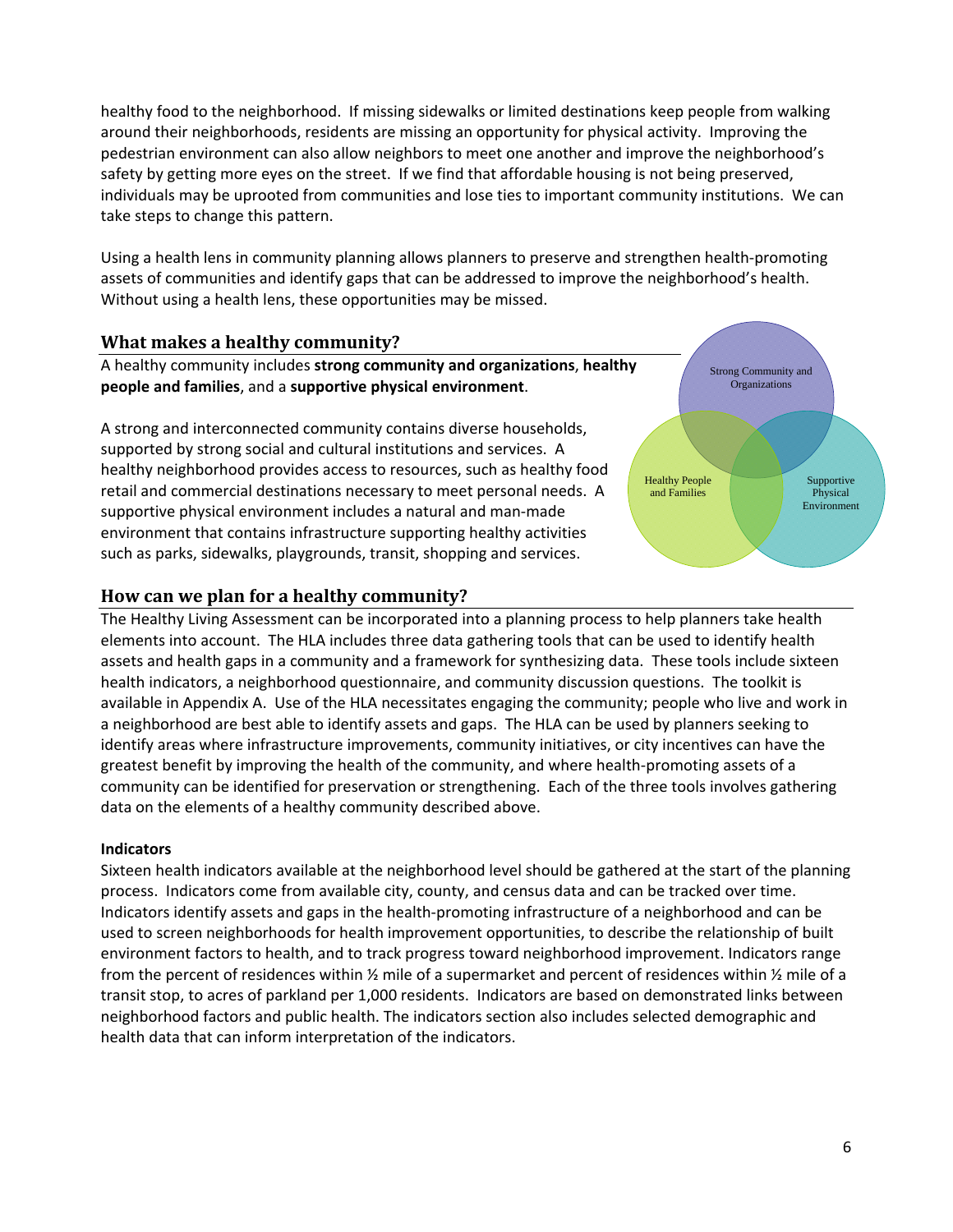#### **Neighborhood questionnaire**

Much of the information about neighborhood factors influencing health is not available through existing data. Additional data about elements that shape the healthiness of the neighborhood environment are collected through a community questionnaire. The questionnaire gathers information about how people move around their neighborhoods and get to the grocery store, their perceptions of neighborhood safety, their connections to the community, and whether they grow their own food. Questionnaires can be conducted online, in person at community meetings, or distributed in a written format.

#### **Neighborhood discussion questions**

All community planning processes include opportunities for community engagement. The HLA uses these opportunities as a means to gather additional qualitative information. The HLA discussion questions ask residents about elements of the neighborhood that contribute to good health and elements that could be improved to increase opportunities for healthy living. These elements include important cultural centers, destinations for neighborhood gatherings, availability of culturally appropriate food, and questions about community change.

The following sections provide summaries of the data gathered through use of the HLA in two pilot neighborhoods, Rainier Beach and Broadview – Bitter Lake – Haller Lake, and recommendations for future use of the HLA.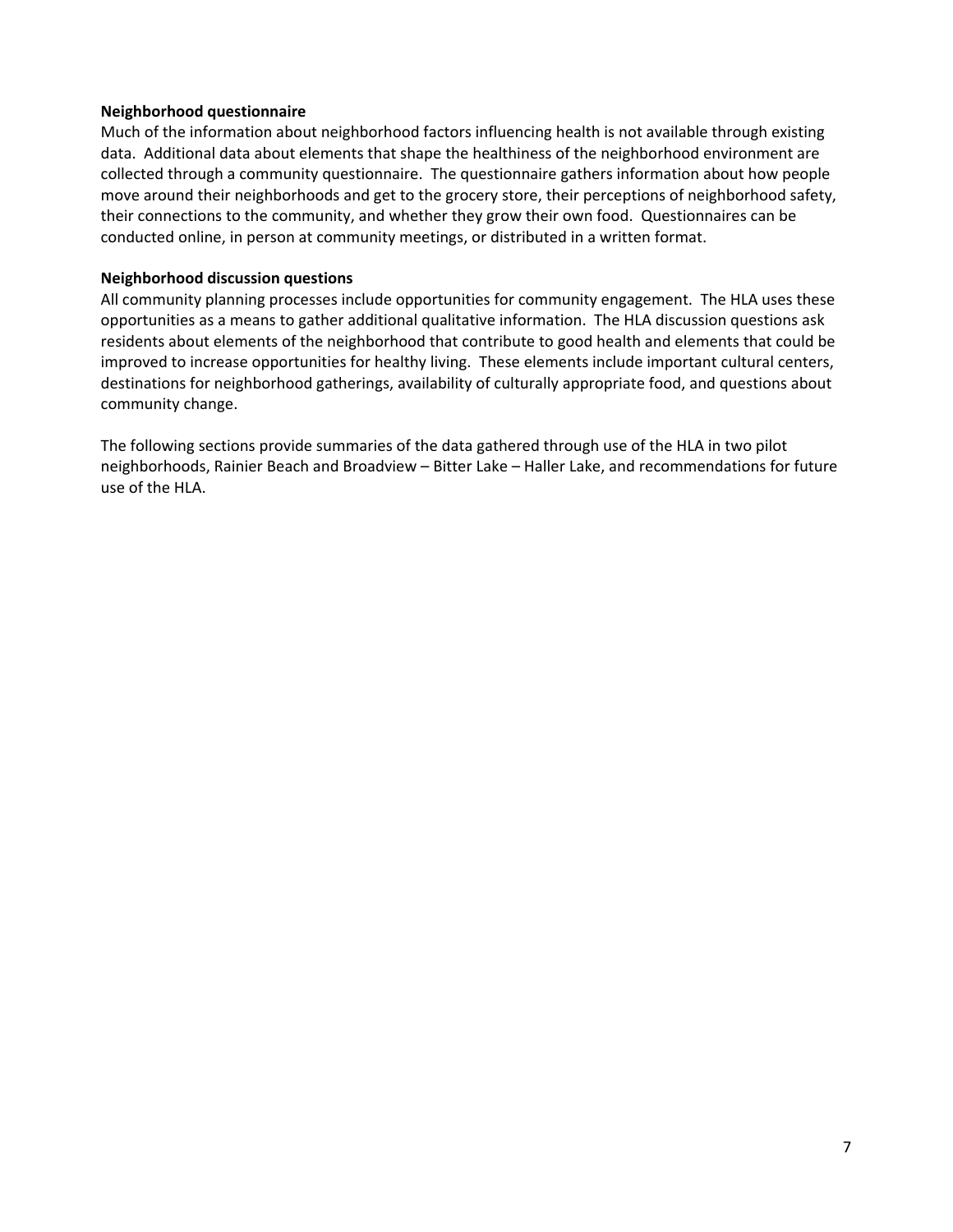# **Pilot neighborhoods implementation**

The neighborhood planning team piloted the HLA during the 2011 neighborhood plan updates in Broadview – Bitter Lake – Haller Lake (BBH) and Rainier Beach. Using the HLA increased the community's engagement in the neighborhood planning process, and helped the neighborhood planning team to identify neighborhood priorities that impact the community's health. For example, in BBH, the HLA discussion questions helped us understand that though BBH is rich in shops and services, it lacks a neighborhood‐scale commercial center that serves as a location for community‐building. In Rainier Beach, the mapping exercise during the neighborhood discussions helped us to identify the various ethnic community nodes that exist in the neighborhood, enabling us to focus on strengthening and connecting these assets.

The summaries below include a synthesis of data gathered through the three HLA data collection tools and recommendations that emerged from the data synthesis. Recommendations are also summarized at the end of each section. Synthesized data can be found in Appendices B and C.

# **Data Gathering**

During the neighborhood plan update process, the neighborhood planning team used the HLA to collect data on community assets and priorities through three primary methods. In order to assess the current health status of the community, we collected quantitative indicators that would help us identify assets and gaps in the community's infrastructure and demographics that would fill in our picture of the community. Much of the data that we know impacts the health of a community was not available as existing data. To bridge this gap, we gathered additional data through a community questionnaire that was administered at a neighborhood planning town hall meeting, meetings with community groups, and as an on‐line survey. Additionally, we gathered qualitative data during conversations at the neighborhood plan update town hall meeting and meetings with community groups. Data gathered through these methods in Rainier Beach can be found in Appendix B. Data gathered in BBH can be found in Appendix C.

We gathered data around the three core areas of a healthy community: Strong Community and Organizations, Healthy People and Families, and a Supportive Physical Environment. Within each of these, we focused on access to healthy food, opportunities for physical activity, and neighborhood diversity and stability because of their direct impacts on community health. Together, all of these data paint a picture of the neighborhood that helps us to understand the community factors that impact residents' opportunities and barriers to being healthy. This understanding allows the neighborhood plan update to incorporate strategies that will have direct impacts on the health of the neighborhood and its residents.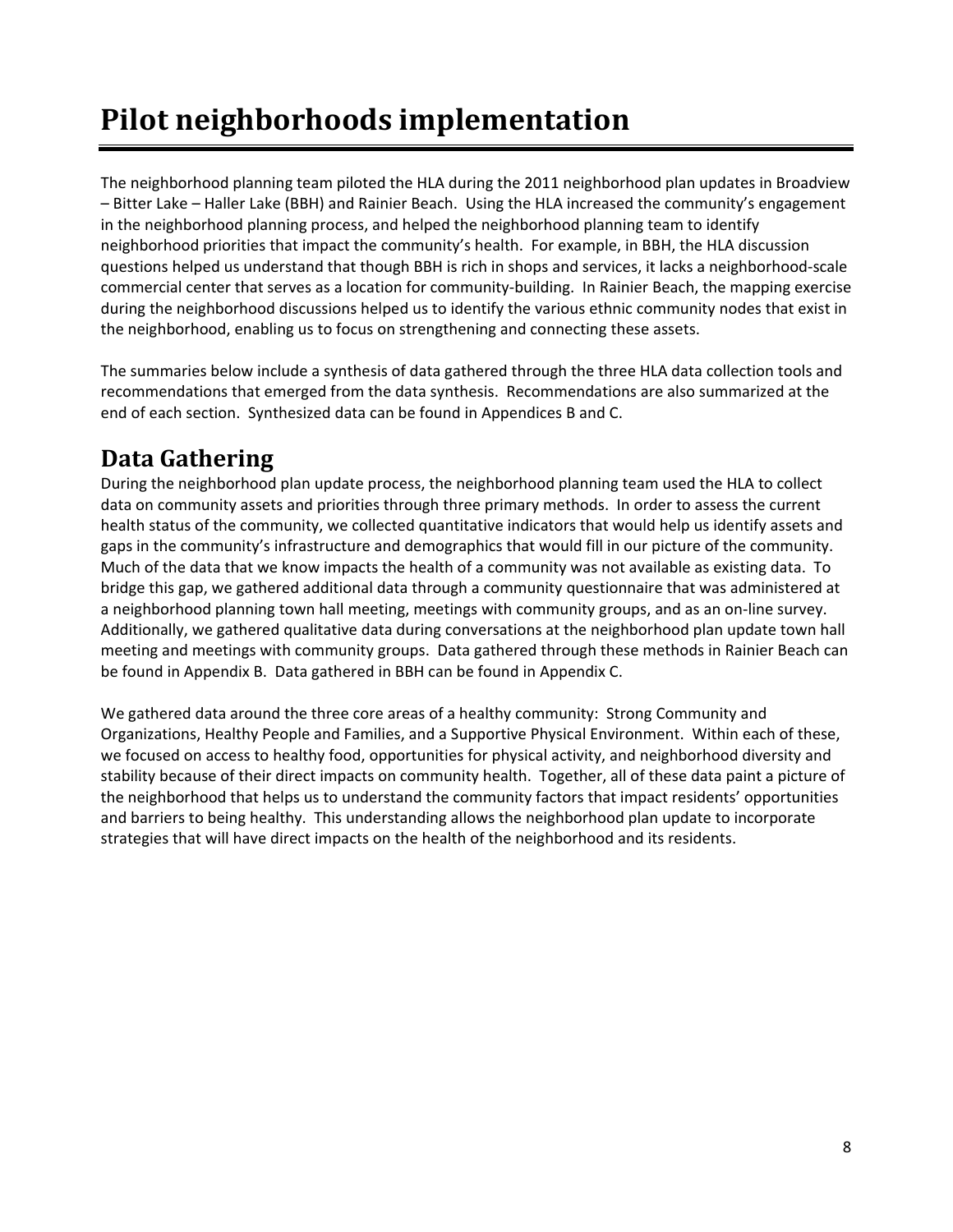# **Rainier Beach Data Summary**

# **Strong Community and Organizations**

A strong and interconnected community contains diverse households, supported by strong social and cultural institutions and services.

### **Community Character, Gathering and Support Networks**

A diverse, supportive community where all people feel welcome is an important factor in creating a healthy neighborhood. Community centers, places to gather, and a strong network of connections provide opportunities for leadership development and neighborhood problem solving. Communities with strong networks have higher capacity for mobilization, civic engagement, and access to political power, as well as social support and access to economic opportunities. Group membership, political participation, and social networking are significantly associated with a range of physical and mental health outcomes. Collective action and political engagement help secure resources for a community that can improve health.

Rainier Beach has a strong identity with a rich diversity of races and cultures. There are many cultural community centers and churches in the neighborhoods that support families and maintain strong ties within cultural groups. Rainier Beach scores well with 10 out of 11 services identified as components of a healthy community. Many cultural organizations provide a bridge to these services, creating opportunities for collaboration and helping to expand their reach. There is a longevity in Rainier Beach ‐ 44% of people who answered our questionnaire have lived in the neighborhood for six or more years. Of those, over 2/3 have lived in the neighborhood for 10 years or more. Strong family and social connections are built in a neighborhood with this type of stability.

In order to further strengthen the networks in the Rainier Beach community, the neighborhood can strive to build more relationships between the many active groups in the area, and increase the participation of those who are not currently active in neighborhood groups. This may be achieved through events celebrating the best from each culture, the co‐location of services or community resources, the creation of new centers of activity that can bring together people from multiple cultures, sectors, and organizations, or the identification of common goals and opportunities that necessitate people and groups to working together in order to achieve.

Community Character, Gathering and Support Networks Recommendations

- $\triangleright$  Increase relationships between the many active groups in the area, and increase the participation of those who are not currently active in neighborhood groups.
- $\triangleright$  Explore opportunities to create new centers of activity that can bring together people from multiple cultures, sectors, and organizations around a common goal or activity.
- $\triangleright$  Engage an organizational consultant to assist the neighborhood with identifying ways to improve the capacity of the community to attract funding and undertake priority projects.

#### **Youth and Education**

A supportive network for youth is an essential component of a healthy community. This network includes schools that challenge students to achieve, activities that engage youth outside of the school day, and a culture that supports and values the positive contributions that youth make to the community.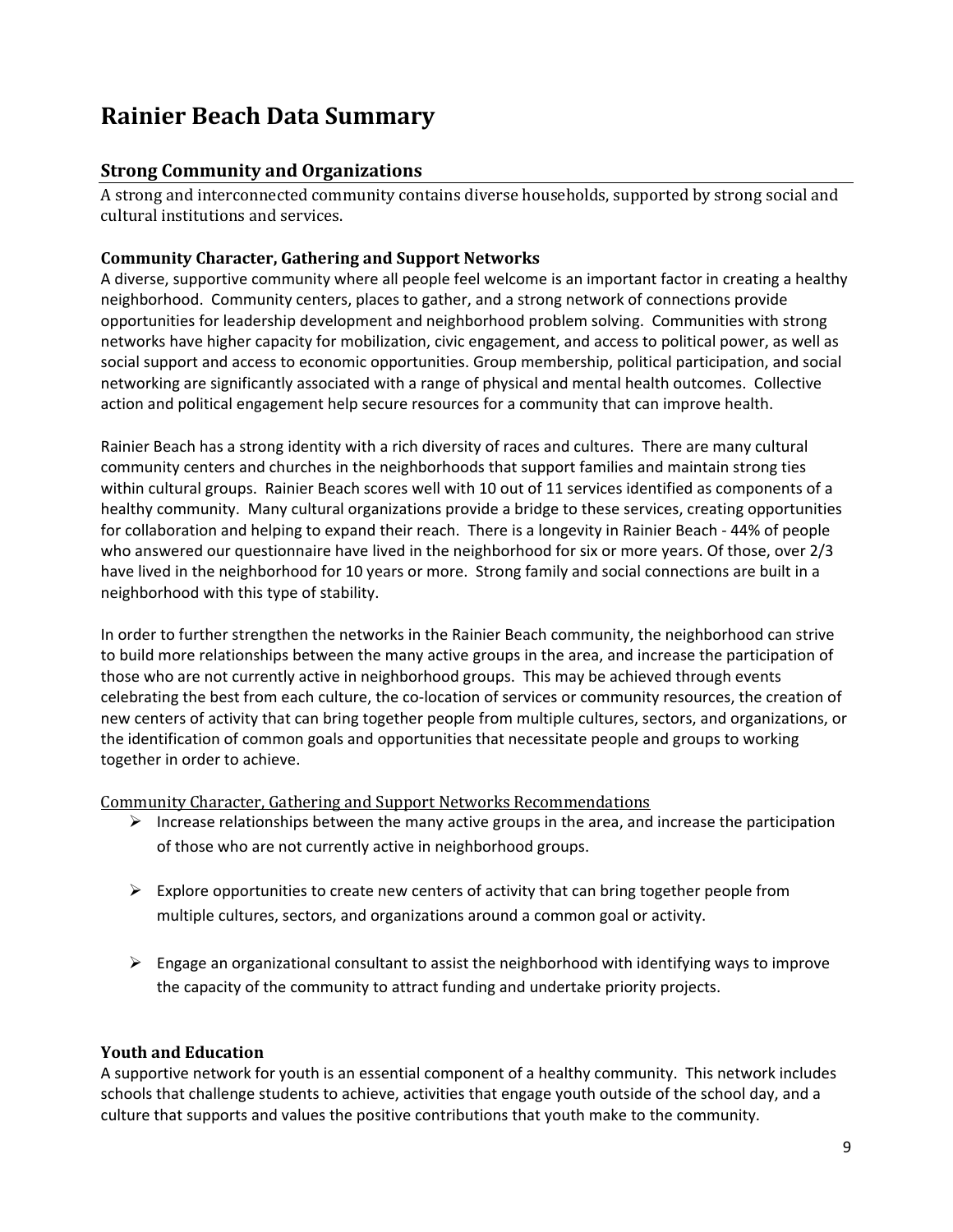In recent years Rainier Beach has received new investments in school infrastructure, with two new school buildings since 2008, and a community center that is in the process of being rebuilt. These new investments provide the architecture for a strong educational system supporting youth both during and out of school time, and can be leveraged to create a strong, supportive environment for the neighborhood's youth. At the same time, 42% of Rainier Beach High School students are not graduating within 4 years, and under half of these graduates are enrolling in post‐secondary education within one year of graduation. Many youth who we spoke to stressed the need for more opportunities for them to be involved in the community outside of school time, including jobs, sports, and other positive activities. Parents desired stronger connections between the community and schools.

Rainier Beach can build on its assets through increased programming to fully utilize its infrastructure. The community center and local parks are important places for teens to gather, engage in positive activities, and be physically active. There is an opportunity for teens to have more positive roles in the community, and build relationships with local organizations and businesses. The neighborhood can continue to strengthen relationships with Seattle Public Schools to improve educational outcomes for Rainier Beach youth, and to increase the use of school facilities for additional educational programs for youth and adults. The neighborhood can also continue to work with Seattle Parks and Recreation to guide youth programming at the community center and local parks. Increasing opportunities for youth to take leadership roles in their communities will also help to diminish the perceived connection between youth and violence.

#### Youth and Education Recommendations

- $\triangleright$  Create jobs for youth, especially within neighborhood businesses.
- $\triangleright$  Increase opportunities for youth to take leadership in their communities.
- $\triangleright$  Strengthen relationships with Seattle Public Schools to improve educational outcomes for Rainier Beach youth, and to increase the use of school facilities for additional educational programs for youth and adults.

#### **Shops and Services**

Research shows that the existence of everyday retail destinations accessible by walking increases physical activity. Retail development in a mixed-use neighborhood also generates natural public surveillance, which reduces crime and improves residents' feelings of safety. A broad range of goods available in the neighborhood allows residents to meet their needs locally, reducing travel, building social cohesion, and keeping money circulating within the neighborhood.

In an assessment of retail completeness, Rainier Beach scores well with 11 out of 13 common retail services. Rainier Beach residents take pride in the diversity of small mom & pop stores that cater to different cultures and needs. Rainier Beach is also home to two supermarkets which provide convenient access to healthy foods. Residents would like to see an increase in the diversity of shops and restaurants, as well as an improvement in the pedestrian shopping experience – a goal that would improve feelings of safety and also strengthen currently existing businesses. Additionally, increasing youth employment in local businesses would help provide out of school time opportunities for the neighborhood's youth.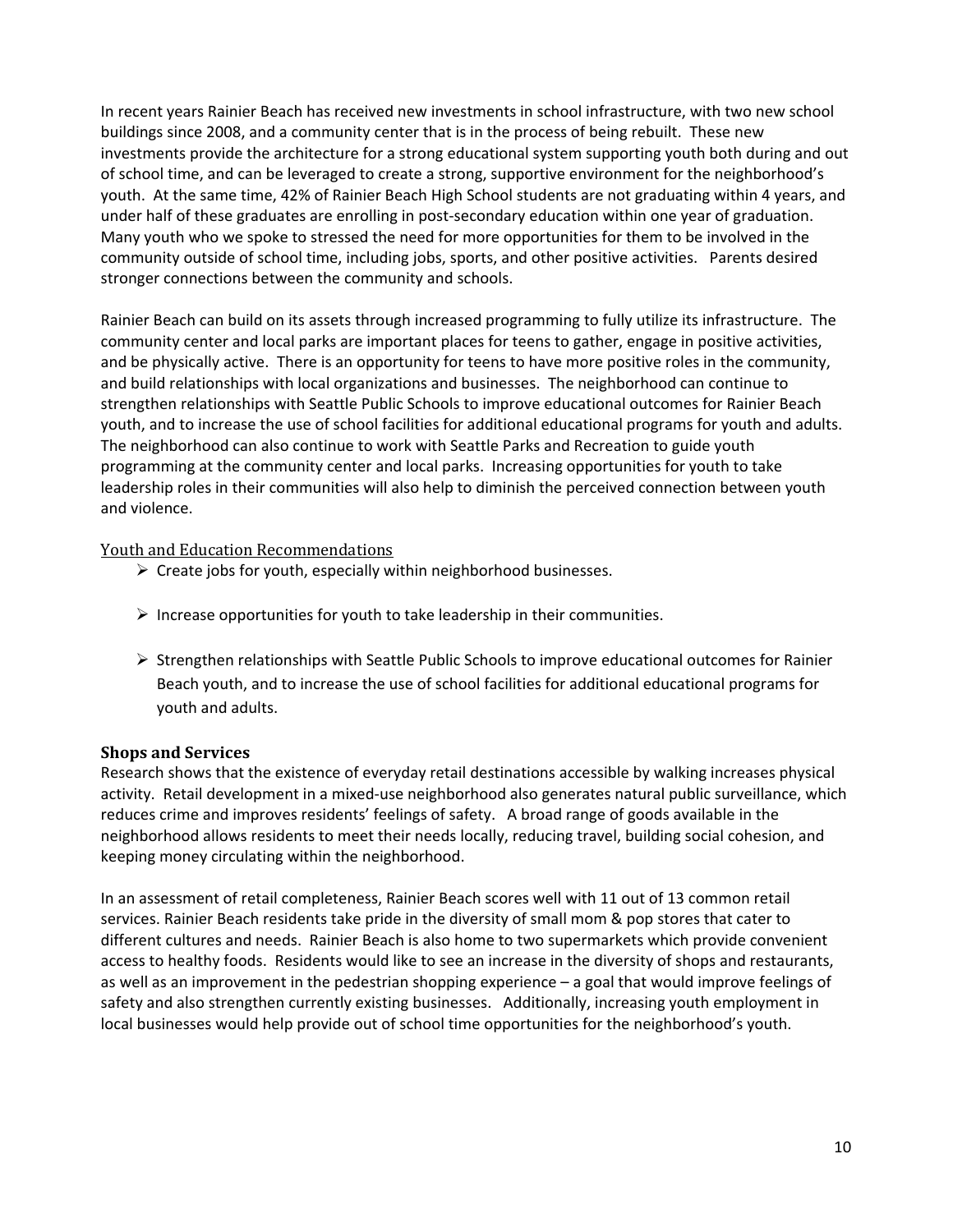#### Shops and Services Recommendation

- $\triangleright$  Support existing small businesses and attract additional small and locally owned businesses to support the local economy and provide more diversity of shops, full-service restaurants, and services.
- $\triangleright$  Work with neighborhood business districts to improve pedestrian appeal.

#### **Safety**

Research consistently shows that fear of crime limits mobility and physical activity in a neighborhood and inhibits social interactions. The perception of safety can be as important as any actual measure of safety in impacting people's use of a neighborhood and its facilities. Perception of safety impacts people's physical activity, their ability to walk or bike around the neighborhood, access parks, or use transit. Because of these impacts on mobility, perceived safety also impacts residents' use of local businesses.

In Rainier Beach, nearly every element of the community is affected by concerns for safety. Over half (57%) of residents who responded to the questionnaire felt safe walking around Rainier Beach during the day, with only 7% feeling safe at night. Over 1/3 of residents who responded (36%) never felt safe walking around the neighborhood. Rainier Beach had over four times the number of personal crime incidents with police involvement in 2010 compared to the city as a whole. This indicates that safety, in addition to perceived safety, is an important concern in Rainier Beach and plays a key role in limiting pedestrian activity in the neighborhood.

Because feelings of safety derive from a neighborhoods' overall health, they should be addressed from a holistic perspective that includes improvements to all areas of the neighborhood. These may include economic development, access to jobs, improvements in the retail and pedestrian environments, increased programming at parks, community centers, and schools, a sense of opportunity, and a strengthening of the community fabric. Methods to address safety from a holistic perspective should be incorporated into all aspects of the plan update process.

#### **Safety Recommendation**

 $\triangleright$  Incorporate methods to address safety from a holistic perspective into all aspects of the plan update process.

# **Healthy People and Families**

A healthy neighborhood provides access to resources necessary to live a healthful life.

#### **Walking and Bicycling**

Walking and bicycling are easily accessible methods of physical activity that have been shown to improve overall physical and mental health. Walking around a neighborhood has the increased benefit of building relationships and strengthening the community fabric. Increased pedestrian activity improves the safety and friendliness of a neighborhood as more people claim public space for positive uses. Compared to driving, walking and bicycling, either alone or in combination with transit use, decrease a neighborhood's impact on the environment, reducing greenhouse gas emissions as well as other forms of air, water, and noise pollution.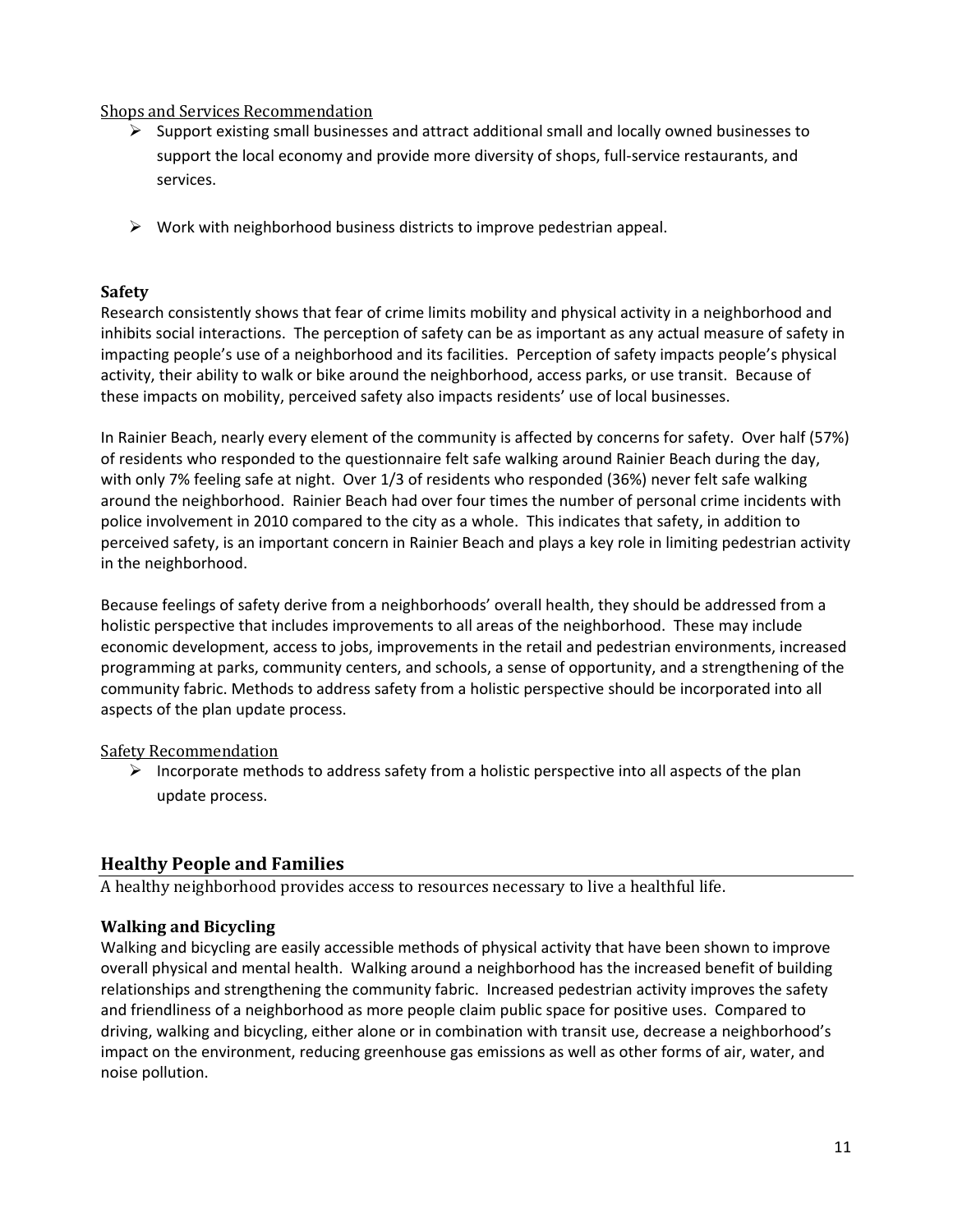Rainier Beach has good pedestrian infrastructure, with sidewalks on over 80% of its roadway. Residents make use of this infrastructure, with 30% of residents walking around the neighborhood to travel to shops, restaurants, parks, community centers, or friends' houses, 22% walking for exercise or recreation, and an additional 20% walking to transit or directly to work.

Residents suggested that improvements in the pedestrian environment would increase the number of people who choose to walk in the neighborhood and the frequency with which they do. Sixty‐five percent of residents who responded to our questionnaire said that safer streets would encourage them to walk more, and 21% said their walking would be increased by having more local places to go.

Key pedestrian corridors such as Henderson Street and Rainier Avenue can feel unsafe due to aggressive vehicle traffic, inactive uses such as parking lots and chain link fences along much of the street, and parked buses that create a corridor effect. Numerous pedestrian and bicycle collisions have occurred along Rainier Avenue in the planning area. Perception of personal safety impacts residents' willingness to walk around the neighborhood. Many of the neighborhood's shopping destinations, including supermarkets and smaller shops, are auto‐oriented, with large parking lots facing the street, making them less appealing as pedestrian destinations. Strengthening the pedestrian appeal of the neighborhood's small businesses and increasing the diversity of businesses would help to increase pedestrian activity while strengthening the neighborhood's economy.

Only 1 in 4 questionnaire respondents answered that they ride a bicycle around their neighborhood, suggesting that bicycle ridership in Rainier Beach could be increased. Those who ride do so to travel to destinations as well as for exercise or recreation. Bicycle infrastructure seems to be an important element in these choices, with respondents noting that more trails and more bike lanes would encourage them to ride more frequently. Rainier Beach has more bicycle facilities per mile of roadway than the city overall, so if bicycling is to be encouraged in Rainier Beach, more specific information about the neighborhood's bicycle needs should be gathered from the community.

#### Walking and Bicycling Recommendation

 $\triangleright$  Improve pedestrian connections between existing elements of the community, including the town center, schools, shopping, parks, and the light rail station and create a safer environment for pedestrians and cyclists, and for children who walk to school.

#### **Healthy Food Access**

Consuming the recommended level of fruits and vegetables is associated with lower rates of many chronic conditions. People who have access to healthy, culturally appropriate foods at an affordable price are more likely to consume them at higher levels. Common access points for healthy foods include supermarkets, grocery stores, farmers markets, community gardens, and farms. In some neighborhoods less common points for food access, such as mobile markets or farm box deliveries, can be important sources of fresh food.

In Rainier Beach, all residences within the urban village are within  $\frac{1}{2}$  mile of a supermarket that accepts SNAP (food stamp) benefits and provides healthy food. There are also smaller ethnic markets that provide culturally appropriate food that may not be as available at the larger supermarkets. Still, some Rainier Beach residents would like to see more food shopping options. There is no farmers market in Rainier Beach, but the weekly Columbia City farmers market is a short 2.5 mile bus or bike ride away. The Columbia City farmers market accepts SNAP benefits as well as WIC/Senior Farmers Market Nutrition Vouchers.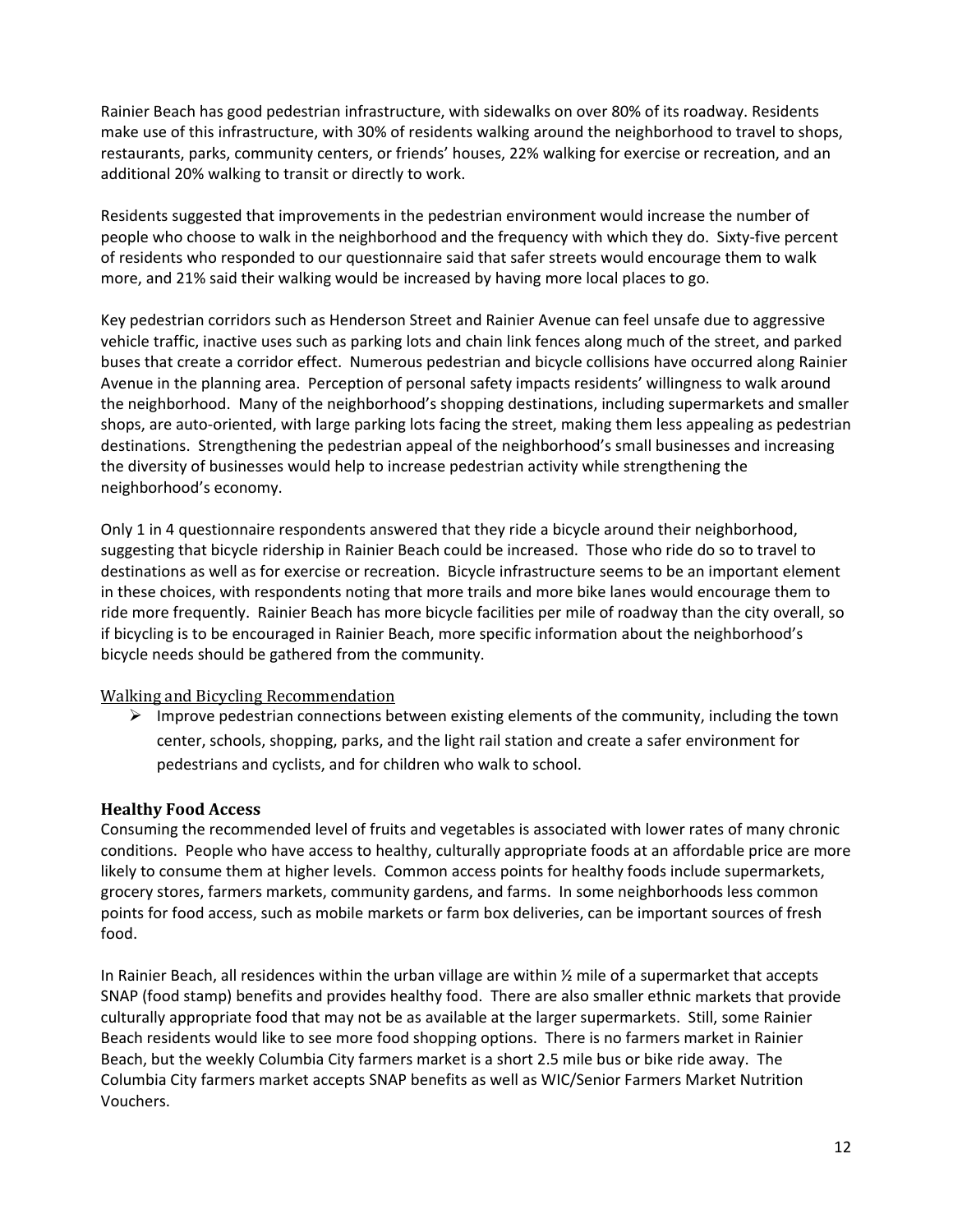There are no P‐Patches in the Rainier Beach urban village, but there is one community garden, and a new urban farm and additional community garden under development. There is also a P‐Patch just outside the urban village boundary. While community gardens rarely provide all of the produce a family needs for the year, they benefit gardeners through increased physical activity and fruit and vegetable consumption. They also bring neighbors together, reduce social isolation, and build community cohesion and empowerment. People who live near many fast‐food restaurants and convenience stores have a higher prevalence of obesity and diabetes compared to people who live near grocery stores and fresh produce vendors. Students with fast food restaurants within  $\frac{y}{x}$  mile of their schools have been found to eat fewer fruits and vegetables, consume more soda, and have higher rates of being overweight compared to students who do not have fast-food restaurants within % mile of their schools.

Rainier Beach has a higher density of fast food restaurants than the city overall. As Rainier Beach grows and expands its commercial sector, emphasis should be placed on attracting full service, rather than fast food restaurants, particularly given the number of schools in the urban village.

#### Healthy Food Access Recommendations

- $\triangleright$  Ensure that stores providing affordable and culturally appropriate healthy food are supported and strengthened.
- $\triangleright$  Explore opportunities to include a greater diversity of healthy food retail options.

#### **Supportive Physical Environment**

A natural and man‐made environment that includes infrastructure supporting healthy activities provides for a healthy community.

#### **Town Center**

A town center is a natural gathering place that allows residents to meet informally, gather, and fulfill their retail or service needs. A town center should provide a range of businesses and services, be welcoming to all, and reflect the character of the community.

Rainier Beach has a strong foundation of community facilities – the community center, library, and schools, as well as retail markets – that provide important services. Despite the availability of services, many residents feel that Rainier Beach lacks a "center." Improving the pedestrian environment around current stores and facilities, building on cultural diversity, and improving connections between existing positive elements can all help to improve Rainier Beach's commercial infrastructure. There are opportunities to add more small and locally owned businesses to support the local economy, provide a greater diversity of shops and services, and increase the pedestrian appeal of the town center.

#### Town Center Recommendations

- $\triangleright$  Improve the pedestrian shopping experience in the commercial center.
- $\triangleright$  Explore opportunities to create temporary, street-fronting micro-businesses that will draw more people to the town center and improve the pedestrian experience.

#### **Parks and Recreation**

Parks provide no‐cost opportunities for physical activity for people of all ages and abilities. Parks also improve environmental quality by filtering air and water, provide opportunities for rest and relaxation, and increase interaction between neighbors. Having a park located within  $\frac{1}{4}$  mile increases park usage,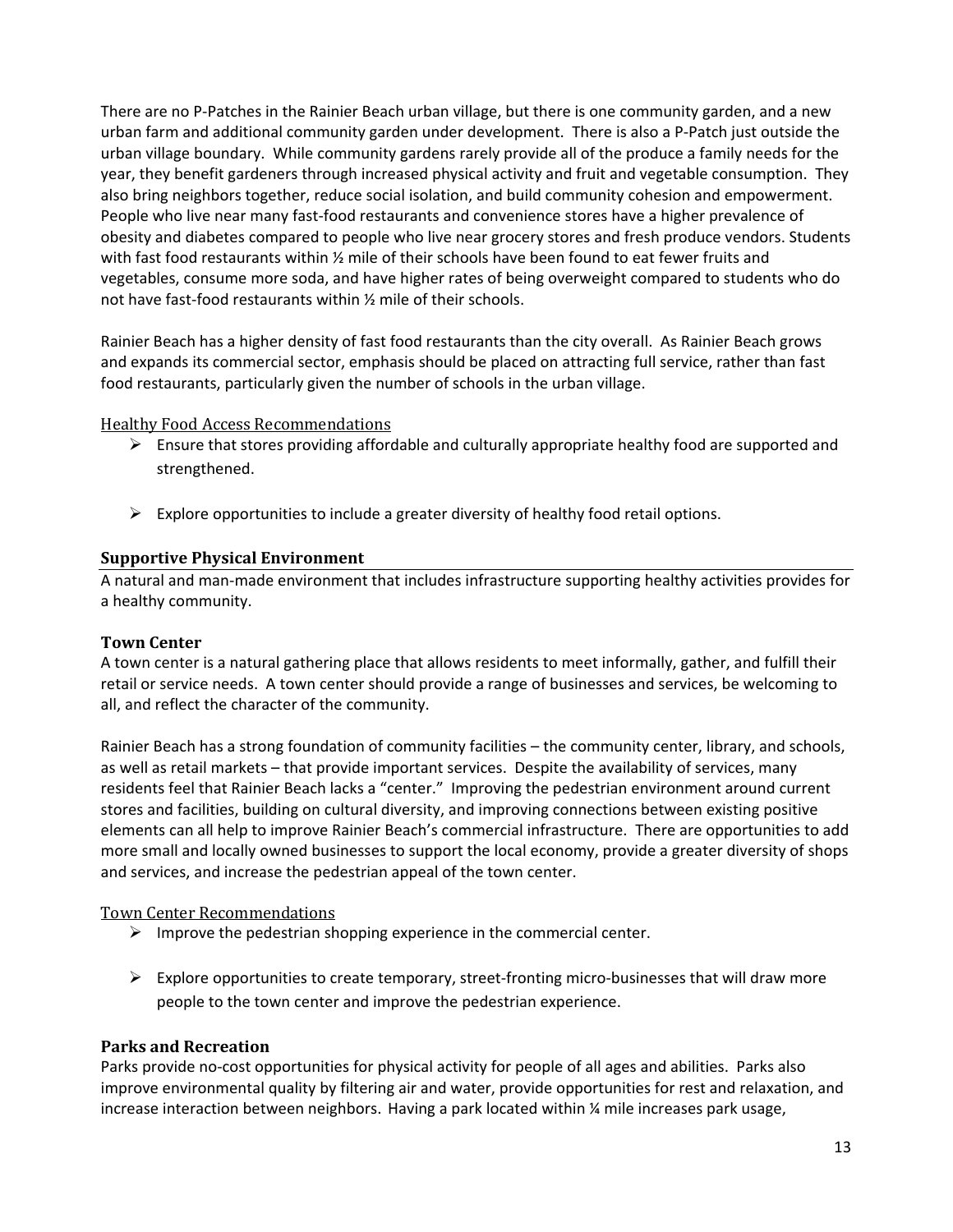especially among children and the elderly. Children who have outdoor places to play are more likely to exercise regularly and face lower risks for diabetes, obesity, and asthma.

Rainier Beach is well‐endowed with parks and open space, and residents appreciate and use these open spaces. Over 80% of questionnaire respondents report using parks and community centers for exercise, recreation, relaxation, informal gathering, or taking children to play. All residences in the planning area are within  $\frac{1}{2}$  mile of a public park, and the neighborhood has more park acreage per person than the city benchmark. Beer Sheva park provides a strong identity with the water, but water access there could be improved. There are gaps in access to children's play areas open to the public, and this may be improved by ensuring that play areas at schools are made available to the public outside of school hours. Connections to and circulation within public spaces could also be improved. The community center provides opportunities for indoor activities for people of all ages, and residents would like to see increased programming when the center re‐opens.

#### Parks and Recreation Recommendations

- $\triangleright$  Further study identified gaps in access to children's play areas open to the public. If significant gaps exist, explore opportunities to fully utilize school play areas and evaluate opportunities to add play areas in other public parks.
- $\triangleright$  Improve connections to and circulation within public spaces.
- $\triangleright$  Increase programming to fully utilize parks and community center.

### **Transportation**

Research has shown that people who live closer to a transit stop are more likely to use transit for their commutes. Many people who use transit to get to work meet their daily physical activity requirements from the walk associated with taking transit. For the elderly and the disabled, access to public transit decreases barriers to participation in community and civic life and can decrease feelings of depression and alienation. Transit provides access to jobs, stores, cultural centers, and services in other parts of the city.

The new light rail station in Rainier Beach provides convenient access to downtown, and buses provide access to surrounding areas. 100% of residences in the urban village are within ½ mile of a bus or rail stop. Improving bus connections to the light rail station would support transit riders making connections between bus and rail. Reductions in bus service and increases in fares have made it harder for some residents who rely on transit. Pedestrian improvements in the community would improve navigation between the town center, schools, shopping, parks, and the light rail station and create a safer environment for pedestrians and cyclists, and for children who walk to school.

#### **Transportation Recommendations**

- $\triangleright$  Improve linkages between bus and light rail.
- $\triangleright$  Improve pedestrian connections between existing elements of the community, including the town center, schools, shopping, parks, and the light rail station and create a safer environment for pedestrians and cyclists, and for children who walk to school.

#### **Housing**

A quality neighborhood provides safe, healthy housing affordable to households in a full range of incomes. High housing costs can result in spending a high proportion of income on housing, sharing housing in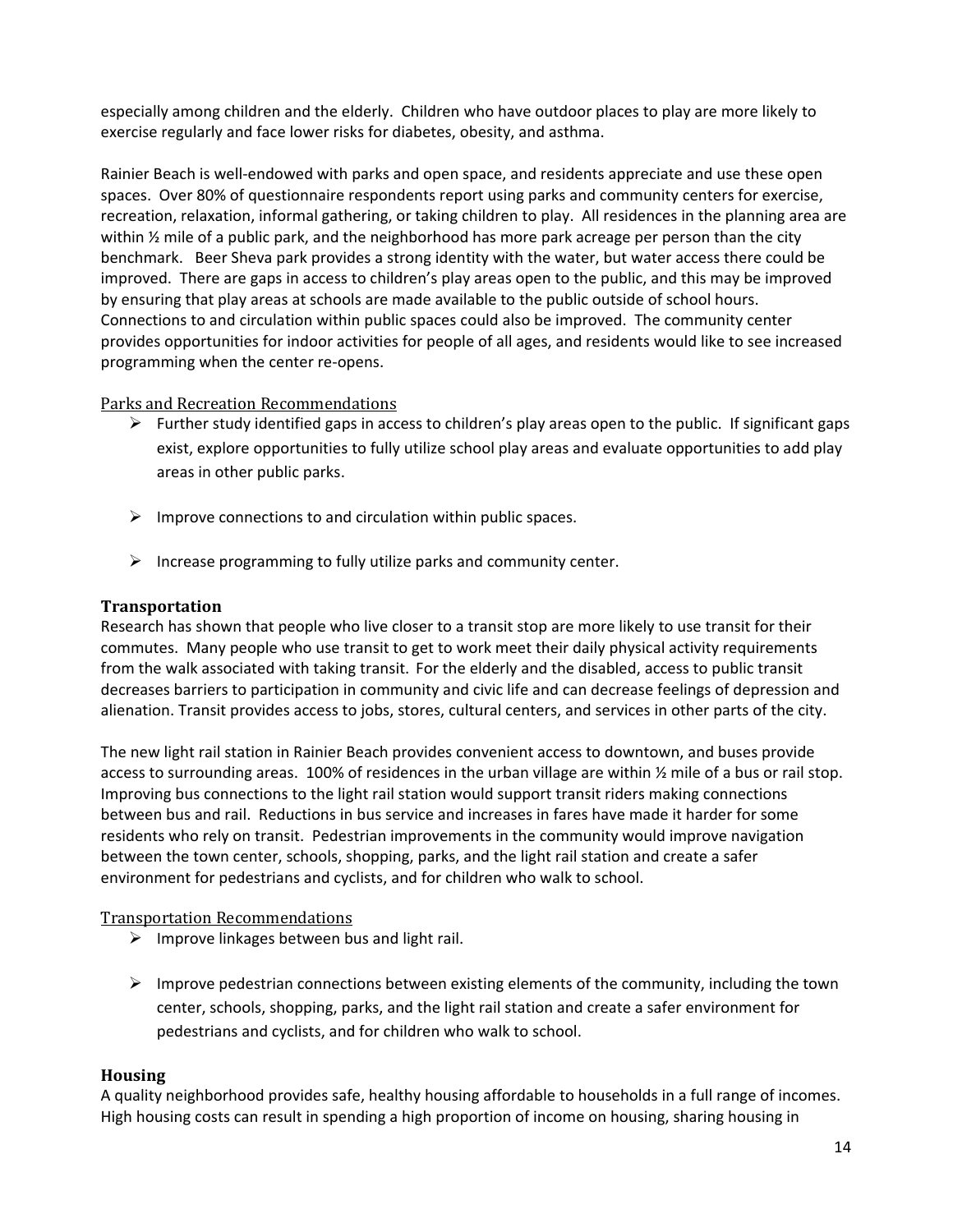overcrowded conditions, living in substandard housing, or displacement out of the community. Spending a high proportion of income on housing means fewer resources for food, heating, transportation, health care, and child care.

Rainier Beach has a good range of housing types and affordability levels, and residents feel strongly about maintaining housing affordability in the neighborhood. Even so, 60% of renters and 30% of home owners are paying more than 30% of their income on housing costs, a level that is considered unaffordable. Ten percent of households live in overcrowded conditions – a percentage 5 times higher than in the city of Seattle overall. Additionally, some housing stock is in need of upgrades.

Rainier Beach should strive to maintain its stock of affordable housing, and add additional housing affordable to a range of incomes and family sizes. There are opportunities to develop more dense residential units along Henderson and the light rail station area, and to ensure that this housing is built with the demographics of Rainier Beach residents in mind – housing should include units with 4 or more bedrooms to accommodate large families, and options to create new home mortgage products that meet the needs of Rainier Beach's many immigrant families should be explored. Opportunities to leverage federal funding for energy efficiency to improve housing stock in need of upgrades should also be considered.

#### Housing Recommendations

- $\triangleright$  Maintain affordable housing stock and add additional housing affordable to a range of incomes and family sizes.
- $\triangleright$  Develop more dense residential units along Henderson and the light rail station area.
- $\triangleright$  Ensure that new housing is built with the demographics of Rainier Beach residents in mind, including units with 4 or more bedrooms to accommodate large families.
- $\triangleright$  Explore options to create new home mortgage products that meet the needs of Rainier Beach's many immigrant families.
- $\triangleright$  Identify opportunities to leverage federal funding for energy efficiency to improve housing stock in need of upgrades.

# **Summary of Recommendations**

#### **Strong Community and Organizations**

- Increase relationships between the many active groups in the area, and increase the participation of those who are not currently active in neighborhood groups.
- $\triangleright$  Explore opportunities to create new centers of activity that can bring together people from multiple cultures, sectors, and organizations around a common goal or activity.
- $\triangleright$  Create jobs for youth, especially within neighborhood businesses.
- $\triangleright$  Increase opportunities for youth to take leadership in their communities.
- $\triangleright$  Strengthen relationships with Seattle Public Schools to improve educational outcomes for Rainier Beach youth, and to increase the use of school facilities for additional educational programs for youth and adults.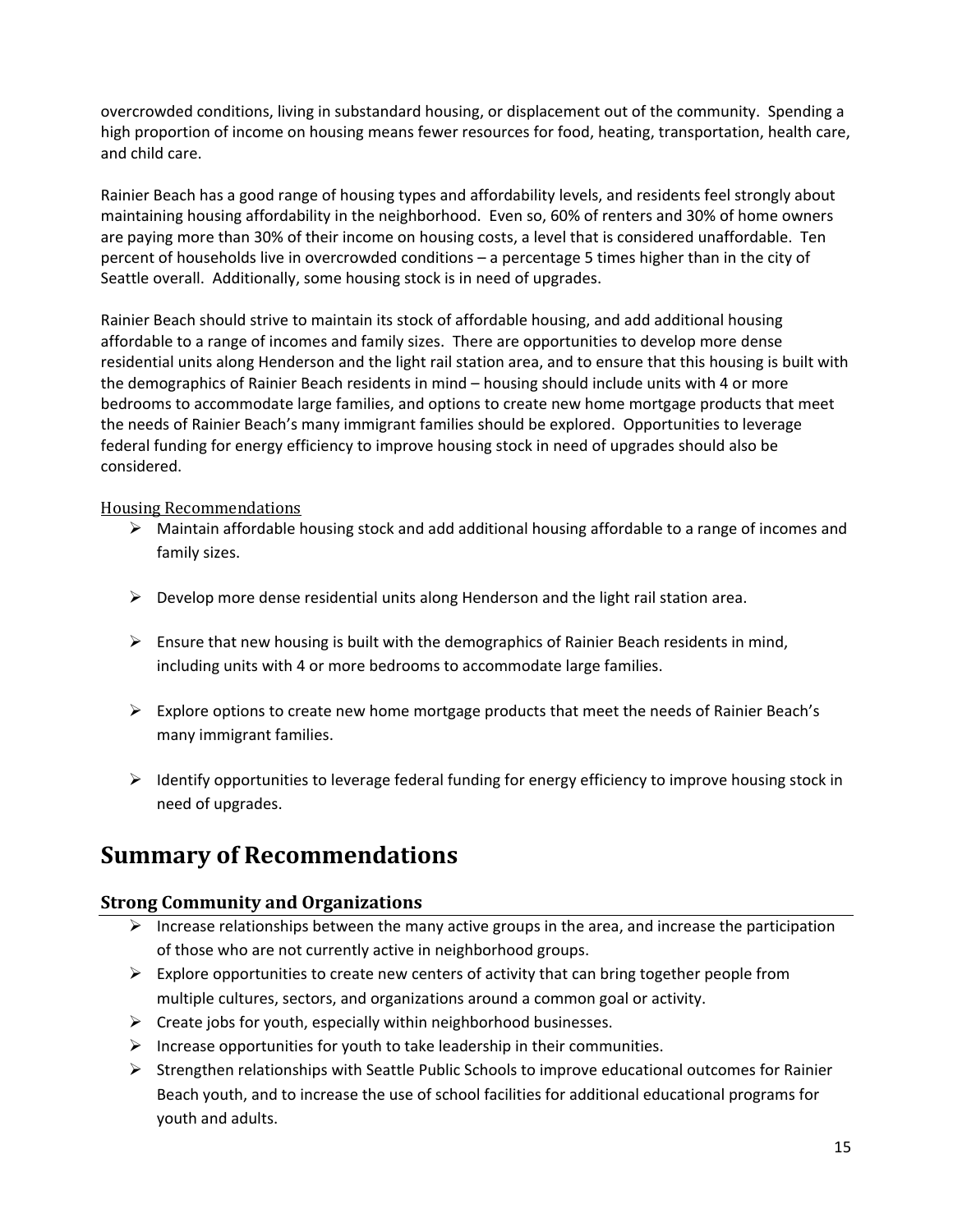- $\triangleright$  Support existing small businesses and attract additional small and locally owned businesses to support the local economy and provide more diversity of shops, full-service restaurants, and services.
- $\triangleright$  Work with neighborhood business districts to improve pedestrian appeal.
- $\triangleright$  Incorporate methods to address safety from a holistic perspective into all aspects of the plan update process.

# **Healthy People and Families**

- $\triangleright$  Improve pedestrian connections between existing elements of the community, including the town center, schools, shopping, parks, and the light rail station and create a safer environment for pedestrians and cyclists, and for children who walk to school.
- $\triangleright$  Ensure that stores providing affordable and culturally appropriate healthy food are supported and strengthened.
- $\triangleright$  Explore opportunities to include a greater diversity of healthy food retail options.

# **Supportive Physical Environment**

- $\triangleright$  Improve the pedestrian shopping experience in the commercial center.
- Explore opportunities to create temporary, street-fronting micro-businesses that will draw more people to the town center and improve the pedestrian experience.
- $\triangleright$  Further study identified gaps in access to children's play areas open to the public. If significant gaps exist, explore opportunities to fully utilize school play areas and evaluate opportunities to add play areas in other public parks.
- $\triangleright$  Increase programming to fully utilize parks and community center.
- $\triangleright$  Improve connections to and circulation within public spaces.
- $\triangleright$  Improve linkages between bus and light rail.
- $\triangleright$  Maintain affordable housing stock and add additional housing affordable to a range of incomes and family sizes.
- $\triangleright$  Develop more dense residential units along Henderson and the light rail station area.
- $\triangleright$  Ensure that new housing is built with the demographics of Rainier Beach residents in mind, including units with 4 or more bedrooms to accommodate large families.
- $\triangleright$  Explore options to create new home mortgage products that meet the needs of Rainier Beach's many immigrant families.
- $\triangleright$  Identify opportunities to leverage federal funding for energy efficiency to improve housing stock in need of upgrades.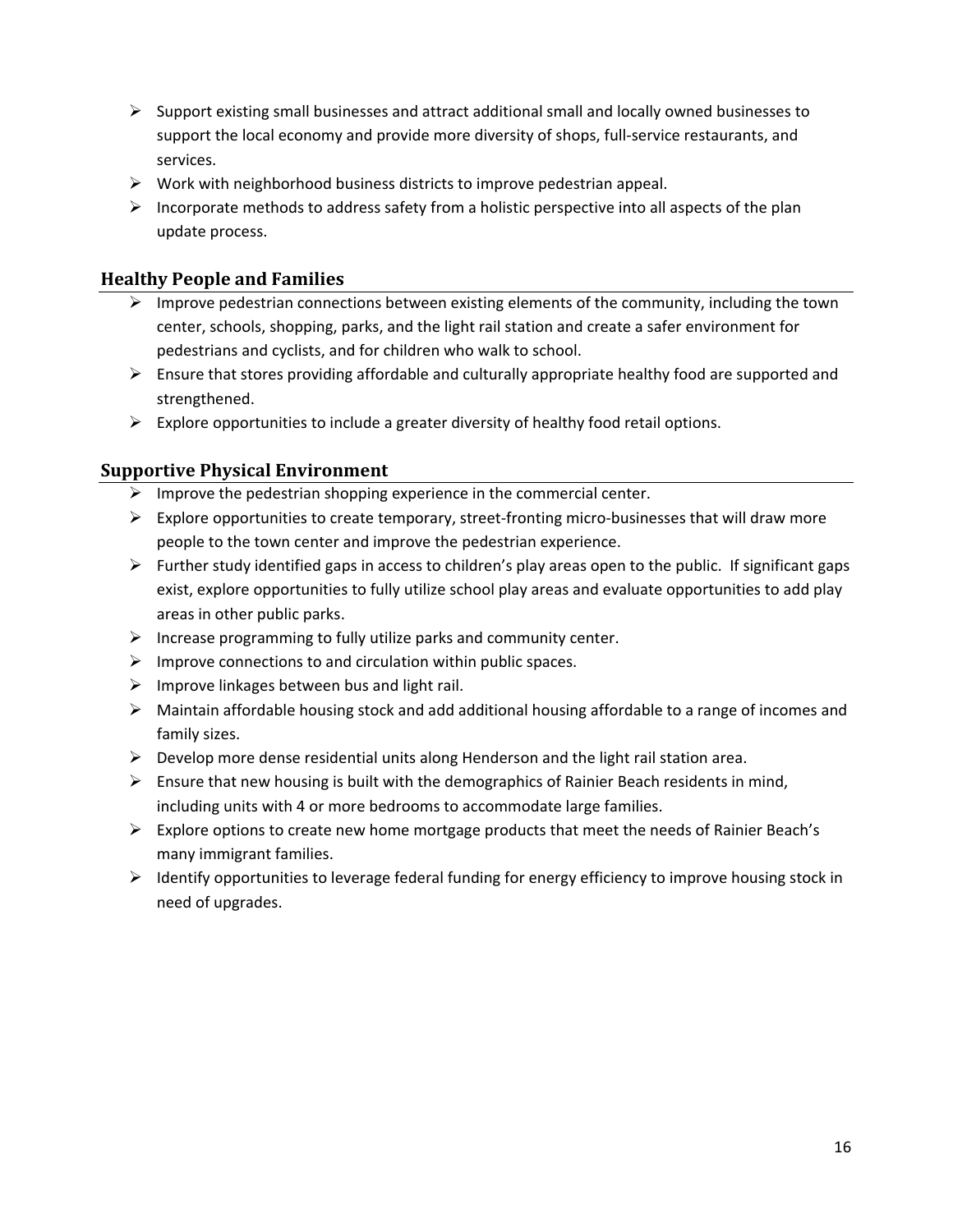# **Broadview – Bitter Lake – Haller Lake Data Summary**

### **Strong Community and Organizations**

A strong and interconnected community contains diverse households, supported by strong social and cultural institutions and services.

#### **Community Character, Gathering and Support Networks**

A diverse, supportive community where all people feel welcome is an important factor in creating a healthy neighborhood. Community centers, places to gather, and a strong network of connections provide opportunities for leadership development and neighborhood problem solving. Communities with strong networks have higher capacity for mobilization, civic engagement, and access to political power, as well as social support and access to economic opportunities. Group membership, political participation, and social networking are significantly associated with a range of physical and mental health outcomes. Collective action and political engagement help secure resources for a community that can improve health.

The Broadview ‐ Bitter Lake ‐ Haller Lake (BBH) neighborhood is a stable community with growing diversity. Residents love its trees, parks, and open spaces, its convenient access to downtown and to goods and services, and its affordability. 55% of residents who responded to our questionnaire have lived in the neighborhood for 6 years or more, and of those 42% have lived in the neighborhood for 20 years or more. BBH has many community clubs, centers, and associations which knit together members of the neighborhood who participate in these activities. Newer senior and multifamily units are increasing the neighborhood's diversity, and it is a priority for the community to guide development in a way that supports the needs of long-time and new residents, while maintaining the neighborhood's affordability. Residents stressed the need for more Informal gathering places where residents can run into neighbors while walking to and from businesses or fulfilling basic retail and service needs. Residents would also like to see BBH create an identity to generate neighborhood pride and encourage the neighborhood's diverse groups to work together to achieve shared goals.

#### Community Character, Gathering and Support Networks Recommendations

- $\triangleright$  Create neighborhood commercial centers that serve as informal gathering places where residents can run into neighbors and fulfill basic retail and service needs.
- $\triangleright$  Create a neighborhood identity to generate neighborhood pride and encourage the neighborhood's diverse groups to work together to achieve shared goals.

#### **Shops and Services**

Research shows that the existence of everyday retail destinations accessible by walking increases physical activity. Retail development in a mixed‐use neighborhood also generates natural public surveillance, which reduces crime and improves residents' feelings of safety. A broad range of goods available in the neighborhood allows residents to meet their needs locally, reducing travel, building social cohesion, and keeping money circulating within the neighborhood.

Aurora Avenue is a regional shopping destination, providing access to many goods and services that meet BBH residents' needs. As a regional destination, it is auto-oriented, and not an easy place to fulfill needs on foot. BBH exceeds the HLA benchmark with 11 out of 13 common retail destinations within the urban village; however the commercial businesses on Aurora are not the type to increase physical activity or create natural public surveillance and neighborhood connections. BBH residents would like to see a smaller, neighborhood scale commercial district with more neighborhood‐scale, independent stores that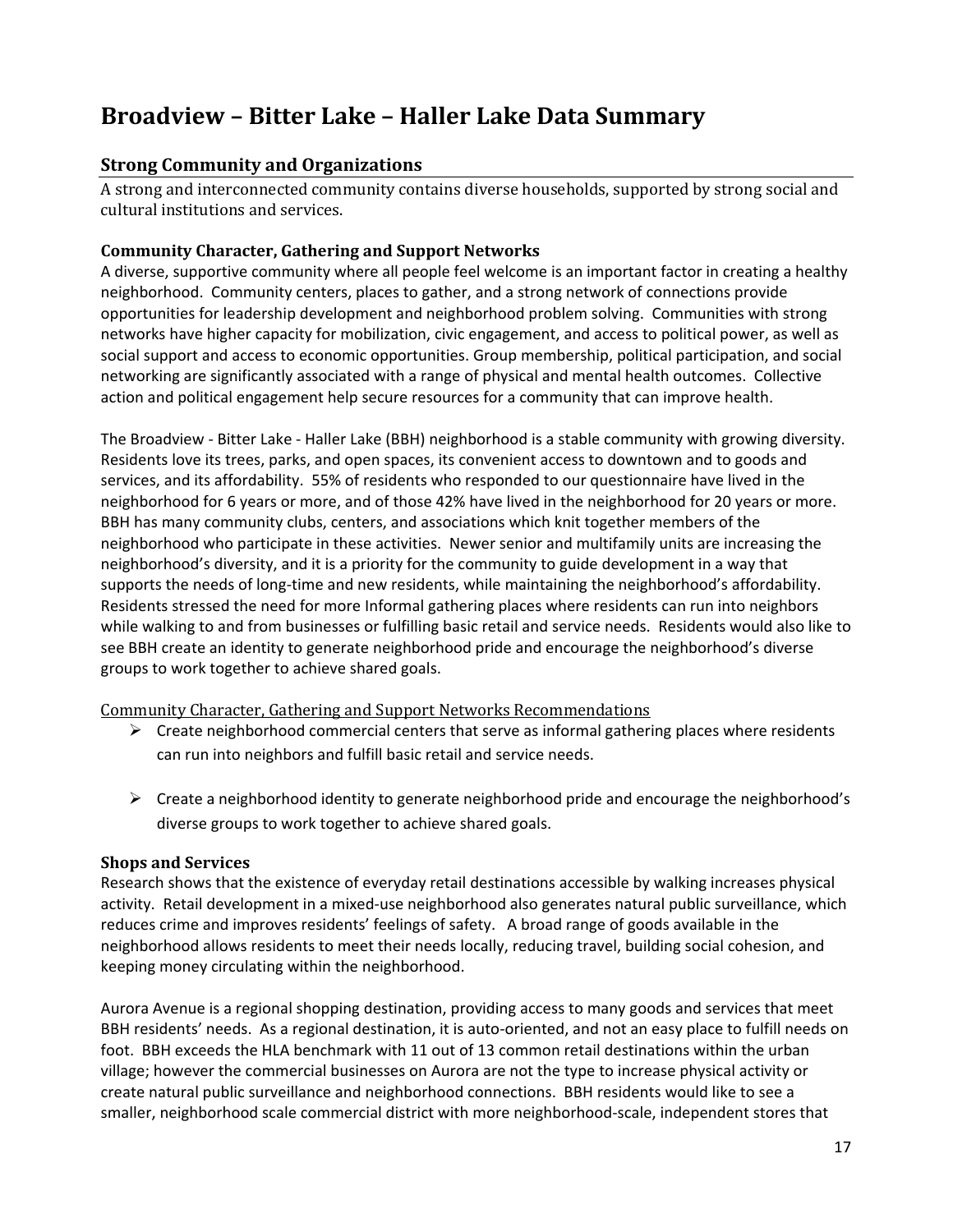would support the needs of residents and function as places to run into a neighbor or get to know a business owner. BBH residents would also like to see a greater variety of grocery stores, including a store that is more natural foods oriented.

While the character of the existing commercial district is not ideal for promoting walking and neighborhood connections, 34% of questionnaire respondents do walk to shops and services to meet their needs. Among seniors and renters, who tend to live closer to the commercial district, this percentage jumps to over 50%. In addition, 82% of renters and 35% of seniors who responded walk to shop for food. Strategies should be taken to improve pedestrian safety in this commercial area, while also creating a neighborhood‐serving retail corridor that will also be a town center and gathering place.

#### Shops and Services Recommendation

 $\triangleright$  Create a pedestrian-oriented neighborhood 'town center' with independent retail that serves as an informal gather place and a place to meet neighborhood retail needs.

#### **Safety**

Research consistently shows that fear of crime limits mobility and physical activity in a neighborhood and inhibits social interactions. The perception of safety can be as important as any actual measure of safety in impacting people's use of a neighborhood and its facilities. Perception of safety impacts people's physical activity, their ability to walk or bike around the neighborhood, access parks, or use transit. Because of these impacts on mobility, perceived safety also impacts residents' use of local businesses. Feelings of safety derive from a neighborhoods' overall health, and should be addressed from a holistic perspective that includes improvements to all areas of the neighborhood. These may include economic development, access to jobs, improvements in the retail and pedestrian environments, increased programming at parks, community centers, and schools, and a strengthening of the community fabric.

The rate of crimes against persons per square mile in the BBH neighborhood planning area is less than half of the rate for the city overall, indicating that although traffic safety remains a concern, the neighborhood is generally a very safe place to walk around from a crime perspective. The rate increases dramatically along Aurora, where prostitution and drug sales contribute to a less safe feeling environment for pedestrians. Even so, three‐quarters of residents who responded to our questionnaire indicated that they feel safe walking around BBH during the day, with just over one quarter indicating that they also feel safe walking around the neighborhood at night. Safer streets were the most highly prioritized strategy to increase walking in the neighborhood, with a particular focus on traffic safety. Safety issues in parks were also raised as a concern. Improving pedestrian safety should be a high priority.

#### **Safety Recommendation**

 $\triangleright$  Take steps to improve pedestrian safety through street design and amenities, and by attracting pedestrian scale destinations.

# **Healthy People and Families**

A healthy neighborhood provides access to resources necessary to live a healthful life.

#### **Walking and Bicycling**

Walking and bicycling are easily accessible methods of physical activity that have been shown to improve overall physical and mental health. Walking around a neighborhood has the increased benefit of building relationships and strengthening the community fabric. Increased pedestrian activity improves the safety and friendliness of a neighborhood as more people claim public space for positive uses. Compared to driving, walking and bicycling, either alone or in combination with transit use, decrease a neighborhood's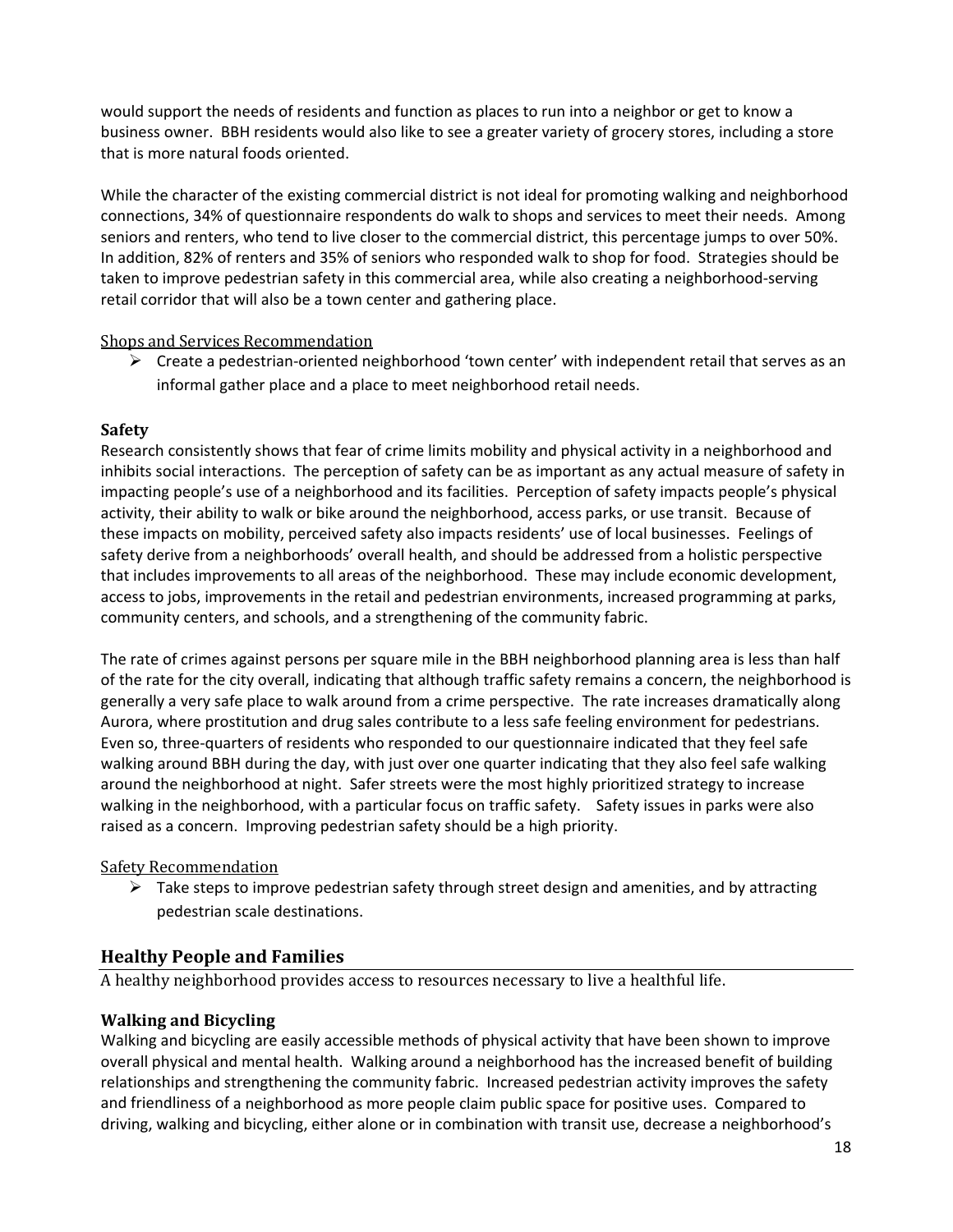impact on the environment, reducing greenhouse gas emissions as well as other forms of air, water, and noise pollution.

BBH residents enjoy using the interurban trail and walking in parks. While many (34%) also walk to shops, restaurants, community centers, parks, or friends' houses, the lack of sidewalks and the unfriendly pedestrian environment along major arterials decreases feelings of safety while walking and decreases residents' desire to walk to meet basic needs. Only 25% of roads in BBH have complete sidewalks, and east/west connections to the major arterials, where shops and buses are located, are not pedestrian friendly. In 2008, nine collisions between vehicles and pedestrians or bicyclists occurred within the urban village. There are a large number of senior housing units in the neighborhood, and many of the crossings are missing curb cuts or have signals too short for a person in a walker or a wheelchair. While the trails within parks provide beautiful opportunities for walking, many residents drive to the parks because of the poor pedestrian connections to get there.

Many bicyclists in the neighborhood enjoy using the interurban trail, but few of those who responded to our questionnaire cycle outside of parks or for reasons other than recreation. Bicycle facilities (bike lanes and paths, shared bicycle routes) in the planning area are limited,), and of questionnaire respondents, 31% said adding more bike lanes or trails would encourage them to ride more often.

The plan update provides an opportunity to create a network of complete streets that improve pedestrian and bicycle safety through street design and amenities, especially those that connect to major neighborhood assets, including parks, schools, shopping districts, and transit corridors.

#### Walking and Bicycling Recommendation

 $\triangleright$  Create a network of complete streets that improve pedestrian and bicycle safety through street design and amenities.

#### **Healthy Food Access**

Consuming the recommended level of fruits and vegetables is associated with lower rates of many chronic conditions. People who have access to healthy, culturally appropriate foods at an affordable price are more likely to consume them at higher levels. Common access points for healthy foods include supermarkets, grocery stores, farmers markets, community gardens, and farms. In some neighborhoods less common points for food access, such as mobile markets or farm box deliveries, can be important sources of fresh food.

The BBH planning area has two supermarkets, and 82% of residences in the planning area are within ½ mile of a supermarket or grocery store that accepts SNAP (food stamp) and WIC benefits and sells healthy food. Still, many residents travel outside of the neighborhood for their grocery shopping, indicating that their preferences are not being met within the neighborhood. Many noted shopping at Central Market in Shoreline. 90% of residents who responded to our questionnaire travel 20 minutes or less to the place they shop most often for food – most of those trips (69%) are made by car. Among seniors and renters, many more shop for food on foot – 82% of renters and 35% of seniors who responded walk to the place they most often shop for food.

Many BBH residents would like to see smaller, independent food retail stores and stores that sell more natural foods and high quality groceries. There is currently no farmers market in the planning area, and residents would like to see a farmers market in the district to expand access to locally grown food and provide an opportunity for community building and neighborhood gathering.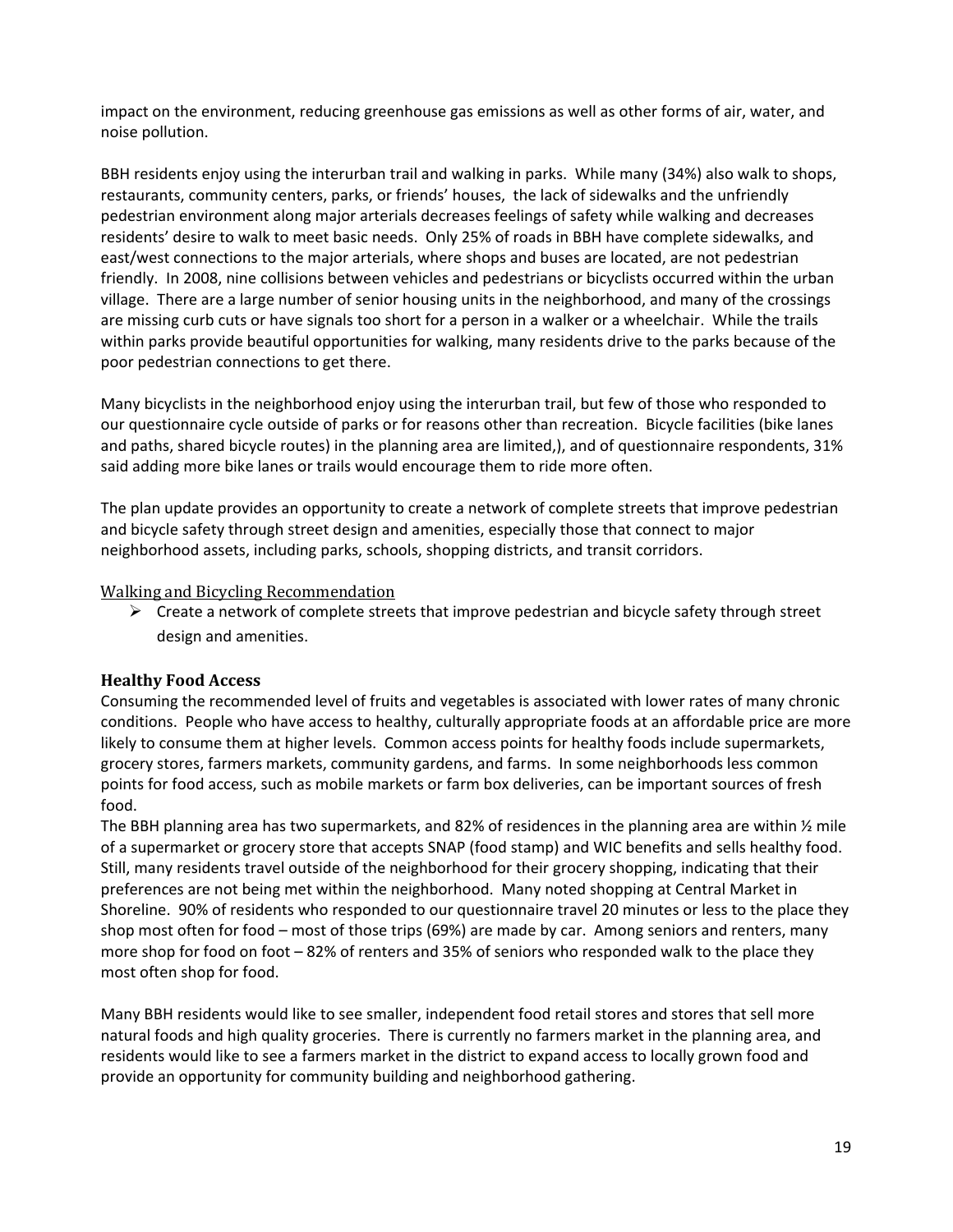BBH meets Seattle's comprehensive plan goal for P‐Patches with one P‐Patch for 2,473 residents. 44% of residents who responded to our questionnaire grow some of their own food. Still, many residents would like to see more opportunities to garden. Questionnaire respondents living in apartments were much less likely to grow some of their own food. With the projected increase in multi-family units in the planning area, additional P‐Patches would facilitate gardening opportunities for those without land of their own. While community gardens rarely provide all of the produce a family needs for the year, they benefit gardeners through increased physical activity and fruit and vegetable consumption. They also bring neighbors together, reduce social isolation, and build community cohesion and empowerment.

People who live near many fast‐food restaurants and convenience stores have a higher prevalence of obesity and diabetes compared to people who live near grocery stores and fresh produce vendors. Students with fast food restaurants within  $\frac{1}{2}$  mile of their schools have been found to eat fewer fruits and vegetables, consume more soda, and have higher rates of being overweight compared to students who do not have fast‐food restaurants within ½ mile of their schools.

BBH has a 2.6 times as many fast food restaurants as the city overall. Many of these are located in the regional retail corridor along Aurora. As BBH develops new commercial nodes, more emphasis should be placed on attracting full service, rather than fast food restaurants, in addition to smaller coffee shops, bakeries, and other gathering places.

#### Healthy Food Access Recommendations

- $\triangleright$  Explore opportunities to create a farmers market to expand access to locally grown food and provide an opportunity for community building and neighborhood gathering.
- $\triangleright$  Explore opportunities to create more community gardens in the urban village, especially near multifamily units.

#### **Supportive Physical Environment**

A natural and man-made environment that includes infrastructure supporting healthy activities provides for a healthy community.

#### **Town Center**

A town center is a natural gathering place that allows residents to meet informally, gather, and fulfill their retail or service needs. A town center should provide a range of businesses and services, be welcoming to all, and reflect the character of the community.

BBH has a strong regional retail center along Aurora, but residents feel that there is not a town center intended to serve the neighborhood. There are individual gathering places – the community center, library, and parks – but residents would like to see a walkable neighborhood shopping destination with small scale, independent retail and gathering spaces.

Town Center Recommendation 

 $\triangleright$  Create a pedestrian-oriented neighborhood 'town center' with independent retail that serves as an informal gather place and a place to meet neighborhood retail needs.

#### **Parks and Recreation**

Parks provide no‐cost opportunities for physical activity for people of all ages and abilities. Parks also improve environmental quality by filtering air and water, provide opportunities for rest and relaxation, and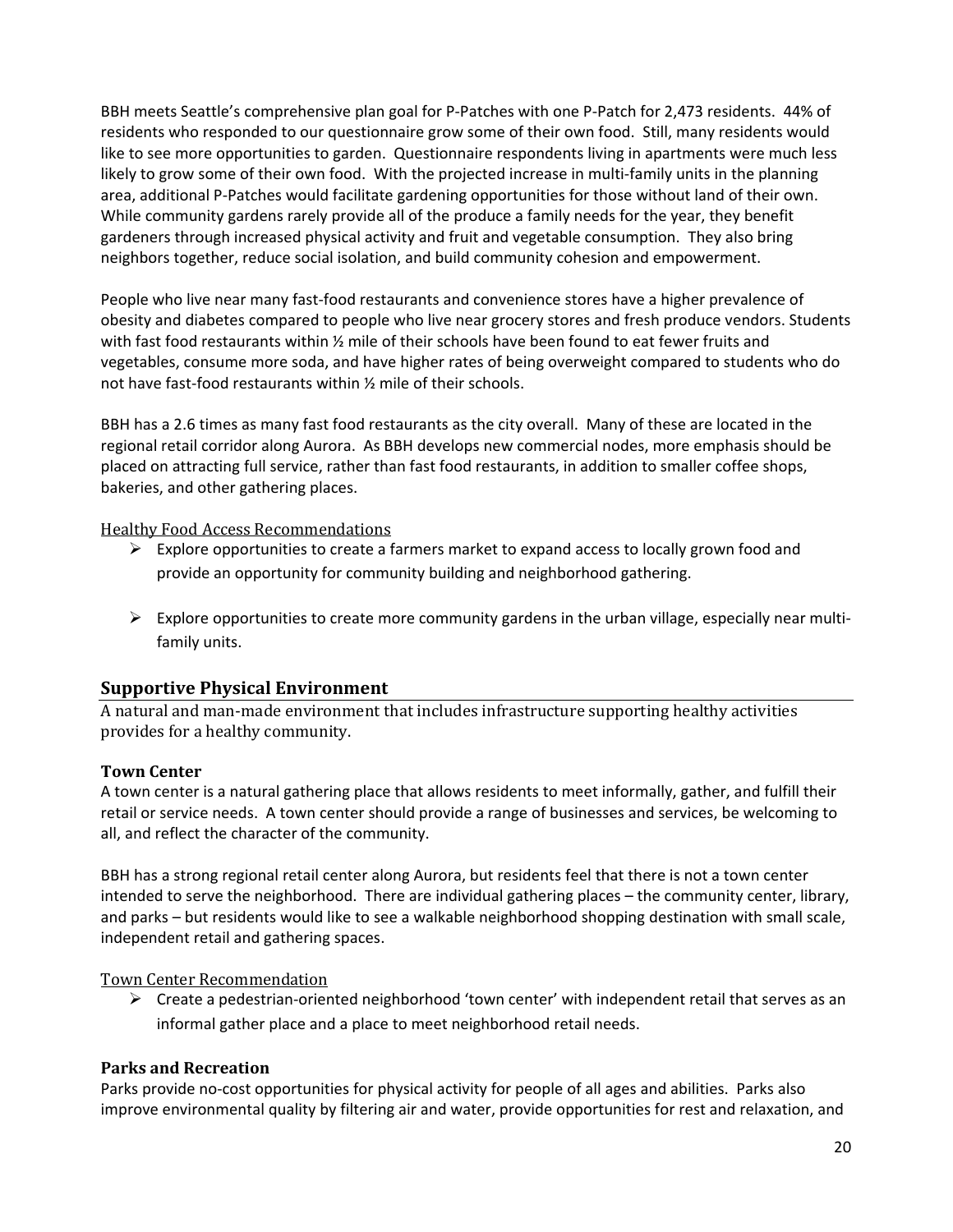increase interaction between neighbors. Having a park located within  $\chi$  mile increases park usage, especially among children and the elderly. Children who have outdoor places to play are more likely to exercise regularly and face lower risks for diabetes, obesity, and asthma.

Residents of BBH love their parks and open spaces, and the area is well-endowed. The lakes, reservoir, interurban trail, and other parks provide opportunities for physical activity, rest, and relaxation for people of all ages and abilities. The planning area has nearly 8 acres of parkland per 1,000 residents, nearly 8 times the Seattle Parks Department's benchmark for a neighborhood. 86% of residences are within ½ mile of a park or open space, and nearly 80% of residents who responded to our questionnaire report using neighborhood parks. At the same time, more than half of the urban village area is within a parks gap area based on the Department of Parks and Recreation 2006 Gap Report.

Primary usages at parks are split fairly evenly between exercise, relaxation, informal gathering, and taking children to play. Only 18% of residences are within ¼ mile of a children's play area. Further study is needed to assess the number of children in these areas, but if children are present, opportunities should be explored to incorporate more children's play areas into existing parks. Residents noted the difficulty in accessing parks on foot, and many drive to parks, even though they are located close by, because walking routes feel unsafe. Improved connections to parks and lakes would decrease travel to parks by car and increase park usage among neighbors. Similarly, areas with park gaps should be evaluated for opportunities to create smaller neighborhood parks, possibly with play areas.

#### Parks and Recreation Recommendations

- $\triangleright$  Evaluate opportunities to create smaller neighborhood parks in areas with park gaps.
- $\triangleright$  Evaluate the need for additional children's play areas in existing parks or as new parks are created.

#### **Transportation**

Research has shown that people who live closer to a transit stop are more likely to use transit for their commutes. Many people who use transit to get to work meet their daily physical activity requirements from the walk associated with taking transit. For the elderly and the disabled, access to public transit decreases barriers to participation in community and civic life and can decrease feelings of depression and alienation. Transit provides access to jobs, stores, cultural centers, and services in other areas.

BBH residents have good access to bus service to downtown, with 97% of residences within 1/2 mile of a bus stop. Many residents use bus lines along Aurora and Greenwood Avenues to access downtown and other parts of the city. Still, the percentage who use active means (transit, biking, or walking) to commute to work is lower than for the city overall. The new Rapid Ride service along Aurora may increase transit ridership. Residents requested improvements to the pedestrian infrastructure on the east/west connections that take them to bus stops on Aurora and Greenwood. Pedestrian improvements along corridors that link neighborhood centers, transit, parks, and other community assets are a high priority for the community.

#### Transportation Recommendation

 $\triangleright$  Improve pedestrian connections between schools, housing, transit, parks, lakes, retail, and other community assets to improve safety and increase pedestrian activity.

# **Housing**

A quality neighborhood provides safe, healthy housing affordable to households in a full range of incomes. High housing costs can result in spending a high proportion of income on housing, sharing housing in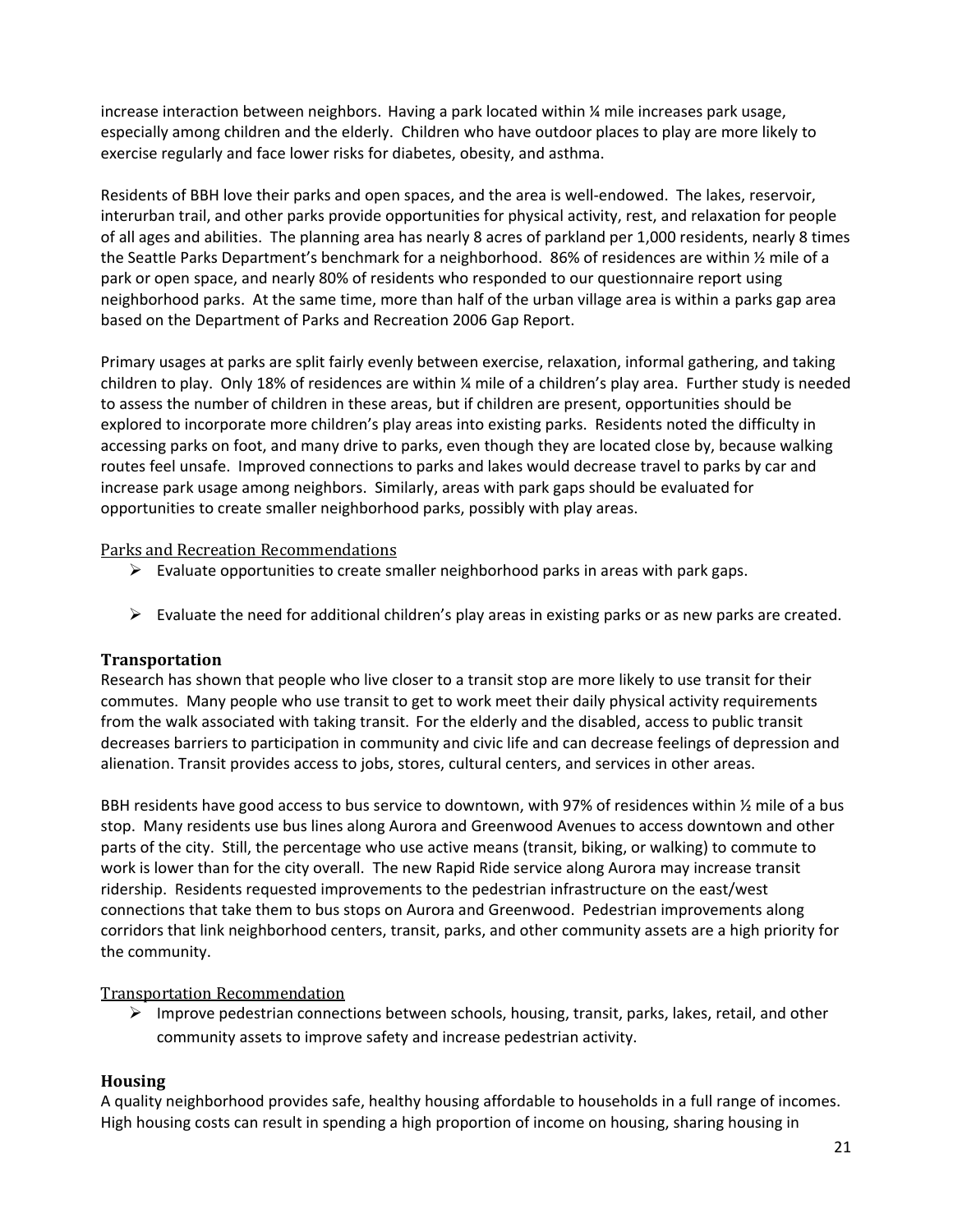overcrowded conditions, living in substandard housing, or displacement out of the community. Spending a high proportion of income on housing means fewer resources for food, heating, transportation, health care, and child care.

BBH currently has a range of housing types and affordability levels, and should strive to maintain a diversity of single family homes as well as multi‐family units affordable to households with the full range of incomes. Currently, 33% of owners and 52% of renters are paying more than 30% of their income on housing costs, a level that is considered unaffordable. With good transit already in place and Rapid Ride under development, nodes near transit stops provide opportunities to create additional affordable housing. New multi-family housing should contribute to the character of the surrounding environment.

### Housing Recommendations

- $\triangleright$  Explore opportunities to create affordable housing near new Rapid Ride stops.
- $\triangleright$  Ensure that new development contributes to the character of the surrounding environment.

# **Summary of BBH Recommendations**

# **Strong Community and Organizations**

- $\triangleright$  Create neighborhood commercial centers that serve as informal gathering places where residents can run into neighbors and fulfill basic retail and service needs.
- $\triangleright$  Create a neighborhood identity to generate neighborhood pride and encourage the neighborhood's diverse groups to work together to achieve shared goals.
- $\triangleright$  Take steps to improve pedestrian safety through street design and amenities, and by attracting pedestrian scale destinations.

# **Healthy People and Families**

- $\triangleright$  Create a network of complete streets that improve pedestrian and bicycle safety through street design and amenities.
- $\triangleright$  Explore opportunities to create a farmers market to expand access to locally grown food and provide an opportunity for community building and neighborhood gathering.
- Explore opportunities to create more community gardens in the urban village, especially near multifamily units.

# **Supportive Physical Environment**

- $\triangleright$  Create a pedestrian-oriented neighborhood 'town center' with independent retail that serves as an informal gather place and a place to meet neighborhood retail needs.
- $\triangleright$  Evaluate opportunities to create smaller neighborhood parks in areas with park gaps.
- $\triangleright$  Evaluate the need for additional children's play areas in existing parks or as new parks are created.
- $\triangleright$  Improve pedestrian connections between schools, housing, transit, parks, lakes, retail, and other community assets to improve safety and increase pedestrian activity.
- $\triangleright$  Explore opportunities to create affordable housing near new Rapid Ride stops.
- $\triangleright$  Ensure that new development contributes to the character of the surrounding environment.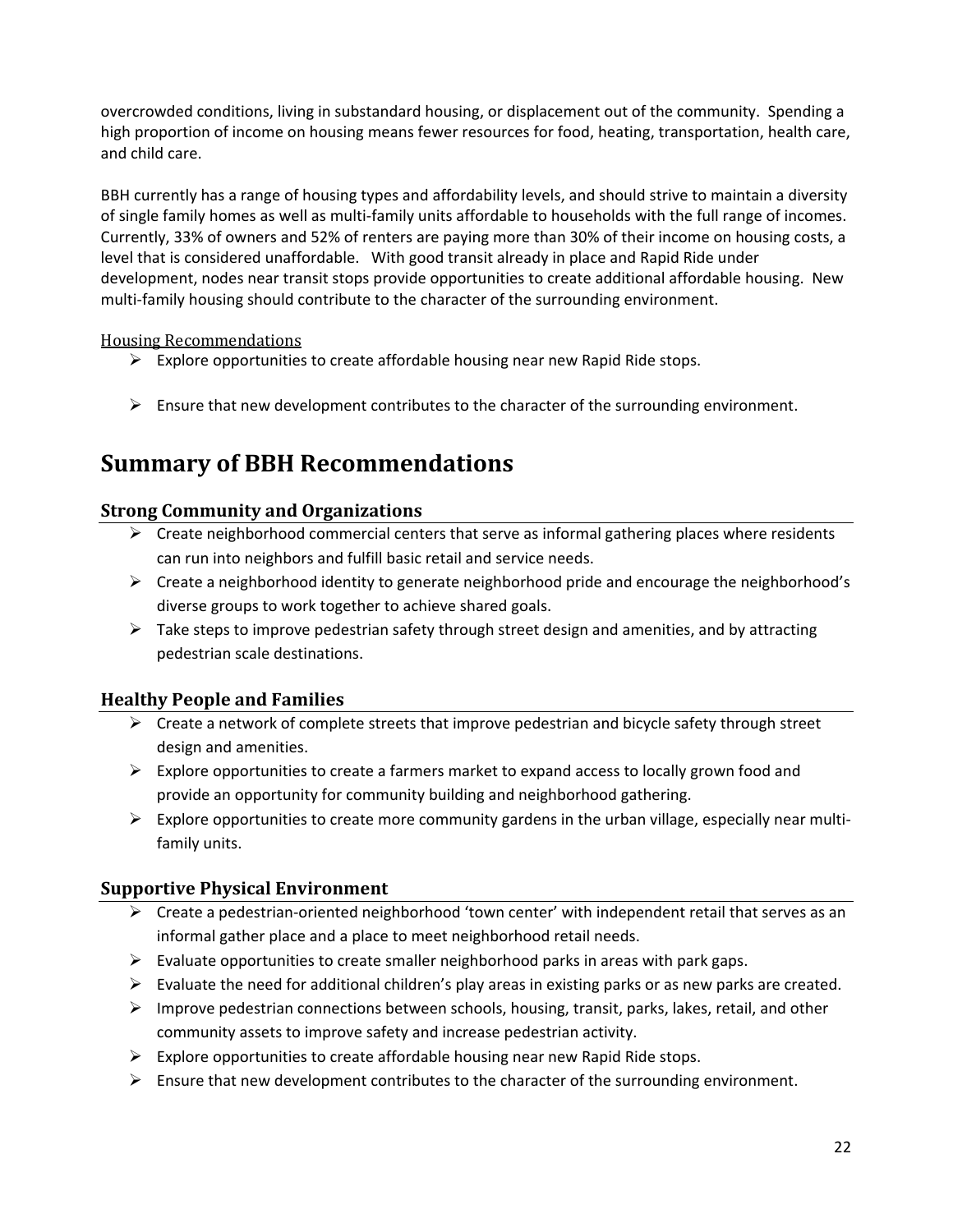# **Outcomes of Pilot and Recommendations for Future**

### **Outcomes**

**Development of the HLA helped build the City's capacity for connecting the health and built environment through interdepartmental collaboration.** Dedicated funding for staff from multiple departments to participate in the tool's development, and the engagement of a consultant specializing in health and planning, helped to build capacity to view planning through a health lens. In addition to the creation of the tool, the process resulted in city staff who will bring their understanding of the connections between built and social environments and health back to their departments and into other work.

**Implementation of the HLA increased integration between traditional areas of physical planning.**  Organizing the planning process into the themes of strong community and organizations, healthy people and families, and supportive physical environment allowed planning team members to take a people‐ centered view of neighborhoods. Instead of a department's traditional focus on zoning or sidewalks, the HLA brought into view how people use communities and lifted up the importance of linkages between community assets.

**The HLA provided new insights on plan recommendations.** Many elements of a healthy community are not new to planners. Walkable neighborhoods, strong commercial cores, and access to transit are all planning staples. Even in these areas the HLA was able to add nuance – decisions on where to invest limited transportation funds were informed by community input on the routes that they travel to get to shops, services, schools, and parks. Access to playground facilities – a factor in children's physical activity levels – hadn't been prioritized by planners before the HLA.

**Implementation of the HLA led to the inclusion of more community‐based recommendations in plans.**  Neighborhood plans in Seattle have included activities that city departments and communities can act on. The people‐centered view provided by the HLA led to the inclusion of more actions that lie outside the realm of city departments, and showed how increasing the capacity for community members to step up to move these projects forward is in itself an important outcome with benefits to the strength of the community.

**Community members were engaged in the planning process in a genuine and productive way.** Because the HLA questions focused on people – where they shop for food, how they get where they need to go, where they go to meet friends and neighbors – it was easy for participants to engage in the process. The input they provided gave specific and detailed information that could be used by the neighborhood planning team to guide traditional planning issues such as zoning, building heights, and park facilities.

**Using the HLA drives actions that improve the lives of the most vulnerable.** In any community, the poor suffer most from unhealthy community conditions. They are least able to leave the community to seek out healthier food, places to connect with others, and opportunities to be active. Adding or improving a park in a community is likely to have a larger positive impact on people with limited mobility, be they children, the elderly, or low‐income individuals. The HLA highlighted a need to build collaboration between diverse ethnic communities in Rainier Beach – this can have a large impact on these communities' ability to leverage resources into the future, a predictor of their health.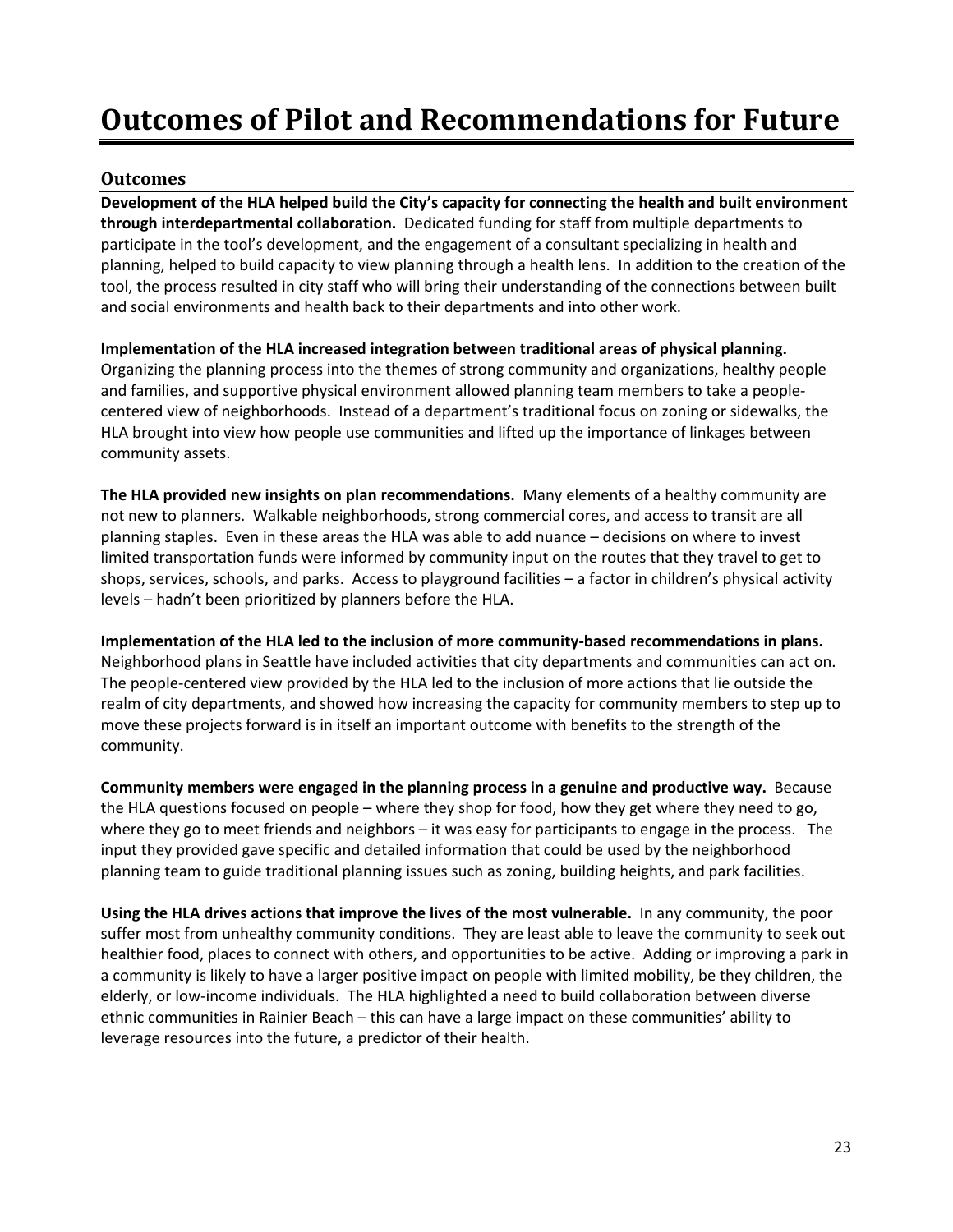#### **Recommendations**

**Integrate the HLA from the beginning of a planning process.** The Healthy Living Assessment is best used as early as possible in the planning process. At the latest, indicators should be used as part of an existing conditions report. Indicators can even be used as a screening tool to evaluate the planning needs of multiple neighborhoods. Once a neighborhood has been selected, indicators can help inform the priority areas for planning energy. If indicators show that food access in the neighborhood is limited, planners may want to include additional food access questions on the questionnaire or in meetings. If housing affordability emerges as a key challenge when reviewing the indicators, the community's attention can be directed to this issue during the planning process.

**Incorporate health explicitly when talking to the key allies and the planning team.** The HLA provides an opportunity for the planning team and community leaders to think about the neighborhood in an integrated manner, and to talk about it in ways that are relevant to people. Providing an overview of the connections between the built and social environments and health to key neighborhood allies (like the neighborhood advisory committee) at the start of a process will inform their thinking and give them the tools to continue those conversations with neighbors. Sharing the HLA lens with the planning team early on helps everyone to be on the same page about where their area of focus fits into the integrated whole that is a healthy neighborhood.

**Share the elements that make up a healthy neighborhood with the community.** Sharing this framework early provides an opportunity for participants to think about some areas of planning in a different way. For example, some residents may not be personally concerned about housing affordability. Providing an understanding of why a mix of housing affordable to all income levels supports the fabric of the community as a whole may encourage them to prioritize affordable housing more highly. In a similar way, residents who drive to grocery stores out of the neighborhood may not be aware that a lack of local healthy food retail options is making it difficult for people who rely on foot or public transportation to eat healthy foods. Using the HLA can help elevate this issue to a level of importance to the entire community, not only to those who travel by transit or foot.

**Incorporate pieces of the HLA into other planning processes.** In order for communities to improve their health, issues addressed by the HLA should be included in all planning processes. The HLA provides a framework, and planners can select appropriate tools from the HLA and modify as needed according to their areas of focus and their planning goals.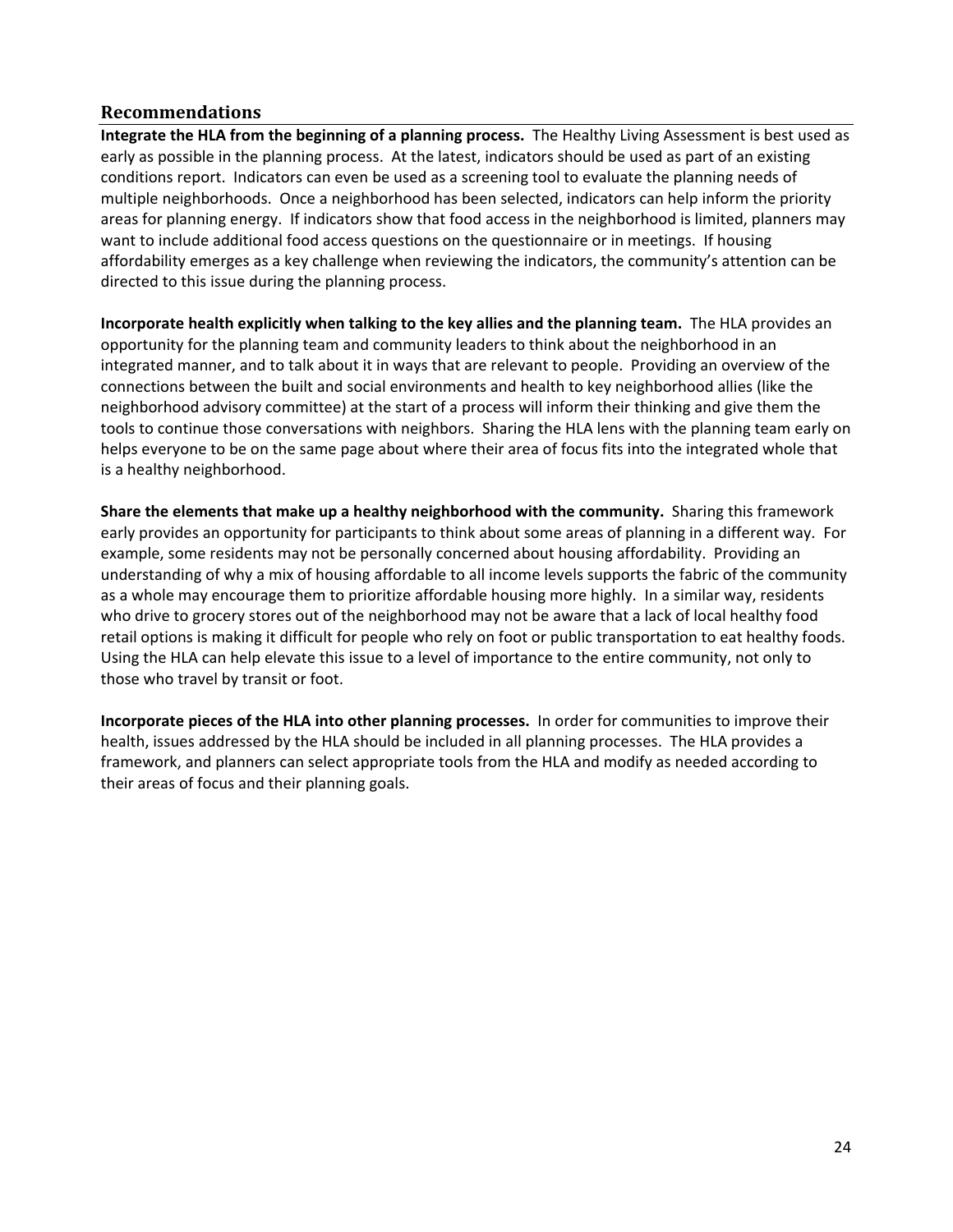#### **References**

 $\overline{a}$ 

<sup>1</sup> Hsu HC. 2007. *Does social participation by the elderly reduce mortality and cognitive impairment?* Aging & Mental Health 11(6):

<sup>699</sup>‐707. <sup>2</sup> Daley DM. 2007. *Citizen groups and scientific decision making: Does public participation influence environmental outcomes?* <sup>J</sup> Policy Analysis and Management 262: 349-368<br><sup>3</sup> Kreuter MW, Lezin N. 2002. Social capital theory: Implications for community-based health promotion. In Emerging Theories in

Health Promotion Practice and Research. Eds DiClemente RJ, Crosby RA, Kegler MC. Jossey-Bass: San Francisco, CA.<br><sup>4</sup> Morland K, Diez Roux AV, Wing S. 2006. Supermarkets, Other Food Stores, and Obesity: The Atherosclerosis

Study. Am J of Prev Med 30(4):333-339.<br><sup>5</sup> Li F, Fisher KJ, Brownson RC, Bosworth M. *Multilevel modelling of built environment characteristics related to neighbourhood* 

walking activity in older adults.2005. J Epidemiol Community Health. 59(7):558-64.<br><sup>6</sup> Ewing R, Frank L, Kreutzer R. 2006. Understanding the relationship between public health and the built environment: a report to

the LEED-ND Core Committee. Available at: http://www.usgbc.org/ShowFile.aspx?DocumentID=3901.<br><sup>7</sup> Roemmich JN, Epstein LH, Raja S, Robinson J, Winiewicz D. 2006. Association of access to parks and recreational facilities w

physical activity of young children. Prev Med 43(6):437-441.<br><sup>8</sup> Cohen, DA, McKenzie TL, Sehgal A, Williamson S, Golinelli D, Lurie N. 2007. Contribution of public parks to physical activity. Am J

Public Health. 97(3):509-14.<br><sup>9</sup> Loukaitou-Sideris A.2006. *Is it safe to walk? Neighborhood safety and security considerations and their effects on walking. J Plan* 

Lit. 20(3):219-232.<br><sup>10</sup> Fullilove MT, Geon V, Jimenez W, Parson C, Green LL, Fullilove RE. 1998. *Injury and anomie: Effects of violence on an inner-city* 

community. Am J Public Health 88:924-927.<br><sup>11</sup> Marmot MG, S. Stansfeld, C. Patel, F. North, J. Head, I. White, E. Brunner, A. Feeney, G. Davey Smith. 1991. *Health inequalities* 

among British civil servants: the Whitehall II study. The Lancet 337(8754):1387-1393.<br><sup>12</sup> Chittleborough CR, Taylor AW, Baum FE, Hiller JE. 2009. Monitoring inequities in self-rated health over the life course in

population surveillance systems. Am J Public Health 99 (4):680-689.<br><sup>13</sup> Sanchez T.1999.*The connection between public transit and employment: the cases of Portland and Atlanta. J Amer Plan Assoc<br>65:284-96.* 

65:284‐96. <sup>14</sup> Kawabata M. *Job accessibility by travel mode in US metropolitan areas.* 2002. Papers and Proceedings of the Geographic Information Systems Association 11:115‐120. <sup>15</sup> San Francisco Department of Public Health, Program on Health, Equity, and Sustainability. 2004. *The Case for Housing Impacts*

Assessment: The human health and social impacts of inadequate housing and their consideration in CEQA policy and practice. Available at: http://dphwww.sfdph.org/phes/publications/PHES\_publications.htm<br><sup>16</sup> Cohen R. 2007. The Positive Impacts of Affordable Housing on Health: A Research Summary. Enterprise Community Partners,

Center for Housing Policy.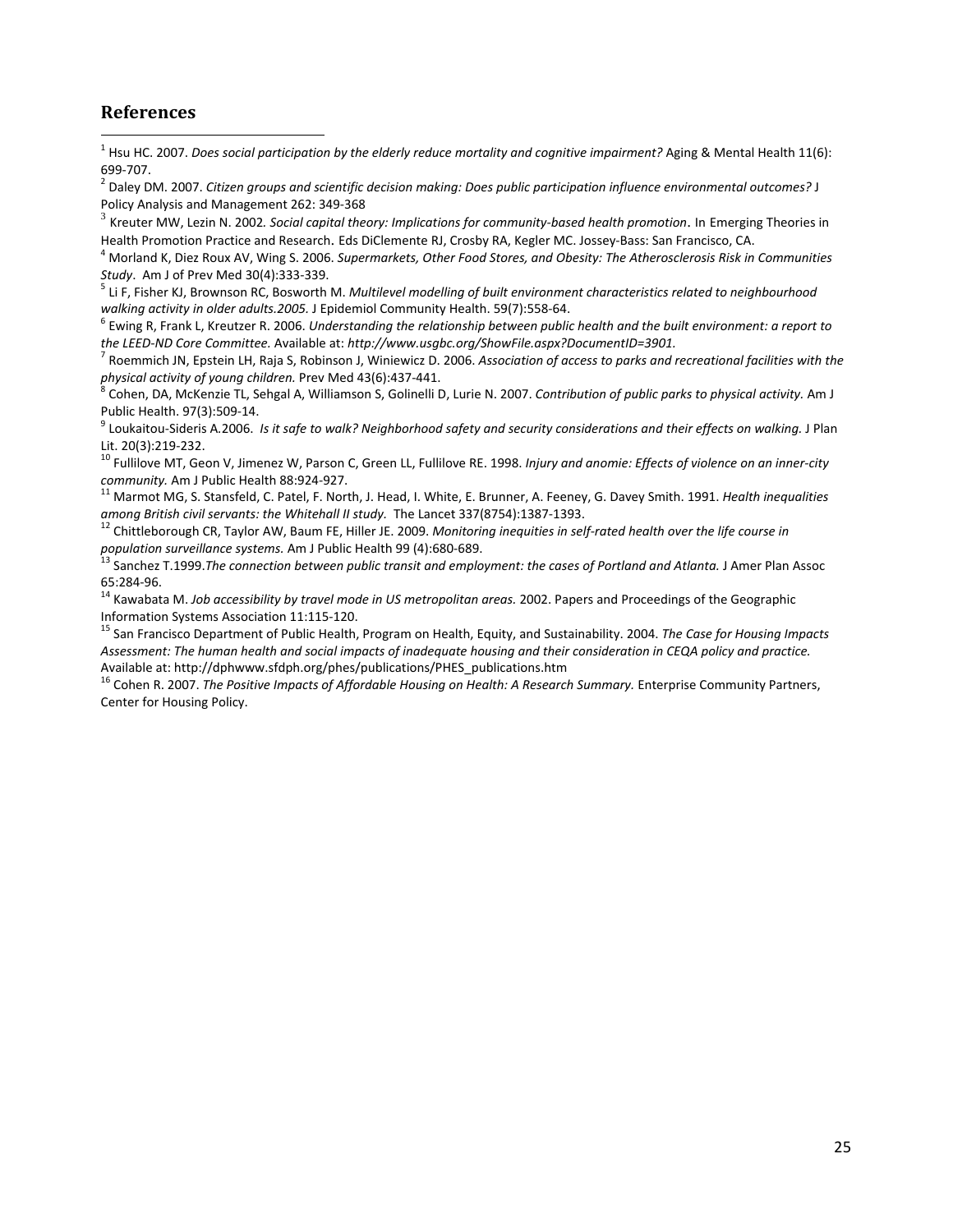# **Appendix A. Healthy Living Assessment Toolkit**

# **Toolkit Overview**

The Healthy Living Assessment is a tool to help planners take health elements into account during planning processes. The HLA includes three data gathering tools that can be used to identify health assets and health gaps in a community and a template for synthesizing data. These tools include sixteen health indicators, a neighborhood questionnaire, and community discussion questions. Use of the HLA necessitates engagement with the community, and people who live and work in a neighborhood are best able to identify assets and gaps. The HLA can be used by planners seeking to identify areas where infrastructure improvements, community initiatives, or city incentives can improve the health of the community, and where health‐promoting assets of a community can be identified for preservation or strengthening. This toolkit includes an overview of each of the three HLA tools and suggestions on how to use each element.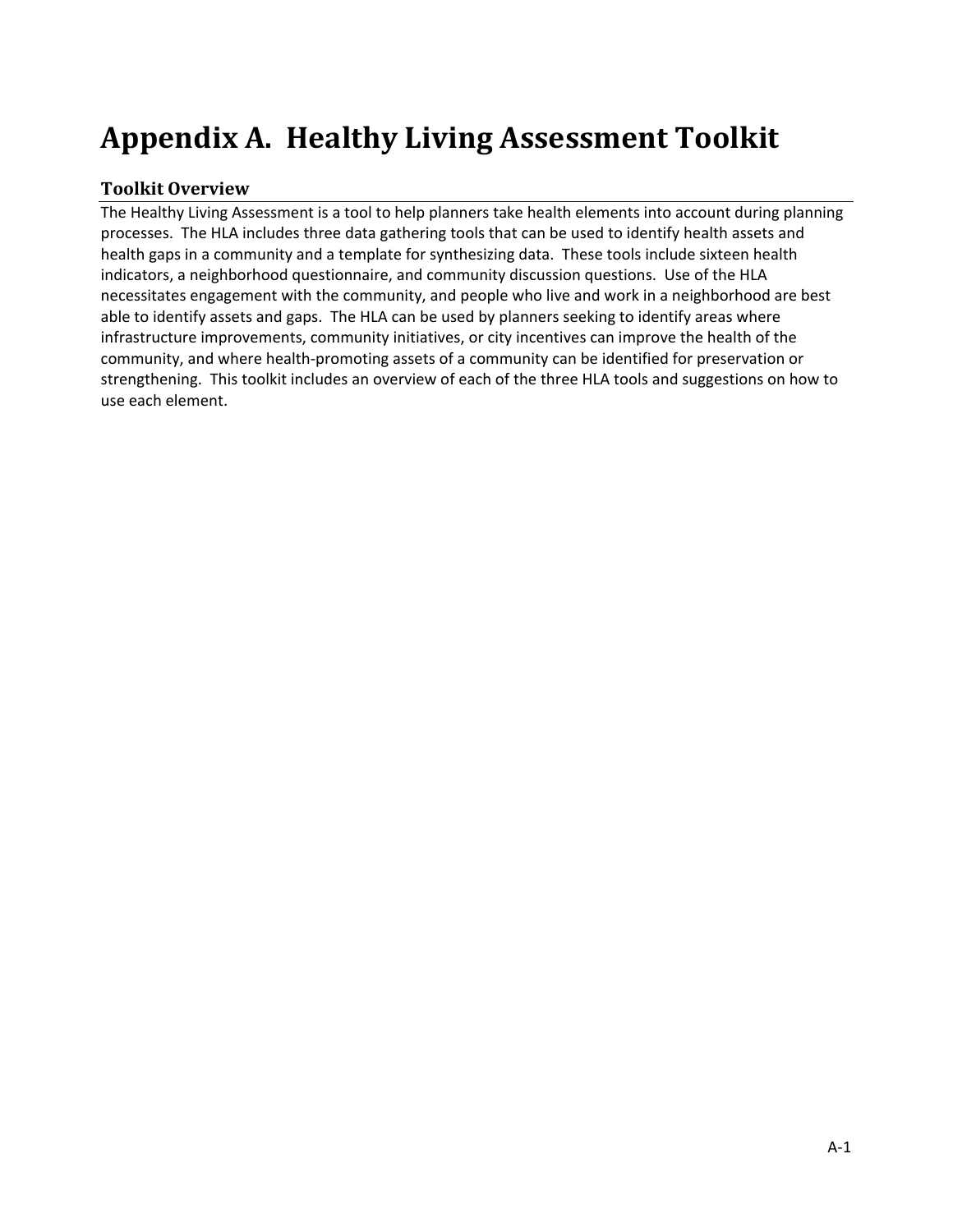# **Healthy Living Assessment Tools**

# **HLA Indicators**

#### **Overview**

Health indicators available at the neighborhood level can be used to educate the public on the relationship of built environment factors to health, and to track progress toward neighborhood improvement. Indicators can be used as part of the HLA, and can also be used as a screening tool to select neighborhoods most in need of planning attention. For either purpose, indicator data should be gathered and analyzed before starting the community engagement process.

Indicators come from available data and are able to be tracked over time. Indicators are based on research suggesting linkages between core community factors and population health outcomes.

There are many indicators that have a relationship to health and that could have been included in this toolkit. In order to keep the number of indicators manageable for incorporation into existing planning processes, this toolkit includes only indicators that meet the following criteria:

- 1. **Based on existing data**. This allows the users to track progress on indicators over time without requiring new data collection. This placed a limit on the types of data available for use as indicators.
- 2. **Presence of health research suggesting linkages between indicator and population health outcomes**. Indicators included have a clear relationship with population health. Some demographic data that do not have clear linkages with population health are included because they provide context that aids in the interpretation of indicators.
- **3. Available at the neighborhood, as well as the city level.** Indicators must be available at the neighborhood level in order for the information to be useful to planning in small geographic areas.

Because of these criteria, many indicators come from census data or other data routinely collected by city or county departments. These data are generally collected based on a geographic area. Because they are tied to a geography, rather than to a community of people, tracking indicators over time requires us to ask whether changes reflect improvements in the status of the people who were living in the community at baseline, or whether they reflect movement into and out of the community. With community stability as a core goal of neighborhood planning, additional community change factors should be incorporated into the interpretation of indicator change over time.

All indicators have an associated benchmark or reference point. Indicator benchmarks are aspirational. In some cases, the aspirational benchmark may not be feasible given other community needs or characteristics. While improvements in these areas could increase opportunities for health, they may not be priorities for a given community. In this sense falling short of a benchmark may not be a negative outcome. Scoring below the benchmark suggests the need for further exploration of the factor and evaluation of whether improvement in a given area is important for that neighborhood. For some indicators, a comparison to a citywide average is provided as a point of reference, rather than a benchmark.

Also included in this section are selected demographic and health data. These data help planners identify areas where health can be improved and target interventions to the areas with most room for improvement. Most demographic data are gathered from the US Census and health data are accessible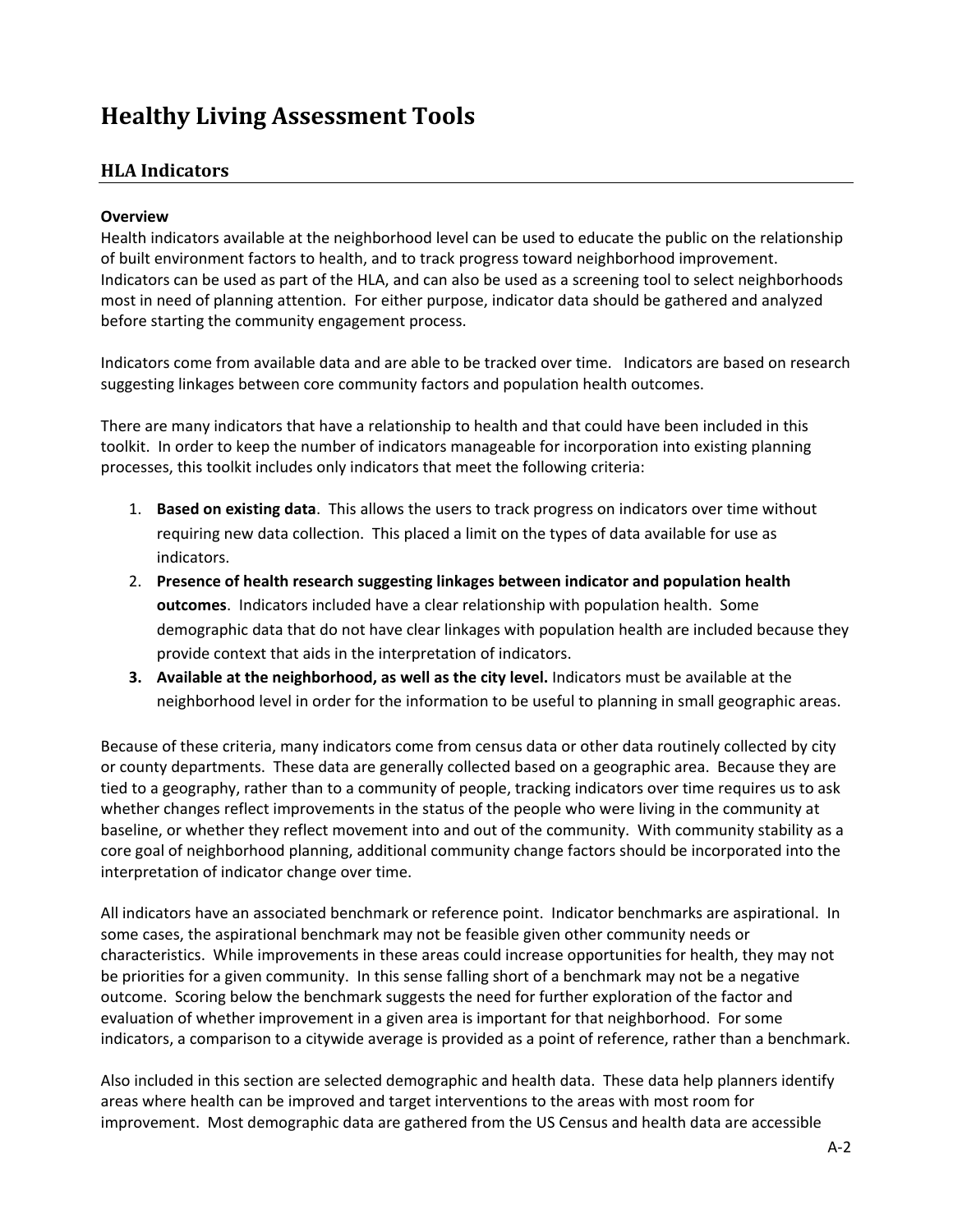from King County Public Health. Data can be compared to city or county-wide data in order to create a point of reference.

#### **How to use this element**

Indicators are based on publicly available data or data from other city agencies. Some require manipulation or analysis of the data. Data should be gathered and analyzed as early as possible in the planning process. Indicator data help to provide a baseline picture of determinants of health in the neighborhood at the start of a plan update process. Data can be gathered as part of the existing conditions report or even earlier for use as a screening tool to decide which neighborhoods to prioritize for planning investments. In this case, priority may be given to neighborhoods where indicators show more opportunities to improve health status. Data should be collected at every plan update in order to track progress. Select indicators may be tracked between plan updates to assess changes in identified critical health determinants.

#### **HLA Indicators**

# **Food Access**

#### Indicator FA.1

Percent of residential area within  $\frac{1}{2}$  mile of a supermarket/grocery store that accepts EBT (food stamps) and **WIC**

Rationale

Having a supermarket within 1/2 mile of one's home is associated with lower rates of obesity and overweight compared to not having a supermarket close to home.<sup>1</sup>

Benchmark /Established standards

All residences have a supermarket or other healthy food store within 1/2 mile.

Data Source

US Census, Seattle King County Public Health (Food Store Permits)

Method

1. Using ArcMap create a half mile buffer around grocery stores that accept EBT and WIC 2. Select census blocks whose centroids are contained within the 1/2 mi grocery store buffer zones 3. Calculate the total population within those census blocks 4. Divide that number by the total population within the neighborhood planning area.

#### Indicator FA.2

#### **Number of P‐Patches for each 2,500 households**

Rationale

Community Gardens benefit gardeners through increased physical activity and fruit and vegetable consumption. They can also bring neighbors together, reduce social isolation, and build community cohesion and empowerment.<sup>2</sup>

Benchmark /Established standards

City of Seattle Comprehensive Plan<sup>3</sup>:

One dedicated community garden for each 2,500 households in the Urban Village

Data Source

Department of Neighborhoods P‐Patch Program

Method

Divide number of community gardens in an Urban Village by the number of dwelling units in the same area.

Indicator FA.3 **Farmers market located in the neighborhood** FA.3.1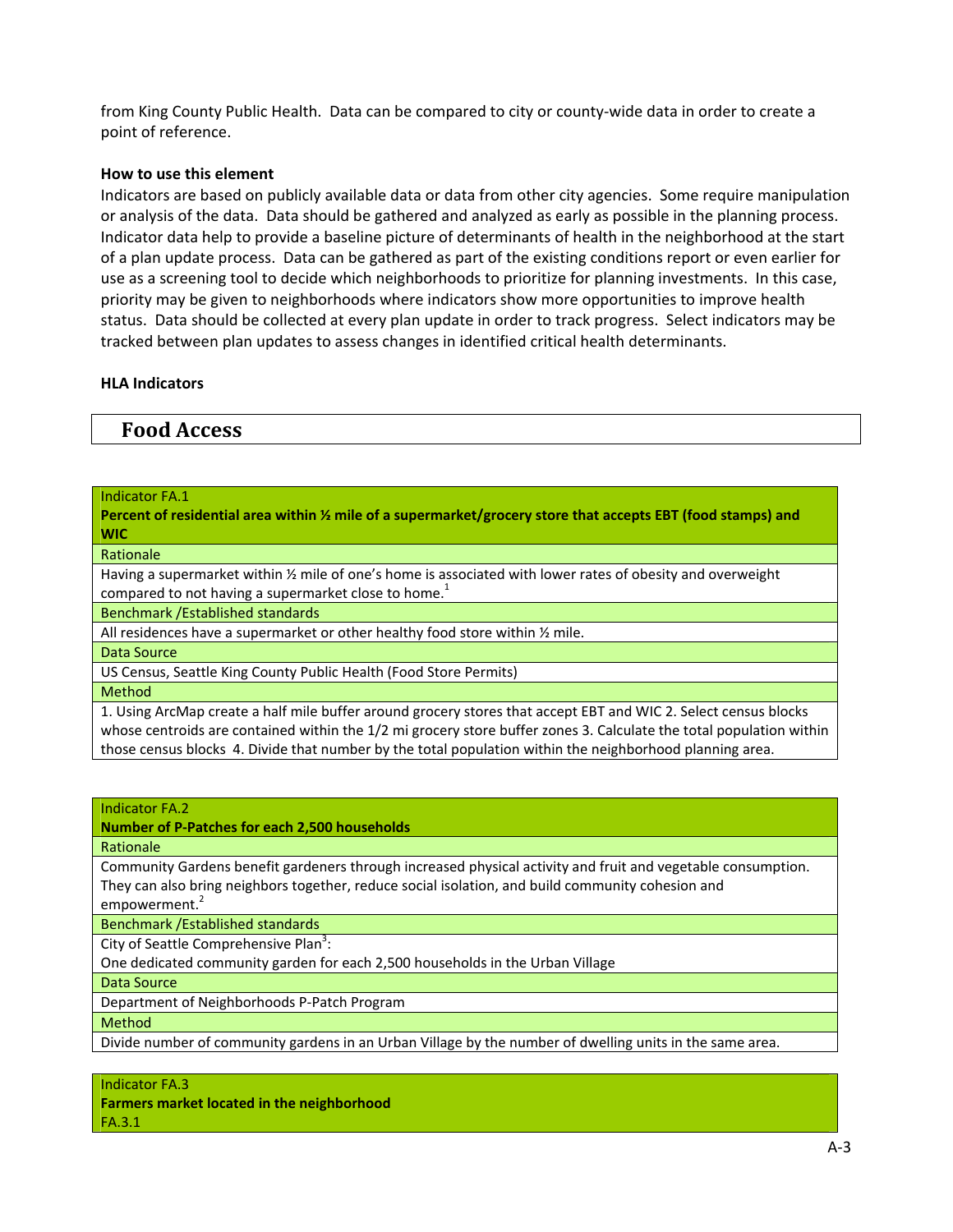**Farmers market that accepts WIC/Senior Farmers Market Nutrition Vouchers and EBT<sup>1</sup> in the neighborhood Rationale** 

Farmers markets provide access to healthy food. While they have limited hours of operation, they can also function as a neighborhood commons, promoting neighborhood pride and connectivity.<sup>4</sup> Farmers markets that accept WIC/Senior Farmers Market Nutrition Vouchers and EBT provide additional access for low‐income residents.

**Benchmark** 

Presence of a farmers market in the planning area.

Data Source

Seattle Office of Economic Development (Farmers Market Permits)

www.data.seattle.gov

Method

Presence or absence of a farmers market in the neighborhood planning area boundary.

#### Indicator FA.4

**Fast food restaurants per 100,000 residents**

Rationale

People who live near many fast‐food restaurants and convenience stores have a higher prevalence of obesity and diabetes compared to people who live near grocery stores and fresh produce vendors.<sup>5,</sup>

Students with fast food restaurants within ½ mile of their schools have been found to eat fewer fruits and vegetables, consume more soda, and have higher rates of being overweight compared to students who do not have fast-food restaurants within  $\frac{1}{2}$  mile of their schools.<sup>7</sup>

#### Benchmark /Established indicators

Compare to citywide fast food restaurant density.

Data Source

Reference USA, NAICS 722211, Census 2010

Note: Fast food restaurants (FFR) are defined as national chains/franchises that do not have a wait staff. Not counted were coffee shops, ice cream shops, or other stores whose product would not constitute a "meal." For instance neither Starbucks, Baskin and Robins, nor Jamba Juice were counted.

Free access to Reference USA is available through Seattle Public Library. Go this site to access for free http://www.spl.org/library-collection/articles-and-research/business-finance-and-fundraising. Using the service requires a library card.

Method

 $\overline{a}$ 

1. Use the site reference USA to obtain the total number of FFRs in Seattle searching using the NAICS 722211 2. Choose only the national chains as per the definition listed below 3. Divide the total restaurants by total population and then multiply by 100,000 4. Repeat for the planning area

| <b>Food Access Demographic and Health Data</b>                                     |                                        |                                          |  |  |
|------------------------------------------------------------------------------------|----------------------------------------|------------------------------------------|--|--|
| <b>Data</b>                                                                        | Benchmark/Reference point              | Source                                   |  |  |
| Percentage of students accessing free and<br>reduced price lunch at schools within | Compare to district-wide<br>percentage | Seattle Public Schools School<br>Reports |  |  |
| planning area                                                                      |                                        |                                          |  |  |
| Percent overweight/obese                                                           | Compare to citywide percent            | Seattle - King County Public Health      |  |  |
| Diabetes prevalence/mortality                                                      | Compare to citywide percent            | Seattle - King County Public Health      |  |  |
| Heart disease deaths                                                               | Compare to citywide percent            | Seattle - King County Public Health      |  |  |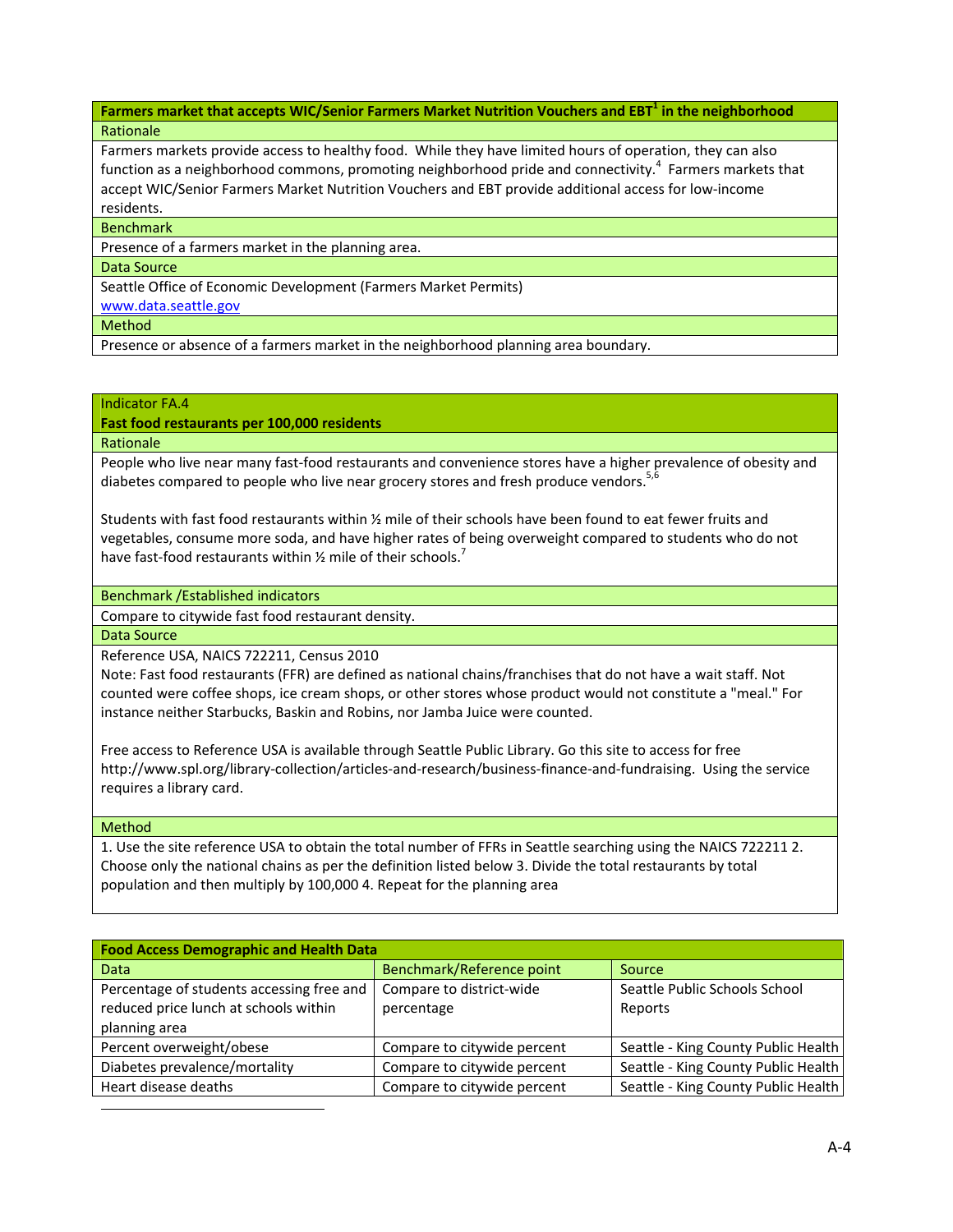| Average fruits and vegetables eaten daily | Compare to citywide percent | Seattle - King County Public Health |
|-------------------------------------------|-----------------------------|-------------------------------------|
| Did not consume 5 or more fruits and      | Compare to citywide percent | Seattle - King County Public Health |
| vegetables daily                          |                             |                                     |

# **Mobility and Physical Activity**

#### Indicator PA.1

**Percentage of residences within ½ mile of a bus or rail stop**

#### Rationale

Research has shown that people who live closer to a transit stop are more likely to use transit for their commute.<sup>8</sup> Transit service that arrives more frequently also contributes to people's choice to use transit for their commute.<sup>9</sup> Twenty- nine percent of people using transit to get to work meet their daily physical activity requirements from the walk associated with taking transit.<sup>10</sup> Health benefits of physical activity include a reduced risk of premature mortality and reduced risks of heart disease, hypertension, colon cancer, and diabetes.<sup>11</sup> For the elderly and the disabled, access to public transit decreases barriers to participation in community and civic life which can decrease feelings of depression and alienation.<sup>12</sup>

Benchmark /Established indicators

All residences within ½ mile of bus or rail stop. Also compare to percentage citywide.

#### Data Source

King County Bus Stops shapefile, 2010 Census Data, Blocks.

Method

1. Select bus stops within the neighborhood planning area 2. Put a 1/2 mile buffer around bus stops within the planning area 3. Select census blocks whose centroid is within the 1/2 mile bus stops buffer 4. Calculate the total population within the selected census blocks 5. Divide that number by the total population within the planning area.

#### Indicator PA.2

**Ratio of miles of bike facilities per miles of roadway**

Rationale

Walking or biking to work helps people meet minimum requirements for physical activity. Increased physical activity reduces risk of premature mortality and heart disease, hypertension, colon cancer, and diabetes. Regular participation in physical activity reduces depression and anxiety, and enhances an individual's ability to perform daily tasks throughout the life span.<sup>13</sup>

Benchmark /Established indicators

Compare to citywide ratio.

Data Source

SDOT Bike Facilities Shapefile, SDOT Streets Shapefile

Method

1. Calculate total length of streets in Seattle. Exclude streets classified as "Highway" or "Freeway" 2. Calculate total length of bike facilities in Seattle 3. Divide the bike facilities total length by the streets total length 4. Select street segments and bike facilites segments that are contained within the planning area and repeat steps 1 through 3.

#### Indicator PA.3

**Percentage of roadway with complete sidewalks**

Rationale

A high quality pedestrian environment can support walking both for utilitarian purposes and for pleasure. Recent studies in the United States have demonstrated that people walk on average 70 minutes longer in pedestrianoriented communities.<sup>14,15</sup> In addition, walkable neighborhoods help create social cohesion. Residents living in neighborhoods they considered walkable were significantly more likely to know their neighbors, trust others, be politically active, and participate in social activities.<sup>16</sup> Missing sidewalks are a key indicator of a pedestrian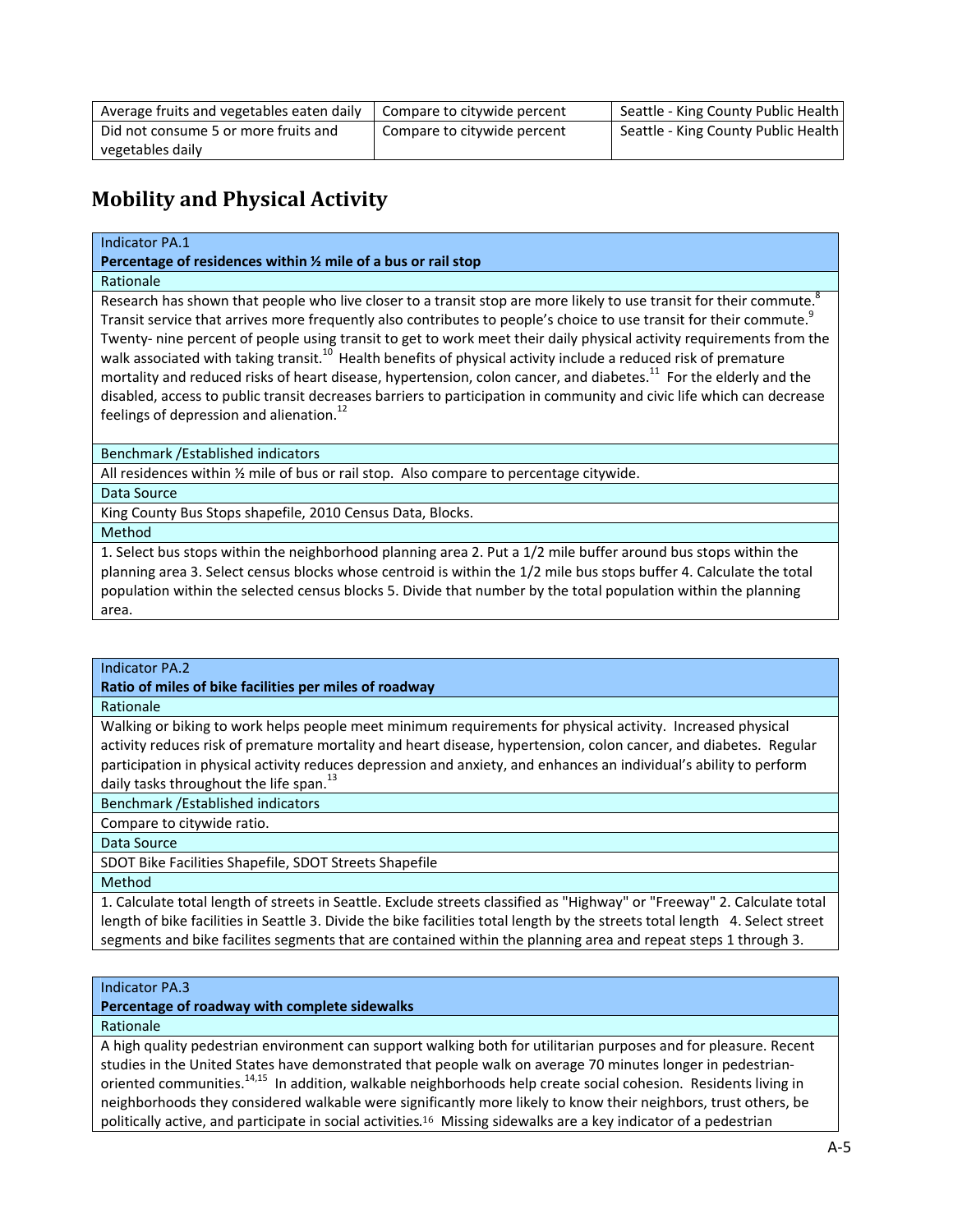environment that is not high quality. Parental concerns of a lack of sidewalks, traffic lights, and controlled street crossings contributed to the likelihood of their children walking to school.  $^{17}$ 

Benchmark /Established indicators

All roadways have sidewalks. Also compare to citywide percentage.

Data Source

SDOT Sidewalk Inventory Shapefile

Method

1. Calculate total sidewalk inventory for the planning area 2. Calculate total improved sidewalk areas (this is defined as having complete sidewalks) 3. Divide improved sidewalks by total sidewalk inventory. Note: The shapefile for this data counts each side of the street separately for sidewalk inventory. Unimproved sidewalk is defined as no sidewalk present.

#### Indicator PA.4

**Personal crime incidents with police involvement per square mile per year**

Rationale

Fear of crime limits mobility and physical activity in a neighborhood and inhibits social interactions.<sup>18</sup> Many studies have linked the amount an individual walks with both actual and perceived safety.<sup>19</sup>

Benchmark /Established indicators

Compare to citywide average.

Data Source

Police incident data is available from the Seattle Police Department via www.data.seattle.gov, dataset entitled 'Seattle Police Department Police Report Incident'.

Method

Note: Crimes considered are ones that involve the police and that happen in the right of way. Crimes included in the analysis are ones known to deteriorate the pedestrian environment. They are broken up into two groups. Group 1 crimes include hostile and violent crimes (assault, drive‐by, homicide, robbery, purse‐snatching) . Group 2 crimes are non‐physical but have an effect on the pedestrian environment (liquor violation, narcotics, other vice, prostitution, disorderly conduct, weapons violation if it includes weapons discharge).

1. Filter data to include one calendar year 2. Filter data to select crimes that fall into the categories listed above 2. Select crimes that occurred within the specified area 4. Divide crimes by total square mi within the specified area.

#### Indicator PA.5

#### **Neighborhood service completeness**

Existence of at least 8 out of 11 common public services within the urban village (childcare/daycare, community garden, public health clinic, library, parks or open spaces, performance space or cultural center, place of worship, post office/mail drop box, public art, recreational facility, and public school)

Rationale

The existence of everyday service destinations that are accessible by walking increases physical activity.<sup>20</sup> A broad range of services available in the neighborhood also allows residents to meet their needs locally, reducing travel and building social cohesion within the neighborhood.

Benchmark /Established indicators

Existence of 8 out of 11 common public services

Data Source

Seattle's My Neighborhood Map: http://web5.seattle.gov/mnm/

Method

1. Center the map on the area under review 2. Select the categories on the left‐hand toolbar that fit the services above 3. Count the number of services that exist 4. Note which services are missing.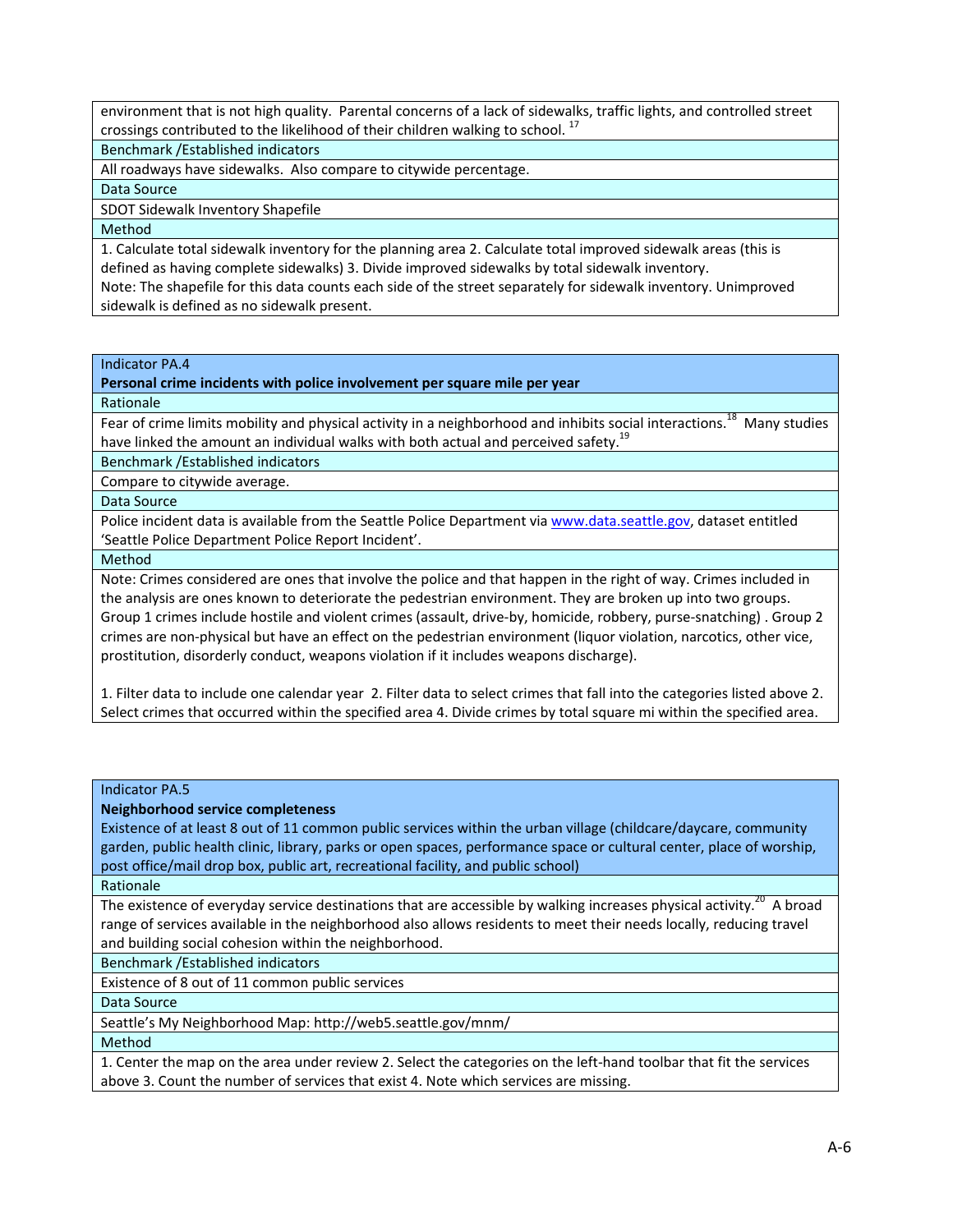#### Indicator PA.6

#### **Neighborhood retail completeness**

Existence of at least 9 out of 13 common retail services within the urban village (auto repair, banks/credit unions, beauty salon/barber shop, bike repair, coffee shop, dry cleaner, eating establishments, gym/fitness center, hardware store, laundromat, pharmacy, retail food market (including supermarket, produce store, and other retail food stores), entertainment

#### Rationale

The existence of everyday retail destinations that are accessible by walking increases physical activity.<sup>21</sup> Retail development in a mixed‐use neighborhood also generates natural public surveillance, which reduces crime and improves levels of perceived safety.<sup>22</sup> A broad range of goods available in the neighborhood also allows residents to meet their needs locally, reducing travel and building social cohesion within the neighborhood.

Benchmark /Established indicators

Existence of 9 out of 13 common retail services

Data Source

Walkscore.com, google maps

Method

1.Using walkscore.com, choose an address in the center of the area under review to center the search 2. Select 'more amenities' 3. Check as many of the amenities in the above list as possible. 4. Record the number of retail services that exist 5. Note which retail services are not present 6. Using google maps, use the same address to center a map 7. Search for the retail destinations that are not included in the walkscore search. 8. Record the number of additional destination that exist within the area of interest 9. Note which services are not present 10. Add the existing retail services from walkscore and google maps to reach a total.

#### Indicator PA.7

**Acres of parkland per 1,000 residents**

PA.7.1

**Percentage of residences within ½ mile of a park**

Rationale

Parks provide no-cost opportunities for physical activity for people of all ages and abilities<sup>23,24,25</sup> Parks also provide shade, improve environmental quality by filtering air and water, provide opportunities for rest and relaxation, and increase interaction between neighbors.<sup>26,27</sup> Having a park within ¼ mile increases park usage, especially among children and the elderly.<sup>28</sup>

Benchmark /Established indicators

Compare to citywide average  $(9.1/1000)^{29}$ 

City of Seattle Comprehensive Plan goal<sup>30</sup>: ¼ to ½ acre of usable open space within ¼ to ½ mile of every residence. Data Source

PA.7 DPR web site‐http://seattle.gov/parks/listall.asp, 2010 Census Data, Blocks

PA.7.1 DPR Parks Shapefile, 2010 Census Block Level

Method

PA.7 1. Locate all the parks in the planning area 2. Find there total acreage on the parks web‐site 3. Divide acres by total persons and multiplied by 1,000

PA.7.1 1. Select parks within 1/2 mi of the neighborhood planning area 2. Select parks that are defined as useable. This excludes natural area and green space, and only includes land (no waterways) 3. Create a half mile buffer around those parks 3. Select the census block within the neighborhood planning boundary whose centroid is within the ½ mile buffer 4. Calculate the total population within the buffered area 5. Divide the population within a 1/2 mile of a park by the total population within the neighborhood planning area.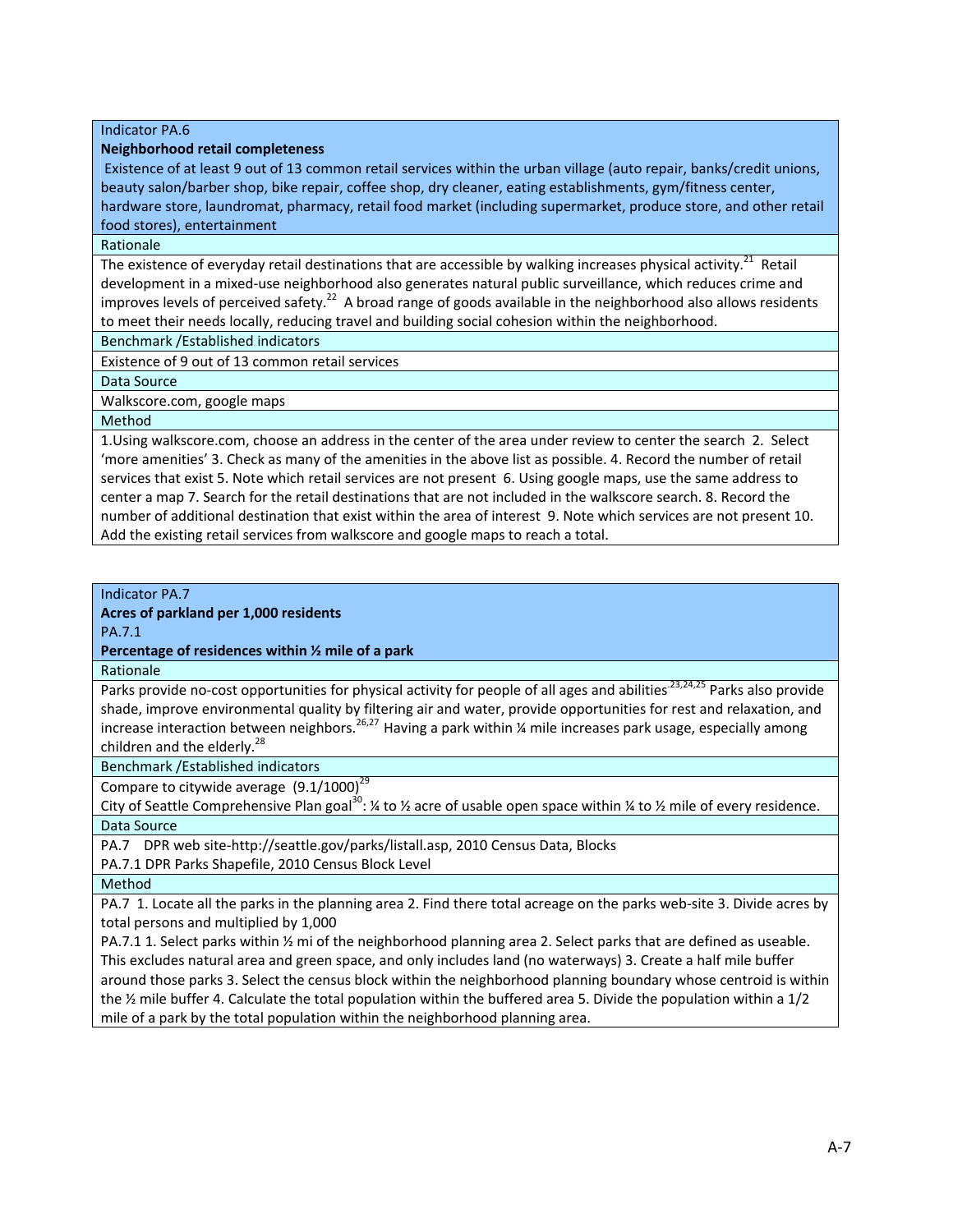#### Indicator PA.8

#### **Percent of residences within ¼ mile of a public playground**

#### Rationale

Without outdoor places to play, children are less likely to exercise regularly and may face elevated risks for diabetes, obesity, and asthma. $31$ 

Benchmark /Established indicators

Compare to citywide percentage

Data Source

DPR Playareas shapefile, 2010 Census Data, Block Level

Method

1.Selected play areas within ¼ mile of the neighborhood planning area 2. Create a ¼ mile buffer around play areas 3. Select census blocks within the neighborhood planning area whose centroid is within the ¼ mile buffer 3. Calculate total population within the selected census blocks 4. Divide population within ¼ mile of a playground by total population in the neighborhood planning area.

Note: This shapefile does not include semi‐private or school structures, only facilities maintained by Parks. Included in the shapefile are any areas with play equipment, including ball fields or play structures. School playgrounds could be included in this analysis if it is known that they are open to the public during non‐school hours.

#### Indicator PA.9

Presence of a community center that provides opportunities for indoor activity or recreation in the urban village Rationale

In cold and wet climates, opportunities for low-cost indoor physical activity play an important role in promoting physical activity year‐round.

Benchmark /Established indicators

Every urban village contains at least one community center or low‐cost health club.

Data Source

My Neighborhood Maps: http://web5.seattle.gov/mnm/

Method

1. Choose neighborhood 2. Filter for 'Community Centers' 3. Assess whether a community center exists in the urban village.

| Mobility and Physical Activity Demographic and Health Data |                                |                                           |  |  |
|------------------------------------------------------------|--------------------------------|-------------------------------------------|--|--|
| Data                                                       | Benchmark/Reference point      | Source                                    |  |  |
| Proportion of commute trips made by<br>walking             | Compare to citywide proportion | American Community Survey table<br>B08301 |  |  |
| Proportion of commute trips made by bike                   | Compare to citywide proportion | American Community Survey table<br>B08301 |  |  |
| Proportion of commute trips made on<br>transit             | Compare to citywide proportion | American Community Survey table<br>B08301 |  |  |
| Percent of households without a vehicle                    | Compare to citywide percent    | American Community Survey table<br>B08141 |  |  |
| Percent with 30 minutes or longer<br>commute               | Compare to citywide average    | American Community Survey table<br>B08303 |  |  |
| Percent who engage in no physical activity                 | Compare to citywide percent    | Seattle - King County Public Health       |  |  |
| Collisions including pedestrians                           | Compare to citywide percent    | Seattle - King County Public Health       |  |  |
| Collisions including cyclists                              | Compare to citywide percent    | Seattle - King County Public Health       |  |  |
| Percent overweight/obese                                   | Compare to citywide percent    | Seattle - King County Public Health       |  |  |
| Diabetes prevalence/mortality                              | Compare to citywide percent    | Seattle - King County Public Health       |  |  |
| Heart disease deaths                                       | Compare to citywide percent    | Seattle - King County Public Health       |  |  |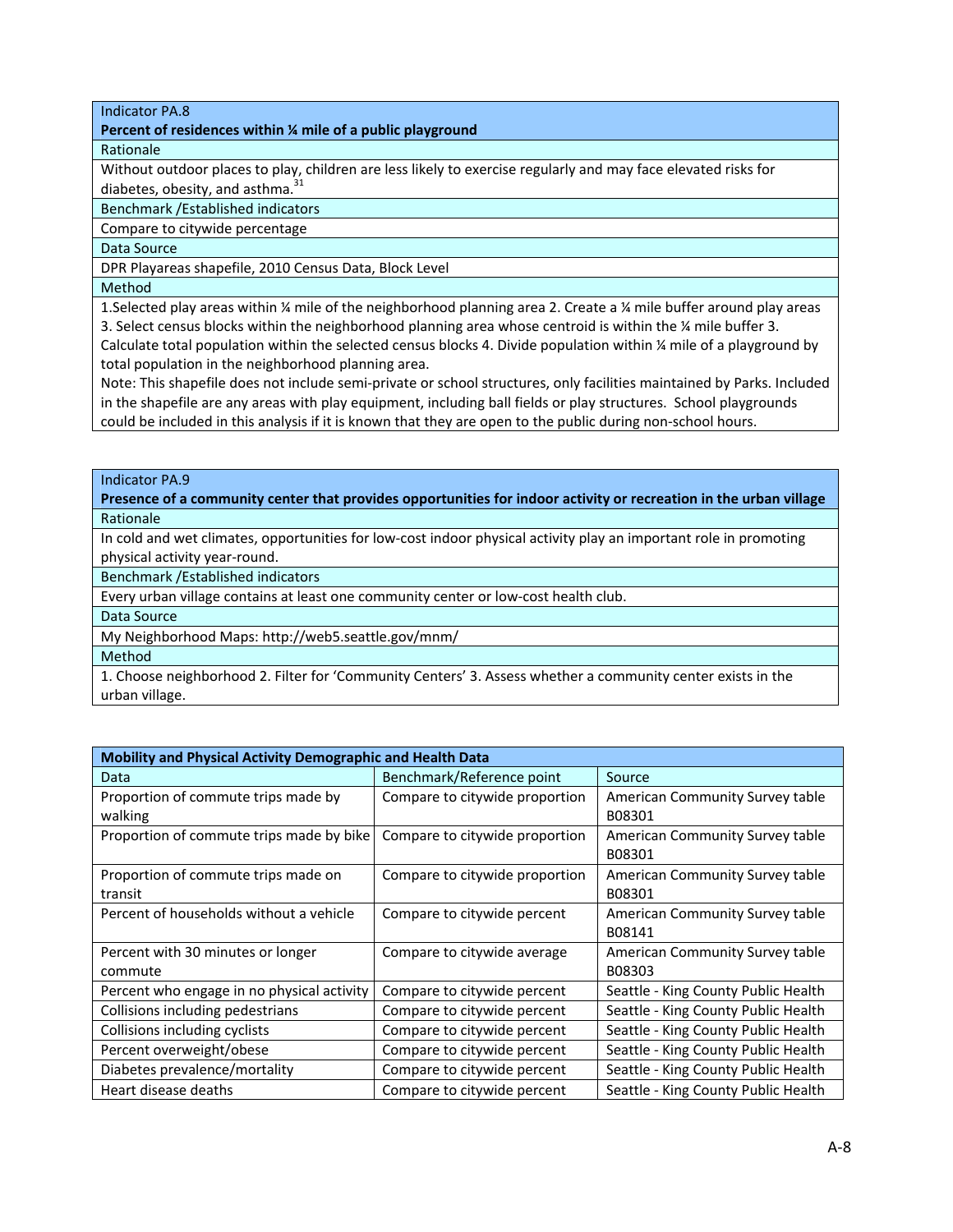## **Community Stability**

## Indicator CS.4

## **Proportion of households paying greater than 30% of their income on housing**

### **Rationale**

High housing costs relative to income can result in spending a high proportion of income on housing, sharing housing in overcrowded conditions, living in substandard housing, moving to a location where housing costs are lower, or becoming homeless.

Spending a high proportion of income on rent or a mortgage means fewer resources for food, heating, transportation, health care, and child care. Sharing housing can mean crowded conditions, with risks for infectious disease, noise, and fires. Lower cost housing is often substandard with exposure to waste and sewage, physical hazards, mold spores, poorly maintained paint, cockroach antigens, old carpeting, inadequate heating and ventilation, exposed heating sources and wiring, and broken windows. Moving away can result in the loss of job, difficult school transitions, and the loss of health protective social networks.<sup>32</sup>

Benchmark /Established indicators

Compare to citywide proportion

Data Source

American Community Survey 2005‐09 Table B25070

Method

Divide number of households in planning area who spend more than 30% of their income on gross rent by the total number of households in the area.

## Indicator CS.5

**Proportion of households living in overcrowded conditions**

Rationale

Overcrowded housing increases the risks of infectious disease, noise, and fires. Overcrowding may also lead to depression and decrease children's abilities to focus on school work.

Benchmark /Established indicators

Compare to citywide proportion

Data Source

American Community Survey 2005‐09, Table B25014

Method

Divide households with one or more occupants per room by the total number of households in the area.

| <b>Community Stability Demographic and Health Data</b> |                                |                                     |  |  |  |
|--------------------------------------------------------|--------------------------------|-------------------------------------|--|--|--|
| Data                                                   | Benchmark/Reference point      | <b>Source</b>                       |  |  |  |
| Percent foreign-born                                   | Compare to citywide percent    | American Community Survey table     |  |  |  |
|                                                        |                                | B06003                              |  |  |  |
| High school graduation rate at local                   | Compare to district rate       | American Community Survey table     |  |  |  |
| schools                                                |                                | B08301                              |  |  |  |
| Life expectancy                                        | Compare to citywide expectancy | Seattle - King County Public Health |  |  |  |
| Percent of adults reporting fair or poor               | Compare to citywide percent    | Seattle - King County Public Health |  |  |  |
| health                                                 |                                |                                     |  |  |  |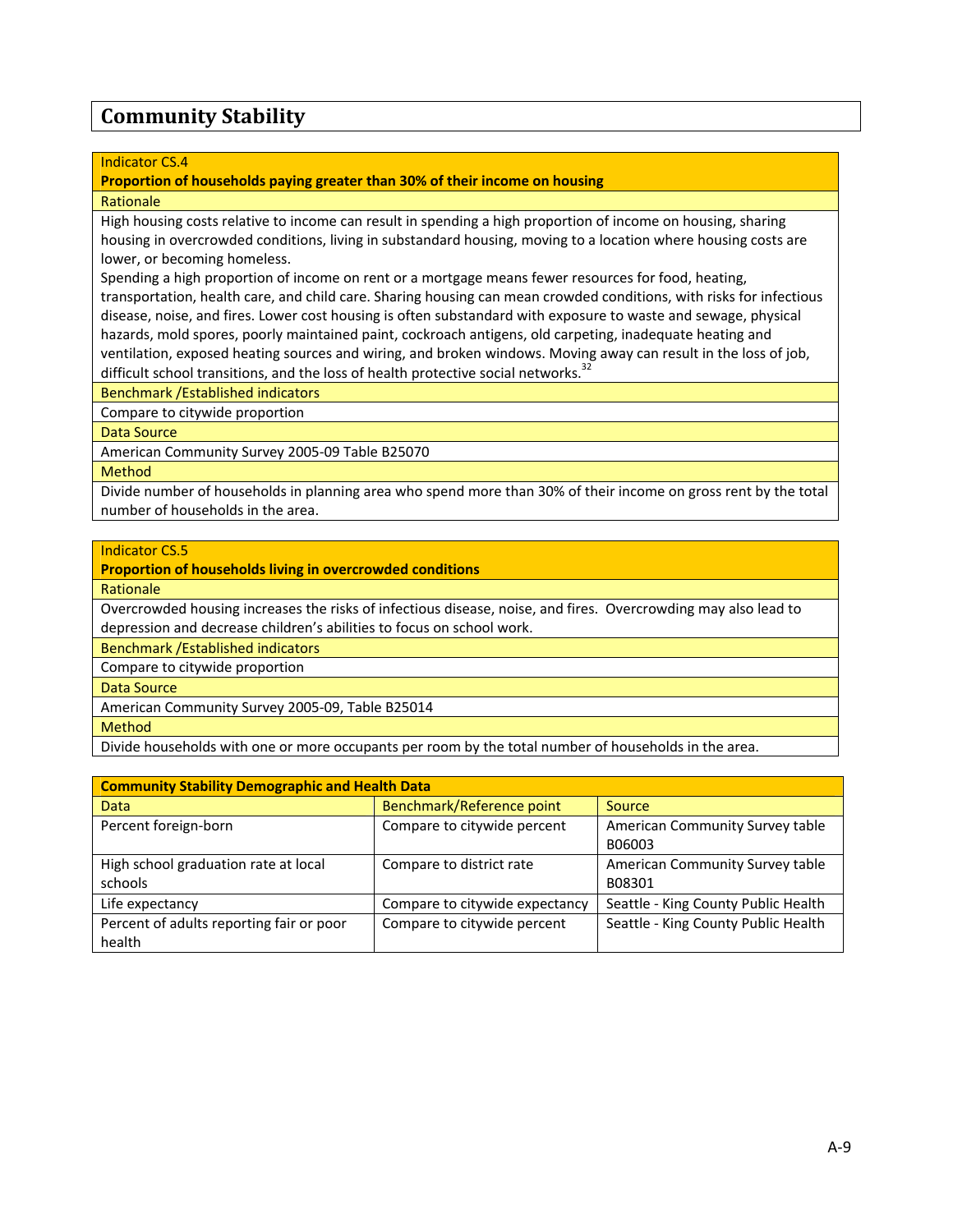## **Community Questionnaire**

## **Overview**

The community survey fills in information left out of the indicator process because it is not routinely collected and/or publicly available at the neighborhood scale. Data collected in the community survey is intended to broaden understanding of how residents use their neighborhoods and their priorities for stability and change. This survey was developed to be used with an instant polling system, which necessitated using only multiple choice questions. In the case where use of an instant polling system is not necessary, some questions may be modified to gather additional information (i.e., where do you shop for food) or allow for the selection of multiple options. Other questions may be added to the questionnaire based on conditions identified by the indicators and other neighborhood factors.

## **How to use this element**

The Questionnaire should aim to reach as broad a sample as possible. The questionnaire is administered as a convenience sample (those who choose to fill it out) so data gathered from the questionnaire will not be statistically representative of the neighborhood's population. However, the more time and effort spent engaging priority segments of the community, the more useful and representative the information will be.

Questionnaire administration will depend on the community engagement involved in the planning process. It is recommended to make the questionnaire available in as many formats as possible. Making the questionnaire available in an online format may engage residents who are not able to come to community meetings, and allows for easy tabulation of responses. An instant polling system can be used to gather information in an interactive format during community meetings, and this may reach some who would not fill the survey out online. If meetings are held with historically underrepresented communities, responses to the questionnaire should be gathered at these meetings as well. An instant polling system can be helpful for these meetings. Paper surveys can be distributed to community organizations or businesses, and liaisons at these organizations who are engaged in the planning process can be partners in recruiting people to fill out the questionnaires.

Data from the survey should be tabulated and analyzed as part of the planning process. If data is gathered at specific community meetings, it is useful to code this data separately to learn more from the data that is gathered. For example, if the questionnaire is administered to a group of seniors, it is useful to be able to view their data separately if they are a big demographic within the community – you may learn some interesting things about seniors' mobility patterns that can inform the planning process. Gathering demographic information also allows for more detailed data analysis.

## **Neighborhood Survey Questions**

1. Which of the following best describes your connection to the neighborhood?

- A. Live
- B. Work
- C. Own a business/Rent Commercial Space
- D. Go to school
- E. I am involved in a church or community organization
- F. Other

2. How long have you lived, worked, or owned a business, rented commercial space, or otherwise been connected to this community?

A. 0‐1 year B. 2‐5 years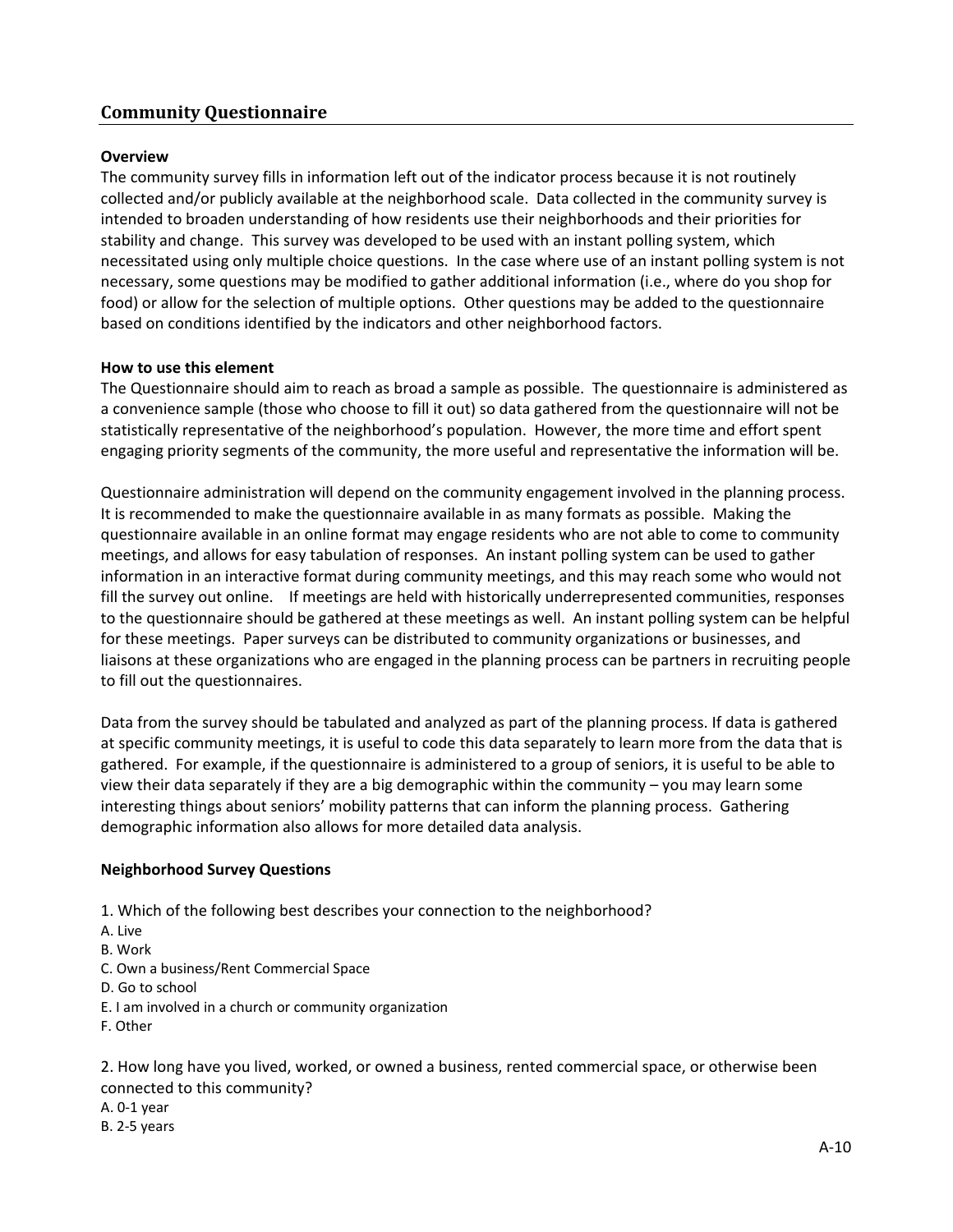- C. 6‐10 years
- D. 10‐20 years
- E. 20 years or more
- F. I'm not connected to the neighborhood
- G. My whole life
- 3. What kind of transportation do you most often use?
- A. Walk/Pedestrian
- B. Bike
- C. Ride the Bus
- D. Light Rail
- E. Drive
- F. Friends
- 4. If you use light rail, how do you most often travel to the station nearest to where you live?
- A. Walk/Pedestrian
- B. Bike
- C. Ride the bus
- D. Drive your car and park nearby
- E. Someone else gives you a ride to the light rail station
- 5. Do you most often walk in the neighborhood to…?
- A. Travel to light rail station/bus stop
- B. Travel to work
- C. Travel to shops, restaurants, parks, community centers, friends' house, or other places
- D. Exercise or recreation
- E. Walk in local parks
- F. I don't walk around my neighborhood
- 6. Do you feel safe walking around the neighborhood…?
- A. At night
- B. During the day
- C. Both at night and during the day
- D. None of the above/neither
- 7. What would encourage you to walk more around the neighborhood?
- A. Places to go
- B. More trails
- C. Closer parks
- D. Safer streets (more people, lighting, sidewalks)
- E. Other
- 8. Do you ride a bicycle around the neighborhood to…?
- A. Travel to light rail or bus stop
- B. Travel to work
- C. Travel to shops, restaurants, parks, community centers, friend's house, other
- D. Exercise or recreation
- E. In local parks or on bike trails
- F. I don't ride a bike around my neighborhood
- 9. If you do ride your bike around the neighborhood, what would make you bike more often?
- A. More places to go
- B. More trails
- C. Closer parks
- D. More bike lanes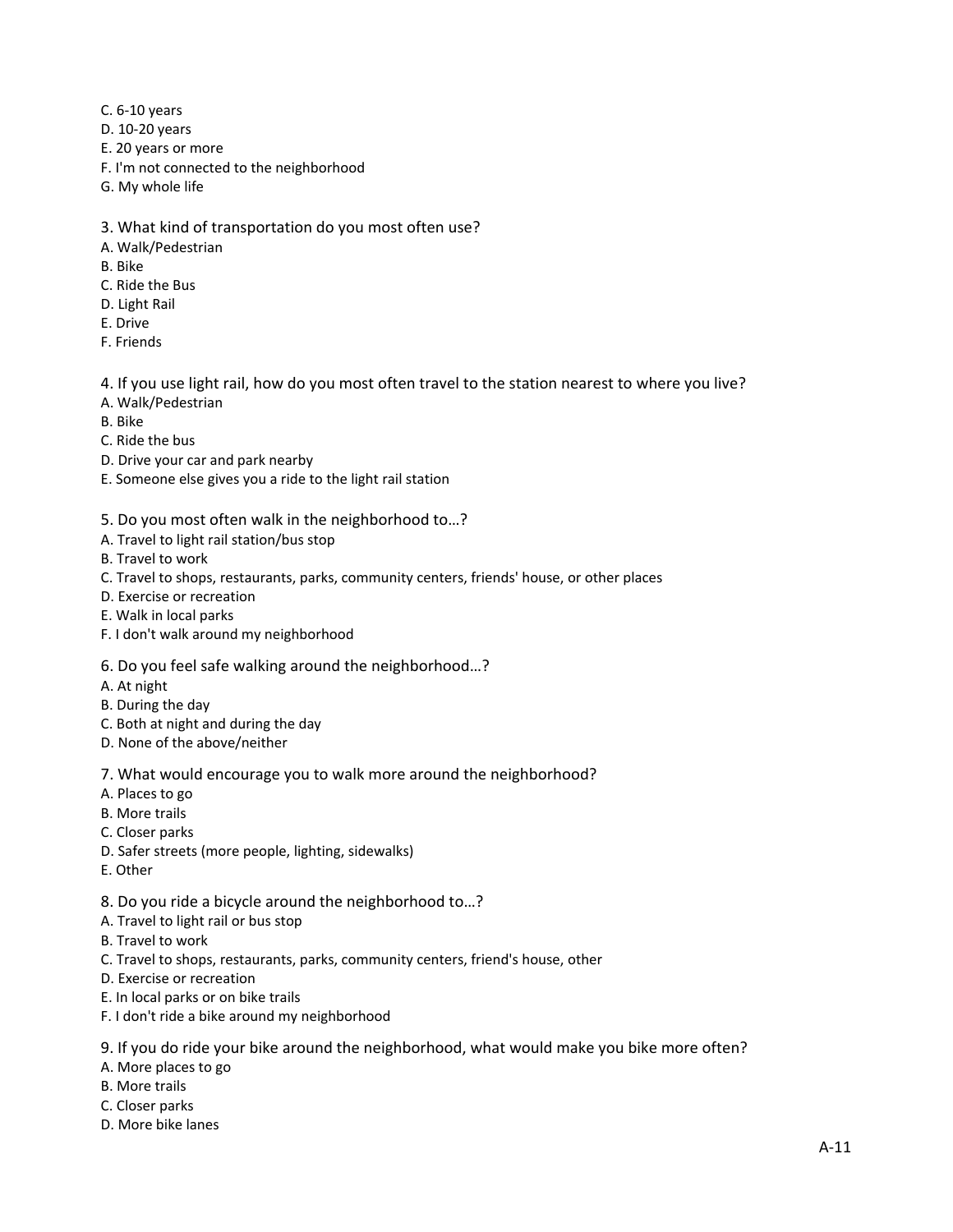E. More bike parking and/or bike lockers

F. Other

10. What do you do when you visit city-operated parks and recreation community centers in the neighborhood? (Please select all that apply)

A. Exercise

B. Take children to play

C. Relax

D. Informal gatherings/community meeting

E. Other

F. I don't use parks or community centers in my neighborhood

11. How long does it take you to travel to the place where you shop most often for food you prepare at home (grocery store, farmer's market, corner store, etc)?

A. Less than 10 minutes

B. 10‐20 minutes

C. 20‐30 minutes

D. 30‐60 minutes

E. Other

12. What primary mode of transportation do you use when traveling to the place where you shop for food that you prepare at home?

A. Walk

B. Bike

C. Ride the bus/transit

D. Drive

E. Other

13. Do you grow some of your own food? If yes, where?

A. In my yard

B. On my balcony or patio

C. In a p‐patch or community garden

D. In someone else's yard (neighbor or friend)

E. Other

F. I don't grow my own food

14. How old are you?

A. 18 or younger

B. 19‐30

C. 31‐50

D. 51‐65

E. 66‐80

F. Over 80

15. What is your race/ethnicity?

A. White/Caucasian

B. Black/African American

C. American Indian or Alaska Native

D. Asian or Southeast Asian

E. Hawaiian Native/Pacific Islander, Samoan

F. Latino/Hispanic

G. African/African Immigrant

H. Filipino

I. Mixed Race

J. Other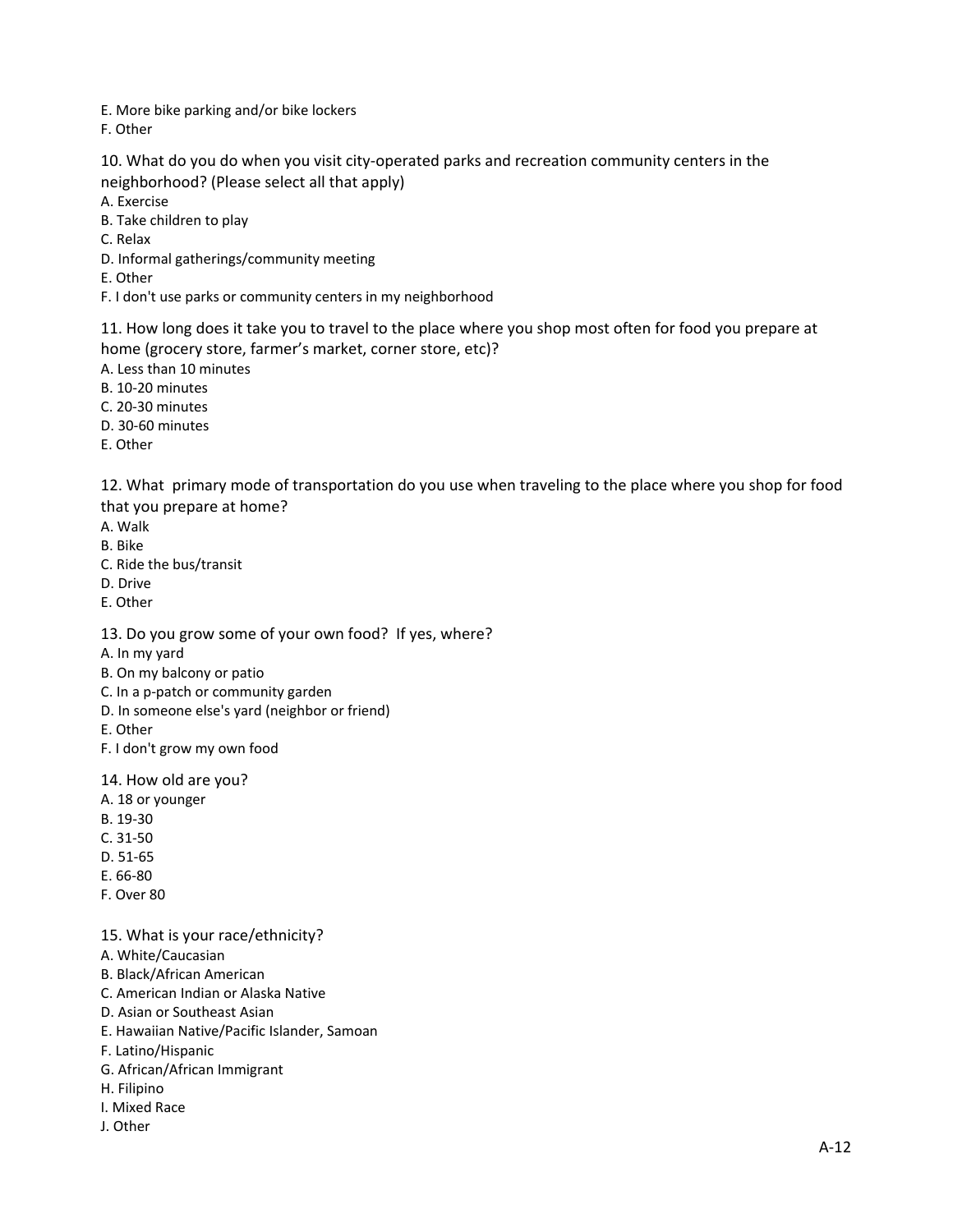16. What is the primary language spoken in your home?

- A. Spanish
- B. English
- C. Afa‐Somali
- D. Afan‐Oromo
- E. Tigrinya
- F. Tagalog
- G. Vietnamese
- H. Cantonese/Mandarin
- I. Khmer
- J. Laotian
- K. Samoan
- L. Korean
- M. Arabic
- N. Burmese
- O. Hmong
- P. Amharic

## **Neighborhood Discussions**

## **Overview**

Large community meetings and meetings with historically underrepresented communities provide opportunities to gather additional information not gathered by quantitative methods. These meetings provide an opportunity to ask residents about elements of the neighborhood that contribute to good health and elements that could be improved to increase opportunities for healthy living. These questions fall into the same categories as the indicators and survey questions, but have been organized differently for use in discussions. These questions allow residents to share in‐depth information about how they use their communities and their visions for the future. They also help planning staff to pinpoint specific geographic locations where targeted improvements can be made.

## **How to use this element**

Discussion questions can be used in multiple formats. The method of gathering data you choose should be tailored to the specific community where the discussion is taking place. Two formats are presented here, but tool users can modify the format to meet the needs of the community.

Format 1. Seat participants at tables with maps and flip charts. Each table has a facilitator and a scribe. Facilitators lead discussions at each table based on the questions below and scribe writes notes on flip chart.

Format 2. Set up stations for each question area. Each station should have a map, a flip chart, and one or more facilitator/scribes (depending on meeting attendance). Participants are asked to travel around to all stations, and facilitators engage participants in discussions of the questions below. Participants and facilitators can both place dots and draw on maps.

A system for note‐taking on both maps and flip charts is essential in order to translate the large volume of data into usable information for analysis. Color‐coded dots and markers for the maps are one way to facilitate this interpretation. After meetings, data from all of the flip charts and maps should be compiled and synthesized by planning staff and themes identified.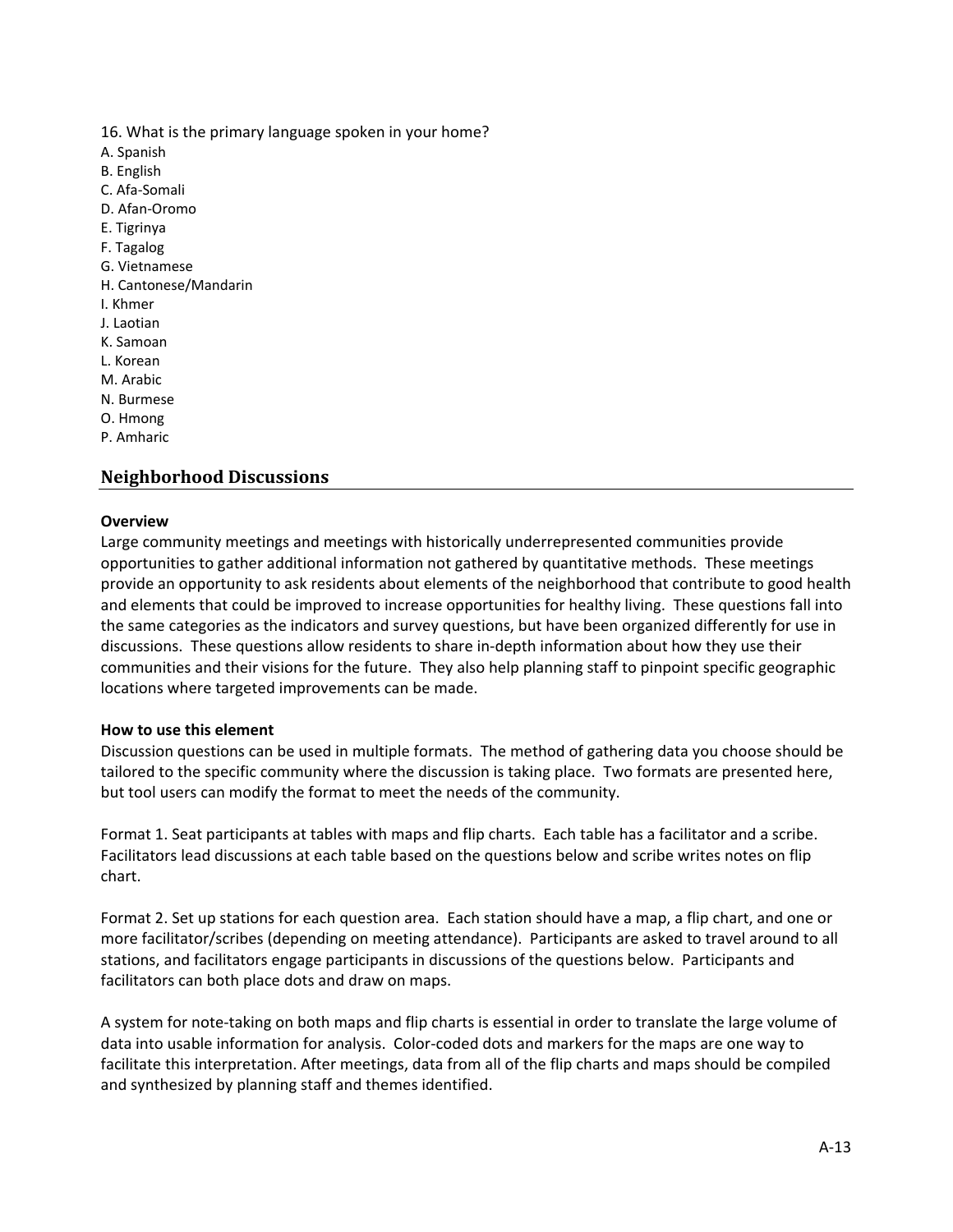## **HLA Discussion Questions**

## Section 1. What's Good? What Needs Improving? What's Missing?

- 1. Where do you live, work, shop, or play.
- 2. Why did you choose to live, work, shop, play, own a business, etc in the neighborhood?
- 3. What is working well?
	- a. Stores (goods) and services?
	- b. Your environment– buildings, streets, parks, and scenery?
	- c. Housing?
	- d. Parks and recreation programs?
	- e. Getting around?
	- f. Community?
- 4. What isn't working well and what positive changes would you like to see in the neighborhood as it grows?
	- a. Stores and services?
	- b. Your environment?
	- c. Housing?
	- d. Parks and recreation programs?
	- e. Getting around?
	- f. Community?

Section 2. Town Center –Shopping & Services, Community Character

- 1. Where do you go for goods and services?
	- a. Where do you buy food? (include stores, farmers markets, CSAs/produce deliveries, etc)
	- b. What is important in choosing where you shop for food?
	- c. Where do you find the goods and services necessary to sustain your cultural identity?
	- d. How do you get there?
- 2. Where/What do you consider to be the town center of the neighborhood?
- 3. What unique characteristics of the commercial (business) district give it its identity and what would you like to see preserved or remain in the neighborhood
- 4. Looking to the future, what do you want improved?

## Section 3. Community ‐ Social & Physical

- 1. Is there an active cultural, faith‐based or other community organization or association in the neighborhood that you participate in?
	- a. What role do these groups play in your relationship to your neighborhood?
	- b. Where are they located? How do you get there?
- 2. Are there places in the neighborhood where you go to meet friends or gather? Where are they?
	- a. Are additional gathering spaces needed? Where?
- 3. Which parks, community centers, or playgrounds do you regularly visit?
	- a. Where are new parks/open spaces needed?

## Section 4. Getting Around

- 1. Do you walk, bike or take transit? Note areas described as less safe and locations and reasons for safety concern – traffic speed, crime, missing sidewalks, etc.
	- a. Is it safe and easy to get where you want to go by walking or biking? Note areas described as less safe and reasons for safety concern – traffic speed, crime, missing sidewalks, etc.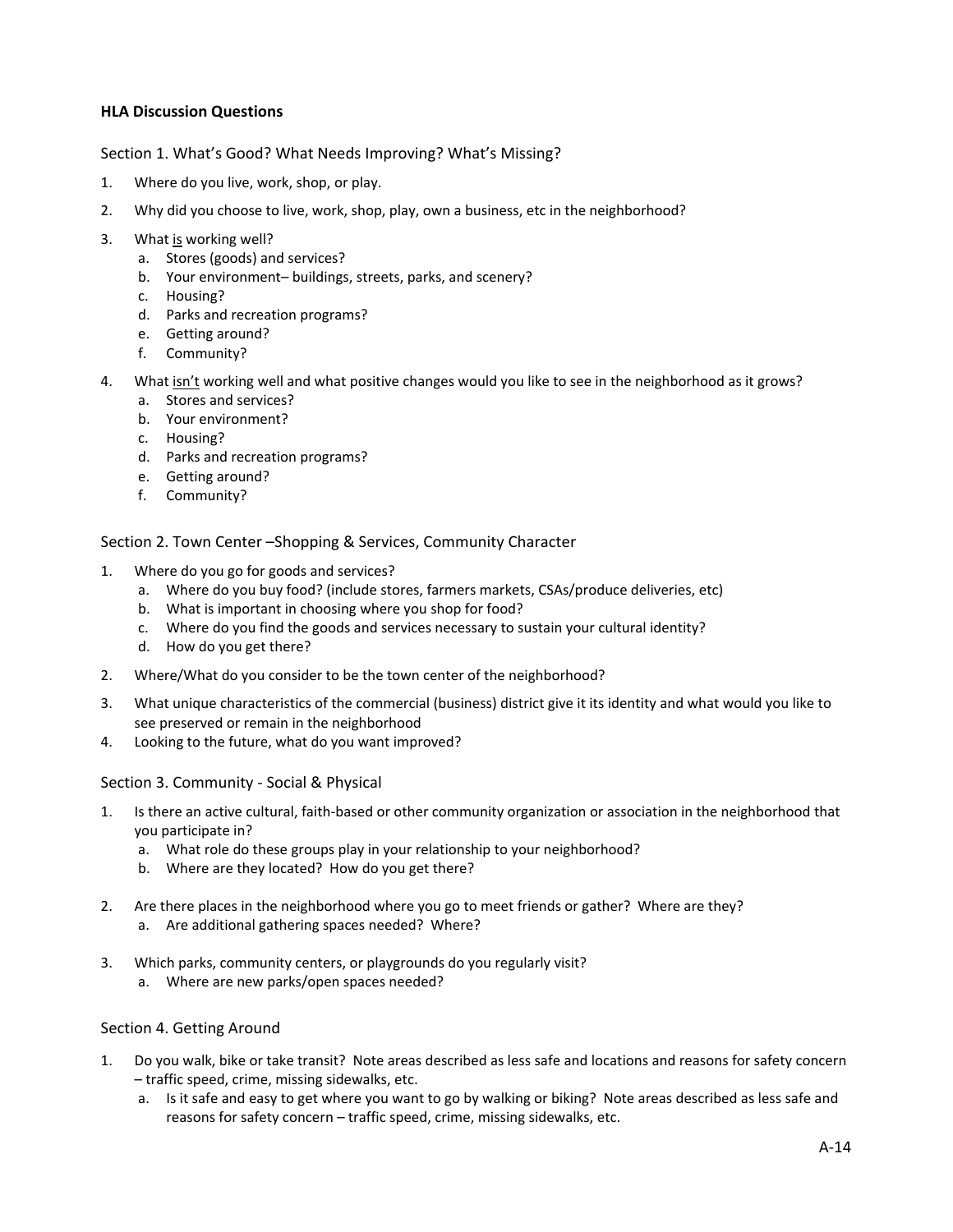- b. How about for your children getting to school? Is it safe and easy for them to walk or bike?
- c. How do you get to parks?
- d. What would make it easier for you to choose to walk, bike, or take transit more?
- 2. Do you use light rail/bus rapid ride? If yes, how do you get to the station?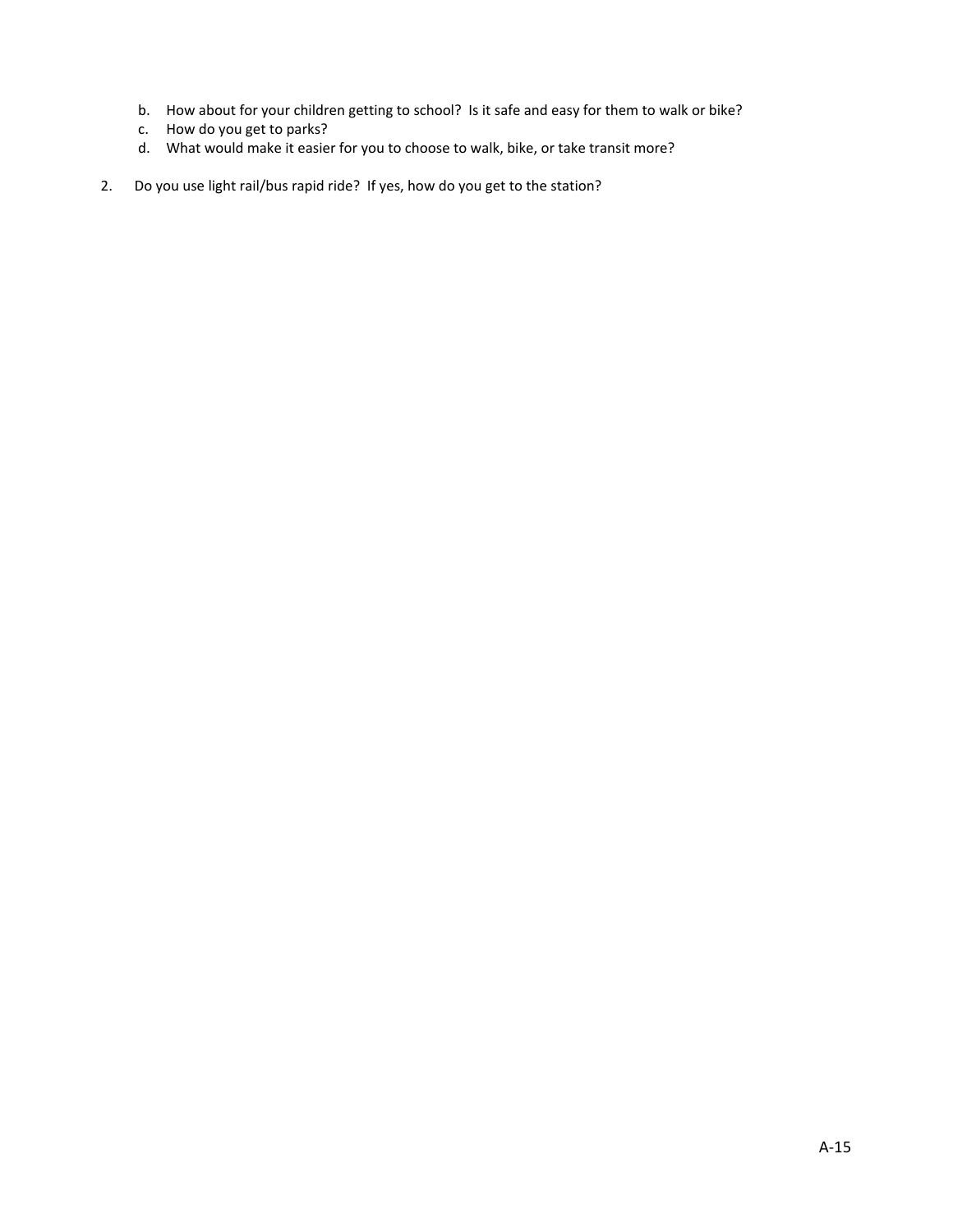## **Data Synthesis and Plan Development**

## **Overview**

Using all elements of the HLA tool generates <sup>a</sup> large amount of data. A template is useful to organize data gathered using various methods, and to be able to view all data in one topic area together.

Tool users should review compiled and synthesized data to determine which elements of the HLA are most highly prioritized by the community and which are likely to have the most impact on improving the health of the community. It may be useful to create <sup>a</sup> narrative summary or pull out the most relevant data elements. Tool users should look for opportunities to make planning investments in areas that hold the most potential for making health improvements, as identified by the HLA.

## **Data synthesis template**

| <b>HLA Issue</b><br>Area              | <b>Community Discussion feedback</b>                           |                            |                                                                                                         | <b>Healthy Living Assessment Indicators</b>                                                                                                                                                                                                                                                                                                                                                           | Key community survey<br>findings                                                                                                                 | <b>Relevant health or</b><br>demographic data                                | <b>Planning Direction</b> |
|---------------------------------------|----------------------------------------------------------------|----------------------------|---------------------------------------------------------------------------------------------------------|-------------------------------------------------------------------------------------------------------------------------------------------------------------------------------------------------------------------------------------------------------------------------------------------------------------------------------------------------------------------------------------------------------|--------------------------------------------------------------------------------------------------------------------------------------------------|------------------------------------------------------------------------------|---------------------------|
| RESILIENT COMMUNITY AND ORGANIZATIONS | What's<br>Good                                                 | What<br>needs<br>improving | <b>Key Issues</b><br>to be<br><b>Addressed</b><br><b>During</b><br>Update<br>(Vision for<br>the Future) |                                                                                                                                                                                                                                                                                                                                                                                                       |                                                                                                                                                  |                                                                              |                           |
|                                       |                                                                |                            |                                                                                                         | A resilient and interconnected community contains diverse households, supported by strong social and cultural institutions and services.                                                                                                                                                                                                                                                              |                                                                                                                                                  |                                                                              |                           |
| Community<br>Character                |                                                                |                            |                                                                                                         |                                                                                                                                                                                                                                                                                                                                                                                                       | • Demographic information<br>(age, race/ethnicity, language<br>spoken at home)<br>• Length of tenure and type of<br>relationship to neighborhood | Percent foreign-born                                                         |                           |
| Youth &<br>Education                  |                                                                |                            |                                                                                                         |                                                                                                                                                                                                                                                                                                                                                                                                       |                                                                                                                                                  | High School graduation<br>rate at local schools                              |                           |
| Gathering &<br>Support<br>networks    | Note: Include<br>Important<br>community<br><i>institutions</i> |                            |                                                                                                         | PA.5 Neighborhood service<br>$\bullet$<br>completeness: Existence of at least 8 out<br>of 11 common public services within the<br>urban village (childcare/daycare,<br>community garden, public health clinic,<br>library, parks or open spaces,<br>performance space or cultural center,<br>place of worship, post office/mail drop<br>box, public art, recreational facility, and<br>public school) |                                                                                                                                                  | • Life expectancy<br>• Percent of adults<br>reporting fair or poor<br>health |                           |
| Shops &<br><b>Services</b>            |                                                                |                            |                                                                                                         | PA.6 Neighborhood retail completeness<br>Existence of at least 9 out of 13 common                                                                                                                                                                                                                                                                                                                     |                                                                                                                                                  |                                                                              |                           |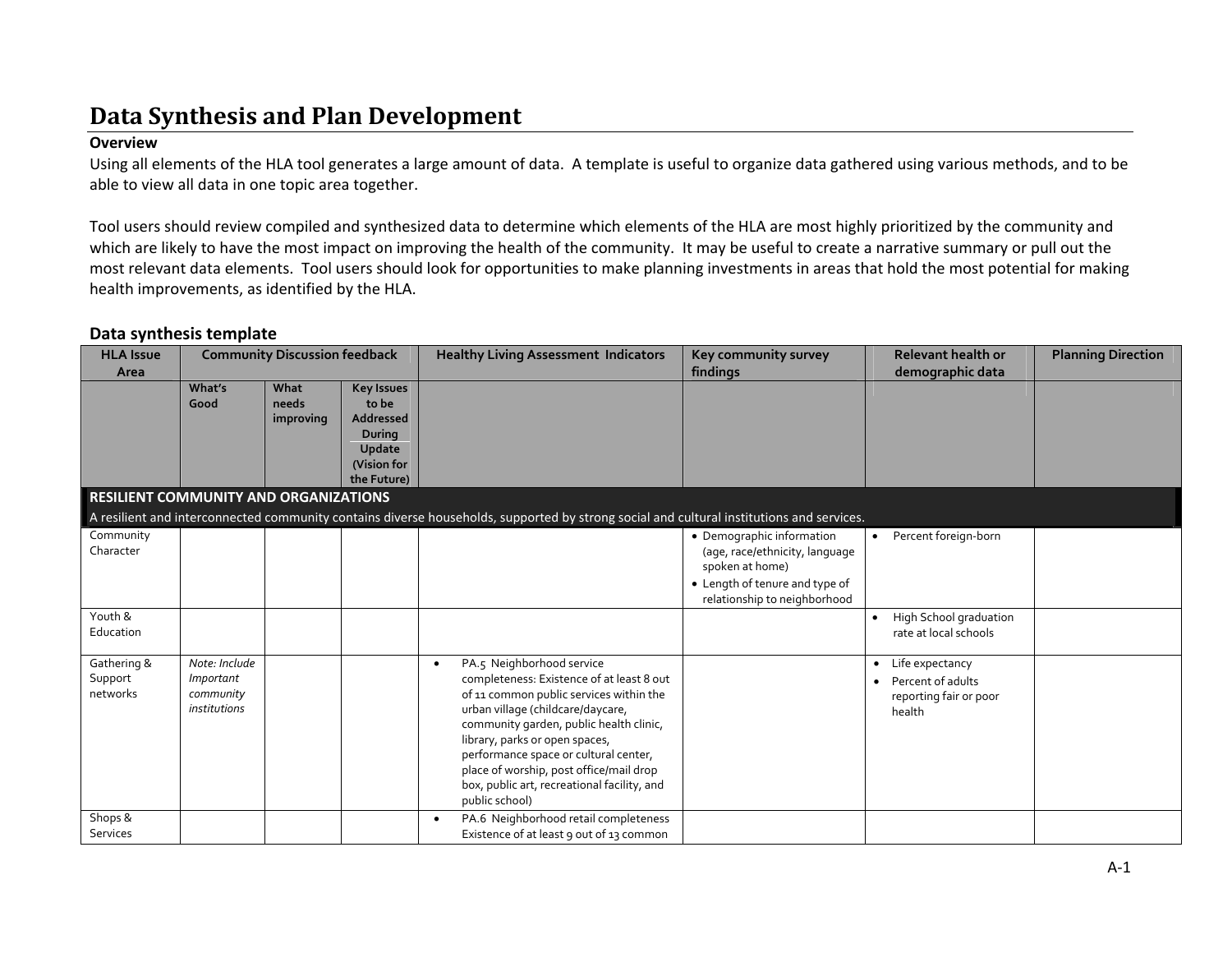| <b>HLA Issue</b><br>Area           | <b>Community Discussion feedback</b> |                            | <b>Healthy Living Assessment Indicators</b>                                                      |                                                                                                                                                                                                                                                                                                                                                                                                                                                       | Key community survey<br>findings                                                                                                           | <b>Relevant health or</b><br>demographic data                                                                                                                                                                                                                                                                                         | <b>Planning Direction</b> |
|------------------------------------|--------------------------------------|----------------------------|--------------------------------------------------------------------------------------------------|-------------------------------------------------------------------------------------------------------------------------------------------------------------------------------------------------------------------------------------------------------------------------------------------------------------------------------------------------------------------------------------------------------------------------------------------------------|--------------------------------------------------------------------------------------------------------------------------------------------|---------------------------------------------------------------------------------------------------------------------------------------------------------------------------------------------------------------------------------------------------------------------------------------------------------------------------------------|---------------------------|
|                                    | What's<br>Good                       | What<br>needs<br>improving | <b>Key Issues</b><br>to be<br>Addressed<br><b>During</b><br>Update<br>(Vision for<br>the Future) |                                                                                                                                                                                                                                                                                                                                                                                                                                                       |                                                                                                                                            |                                                                                                                                                                                                                                                                                                                                       |                           |
|                                    |                                      |                            |                                                                                                  | retail services within the urban village<br>(auto repair, banks/credit unions, beauty<br>salon/barber shop, bike repair, coffee<br>shop, dry cleaner, eating establishments,<br>gym/fitness center, hardware store,<br>Laundromat, pharmacy, retail food<br>market (including supermarket, produce<br>store, and other retail food stores),<br>entertainment (e.g., video store or movie<br>theater)                                                  |                                                                                                                                            |                                                                                                                                                                                                                                                                                                                                       |                           |
| Safety                             |                                      |                            |                                                                                                  | PA.4 Personal crime incidents with<br>$\bullet$<br>police involvement per year                                                                                                                                                                                                                                                                                                                                                                        | • Perceptions of safety                                                                                                                    |                                                                                                                                                                                                                                                                                                                                       |                           |
| <b>HEALTHY PEOPLE AND FAMILIES</b> |                                      |                            |                                                                                                  | A healthy neighborhood provides access to resources necessary to live a healthful life.                                                                                                                                                                                                                                                                                                                                                               |                                                                                                                                            |                                                                                                                                                                                                                                                                                                                                       |                           |
| Walking                            |                                      |                            |                                                                                                  | PA.3 Percentage of roadway with<br>$\bullet$<br>complete sidewalks<br>PA.4 Personal crime incidents with<br>$\bullet$<br>police involvement per year<br>PA.5 Neighborhood service<br>$\bullet$<br>completeness: Existence of at least 8 out<br>of 11 common public services within the<br>urban village<br>PA.6 Neighborhood retail completeness<br>$\bullet$<br>Existence of at least 9 out of 13 common<br>retail services within the urban village | • Do you walk around the<br>neighborhood to?<br>• Perception of safety for<br>walking<br>• What would encourage you to<br>walk more often? | Proportion of commute<br>trips made through<br>walking<br>Percent of households<br>without a vehicle<br>Percent who engage in no<br>physical activity<br>Collisions including<br>$\bullet$<br>pedestrians<br>Percent<br>$\bullet$<br>overweight/obese<br><b>Diabetes</b><br>$\bullet$<br>prevalence/mortality<br>Heart disease deaths |                           |
| Biking                             |                                      |                            |                                                                                                  | PA.2 Ratio of miles of bike facilities per<br>$\bullet$<br>miles of roadway<br>PA.5 Neighborhood service<br>completeness: Existence of at least 8 out<br>of 11 common public services within the<br>urban village<br>PA.6 Neighborhood retail completeness<br>Existence of at least 9 out of 13 common                                                                                                                                                | · Do you ride a bicycle around<br>the neighborhood to?<br>• What would encourage you to<br>bike more often?                                | Proportion of commute<br>$\bullet$<br>trips made on bike<br>Percent of households<br>$\bullet$<br>without a vehicle<br>Percent who engage in no<br>physical activity<br>Collisions including<br>cyclists                                                                                                                              |                           |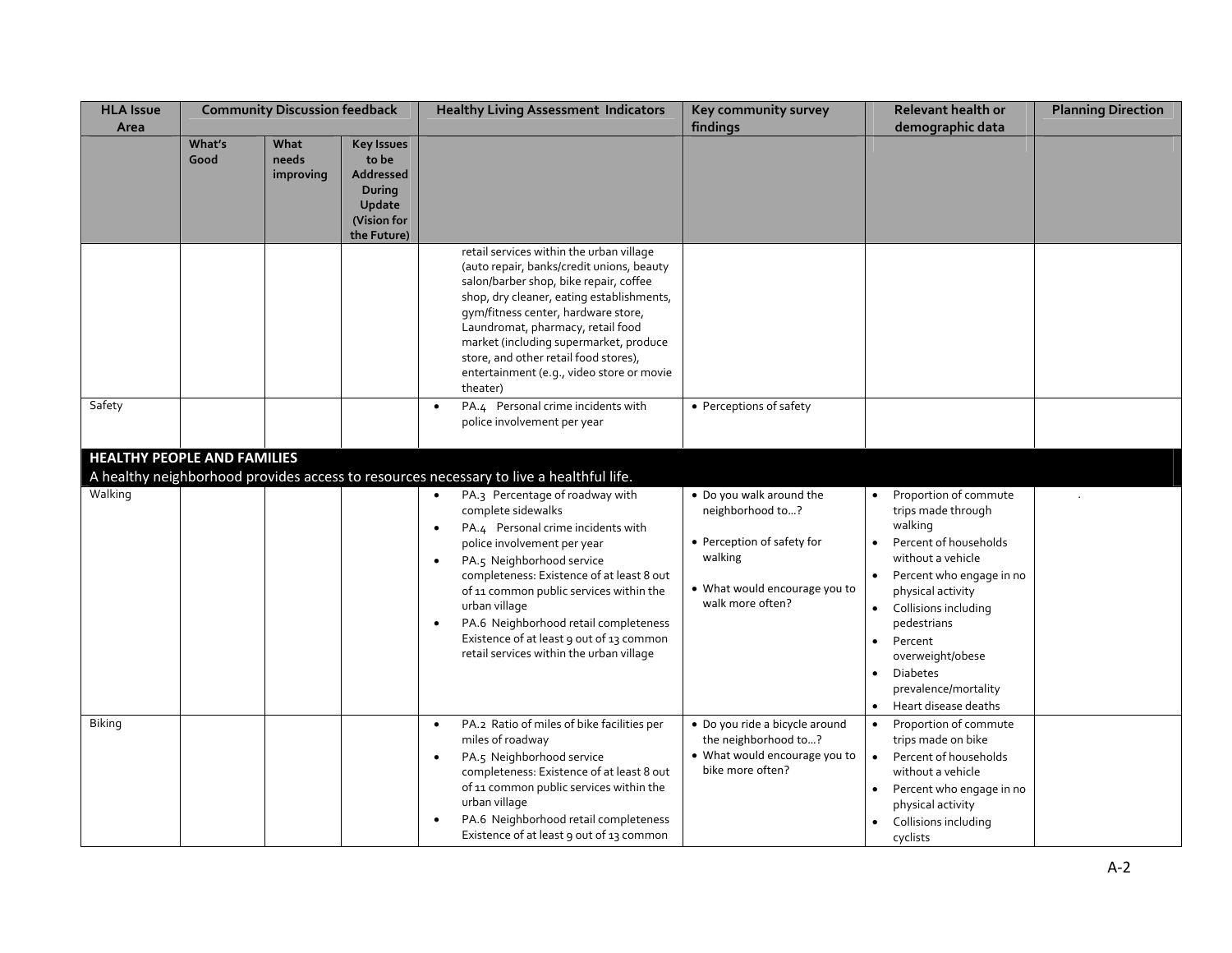| <b>HLA Issue</b><br>Area        | <b>Community Discussion feedback</b>                                                         |                            | <b>Healthy Living Assessment Indicators</b>                                                             |                                                                                                                                                                                                                                                                                                                                                                                                                                                                                                                                            | Key community survey<br>Relevant health or<br>findings<br>demographic data                                         |                                                                                                                                                                                                                                                                                                                                                                  | <b>Planning Direction</b> |
|---------------------------------|----------------------------------------------------------------------------------------------|----------------------------|---------------------------------------------------------------------------------------------------------|--------------------------------------------------------------------------------------------------------------------------------------------------------------------------------------------------------------------------------------------------------------------------------------------------------------------------------------------------------------------------------------------------------------------------------------------------------------------------------------------------------------------------------------------|--------------------------------------------------------------------------------------------------------------------|------------------------------------------------------------------------------------------------------------------------------------------------------------------------------------------------------------------------------------------------------------------------------------------------------------------------------------------------------------------|---------------------------|
|                                 | What's<br>Good                                                                               | What<br>needs<br>improving | <b>Key Issues</b><br>to be<br><b>Addressed</b><br><b>During</b><br>Update<br>(Vision for<br>the Future) |                                                                                                                                                                                                                                                                                                                                                                                                                                                                                                                                            |                                                                                                                    |                                                                                                                                                                                                                                                                                                                                                                  |                           |
|                                 |                                                                                              |                            |                                                                                                         | retail services within the urban village                                                                                                                                                                                                                                                                                                                                                                                                                                                                                                   |                                                                                                                    | Percent<br>$\bullet$<br>overweight/obese<br><b>Diabetes</b><br>$\bullet$<br>prevalence/mortality<br>• Heart disease deaths                                                                                                                                                                                                                                       |                           |
| <b>Healthy Food</b><br>Access   | Note: Include<br>where<br>residents<br>shop for food                                         |                            |                                                                                                         | FA.1 Percentage of residences within 1/2<br>$\bullet$<br>mile of a supermarket/grocery store that<br>accepts EBT (food stamps) and WIC<br>FA.2 Number of P-Patches for each<br>$\bullet$<br>2,500 households<br>FA.3 Farmers market (that accepts<br>$\bullet$<br>WIC/SNAP) located in the neighborhood<br>FA.4 Fast food restaurants per 100,000<br>$\bullet$<br>residents                                                                                                                                                                | • Travel time and mode for<br>food shopping<br>• Growing food for personal<br>use                                  | Percent of students<br>$\bullet$<br>accessing free/reduced<br>lunches at schools within<br>planning area<br>Percent<br>$\bullet$<br>overweight/obese<br><b>Diabetes</b><br>$\bullet$<br>prevalence/mortality<br>Heart disease deaths<br>Average fruits and<br>vegetables eaten daily<br>Did not consume 5 or<br>$\bullet$<br>more fruits and<br>vegetables daily |                           |
| SUPPORTIVE PHYSICAL ENVIRONMENT |                                                                                              |                            |                                                                                                         | A natural and man-made environment that includes infrastructure supporting healthy activities provides for a healthy community.                                                                                                                                                                                                                                                                                                                                                                                                            |                                                                                                                    |                                                                                                                                                                                                                                                                                                                                                                  |                           |
| Town Center                     |                                                                                              |                            |                                                                                                         |                                                                                                                                                                                                                                                                                                                                                                                                                                                                                                                                            |                                                                                                                    |                                                                                                                                                                                                                                                                                                                                                                  |                           |
| Parks &<br>Recreation           | Note: Include<br>parks and<br>opens spaces<br>frequently<br>used and for<br>what<br>purposes |                            |                                                                                                         | PA.7 Acres of parkland per 1,000<br>$\bullet$<br>households in Urban Village<br>PA.7.1 Acres of parkland per 1,000<br>$\bullet$<br>residents (in urban village?)<br>PA.7.1 Percentage of residents within 1/4<br>$\bullet$<br>to 1/2 mile of a park<br>Reported gaps in DPR gaps analysis<br>$\bullet$<br>PA.8 Percentage of residences within 14<br>$\bullet$<br>mile of a public playground<br>PA.9 Presence of a community center<br>$\bullet$<br>that provides opportunities for indoor<br>activity or recreation in the urban village | • What do you do when you<br>visit city-operated parks and<br>recreation community centers<br>in the neighborhood? |                                                                                                                                                                                                                                                                                                                                                                  |                           |
| Transportation                  |                                                                                              |                            |                                                                                                         | PA 1 Percentage of residences within 1/2<br>$\bullet$                                                                                                                                                                                                                                                                                                                                                                                                                                                                                      | • Mode of travel to transit                                                                                        | Percent with 30 min or<br>$\bullet$                                                                                                                                                                                                                                                                                                                              |                           |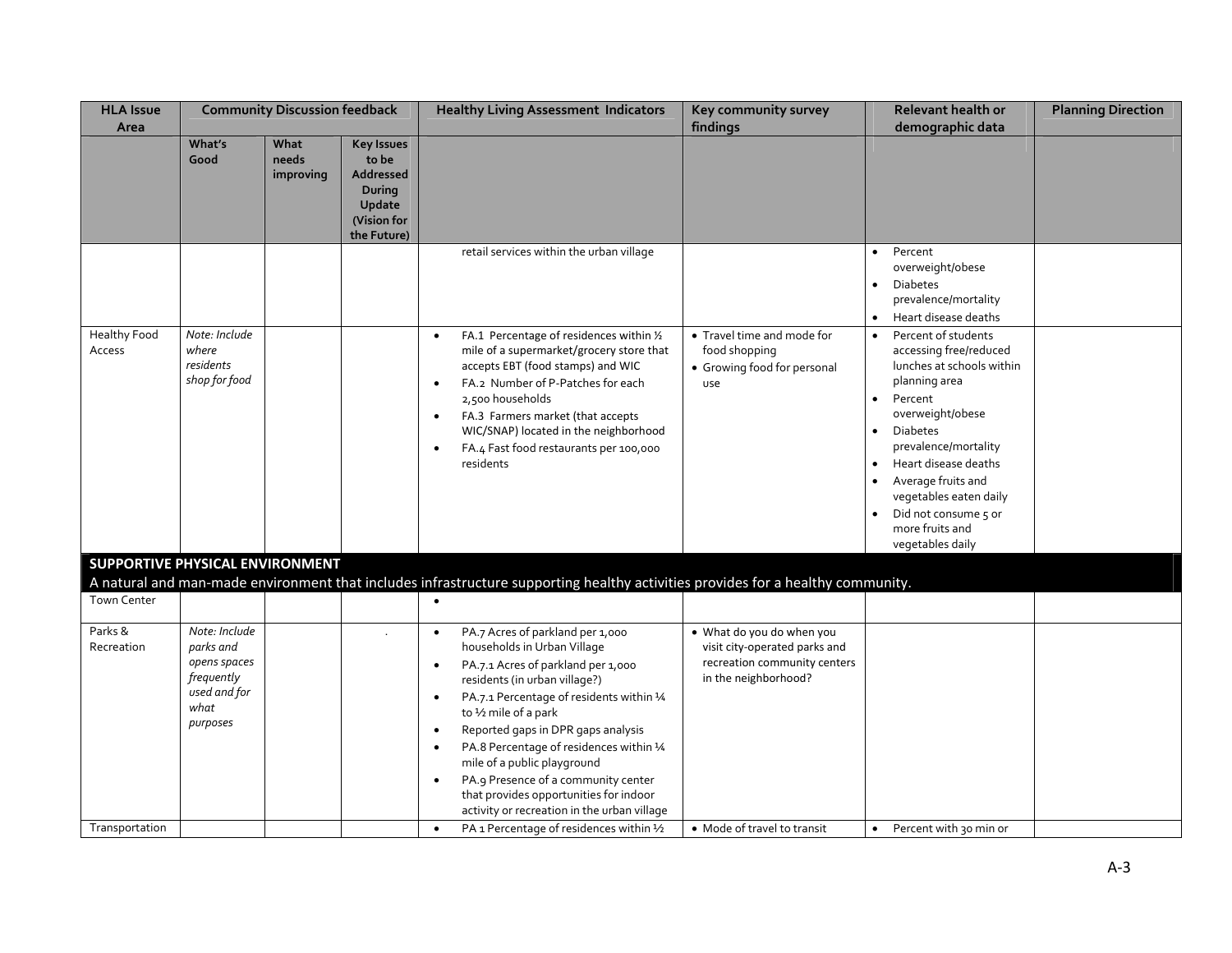| <b>HLA Issue</b><br>Area | <b>Community Discussion feedback</b> |                            |                                                                                                  | <b>Healthy Living Assessment Indicators</b>                                                                                                                      | Key community survey<br>findings | Relevant health or<br>demographic data                                                                             | <b>Planning Direction</b> |
|--------------------------|--------------------------------------|----------------------------|--------------------------------------------------------------------------------------------------|------------------------------------------------------------------------------------------------------------------------------------------------------------------|----------------------------------|--------------------------------------------------------------------------------------------------------------------|---------------------------|
|                          | What's<br>Good                       | What<br>needs<br>improving | <b>Key Issues</b><br>to be<br>Addressed<br><b>During</b><br>Update<br>(Vision for<br>the Future) |                                                                                                                                                                  |                                  |                                                                                                                    |                           |
|                          |                                      |                            |                                                                                                  | mile of bus or rail stop                                                                                                                                         | stations                         | longer commute<br>Percent of households<br>without a vehicle<br>Percent of commute trips<br>made on public transit |                           |
| Housing                  |                                      |                            |                                                                                                  | CS.5 Proportion of households paying<br>٠<br>greater than 30% of their income on<br>housing<br>CS.6 Proportion of households living in<br>overcrowded conditions |                                  | Average household size<br>(owner)<br>Average household size<br>(renter)<br>Percent foreign-born<br>٠               |                           |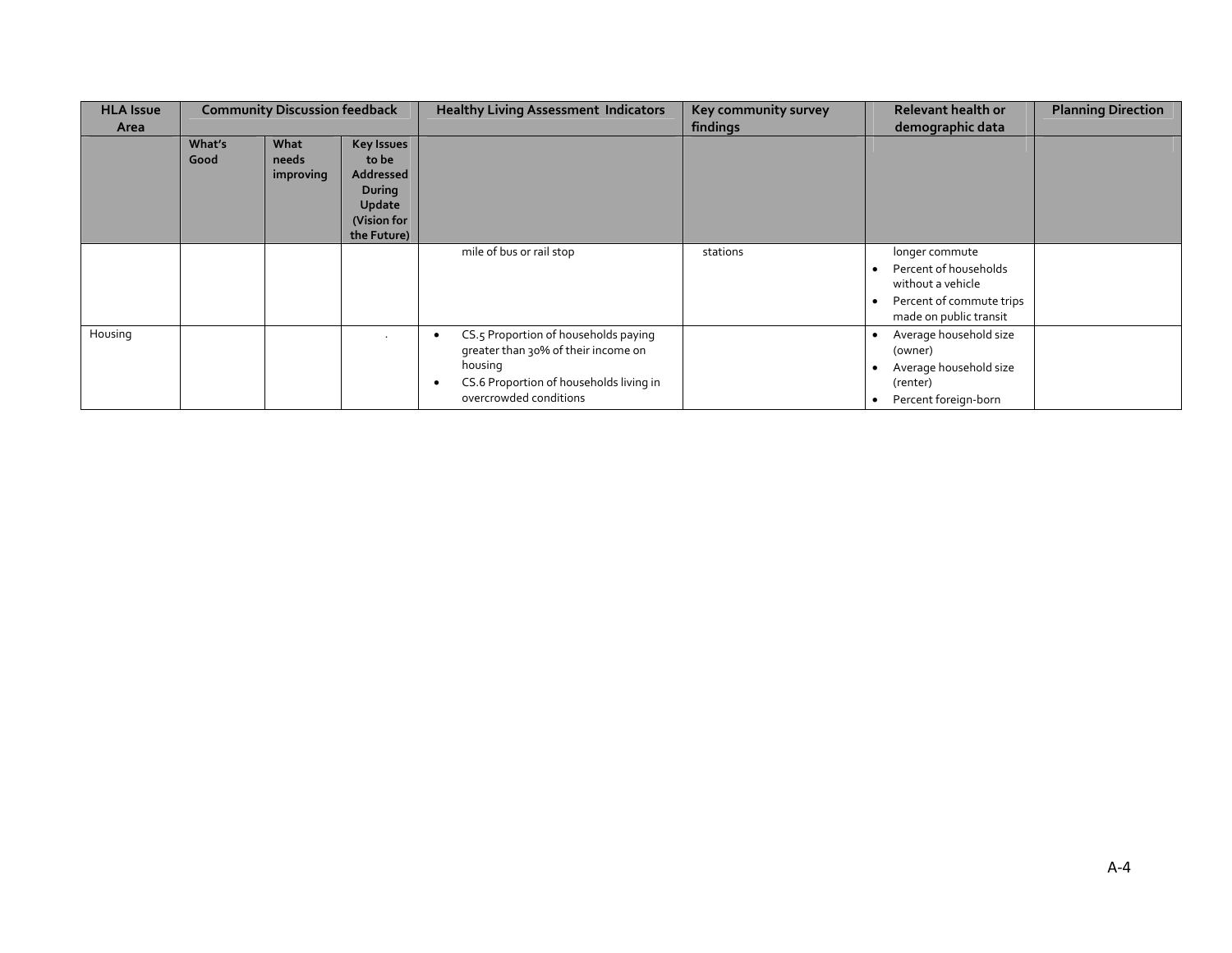## **References**

 $\overline{a}$ 

<sup>1</sup> Kimberly Morland, Ana V Diez Roux, Steve Wing. 2006. *Supermarkets, Other Food Stores, and Obesity: The Atherosclerosis Risk in*

<sup>2</sup> Twiss J, Dickinson J, Duma S, Kleinman T, Paulsen H, Rilveria L. 2003. <u>Community gardens: lessons learned from California Healthy</u>

Cities and Communities. Am J Public Health 93(9):1435-8.<br><sup>3</sup> Seattle, Washington Comprehensive Plan. Urban Village Appendix B. January 2005.<br><sup>4</sup> Plescia M, Herrick H, Chavis L. 2008. *Improving health behaviors in an Afric* 

PolicyLink, the UCLA Center for Health Policy Research, and California Center for Public Health Advocacy. Designed for Disease: The Link Between Local Food Environments and Obesity and Diabetes. 2008.<br><sup>6</sup> Larson NI, Story MT, Nelson MC. 2009. Neighborhood environments: disparities in access to healthy foods in the US. Am J Prev

Med;36(1):74-81.<br><sup>7</sup> Davis B, Carpenter C. 2009. *Proximity of fast-food restaurants to schools and adolescent obesity.* Am J Public Health 99(3):505-10.<br><sup>8</sup> Ewing R, Frank L, Kreutzer R. Understanding the Relationship bet

LEED-ND Core Committee. 2006.<br><sup>9</sup> Litman T. Public Transportation and Health (Chapter 3). In: Healthy, Equitable Transportation Policy: Recommendations and

Research. PolicyLink, Prevention Institute, Convergence Partnership. Ed. Shireen Malekafzali. 2009.<br><sup>10</sup> Besser LM, Dannenberg AL. 2005. Walking to public transit: steps to help meeting physical activity recommendations. A

*Med. 29(4):273-280.*<br><sup>11</sup> Task Force on Community Preventive Services. Increasing Physical Activity: A Report on Recommendations of the Task Force on

Community Preventive Services. Morbidity and Mortality Weekly Report. October 26, 2001.<br><sup>12</sup> Bailey L. 2004. Aging Americans: stranded without options. Surface Transportation Policy Project. Available at:

*http://www.transact.org/library/reports\_html/seniors/aging.pdf.*

 $^{13}$  33. Frank LD, Engelke P. How land use and transportation systems impact public health: A literature review of the relationship between physical activity and the built form. ACES: Active Community Environments Initiative Working Paper #1.

http://www.cdc.gov/nccdphp/dnpa/pdf/aces-workingpaper1.pdf<br><sup>14</sup> Frank LD, Schmid TL, Sallis JF, Chapman J, Saelens BE. Linking objectively measured physical activity with objectively measured<br>urban form: findings from SMAR

<sup>15</sup> Saelens BE, Sallis JF, Black JB, Chen D. Neighborhood-based differences in physical activity: an environment scale evaluation. Am J

Public Health. 2003;93(9):1552-8.<br><sup>16</sup> Levden KM. Social capital and the built environment: the importance of walkable neighborhoods. Am J Public Health.

*2003;93(9):1546-51.*<br><sup>17</sup> Davison KK, Lawson CT. Do attributes in the physical environment influence children's physical activity? A review of the literature.<br>Int J Behav Nutr Phys Act. 2006;3:19.

 $^{18}$  Fullilove MT, Geon V, Jimenez W, Parson C, Green LL, Fullilove RE. 1998. Injury and anomie: Effects of violence on an inner-city community. American Journal of Public Health 88:924-927.<br><sup>19</sup> Loukaitou-Sideris A. Is it safe to walk? Neighborhood safety and security considerations and their effects on walking. J Plan Lit.

1006;20(3):219-232.<br><sup>20</sup> Ewing R, Kreutzer R. 2006. Understanding the relationship between public health and the built environment. A report prepared for<br>the LEED-ND Core Committtee. U.S. Green Building Council. Available <sup>21</sup> Ibid<br><sup>22</sup> Singapore National Crime Prevention Council. 2003. Crime Prevention Through Environmental Design Guidebook.

*http://www.ncpc.gov.sg/pdf/CPTED%20Guidebook.pdf*

<sup>24</sup> Cohen. DA, McKenzie TL, Sehaal A, Williamson S, Golinelli D, Lurie N, Contribution of public parks to physical activity. Am J Public Health. 2007 Mar;97(3):509-14.<br><sup>25</sup> Cohen DA, et al. 2006. Public parks and physical activity among adolescent girls. Pediatrics 118:1381-1389.<br><sup>26</sup> US Dept of Agriculture, Forest Service pamphlet #FS-363, cited in Benefit

Available at: <u>http://www.coloradotrees.org</u>.<br><sup>27</sup> Sullivan WC, Kuo FE, DePooter Sf. 2004. The fruit of urban nature: Vital neighborhood spaces. Environment and Behavior

36(5):678-700.<br><sup>28</sup> Maas, J, Verheij, RA, Spreeuwenberg P, Groenewegen PP. Physical activity as a possible mechanism behind the relationship

between green space and health: A multilevel analysis. BMC Public Health 2008, 8:206.<br><sup>29</sup> Trust of Public Land. 2010 City Park Facts. 2010.<br><sup>30</sup> Seattle, Washington Comprehensive Plan. Urban Village Appendix B. January 20

Assessment: The human health and social impacts of inadequate housing and their consideration in CEQA policy and practice. May, *2004. Available at: http://dphwww.sfdph.org/phes/publications/PHES\_publications.htm*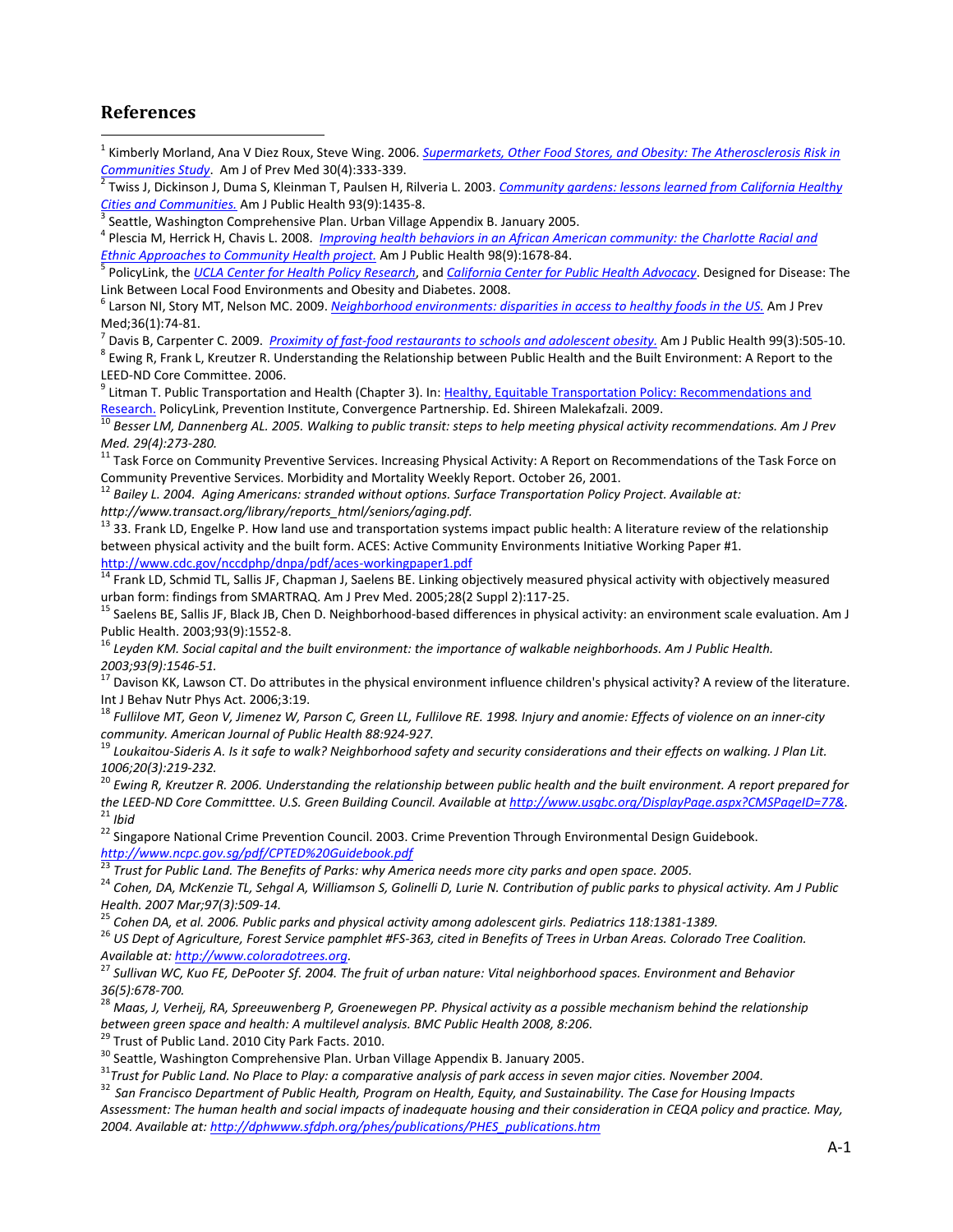# **Appendix B. Rainier Beach Healthy Living Assessment Data**

## **HLA Indicators – Rainier Beach**

The Healthy Living Assessment (HLA) indicators were developed based on research suggesting linkages between core community factors and population health outcomes. Benchmarks associated with the indicators are aspirational. In some cases, the aspirational benchmark may not be feasible given other community needs or characteristics. While these improvements in these areas could increase opportunities for health, they may not be priorities for a given community, and in this sense not meeting a benchmark may not be a negative outcome. Scoring below the benchmark suggests the need for further exploration of the factor and evaluation of whether improvement in that area is important for that neighborhood. For some indicators, a comparison to a citywide average is provided as a point of reference, rather than a benchmark.

In order to be included, HLA indicators were required to meet the following criteria:

- 1. **Based on existing data**. This allows the neighborhood planning team to track progress on indicators over time without necessitating new data collection. This placed a limit on the types of data available for use as indicators.
- 2. **Presence of health research suggesting linkages between indicator and population health outcomes**. Indicators were chosen because of their relationship with population health. Some demographic data that do not have clear linkages with population health are included because they provide context that aids in the interpretation of indicators.
- **3. Available at the neighborhood, as well as the city level.** Indicators must be available at the neighborhood level in order for the information to be helpful in the neighborhood planning process.

Because of these criteria, many indicators come from census data or other data routinely collected by city or county departments. These data are generally collected based on a geographic area, allowing us to use them in neighborhood planning. Because they are tied to a geography, rather than to a community of people, tracking indicators over time requires us to ask whether changes reflect improvements in the status of the people who were living in the community at baseline, or whether they reflect movement into and out of the community. With community stability as a core goal of neighborhood planning, additional community change factors should be incorporated into the interpretation of indicator change over time.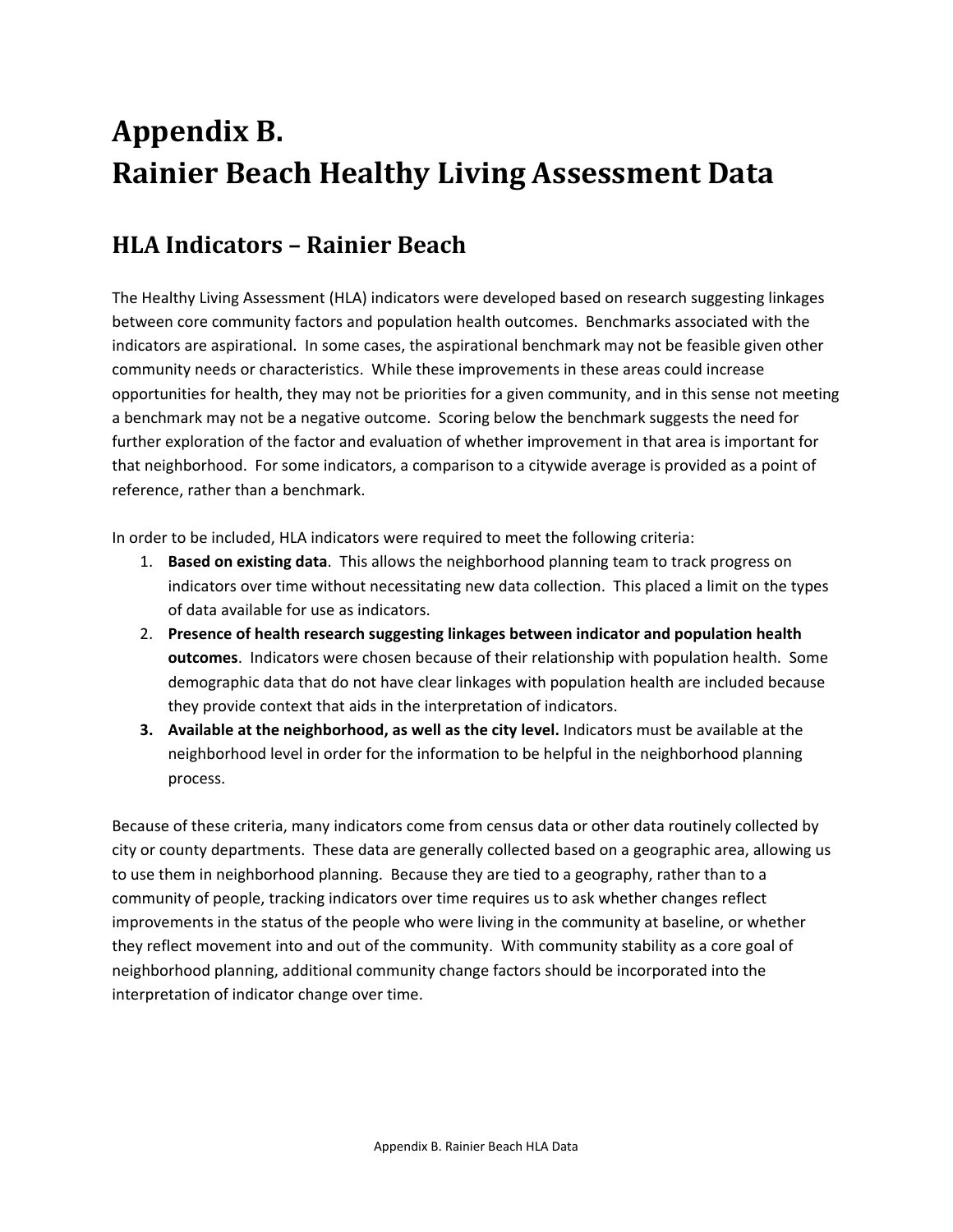| <b>Rainier Beach Healthy Living Assessment Indicator Scores 2011</b>                  |                                              |                                  |                                    |                            |
|---------------------------------------------------------------------------------------|----------------------------------------------|----------------------------------|------------------------------------|----------------------------|
| <b>Indicator</b>                                                                      | <b>Benchmark</b>                             | <b>Source</b>                    | <b>Indicator Score</b>             |                            |
| <b>Food Access</b>                                                                    |                                              |                                  | <b>Rainier Beach</b>               | Seattle (Where applicable) |
| *Percent of residential area within 1/2 mile of                                       | All residences have a healthy food store     |                                  |                                    |                            |
| a supermarket/grocery store that accepts                                              | within 1/2 mile or a bus or train route to a |                                  |                                    |                            |
| SNAP (food stamps) and WIC                                                            | healthy food store within 1/4 mile           | <b>OED</b>                       | 100%                               |                            |
| Number of P-Patches for each 2,500                                                    | Seattle Comp Plan goal = 1 per 2,500         |                                  | No P-Patches in planning area, but |                            |
| households                                                                            | residents in Urban Villages                  | <b>DON</b>                       | there is one Community Garden      |                            |
| Percent of students accessing free/reduced                                            |                                              | SPS: 2009-2010 School            |                                    |                            |
| price lunches                                                                         | Compare to district average                  | Reports                          | 70%                                | 39%                        |
| Farmers market that accept EBT located in                                             |                                              |                                  |                                    |                            |
| the neighborhood                                                                      | Farmers market located in neighborhood       | data.seattle.gov                 | No farmers market in Planning Area |                            |
| *****Fast food restaurants (FFR) per 100,000                                          |                                              | Reference USA (NAICS:            |                                    |                            |
| residents                                                                             | Compare to Citywide average                  | 7722211)                         | 62.2 per 100,000 Residents         | 24.2 per 100,000 residents |
| <b>Physical Activity</b>                                                              |                                              |                                  |                                    |                            |
| <b>Active Transportation</b>                                                          |                                              |                                  |                                    |                            |
| Proportion of commute trips made through                                              |                                              | <b>Census Block Groups Table</b> |                                    |                            |
| active means (cycling, walking, or transit)                                           | Compare to citywide average                  | B08301                           | 22%                                | 31%                        |
|                                                                                       |                                              | <b>Census Block Groups Table</b> |                                    |                            |
| Travel time to work                                                                   | Compare to citywide average                  | B08303                           | 28.4 minutes                       | 24.7 minutes               |
| Percent of households without a vehicle                                               | Compare to citywide average                  |                                  | 22%                                | 16%                        |
| Percent of residences within 1/2 mile of a bus                                        | IAII residences within 1/2 mile of a bus or  | King County: Bus Stops           |                                    |                            |
| or rail stop                                                                          | rail stop                                    | Shape File                       | 100%                               |                            |
| Ratio of miles of bike facilities per miles of                                        |                                              |                                  |                                    |                            |
| roadway                                                                               | Compare to citywide average                  | <b>SDOT</b>                      | 13%                                |                            |
|                                                                                       |                                              |                                  |                                    |                            |
| Percent of roadway with complete sidewalks   All streets have sidewalks               |                                              | <b>SDOT</b>                      | 81%                                |                            |
| Personal crime incidents with police                                                  |                                              |                                  |                                    |                            |
| involvement per year                                                                  | Compare to citywide average                  | data.seattle.gov                 | 252 crimes per sq. mi.             | 60 crimes per sq mi.       |
| services that support the local economy                                               |                                              |                                  |                                    |                            |
| Neighborhood service completeness:                                                    |                                              |                                  |                                    |                            |
| Existence of at least 8 out of 11 common                                              |                                              |                                  |                                    |                            |
| public services within the urban village                                              |                                              |                                  |                                    |                            |
| (childcare/daycare, community garden,<br>public health clinic, library, parks or open |                                              |                                  |                                    |                            |
| spaces, performance space or cultural                                                 |                                              |                                  |                                    |                            |
| center, place of worship, post office/mail                                            |                                              |                                  |                                    |                            |
| drop box, public art, recreational facility, and                                      |                                              |                                  |                                    |                            |
| public school)                                                                        | Existence of 8 out of 11 public services     | Walkscore/Google Earth           | 10 out of 11 (no post office)      |                            |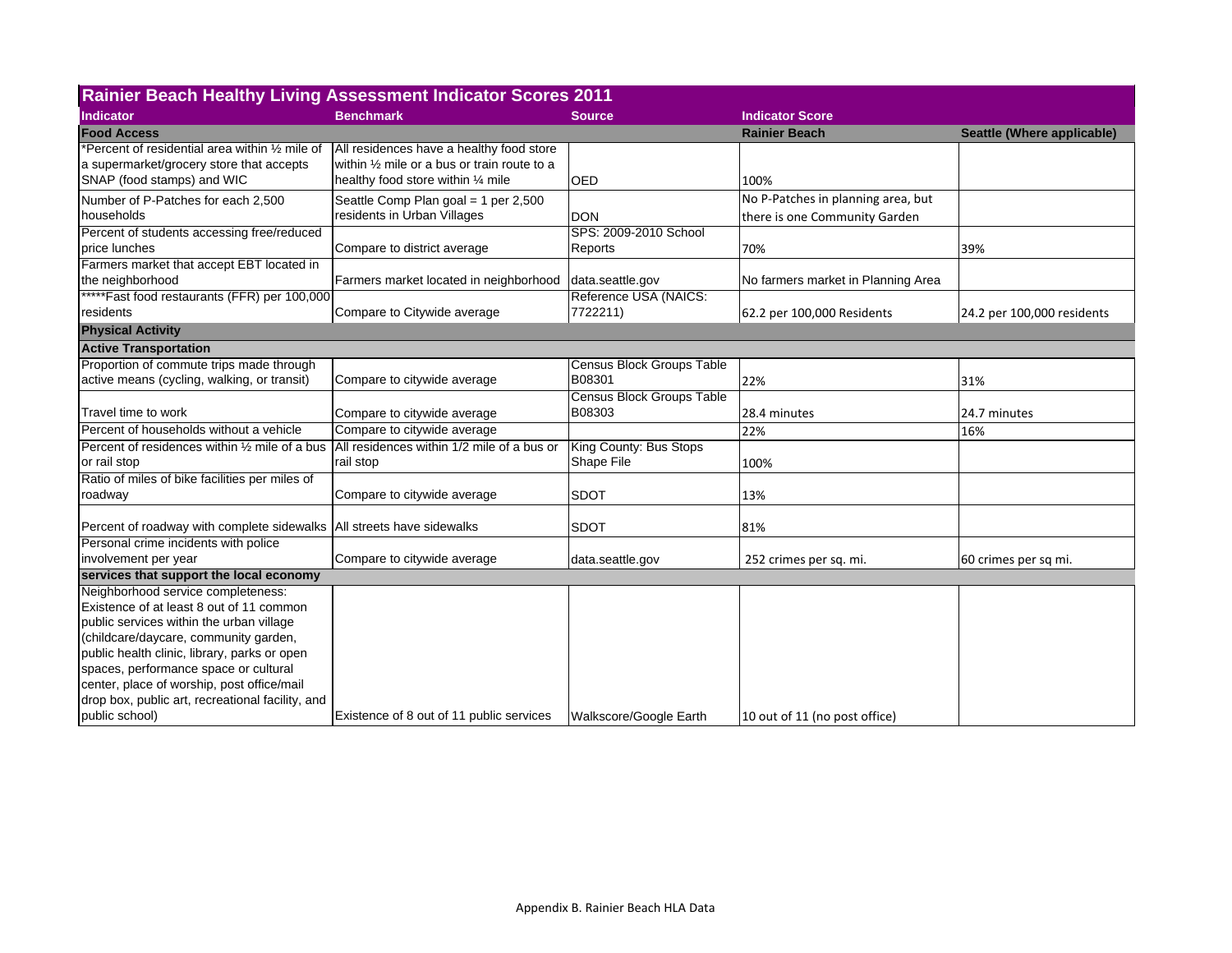| <b>Rainier Beach Healthy Living Assessment Indicator Scores 2011</b>                                                                                                                                                                                                                                                                                                                                                                                                               |                                                                      |                                                                           |                                                                                         |                                       |
|------------------------------------------------------------------------------------------------------------------------------------------------------------------------------------------------------------------------------------------------------------------------------------------------------------------------------------------------------------------------------------------------------------------------------------------------------------------------------------|----------------------------------------------------------------------|---------------------------------------------------------------------------|-----------------------------------------------------------------------------------------|---------------------------------------|
| <b>Indicator</b>                                                                                                                                                                                                                                                                                                                                                                                                                                                                   | <b>Benchmark</b>                                                     | <b>Source</b>                                                             | <b>Indicator Score</b>                                                                  |                                       |
| Neighborhood retail completeness:<br>Existence of at least 9 out of 13 common<br>retail services within the urban village (auto<br>repair, banks/credit unions, beauty<br>salon/barber shop, bike repair, coffee shop,<br>dry cleaner, eating establishments,<br>gym/fitness center, hardware store,<br>laundromat, pharmacy, retail food market<br>(including supermarket, produce store, and<br>other retail food stores), entertainment (e.g.,<br>video store or movie theater) | Existence of 9 out of 13 retail services                             |                                                                           | 11 out of 13 (no bike repair, hardware                                                  |                                       |
| <b>Recreation</b>                                                                                                                                                                                                                                                                                                                                                                                                                                                                  |                                                                      | Walkscore/ Google Earth                                                   | store)<br><b>Rainier Beach</b>                                                          | Seattle (Where applicable)            |
|                                                                                                                                                                                                                                                                                                                                                                                                                                                                                    |                                                                      |                                                                           |                                                                                         |                                       |
| Acres of parkland per 1,000 households in<br>Urban Village                                                                                                                                                                                                                                                                                                                                                                                                                         | 1 acre for every 1,000 households in the<br>urban village            | <b>DPR Gaps Analysis Report</b>                                           | 1.37                                                                                    |                                       |
| Acres of parkland per 1,000 residents                                                                                                                                                                                                                                                                                                                                                                                                                                              | Compare to citywide average (9.1/1000<br>per TPL report)             | <b>DPR-Parks Shape File</b>                                               | 18.1                                                                                    |                                       |
| Reported Gaps in DPR Gaps Analysis                                                                                                                                                                                                                                                                                                                                                                                                                                                 | All residents w/ in the urban village are w/<br>in 1/8 mi. of a park | 2011 Gaps Analysis Update                                                 | No major gaps reported                                                                  |                                       |
| Percent of residences within a $\frac{1}{4}$ to $\frac{1}{2}$ mile<br>of a park                                                                                                                                                                                                                                                                                                                                                                                                    | All residences within 1/4 mile of a park                             | <b>DPR-Parks Shape File</b>                                               | 100%                                                                                    |                                       |
| Percent of residences within 1/4 mile of a<br>public playground                                                                                                                                                                                                                                                                                                                                                                                                                    | All residences within 1/4 mile of a<br>playground                    | DPR-Play area shape file                                                  | 34%                                                                                     |                                       |
| Percent of residences within 1 mile of a<br>community center that provides opportunities<br>for indoor activity or recreation                                                                                                                                                                                                                                                                                                                                                      | All residences within 1 mile                                         | <b>DPR-Community Center</b><br>Shape file                                 | 94%                                                                                     |                                       |
| <b>Equitable Development</b>                                                                                                                                                                                                                                                                                                                                                                                                                                                       |                                                                      |                                                                           |                                                                                         |                                       |
| <b>Access to Economic Opportunities</b>                                                                                                                                                                                                                                                                                                                                                                                                                                            |                                                                      |                                                                           |                                                                                         |                                       |
| Unemployment rate                                                                                                                                                                                                                                                                                                                                                                                                                                                                  |                                                                      |                                                                           | 5.60%                                                                                   | 4.30%                                 |
| High school graduation rates at local schools                                                                                                                                                                                                                                                                                                                                                                                                                                      |                                                                      |                                                                           | 58% in 4 yrs<br>68% in 6yrs                                                             | 67% in 4yrs<br>69% in 6yrs (District) |
| *Access to high-quality affordable housing                                                                                                                                                                                                                                                                                                                                                                                                                                         |                                                                      |                                                                           |                                                                                         |                                       |
| Proportion of households paying greater<br>than 30% of their income on housing                                                                                                                                                                                                                                                                                                                                                                                                     | Compare to citywide average                                          | Census (ACS 05-09) Census<br><b>Blk Grp/Seattle/King County</b><br>B25070 | 30% of owner BG; 63% Census Tract<br>60% of renters BG: 54% Census Tract 36% of renters | 41.6% of owners and                   |
| Proportion of households living in<br>overcrowded conditions                                                                                                                                                                                                                                                                                                                                                                                                                       | Compare to citywide average                                          | Census (ACS 05-09) BG<br>Census Tract 118/Seattle<br>Table B25014         | 10% BG; 7% Census Tract                                                                 | 2%                                    |
| Average household size (Owner)                                                                                                                                                                                                                                                                                                                                                                                                                                                     |                                                                      | ACS 05-09                                                                 | 2.31 persons per household                                                              | 2.31 persons per household            |
| Average household size (Renter)                                                                                                                                                                                                                                                                                                                                                                                                                                                    |                                                                      | ACS 05-09                                                                 | 2.94 persons per household                                                              | 1.82 persons per household            |
| Percent foreign-born                                                                                                                                                                                                                                                                                                                                                                                                                                                               | Compare to citywide average                                          | ACS 05-09                                                                 | 35.40%                                                                                  | 17.30%                                |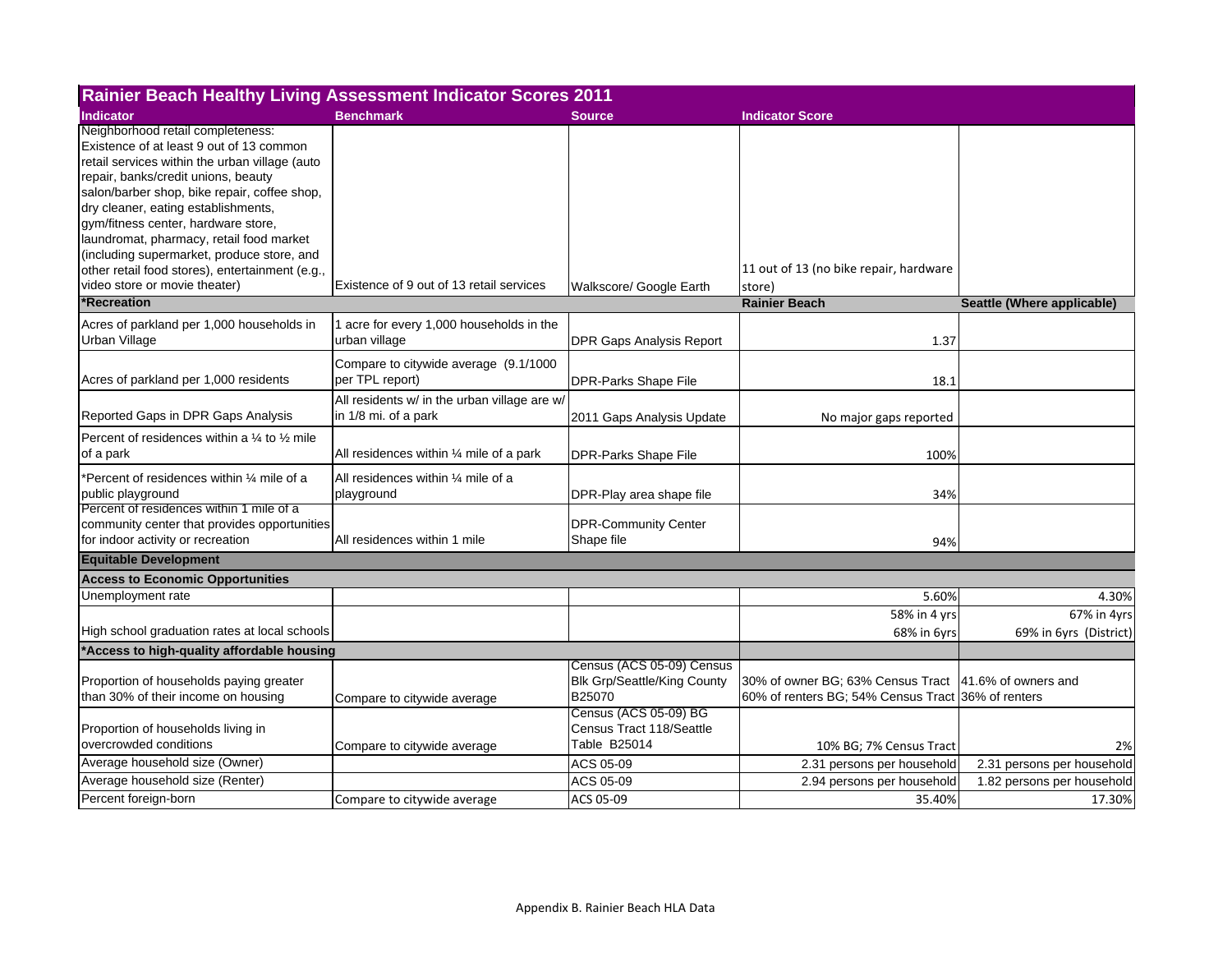## **HLA Community Questionnaire Results – Rainier Beach**

The community questionnaire was developed to fill in information left out of the indicator process because it is not routinely collected and/or publicly available. Data collected in the community questionnaire is intended to broaden our understanding of how residents use their neighborhoods and their priorities for stability and change. The questionnaire was administered at a neighborhood planning town hall meeting and meetings with community groups through an instant polling system, and was also collected as an on‐line survey. In total, 451 individuals responded to the questionnaire.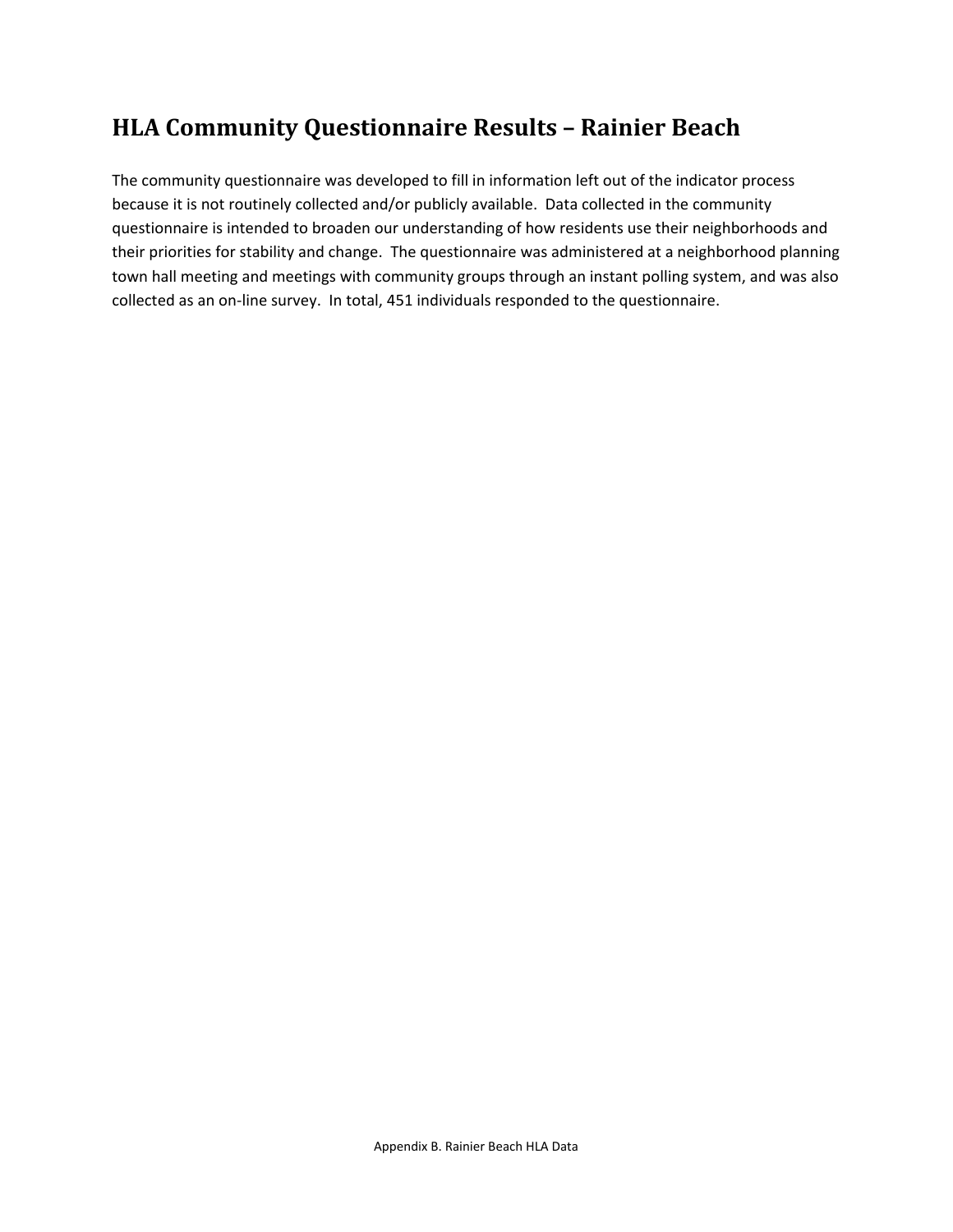### **Rainier Beach HLA Community Questionnaire Results**

#### includes responses from:

March 19, 2011 community meeting, Filipino POL mtg, Somali POL mtg, Amharic POL mtg, Latino POL mtg, Oromo POL mtg, Laotian POL mtg, Seniors POL mtg, African American POL mtg, RB High Students, Business Survey, On-line Surveys (on-line and general) respondents NOTE: Somali POL mtg had 65 attendees, there was equipment for only 33 responders 451 **Report** # of responses% responses 247 100%36% A. Planning Outreach Liaison 88 I received an email invitationn and  $14$  6% 15% B.I received an invitation in the mail 38 15%C.Announcement at a community meeting, church, etc<br>
D.Neighborhood Advisory Committee member 16 16 6% D.Neighborhood Advisory Committee member E.City of Seattle Neighborhood Planning Website<br>
F.Other/Word of Mouth<br>
58 24% F.Other/Word of Mouth 58 24%**Which of the following best describes your connection to Rainier Beach Neighborhood?** 451 100%<br>A.Live 156 35% A.Livee 156 35%  $8%$ B.Workk 36 8% and 36 8% and 36 8% and 36 8% and 36 8% and 36 8% and 36 8% and 36 8% and 36 8% and 36 8% and 36 8% and  $6\%$ C.Own a business/Rent Commercial Space 29 6% 29 6% 29 6% 29 6% 29 6% 29 6% 29 6% 29 6% 2010 D.Go to school in Rainier Beach $108$  24% 14% E.I am involved in a church or community organization 64 F.Other $\sim$  58 13% 227 100%70% A.Strongly Agree <sup>159</sup> 70% B.Agree <sup>46</sup> 20% C.Neither Agree or Disagree <sup>11</sup> 5% D.Disagree <sup>6</sup> 3% E.Strongly Disagree 5 2% 160 100%A.Strongly Agree 139 87% B.Agree 15 9% and the set of the set of the set of the set of the set of the set of the set of the set of the set of the set of the set of the set of the set of the set of the set of the set of the set of the set of the se C.Neither Agree or Disagree 2 1% D.Disagree 2 1% E.Strongly Disagree 2 1% 326 100%23% A.0-1 year <sup>76</sup> 23% B.2-5 years  $100$   $31\%$ C.6-10 years 48 15% and 15% and 15% and 15% and 15% and 15% and 15% and 15% and 15% and 15% and 15% and 15% and 15% and 15% and 15% and 15% and 15% and 15% and 15% and 15% and 15% and 15% and 15% and 15% and 15% and 15% an D.10-20 years <sup>61</sup> 19% E.20 years or more 33 10%<br>
E.I'm not connected to the Rainier Beach Neighborhood 33 2% 2% F.I'm not connected to the Rainier Beach Neighborhood 8 2 G. My whole life 17 5% 224 100%77% A.Strongly Agree 173 77% and 173 77% and 173 77% and 173 77% and 173 77% and 173 77% and 173 77% and 173 77% and 174% B.Agree <sup>31</sup> 14% C.Neither Agree or Disagree 15 7% and the U.S. control of the U.S. control of the U.S. control of the U.S. control of the U.S. control of the U.S. control of the U.S. control of the U.S. control of the U.S. control of the **SAMPLE QUESTIONS: Where did you hear about today's Rainier Beach Neighborhood Plan Update Workshop? The Rainier Beach community wants to become a pleasant and safe neighborhood. Bringing this about is our challenge and responsibility. The We the people of Rainier Beach shoud "Promote education as a way of improving the present and future for the Rainier Beach Community's youth, How long have you lived, worked, or owned a business, rented commercial space, or otherwise been connected to the Rainier Beach Community? We should "rejuvenate (makeover) the commercial (business) shopping center (area) of the Rainier Beach Neighborhood by completing** 6%2%

D.Disagree <sup>2</sup> 1%

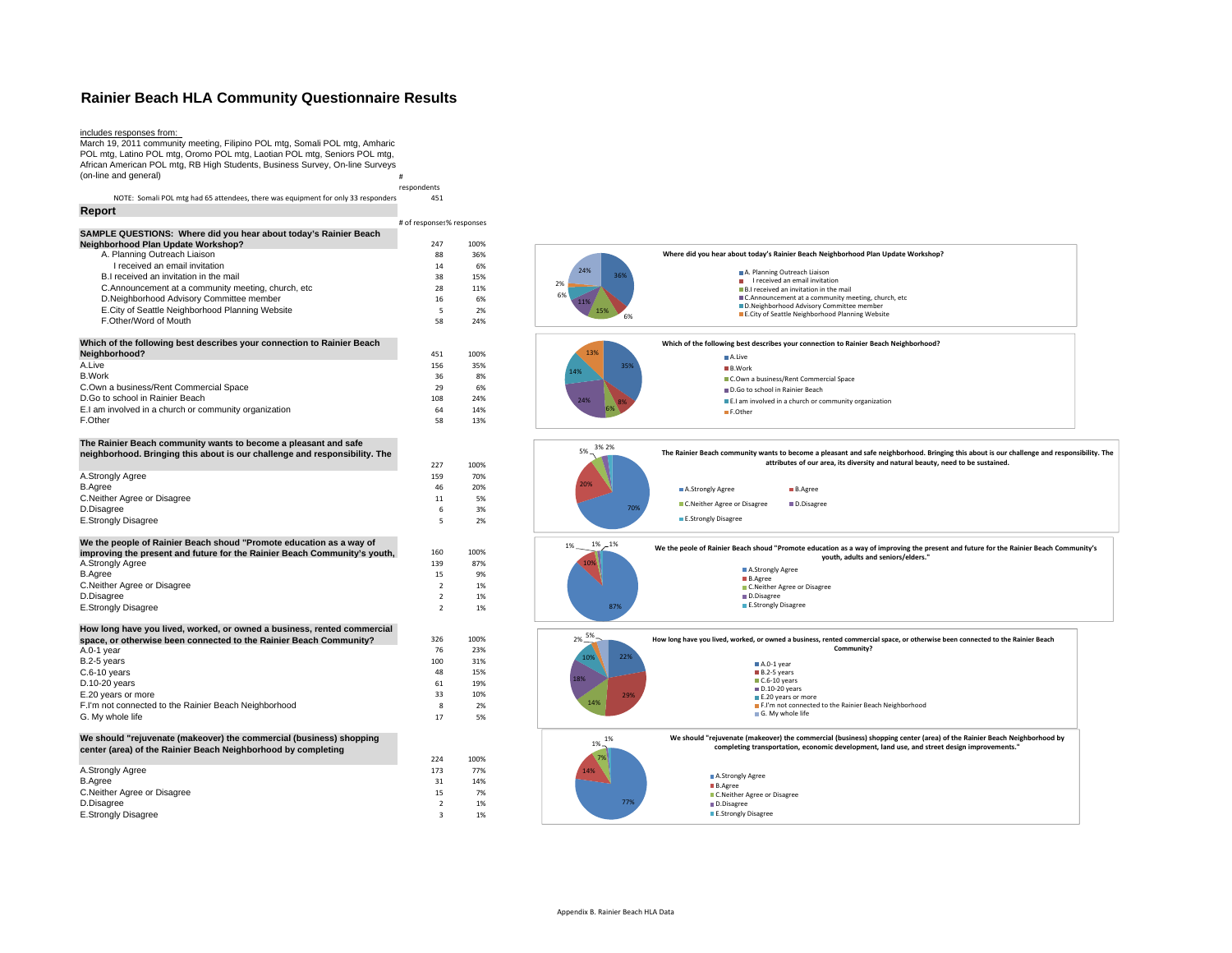| We should "bring new life and activity to Henderson Street by connecting<br>the community's commercial (business) and civic center (South Henderson |                |            |
|-----------------------------------------------------------------------------------------------------------------------------------------------------|----------------|------------|
|                                                                                                                                                     | 221            | 100%       |
| A.Strongly Agree<br><b>B.Agree</b>                                                                                                                  | 143<br>47      | 65%<br>21% |
| C.Neither Agree or Disagree                                                                                                                         | 21             | 9%         |
| D.Disagree                                                                                                                                          | 5              | 2%         |
| E.Strongly Disagree                                                                                                                                 | 5              | 2%         |
| What kind of transportation do you most often use?                                                                                                  | 416            | 100%       |
| A.Walk/Pedestrian                                                                                                                                   | 49             | 12%        |
| <b>B.Bike</b>                                                                                                                                       | 76<br>43       | 18%<br>10% |
| C.Ride the Bus<br>D.Light Rail                                                                                                                      | 28             | 7%         |
| E.Drive                                                                                                                                             | 185            | 44%        |
| F. Friends                                                                                                                                          | 35             | 8%         |
| If you use light rail, how do you most often travel to the station nearest to<br>where you live?                                                    | 194            | 100%       |
| A.Walk/Pedestrian                                                                                                                                   | 92             | 47%        |
| <b>B.Bike</b>                                                                                                                                       | $\overline{4}$ | 2%         |
| C.Ride                                                                                                                                              | 13             | 7%         |
| D. Drive your car and park nearby                                                                                                                   | 70             | 36%        |
| E.Someone else gives you a ride to the light rail station                                                                                           | 15             | 8%         |
| Do you most often walk in the Rainier Beach Neighborhood to?                                                                                        | 220            | 100%       |
| A. Travel to light rail station/bus stop                                                                                                            | 27             | 12%        |
| <b>B.Travel to work</b>                                                                                                                             | 18             | 8%         |
| C. Travel to shops, restaurants, parks, community centers, friends' house, or                                                                       |                |            |
| other places                                                                                                                                        | 66             | 30%        |
| D. Exercise or recreation<br>E.Walk in local parks                                                                                                  | 49<br>25       | 22%<br>11% |
| F.I don't walk around my neighborhood                                                                                                               | 35             | 16%        |
| Do you feel safe walking around the Rainier Beach Neighborhood?                                                                                     | 244            | 100%       |
| A.At night                                                                                                                                          | 18             | 7%         |
| B.During the day                                                                                                                                    | 83             | 34%        |
| C.Both at night and during the day                                                                                                                  | 56             | 23%        |
| D.None of the above/neither                                                                                                                         | 87             | 36%        |
| What would encourage you to walk more around the Rainier Beach<br>Neighborhood?                                                                     | 377            | 100%       |
| A.Places to go                                                                                                                                      | 80             | 21%        |
| <b>B.More trails</b>                                                                                                                                | 15             | 4%         |
| C.Closer parks                                                                                                                                      | 14             | 4%         |
| D.Safer streets (more people, lighting, sidewalks)                                                                                                  | 247            | 66%        |
| E.Other                                                                                                                                             | 21             | 6%         |
| Do you ride a bicycle around the Rainier Beach Neighborhood to?                                                                                     | 203            | 100%       |
| A. Travel to light rail or bus stop                                                                                                                 | 6              | 3%         |
| <b>B.Travel to work</b>                                                                                                                             | 8              | 4%         |
| C. Travel to shops, restaurants, parks, community centers, friend's house,                                                                          |                |            |
| other                                                                                                                                               | 15<br>12       | 7%<br>6%   |
| D. Exercise or recreation<br>E.In local parks or on bike trails                                                                                     | 12             | 6%         |
| F.I don't ride a bike around my neighborhood                                                                                                        | 150            | 74%        |
| If you do ride your bike around the Rainier Beach Neighborhood, what                                                                                |                |            |
| would make you bike more often?                                                                                                                     | 146            | 100%       |
| A.More places to go                                                                                                                                 | 22             | 15%        |
| <b>B.More trails</b>                                                                                                                                | 33             | 23%        |
| C.Closer parks<br>D.More bike lanes                                                                                                                 | 6<br>27        | 4%<br>18%  |
| E.More bike parking and/or bike lockers                                                                                                             | 23             | 16%        |
| F.Other                                                                                                                                             | 35             | 24%        |

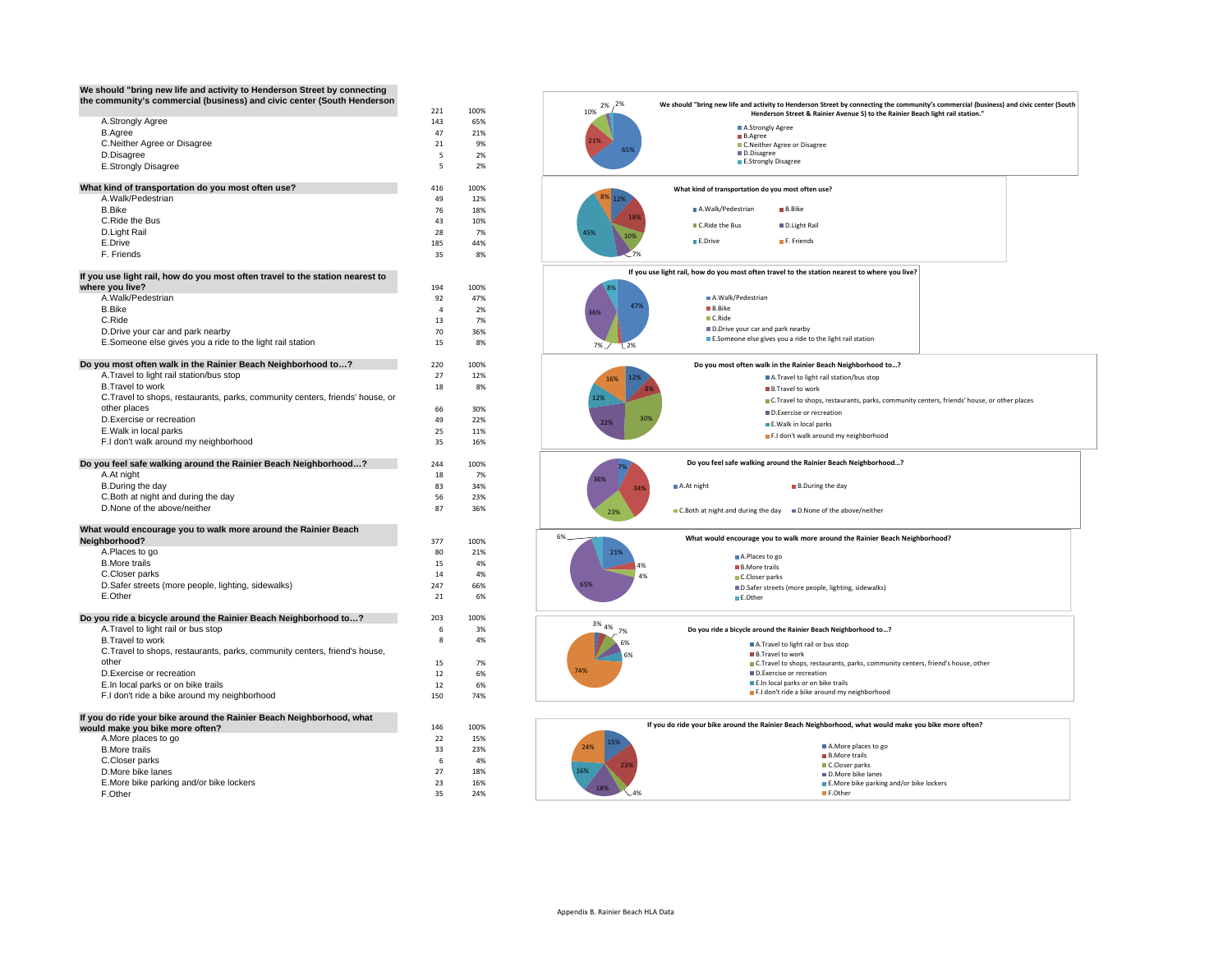| What do you do when you visit city-operated parks and recreation<br>community centers in the Rainier Beach Neighborhood? (Please select all | 307                      | 100%        |
|---------------------------------------------------------------------------------------------------------------------------------------------|--------------------------|-------------|
| A.Exercise                                                                                                                                  | 66                       | 21%         |
| B. Take children to play                                                                                                                    | 44                       | 14%         |
| C.Relax                                                                                                                                     | 49                       | 16%         |
| D.Informal gatherings/community meeting                                                                                                     | 94                       | 31%         |
| E.Other                                                                                                                                     | $\overline{\mathbf{4}}$  | 1%          |
| F.I don't use parks or community centers in my neighborhood                                                                                 | 50                       | 16%         |
| How long does it take you to travel to the place where you shop most often                                                                  |                          |             |
| for food you prepare at home (grocery store, farmer's market, corner store,<br>A.Less than 10 minutes                                       | 223<br>95                | 100%<br>43% |
| B.10-20 minutes                                                                                                                             | 73                       | 33%         |
| C.20-30 minutes                                                                                                                             | 36                       | 16%         |
| D.30-60 minutes                                                                                                                             | 11                       | 5%          |
| E.Other                                                                                                                                     | 8                        | 4%          |
| What primary mode of transportation do you use when traveling to the                                                                        |                          |             |
| place where you shop for food that you prepare at home?                                                                                     | 202                      | 100%        |
| A.Walk                                                                                                                                      | 14                       | 7%          |
| <b>B.Bike</b>                                                                                                                               | 1                        | 0%          |
| C.Ride the bus/transit                                                                                                                      | 25                       | 12%         |
| D.Drive                                                                                                                                     | 162                      | 80%         |
| E.Other                                                                                                                                     | 0                        | 0%          |
| Do you grow some of your own food? If yes, where?                                                                                           | 223                      | 100%        |
| A.In my yard                                                                                                                                | 79                       | 35%         |
| B.On my balcony or patio                                                                                                                    | $\overline{7}$           | 3%          |
| C.In a p-patch or community garden                                                                                                          | 6                        | 3%          |
| D.In someone else's yard (neighbor or friend)                                                                                               | 8                        | 4%          |
| E.Other                                                                                                                                     | 4                        | 2%          |
| F.I don't grow my own food                                                                                                                  | 119                      | 53%         |
| How old are you?                                                                                                                            | 225                      | 100%        |
| A.18 or younger                                                                                                                             | 8                        | 4%          |
| B.19-30                                                                                                                                     | 34                       | 15%         |
| $C.31-50$                                                                                                                                   | 110                      | 49%         |
| D.51-65                                                                                                                                     | 57                       | 25%         |
| E.66-80                                                                                                                                     | 14                       | 6%          |
| F.Over 80                                                                                                                                   | $\overline{\phantom{a}}$ | 1%          |
| What is your race/ethnicity?                                                                                                                | 424                      | 100%        |
| A.White/Caucasian                                                                                                                           | 77                       | 18%         |
| <b>B.Black/African American</b>                                                                                                             | 113                      | 27%         |
| C.American Indian or Alaska Native                                                                                                          | 8                        | 2%          |
| D.Asian or Southeast Asian                                                                                                                  | 51                       | 12%         |
| E.Hawaiian Native/Pacific Islander, Samoan                                                                                                  | 9                        | 2%          |
| F.Latino/Hispanic                                                                                                                           | 41<br>77                 | 10%         |
| G.African/African Immigrant<br>H.Filipino                                                                                                   |                          | 18%         |
| <b>I.Mixed Race</b>                                                                                                                         | 24<br>19                 | 6%          |
| J.Other                                                                                                                                     | 5                        | 4%<br>1%    |
|                                                                                                                                             |                          |             |

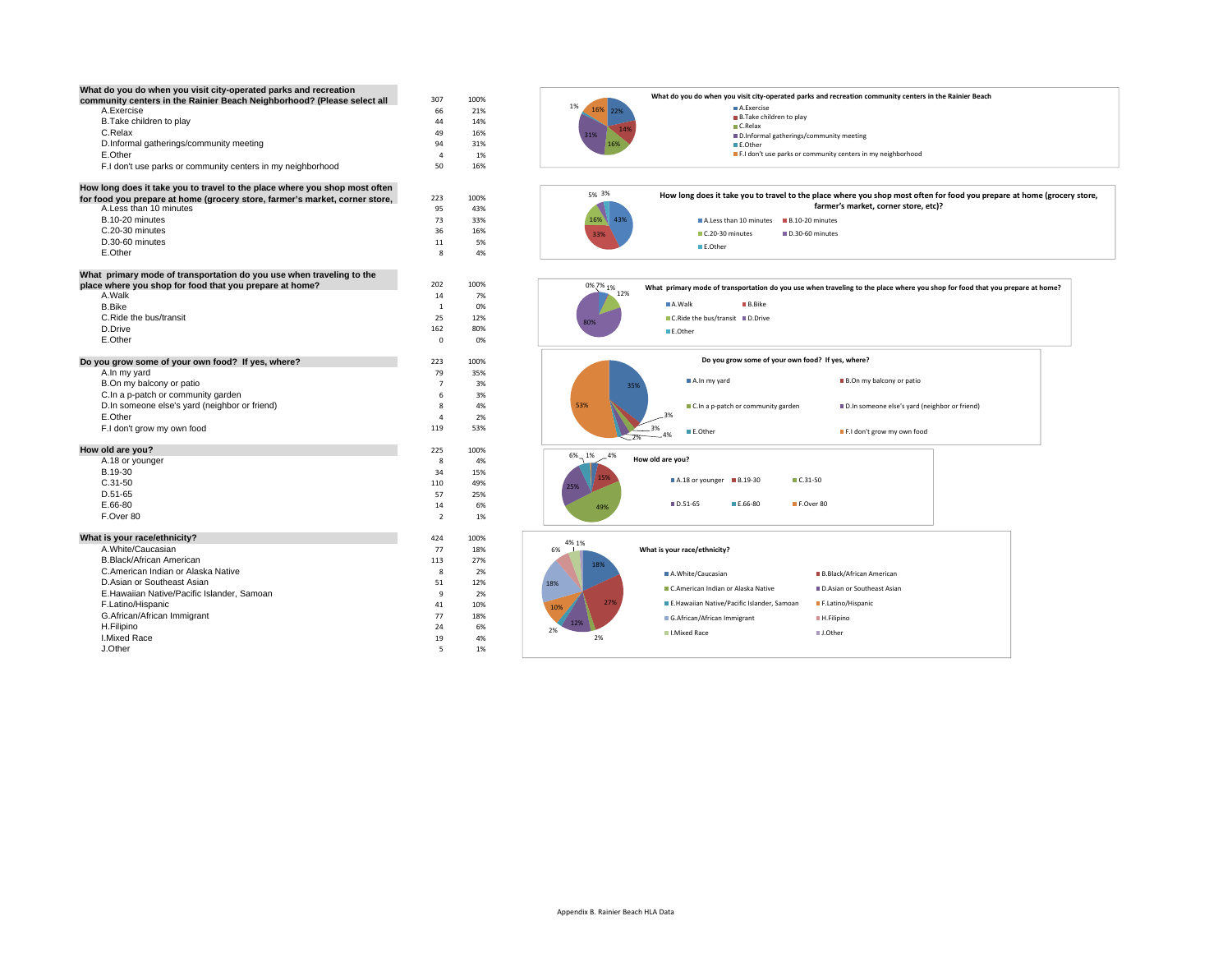| What is the primary language spoken in your home?                      | 227            | 100% |
|------------------------------------------------------------------------|----------------|------|
| A.Spanish                                                              | 30             | 13%  |
| <b>B.English</b>                                                       | 104            | 46%  |
| C.Afa-Somali                                                           | 33             | 15%  |
| D.Afan-Oromo                                                           | 19             | 8%   |
| E.Tigrinya                                                             | $\Omega$       | 0%   |
| F.Tagalog                                                              | 14             | 6%   |
| G.Vietnamese                                                           | $\overline{2}$ | 1%   |
| H.Cantonese/Mandarin                                                   | $\Omega$       | 0%   |
| <b>I.Khmer</b>                                                         | 0              | 0%   |
| J.Laotian                                                              | 8              | 4%   |
| K.Samoan                                                               | $\overline{2}$ | 1%   |
| L.Korean                                                               | 1              | 0%   |
| M.Arabic                                                               | 1              | 0%   |
| N.Burmese                                                              | $\Omega$       | 0%   |
| O.Hmong                                                                | $\Omega$       | 0%   |
| P.Amharic                                                              | 13             | 6%   |
| Please rate your experience at today's Rainier Beach Neighborhood Plan |                |      |
| <b>Update Workshop?</b>                                                | 162            | 100% |

61%<br>20%

10%<br>7%

 $1\%$  1%

| <b>UNUBLE TIUL NOTION:</b> | 10Z | 10070 |
|----------------------------|-----|-------|
| A.Excellent                | 99  | 61%   |
| <b>B.Very Good</b>         | 33  | 20%   |
| C.Good                     | 16  | 10%   |
| D.Average                  | 12  | 7%    |
| E.Poor                     |     | 1%    |
| F.Very Poor                |     | 1%    |
|                            |     |       |



| 1%<br>$-1%$<br>10% |             | Please rate your experience at today's Rainier Beach Neighborhood Plan Update Workshop? |
|--------------------|-------------|-----------------------------------------------------------------------------------------|
|                    | A.Excellent | <b>B.Very Good</b>                                                                      |
| 20%                | C.Good      | D.Average                                                                               |
| 61%                | E.Poor      | F.Very Poor                                                                             |
|                    |             |                                                                                         |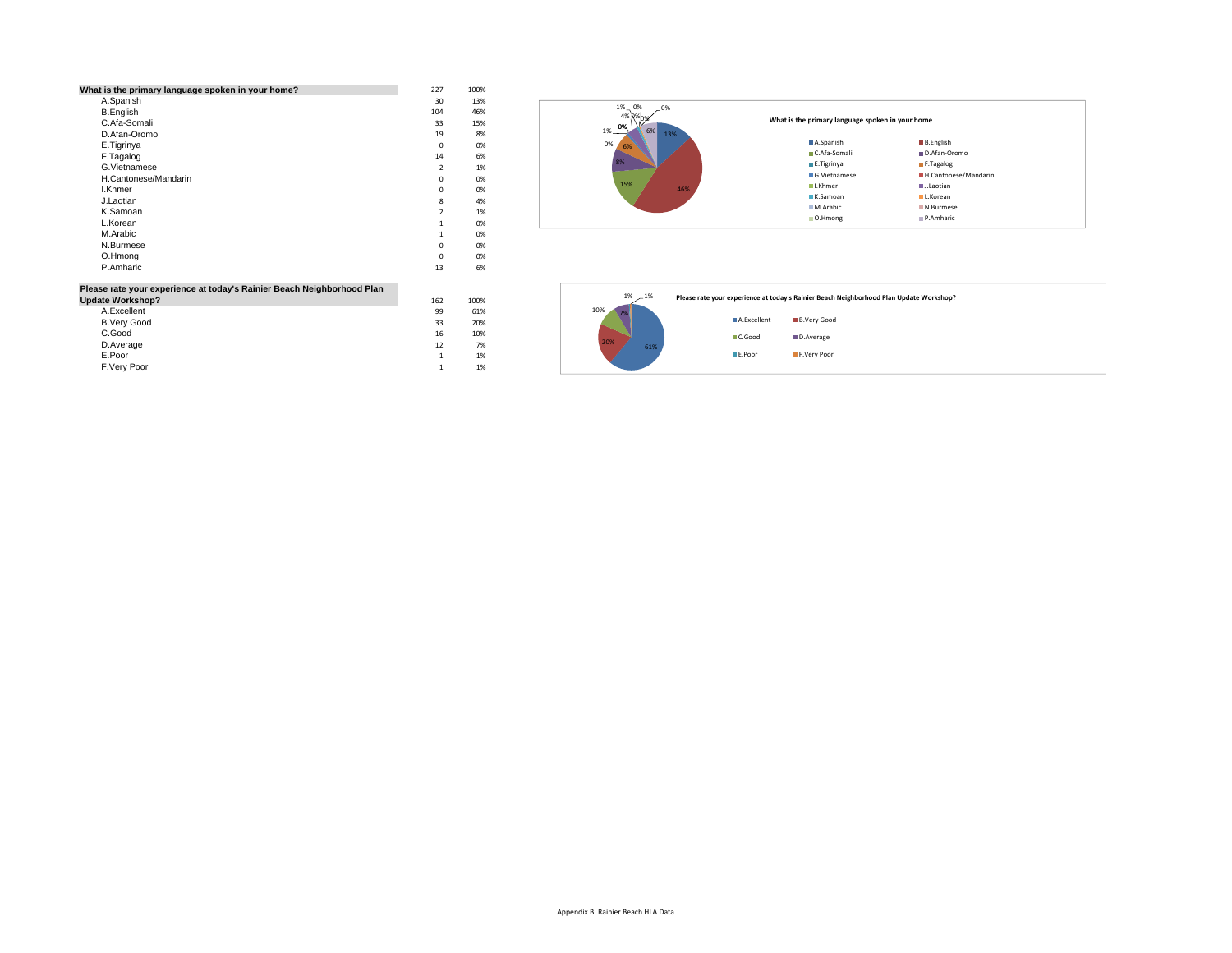## **HLA Neighborhood Discussions – Rainier Beach**

Community meetings provided an opportunity for residents to share their priorities for the growth of their neighborhoods with the City. HLA elements were incorporated into the first neighborhood planning town hall meeting. Questions aimed to gather qualitative feedback from the community on neighborhood elements important to them, and to fill in specific HLA information that was not available through the indicators or survey. This summary includes feedback from the first neighborhood town hall meeting, as well as seven small group meetings with members of communities who are historically underrepresented in the neighborhood planning process. These communities included: Latino community, Lao community, seniors and people living with disabilities community, Afan‐Oromo speaking Ethiopian community, Amharic‐speaking Ethiopian community, African‐American community, Filipino community.

At the neighborhood planning town hall meeting, four stations were set up to gather the information below. Each station included a large map of the neighborhood planning area and a flip chart for collecting feedback. Each station was staffed by 2‐3 staff from city departments participating in the neighborhood plan update process, who engaged participants and recorded participant feedback on maps and flipcharts. Meeting attendees rotated around all stations and discussed the questions with facilitators and fellow community members.

At the small group meetings, a member of the community acted as convener, facilitator, and note‐taker for the meeting. Maps were available and notes were recorded on flip charts. A modified set of questions was asked at some meetings.

The questions asked are presented below, followed by a summary of responses. The summary aims to present the most common themes that emerged from the meetings. Also included are lists of responses to questions about specific locations or institutions that are relevant to HLA topic areas, and for which having specific responses may be useful for developing next steps on community priorities.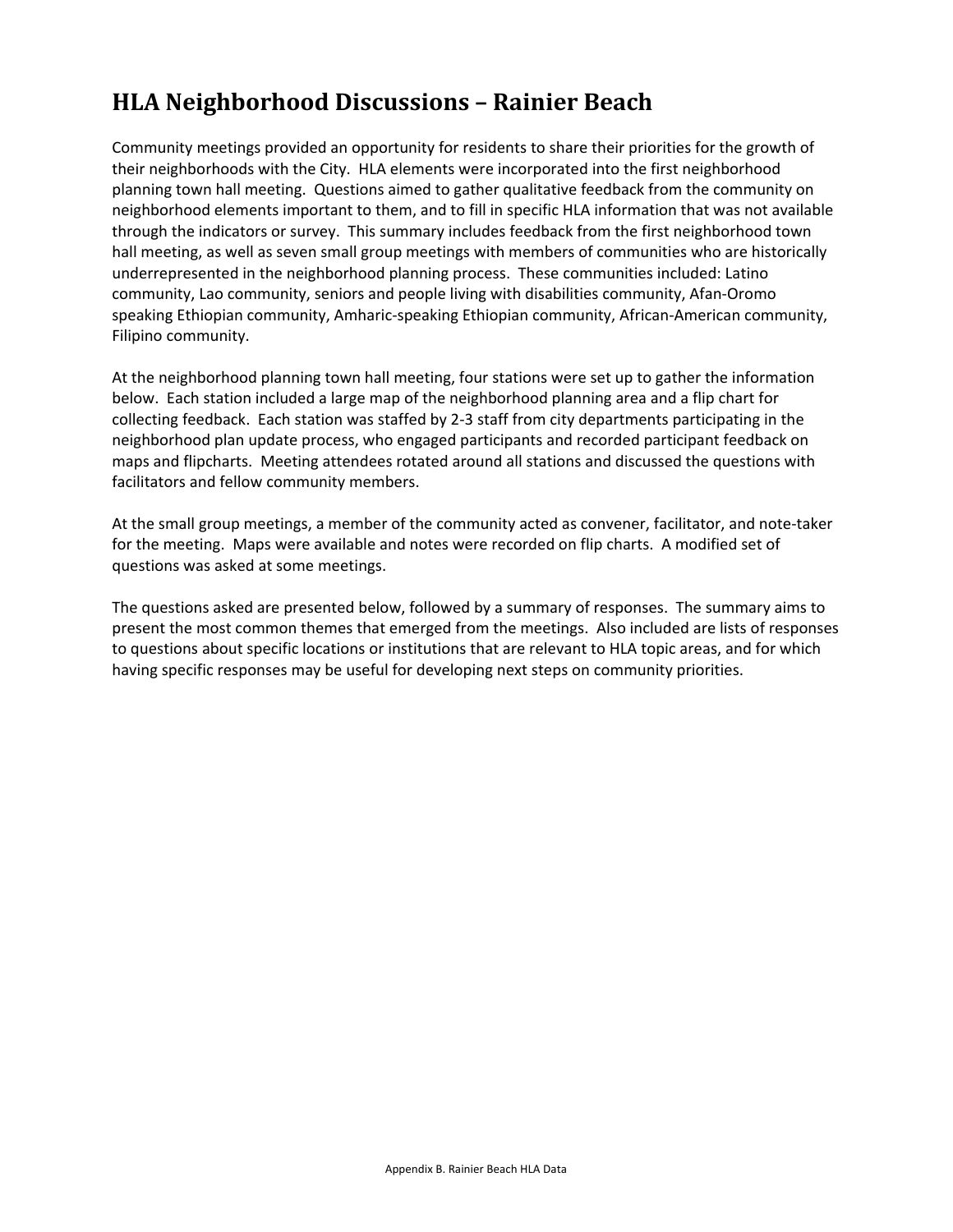## Neighborhood Discussion Questions

## **What's Good? What Needs Improving? What's Missing?**

- 1. Why did you choose to live, work, shop, play, or own a business, in the neighborhood?
- 2. What is working well in the neighborhood in the following areas?
	- a. Stores (goods) and services?
	- b. Your environment– buildings, streets, parks, and scenery?
	- c. Housing?
	- d. Parks and recreation programs?
	- e. Getting around?
	- f. Community?
- 3. What isn't working well and what positive changes would you like to see in the neighborhood as it grows?
	- a. Stores and services?
	- b. Your environment?
	- c. Housing?
	- d. Parks and recreation programs?
	- e. Getting around?
	- f. Community?

## **Town Center –Shopping & Services, Community Character**

- Where do you go for goods and services?
	- a. Where do you buy food? (include stores, farmers markets, CSAs/produce deliveries, etc)
	- b. What is important in choosing where you shop for food?
	- c. Where do you find the goods and services necessary to sustain your cultural identity?
	- d. How do you get there?
- 2. Where/What do you consider to be the town center of the neighborhood?
- 3. What unique characteristics of the commercial (business) district give it its identity and what would you like to see preserved or remain in the neighborhood
- 4. Looking to the future, what do you want improved?

## **Community ‐ Social & Physical**

- 1. Is there an active cultural, faith-based or other community organization or association in the neighborhood that you participate in?
	- a. What role do these groups play in your relationship to your neighborhood?
	- b. Where are they located? How do you get there?
- 2. Are there places in the neighborhood where you go to meet friends or gather? Where are they? a. Are additional gathering spaces needed? Where?
- 3. Which parks, community centers, or playgrounds do you regularly visit?
- 4. Where are new parks/open spaces needed?
- 5. What type of housing would you like to see in the future?
- 6. Do you believe this will affect current residents in Rainier Beach? Why?

## **Getting Around**

- 1. Do you walk, bike or take transit? Note areas described as less safe and locations and reasons for safety concern traffic speed, crime, missing sidewalks, etc.
	- a. Is it safe and easy to get where you want to go by walking? Note areas described as less safe and reasons for safety concern – traffic speed, crime, missing sidewalks, etc.
	- b. Is it safe and easy to get where you want to go by biking?
	- c. How about for your children getting to school? Is it safe and easy for them to walk or bike?
	- d. How do you get to parks?
	- e. What would make it easier for you to choose to walk, bike, or take transit more?
- 2. Do you use Light rail? If yes, how do you get to the station?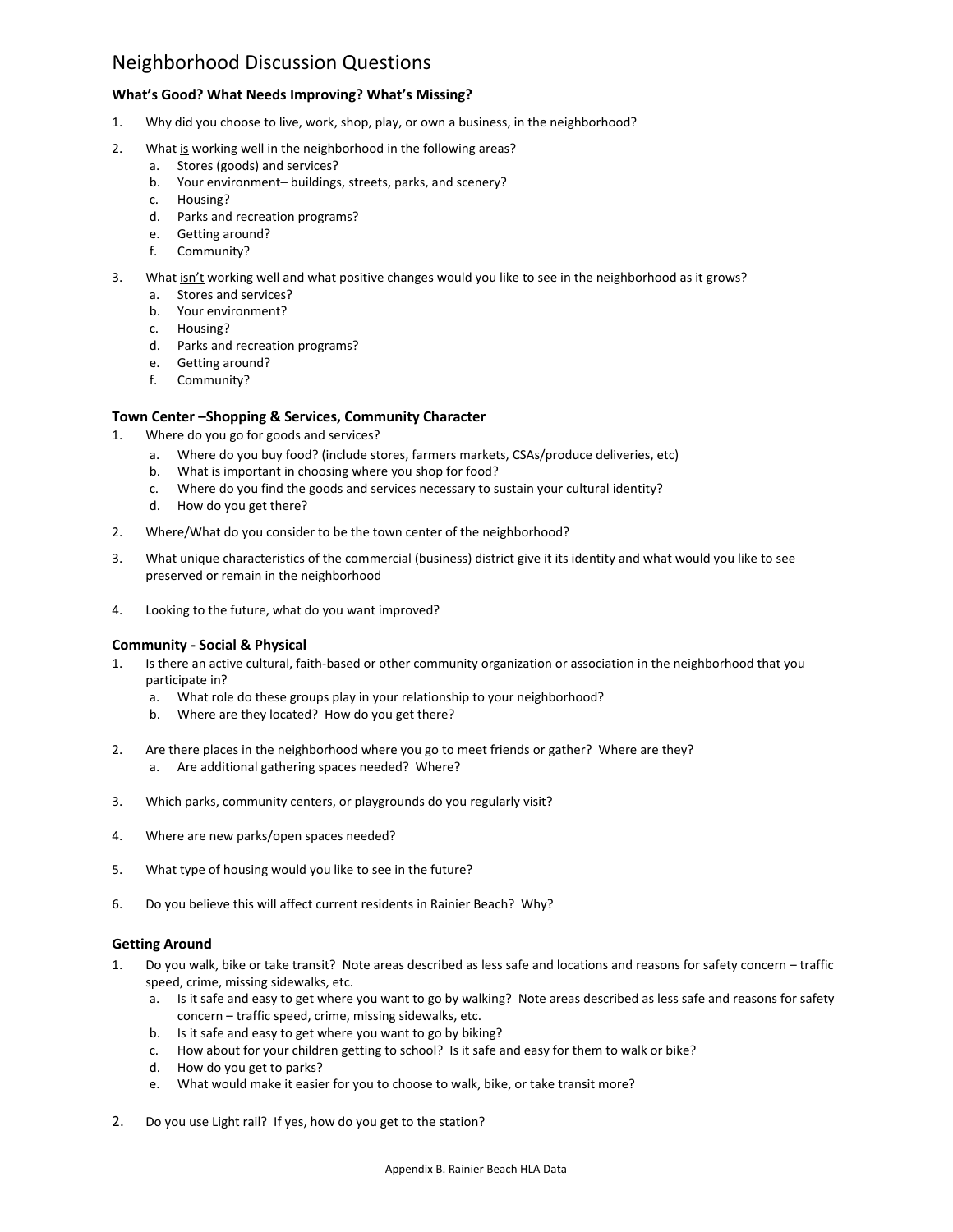| <b>Summary of Neighborhood Discussion Input</b>                                                                                                                                                                                                                                                                                                                                                                                                                                                                                                                                                                                                                                                                                                                                                                                                                                                                                                            |                                                                                                                                                                                                                     |                                                                                                                                                                                                                                                                                                                      |  |  |  |  |  |  |  |
|------------------------------------------------------------------------------------------------------------------------------------------------------------------------------------------------------------------------------------------------------------------------------------------------------------------------------------------------------------------------------------------------------------------------------------------------------------------------------------------------------------------------------------------------------------------------------------------------------------------------------------------------------------------------------------------------------------------------------------------------------------------------------------------------------------------------------------------------------------------------------------------------------------------------------------------------------------|---------------------------------------------------------------------------------------------------------------------------------------------------------------------------------------------------------------------|----------------------------------------------------------------------------------------------------------------------------------------------------------------------------------------------------------------------------------------------------------------------------------------------------------------------|--|--|--|--|--|--|--|
| <b>What's Good</b>                                                                                                                                                                                                                                                                                                                                                                                                                                                                                                                                                                                                                                                                                                                                                                                                                                                                                                                                         | What needs improving                                                                                                                                                                                                | Key Issues to be Addressed During Update<br>(Vision for the Future)                                                                                                                                                                                                                                                  |  |  |  |  |  |  |  |
| <b>RESILIENT COMMUNITY AND ORGANIZATIONS</b><br>A resilient and interconnected community contains diverse households, supported by strong social and cultural institutions and services.                                                                                                                                                                                                                                                                                                                                                                                                                                                                                                                                                                                                                                                                                                                                                                   |                                                                                                                                                                                                                     |                                                                                                                                                                                                                                                                                                                      |  |  |  |  |  |  |  |
| Community Character<br>Strong identity with existing diversity of<br>$\bullet$<br>race and cultures<br>Strong and lengthy family and social<br>$\bullet$<br>connections                                                                                                                                                                                                                                                                                                                                                                                                                                                                                                                                                                                                                                                                                                                                                                                    |                                                                                                                                                                                                                     | Multicultural identity<br>$\bullet$<br>Celebrate what each culture brings<br>$\bullet$<br>Create a positive reputation<br>$\bullet$                                                                                                                                                                                  |  |  |  |  |  |  |  |
| Youth & Education<br>New investments in schools and<br>$\bullet$<br>community center                                                                                                                                                                                                                                                                                                                                                                                                                                                                                                                                                                                                                                                                                                                                                                                                                                                                       | Perceived connection between youth<br>$\bullet$<br>and violence in proximity of schools<br>Increase opportunities for youth<br>$\bullet$<br>employment                                                              | Develop more programs for youth and<br>$\bullet$<br>families<br>Create more places for teens to gather<br>$\bullet$<br>Increase collaboration between<br>$\bullet$<br>community and schools around teens<br>education and culture<br>Goal - Rainier Beach High School should<br>$\bullet$<br>have a great reputation |  |  |  |  |  |  |  |
| Gathering & Support networks<br>Energetic and involved community<br>Places of Worship<br>Family<br>$\bullet$                                                                                                                                                                                                                                                                                                                                                                                                                                                                                                                                                                                                                                                                                                                                                                                                                                               |                                                                                                                                                                                                                     |                                                                                                                                                                                                                                                                                                                      |  |  |  |  |  |  |  |
| Specific cultural and community institutions called out by participants:<br>Ethiopian Church<br>٠<br>Public Library<br>$\bullet$<br>Sports and other high school programs<br>$\bullet$<br>MedhaneAlem Evangelical Church<br>$\bullet$<br><b>Ethiopian Community Center</b><br>$\bullet$<br>Lao temple<br>$\bullet$<br>Southeast Seattle Senior Center<br>$\bullet$<br>Youth program at Filipino Community Center<br>٠<br>Oromo Community Center<br>$\bullet$<br>Filipino Community Center<br>$\bullet$<br>Bible study with Filipino and African American families<br>$\bullet$<br>Community agriculture projects - community garden/farming<br>٠<br>Rainier Beach Community Empowerment Coalition<br>$\bullet$<br>Rainier Beach Neighborhood Association<br><b>MLK</b> Business Association<br>SouthEndSeattle.com<br>Rainier Health and Fitness<br>Rainier Beach Block Watch<br>Rainier Beach Community Center<br>King Donut (place to gather informally) |                                                                                                                                                                                                                     |                                                                                                                                                                                                                                                                                                                      |  |  |  |  |  |  |  |
| Shops & Services<br>Diverse, mom & pop stores<br>Restaurants representing a diversity of<br>$\bullet$<br>cultures<br><b>Bank</b><br>Community health center<br>Library<br>King Donut (place to gather informally)                                                                                                                                                                                                                                                                                                                                                                                                                                                                                                                                                                                                                                                                                                                                          | Range of stores<br>Choice of grocery stores                                                                                                                                                                         | Increase range of stores; particularly<br>$\bullet$<br>shops and restaurants<br>Attract more informal gathering places,<br>$\bullet$<br>e.g. coffee shops, bookstores,<br>restaurants.                                                                                                                               |  |  |  |  |  |  |  |
| Safety<br>Feels safe in neighborhoods                                                                                                                                                                                                                                                                                                                                                                                                                                                                                                                                                                                                                                                                                                                                                                                                                                                                                                                      | Nearly every activity or element of<br>$\bullet$<br>the community is affected by<br>concerns for safety<br>Don't feel safe at night<br>$\bullet$<br>More restaurants and active street<br>uses could improve safety | Police presence and responsiveness<br>$\bullet$<br>Violence; particularly gang-related<br>$\bullet$<br>More activities/programs to decrease<br>$\bullet$<br>crime                                                                                                                                                    |  |  |  |  |  |  |  |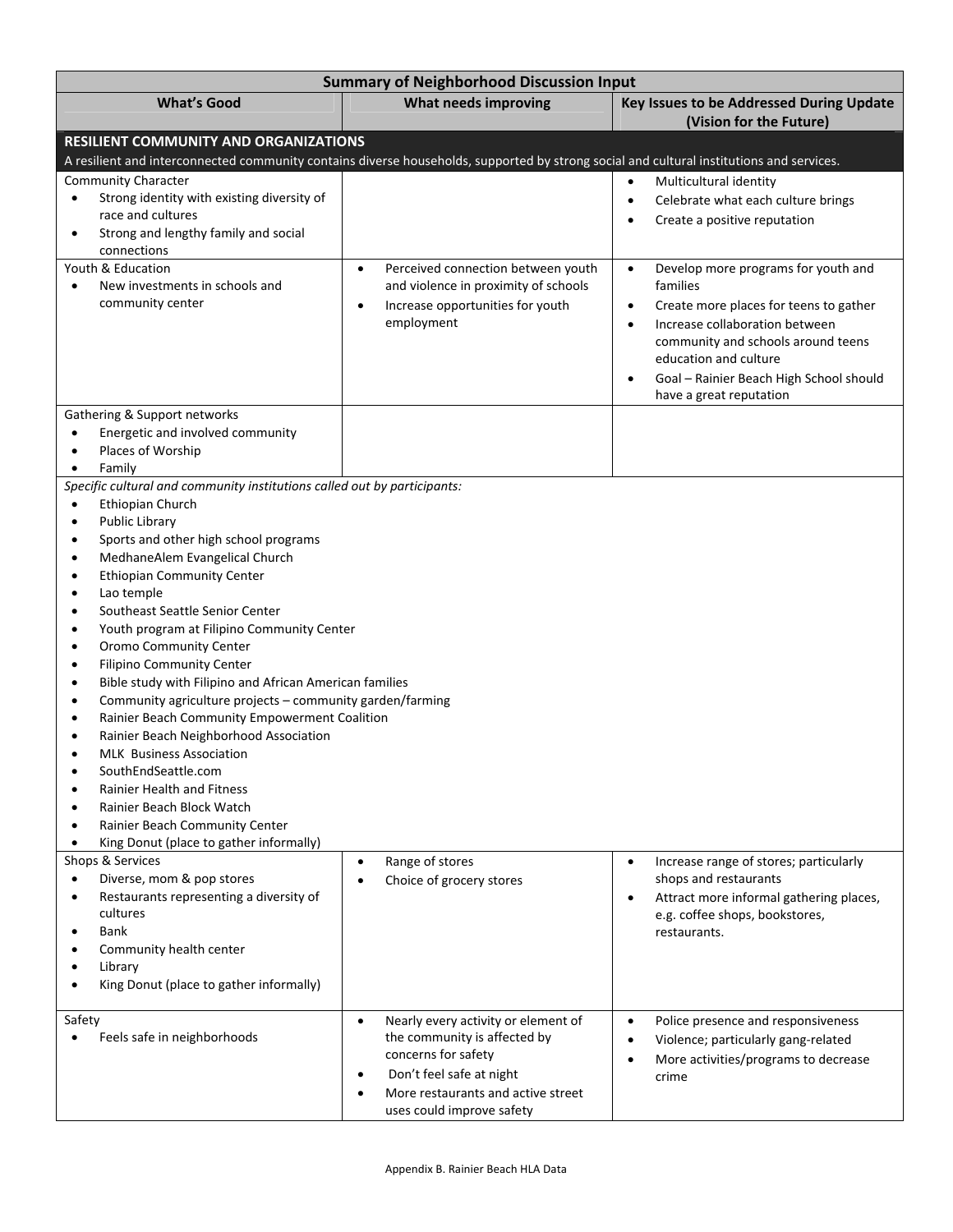| <b>Summary of Neighborhood Discussion Input</b>                                                                                                                                                                                                                                                                                                                                                                                                               |                                                                                                                                                                                                                                                                                                                                                                          |                                                                                                                                                                                                                                                                                                                                                                                     |  |  |  |  |  |  |  |
|---------------------------------------------------------------------------------------------------------------------------------------------------------------------------------------------------------------------------------------------------------------------------------------------------------------------------------------------------------------------------------------------------------------------------------------------------------------|--------------------------------------------------------------------------------------------------------------------------------------------------------------------------------------------------------------------------------------------------------------------------------------------------------------------------------------------------------------------------|-------------------------------------------------------------------------------------------------------------------------------------------------------------------------------------------------------------------------------------------------------------------------------------------------------------------------------------------------------------------------------------|--|--|--|--|--|--|--|
| <b>What's Good</b>                                                                                                                                                                                                                                                                                                                                                                                                                                            | What needs improving                                                                                                                                                                                                                                                                                                                                                     | Key Issues to be Addressed During Update<br>(Vision for the Future)                                                                                                                                                                                                                                                                                                                 |  |  |  |  |  |  |  |
| <b>HEALTHY PEOPLE AND FAMILIES</b><br>A healthy neighborhood provides access to resources necessary to live a healthful life.                                                                                                                                                                                                                                                                                                                                 |                                                                                                                                                                                                                                                                                                                                                                          |                                                                                                                                                                                                                                                                                                                                                                                     |  |  |  |  |  |  |  |
| Walking<br>Safe in neighborhoods<br>$\bullet$<br>Safe during the day<br>Biking <sup><math>\pm</math></sup><br>Safe off major streets<br>$\bullet$<br>Chief Sealth trail is appreciated<br>$\bullet$                                                                                                                                                                                                                                                           | Aggressive drivers<br>$\bullet$<br>Poor safety; especially at night<br>$\bullet$<br>High traffic speeds on arterials<br>$\bullet$<br>Need more community-serving,<br>$\bullet$<br>pedestrian-friendly destinations<br>Biking facilities need improving<br>$\bullet$<br>"Bad drivers" pose risk<br>Note: Many community<br>$\bullet$<br>members/cultures don't ride bikes | Safe walking environment<br>٠<br>Less crime on streets<br>$\circ$<br><b>Traffic calming</b><br>$\circ$<br>Improved sidewalk lighting<br>$\circ$                                                                                                                                                                                                                                     |  |  |  |  |  |  |  |
| <b>Healthy Food Access</b><br>Safeway and Saars are close                                                                                                                                                                                                                                                                                                                                                                                                     | Choice of grocery stores<br>$\bullet$<br>Many people leave the neighborhood<br>٠<br>to shop for groceries<br>Too many fast food restaurants<br>$\bullet$                                                                                                                                                                                                                 | More variety of quality food stores<br>$\bullet$<br>More restaurants and gathering places<br>$\bullet$                                                                                                                                                                                                                                                                              |  |  |  |  |  |  |  |
| Specific food shopping destinations called out by neighborhood residents:<br>Safeway (Rainier Beach, Othello, and Genessee were mentioned)<br>$\bullet$<br>Saars<br>$\bullet$<br>Viet Wah<br>٠<br><b>Renton Fred Meyers</b><br>٠<br>QFC<br>$\bullet$<br>Columbia City Farmers market<br>$\bullet$<br>PCC in Seward Park<br>$\bullet$<br>Red Apple<br>$\bullet$<br>Trader Joes in Capitol Hill<br>$\bullet$<br>MacPhersons<br>$\bullet$<br>Costco<br>$\bullet$ |                                                                                                                                                                                                                                                                                                                                                                          |                                                                                                                                                                                                                                                                                                                                                                                     |  |  |  |  |  |  |  |
| SUPPORTIVE PHYSICAL ENVIRONMENT<br>A natural and man-made environment that includes infrastructure supporting healthy activities provides for a healthy community.                                                                                                                                                                                                                                                                                            |                                                                                                                                                                                                                                                                                                                                                                          |                                                                                                                                                                                                                                                                                                                                                                                     |  |  |  |  |  |  |  |
| <b>Town Center</b><br>Henderson and Rainier = stores and<br>$\bullet$<br>schools/community center/library<br>Community facilities = community<br>$\bullet$<br>center, schools and library<br>Presence of ethnic and small "mom&<br>$\bullet$<br>pop" stores<br>Parks & Recreation<br>Strong identity with water and Beer<br>$\bullet$<br>Sheva                                                                                                                | There is no center<br>٠<br>The core area business and<br>institutions is not pedestrian friendly<br>-safety and street design<br>Community leaving Rainier Breach to<br>shop and dine<br>Lack of choices for shopping<br>$\bullet$<br>Parks & Open Space<br>$\bullet$<br>Safety & lighting<br>$\bullet$                                                                  | Create a Center<br>$\bullet$<br>Build on cultural diversity<br>$\bullet$<br>Build on and improve connections<br>$\bullet$<br>between existing positive elements<br>including business, parks and community<br>facilities<br>Increase breadth of small, locally-owned<br>$\bullet$<br>businesses within the center<br>More parks<br>$\bullet$<br>Better access to water<br>$\bullet$ |  |  |  |  |  |  |  |
| Community Center is an asset (missed)<br>$\bullet$<br>and central to community                                                                                                                                                                                                                                                                                                                                                                                | More play areas for kids needed<br>$\bullet$<br>More sports fields/basketball court<br>$\bullet$<br>desired<br>More community gardens<br>$\bullet$                                                                                                                                                                                                                       | Improve park furnishings<br>$\bullet$<br>Increase park programming for all ages.<br>$\bullet$                                                                                                                                                                                                                                                                                       |  |  |  |  |  |  |  |
| Rainier Beach Community Center<br>$\bullet$<br>Kubota Gardens<br>٠<br>Lakeridge Park<br>$\bullet$                                                                                                                                                                                                                                                                                                                                                             |                                                                                                                                                                                                                                                                                                                                                                          | Specific parks and recreation areas called out by the community as frequently used (many are outside of planning area but still relevant to HLA):                                                                                                                                                                                                                                   |  |  |  |  |  |  |  |

Seward Park

 $\overline{a}$ 

- Beer Sheva Park
- Pritchard Beach

 $^{\rm 1}$  The topic of biking issues was raised in the meetings and questionnaires, but was not a significant concern of many participants.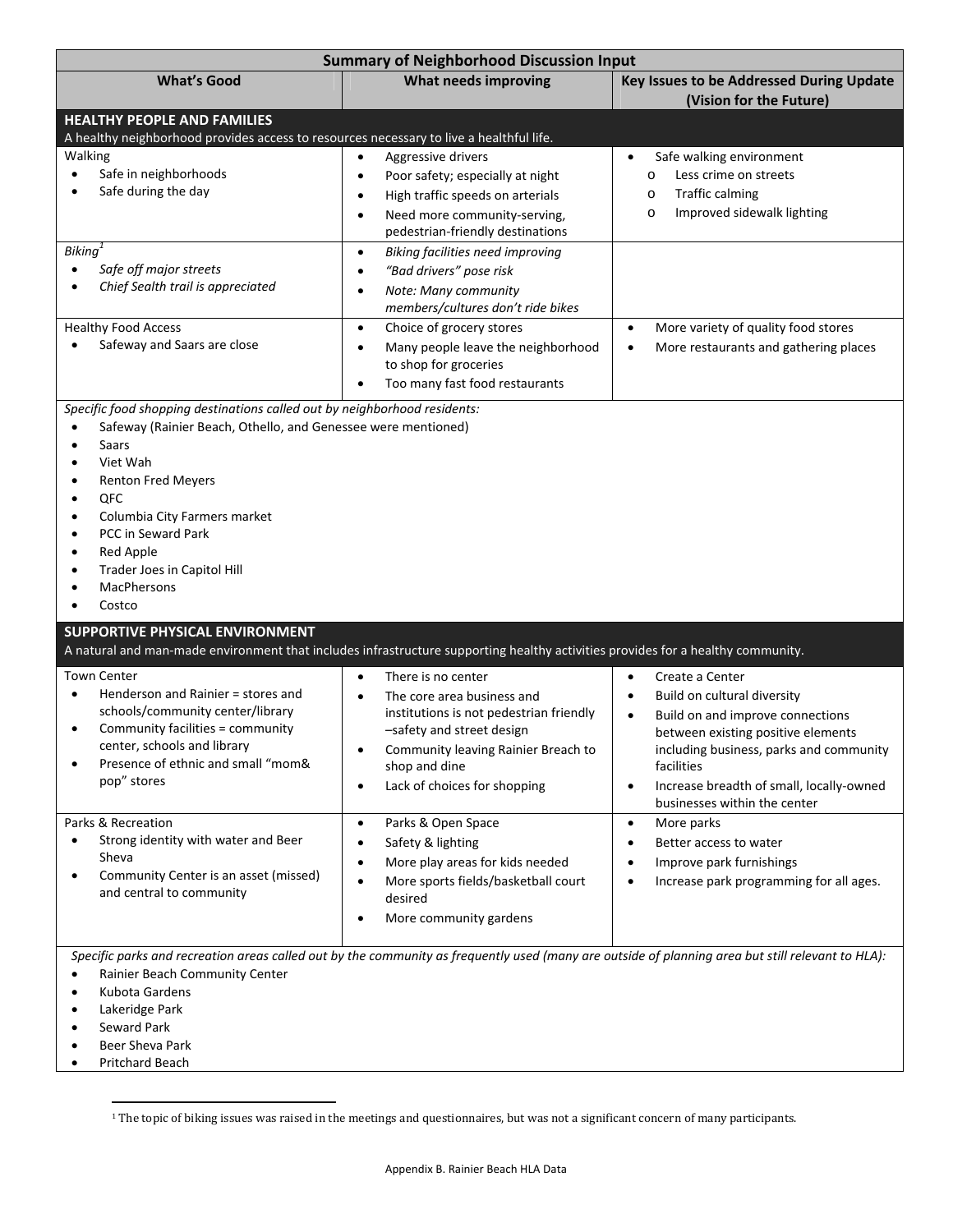| <b>Summary of Neighborhood Discussion Input</b>                                                                                                                                                                                                                                                               |                                                                                                                                                                                                                                                    |                                                                                                                                                                                                                                                                          |  |  |  |  |  |  |
|---------------------------------------------------------------------------------------------------------------------------------------------------------------------------------------------------------------------------------------------------------------------------------------------------------------|----------------------------------------------------------------------------------------------------------------------------------------------------------------------------------------------------------------------------------------------------|--------------------------------------------------------------------------------------------------------------------------------------------------------------------------------------------------------------------------------------------------------------------------|--|--|--|--|--|--|
| <b>What's Good</b>                                                                                                                                                                                                                                                                                            | What needs improving                                                                                                                                                                                                                               | Key Issues to be Addressed During Update<br>(Vision for the Future)                                                                                                                                                                                                      |  |  |  |  |  |  |
| <b>Pritchard Wetlands</b><br><b>Chief Sealth Trail</b><br>Sports and high school programs<br>Youth program at Filipino Community Center<br>Southeast Seattle Senior Center<br>Dead Horse Canyon<br>Othello Park<br>Transportation<br>Convenient access to surrounding areas<br>Light rail and transit service | Quality of streets<br>٠<br>Reduced bus service<br>Many streets not pedestrian friendly<br>Poor access to light rail = bus, parking<br>bike<br>High traffic speeds on arterials<br>Need more community-serving,<br>pedestrian-friendly destinations | Improve pedestrian connections<br>$\bullet$<br>especially in commercial core<br>Create a safer environment for<br>$\bullet$<br>pedestrians and bicyclists<br>Establish good bus connection to light rail<br>$\bullet$<br>Accommodate parking for light rail<br>$\bullet$ |  |  |  |  |  |  |
| Housing<br>Affordable<br>Good location<br>Appreciate older housing/architecture,<br>variety of housing types                                                                                                                                                                                                  | More housing<br>$\bullet$<br>Quality of housing stock<br>Some housing in need of repairs                                                                                                                                                           | Maintain access to affordable housing<br>$\bullet$<br>Continue providing housing types<br>$\bullet$<br>affordable too full range of incomes<br>Improve programs and access to<br>$\bullet$<br>programs supporting home ownership.                                        |  |  |  |  |  |  |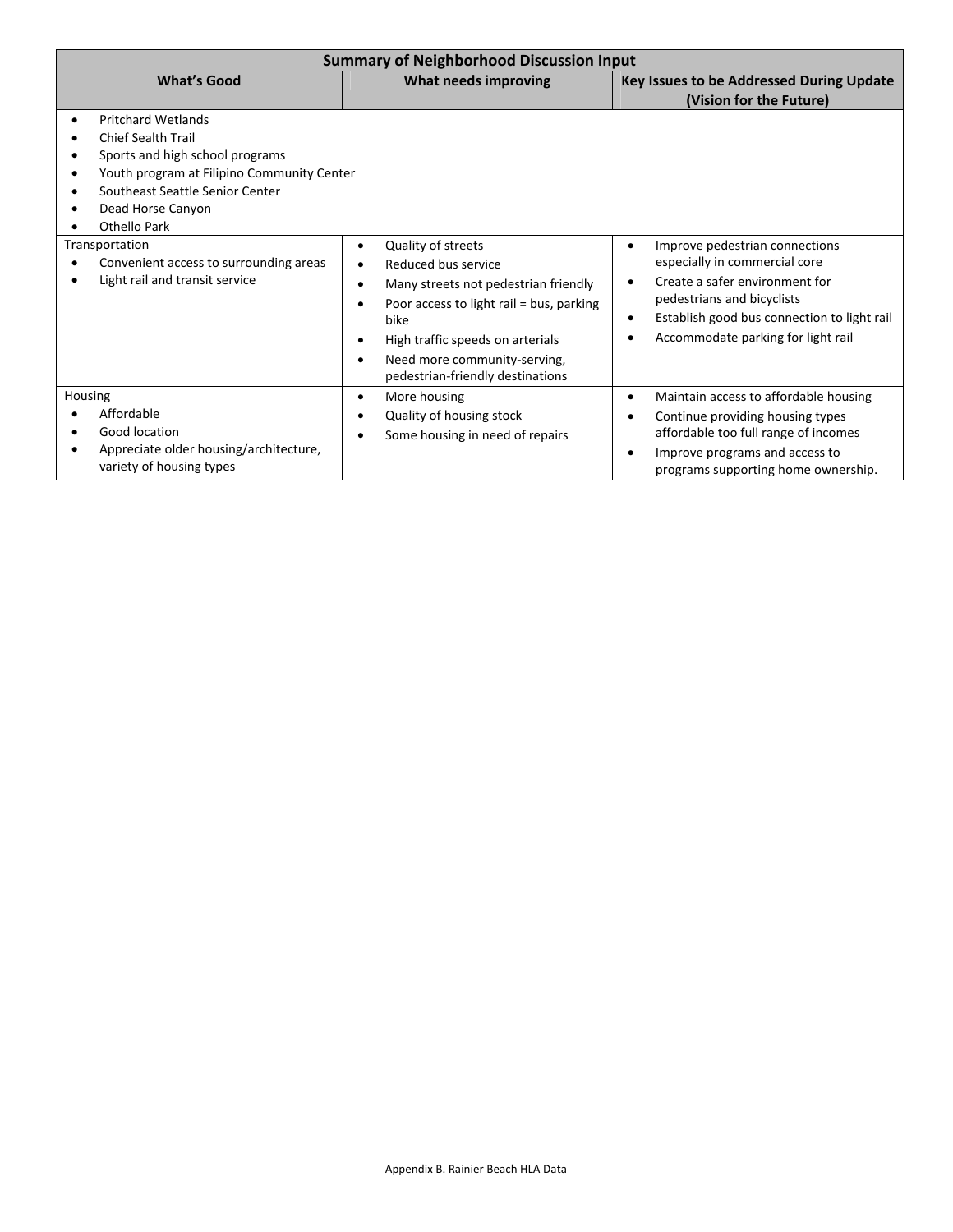# Appendix C. **Broadview – Bitter Lake – Haller Lake Healthy Living Assessment Data**

## **HLA Indicators – Broadview – Bitter Lake – Haller Lake**

The Healthy Living Assessment (HLA) indicators were developed based on research suggesting linkages between core community factors and population health outcomes. Benchmarks associated with the indicators are aspirational. In some cases, the aspirational benchmark may not be feasible given other community needs or characteristics. While these improvements in these areas could increase opportunities for health, they may not be priorities for a given community, and in this sense not meeting a benchmark may not be a negative outcome. Scoring below the benchmark suggests the need for further exploration of the factor and evaluation of whether improvement in that area is important for that neighborhood. For some indicators, a comparison to a citywide average is provided as a point of reference, rather than a benchmark.

In order to be included, HLA indicators were required to meet the following criteria:

- 1. **Based on existing data**. This allows the neighborhood planning team to track progress on indicators over time without necessitating new data collection. This placed a limit on the types of data available for use as indicators.
- 2. **Presence of health research suggesting linkages between indicator and population health outcomes**. Indicators were chosen because of their relationship with population health. Some demographic data that do not have clear linkages with population health are included because they provide context that aids in the interpretation of indicators.
- **3. Available at the neighborhood, as well as the city level.** Indicators must be available at the neighborhood level in order for the information to be helpful in the neighborhood planning process.

Because of these criteria, many indicators come from census data or other data routinely collected by city or county departments. These data are generally collected based on a geographic area, allowing us to use them in neighborhood planning. Because they are tied to a geography, rather than to a community of people, tracking indicators over time requires us to ask whether changes reflect improvements in the status of the people who were living in the community at baseline, or whether they reflect movement into and out of the community. With community stability as a core goal of neighborhood planning, additional community change factors should be incorporated into the interpretation of indicator change over time.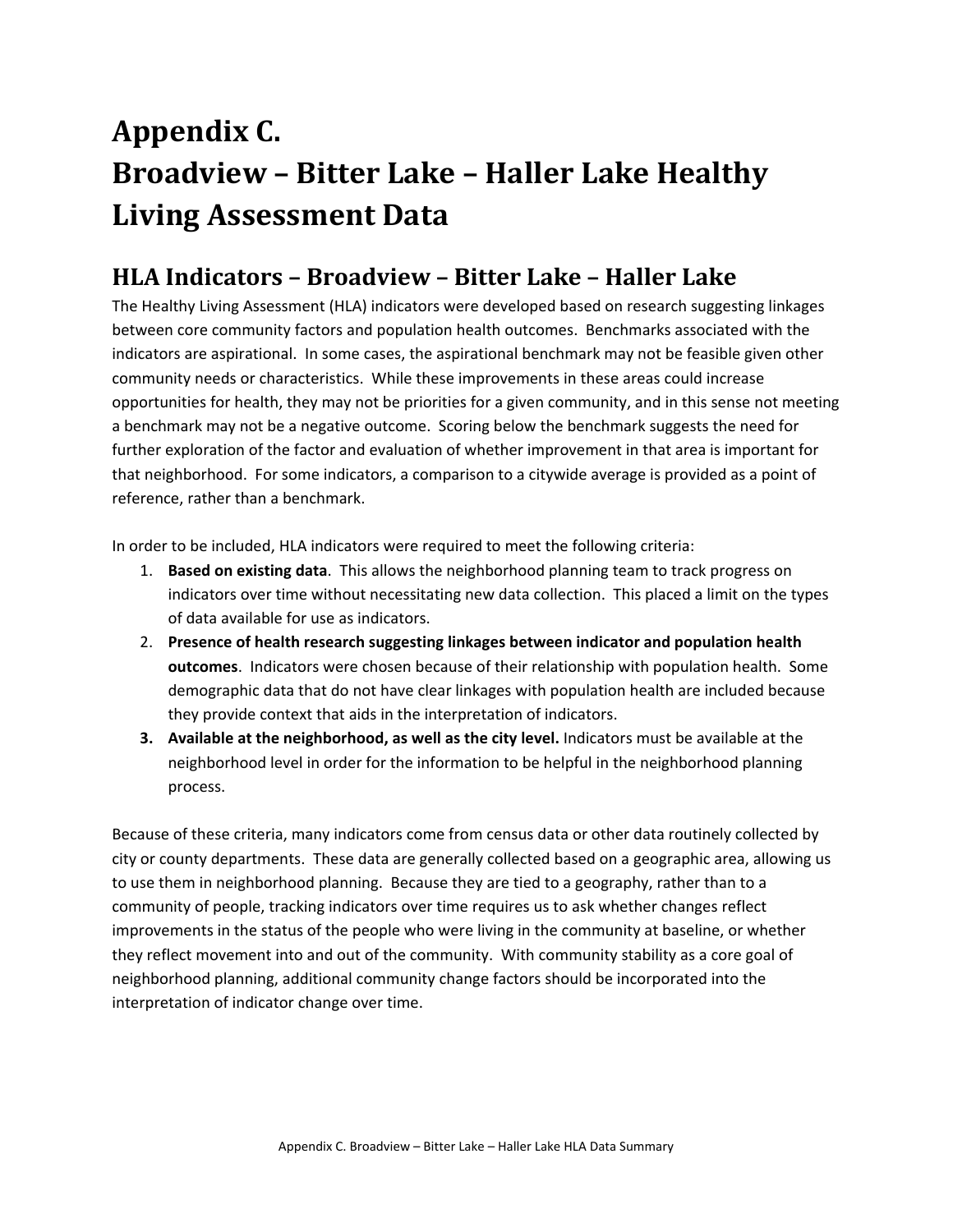| <b>Source</b>                                 | <b>BBH</b>                                                                                                                          | <b>Indicator Score</b><br>Seattle (Where applicable)                                                                                                                                               |
|-----------------------------------------------|-------------------------------------------------------------------------------------------------------------------------------------|----------------------------------------------------------------------------------------------------------------------------------------------------------------------------------------------------|
|                                               |                                                                                                                                     |                                                                                                                                                                                                    |
|                                               |                                                                                                                                     |                                                                                                                                                                                                    |
|                                               |                                                                                                                                     |                                                                                                                                                                                                    |
|                                               |                                                                                                                                     |                                                                                                                                                                                                    |
|                                               |                                                                                                                                     |                                                                                                                                                                                                    |
| Shapefile                                     | 1/2,473                                                                                                                             |                                                                                                                                                                                                    |
| SPS:2009-2010<br><b>School Reports</b>        | 56%                                                                                                                                 | 39%                                                                                                                                                                                                |
|                                               | None in the planning                                                                                                                |                                                                                                                                                                                                    |
|                                               |                                                                                                                                     |                                                                                                                                                                                                    |
|                                               |                                                                                                                                     | 24 per 100,000 residents                                                                                                                                                                           |
|                                               |                                                                                                                                     |                                                                                                                                                                                                    |
|                                               |                                                                                                                                     |                                                                                                                                                                                                    |
| <b>Census Block</b><br>Groups Table<br>B08301 | 19%                                                                                                                                 | 30%                                                                                                                                                                                                |
| <b>SDOT</b>                                   | 97%                                                                                                                                 |                                                                                                                                                                                                    |
|                                               |                                                                                                                                     |                                                                                                                                                                                                    |
| <b>SDOT</b>                                   | 5%                                                                                                                                  | $8%$                                                                                                                                                                                               |
| <b>SDOT</b>                                   | 25%                                                                                                                                 |                                                                                                                                                                                                    |
|                                               | 26 crimes per sq. mi.                                                                                                               | 60 crimes per sq mi.                                                                                                                                                                               |
|                                               |                                                                                                                                     |                                                                                                                                                                                                    |
|                                               | 9 out of 11                                                                                                                         |                                                                                                                                                                                                    |
|                                               | <b>OED</b><br><b>DON P-Patches</b><br>data.seattle.gov<br>Reference USA<br>(NAICS: 7722211)<br>data.seattle.gov<br>data.seattle.gov | 82%<br>area<br>64 per 100,000<br>residents<br>Availability of a broad range of goods and services that support the local economy and meet the needs of the community<br>(no childcare, public art) |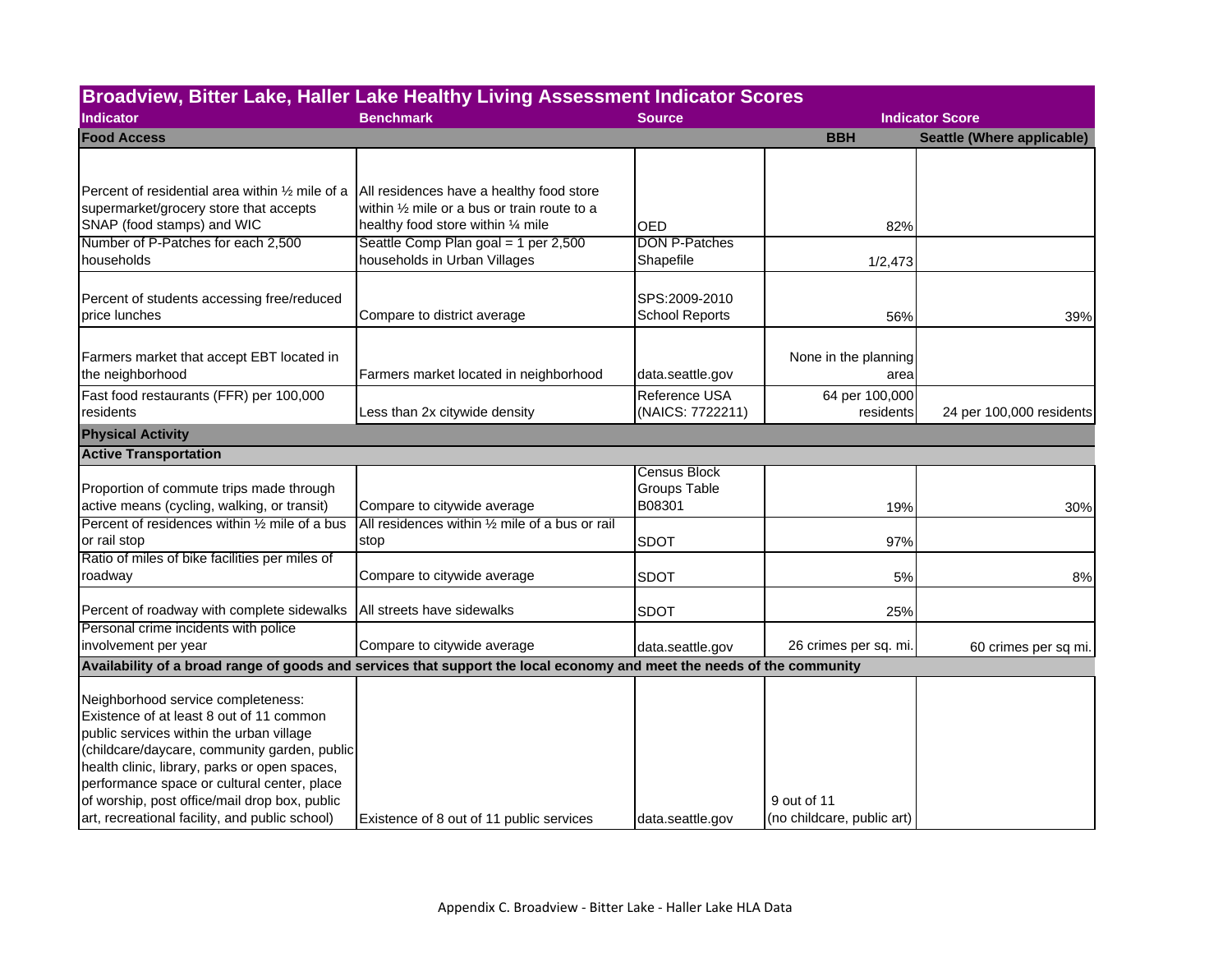| Broadview, Bitter Lake, Haller Lake Healthy Living Assessment Indicator Scores |                                                                                              |                       |                            |                        |  |  |  |  |  |
|--------------------------------------------------------------------------------|----------------------------------------------------------------------------------------------|-----------------------|----------------------------|------------------------|--|--|--|--|--|
| <b>Indicator</b>                                                               | <b>Benchmark</b>                                                                             | <b>Source</b>         | <b>Indicator Score</b>     |                        |  |  |  |  |  |
| Neighborhood retail completeness: Existence                                    |                                                                                              |                       |                            |                        |  |  |  |  |  |
| of at least 9 out of 13 common retail services                                 |                                                                                              |                       |                            |                        |  |  |  |  |  |
| within the urban village (auto repair,                                         |                                                                                              |                       |                            |                        |  |  |  |  |  |
| banks/credit unions, beauty salon/barber                                       |                                                                                              |                       |                            |                        |  |  |  |  |  |
| shop, bike repair, coffee shop, dry cleaner,                                   |                                                                                              |                       |                            |                        |  |  |  |  |  |
| eating establishments, gym/fitness center,                                     |                                                                                              |                       |                            |                        |  |  |  |  |  |
| hardware store, laundromat, pharmacy, retail                                   |                                                                                              |                       |                            |                        |  |  |  |  |  |
| food market (including supermarket, produce                                    |                                                                                              |                       |                            |                        |  |  |  |  |  |
| store, and other retail food stores),                                          |                                                                                              |                       | 11 out of 13               |                        |  |  |  |  |  |
| entertainment (e.g., video store or movie                                      |                                                                                              | Walkscore/Google      | (no bike repair,           |                        |  |  |  |  |  |
| theater)                                                                       | Existence of 9 out of 13 retail services                                                     | Earth                 | laundromat)                |                        |  |  |  |  |  |
| *Recreation                                                                    |                                                                                              |                       |                            |                        |  |  |  |  |  |
| Acres of parkland per 1,000 households in                                      | 1 acre of park per 1,000 households in Urban 2006 Gaps Analysis                              |                       |                            |                        |  |  |  |  |  |
| Urban Village                                                                  | Village (Seattle comp plan)                                                                  | Report                | 2.01                       |                        |  |  |  |  |  |
| Acres of parkland per 1,000 residents                                          | 1 acre of park per 1,000 households                                                          | SP&R                  | 7.77                       |                        |  |  |  |  |  |
|                                                                                | All residents witihn urban village are 1/8 mi                                                |                       | More than half of the      |                        |  |  |  |  |  |
| Reported Gaps in DPR Gaps Analysis                                             | away                                                                                         | 2006 Gaps Analysis    | urban village is in a gap. |                        |  |  |  |  |  |
| Percent of residences within a $\frac{1}{4}$ to $\frac{1}{2}$ mile of          | $\frac{1}{4}$ to $\frac{1}{2}$ acre of park within $\frac{1}{4}$ to $\frac{1}{2}$ mi of each |                       |                            |                        |  |  |  |  |  |
| a park                                                                         | resident                                                                                     | SP&R                  | 86%                        |                        |  |  |  |  |  |
| *Percent of residences within 1/4 mile of a                                    |                                                                                              |                       |                            |                        |  |  |  |  |  |
| public playground                                                              | All residences within 1/4 mile of a playground                                               | SP&R                  | 18%                        |                        |  |  |  |  |  |
| Percent of residences within 1 mile of a                                       |                                                                                              |                       |                            |                        |  |  |  |  |  |
| community center that provides opportunities                                   |                                                                                              |                       |                            |                        |  |  |  |  |  |
| for indoor activity or recreation                                              | All residences within 1 mile                                                                 | SP&R                  | 55%                        |                        |  |  |  |  |  |
| <b>Equitable Development</b>                                                   |                                                                                              |                       |                            |                        |  |  |  |  |  |
| <b>Access to Economic Opportunities</b>                                        |                                                                                              |                       | <b>BBH</b>                 | Seattle                |  |  |  |  |  |
|                                                                                |                                                                                              |                       | 70% in 4 years             | 67% in 4yrs            |  |  |  |  |  |
| High school graduation rates at local schools                                  |                                                                                              |                       | 78% in 6 years             | 69% in 6yrs (District) |  |  |  |  |  |
| *Access to high-quality affordable housing                                     |                                                                                              |                       |                            |                        |  |  |  |  |  |
|                                                                                |                                                                                              | Census: ACS 05-09     |                            |                        |  |  |  |  |  |
| Proportion of households paying greater than                                   |                                                                                              | at block group level, | <b>Owner: 33%</b>          | <b>Owner: 42%</b>      |  |  |  |  |  |
| 30% of their income on housing                                                 | Compare to citywide average                                                                  | <b>Table B25070</b>   | Renter: 52%                | Renter: 46%            |  |  |  |  |  |
|                                                                                |                                                                                              | Census: Block         |                            |                        |  |  |  |  |  |
|                                                                                |                                                                                              | Group Level B25014    |                            |                        |  |  |  |  |  |
| Proportion of households living in                                             |                                                                                              | Occupied Rooms by     |                            |                        |  |  |  |  |  |
| overcrowded conditions                                                         | Compare to citywide average                                                                  | Tenure                | 1%                         | 2%                     |  |  |  |  |  |
| Average household size (Owner)                                                 |                                                                                              |                       | 1.9                        | 2.3                    |  |  |  |  |  |
| Average household size (Renter)                                                |                                                                                              |                       | 1.6                        | 1.8                    |  |  |  |  |  |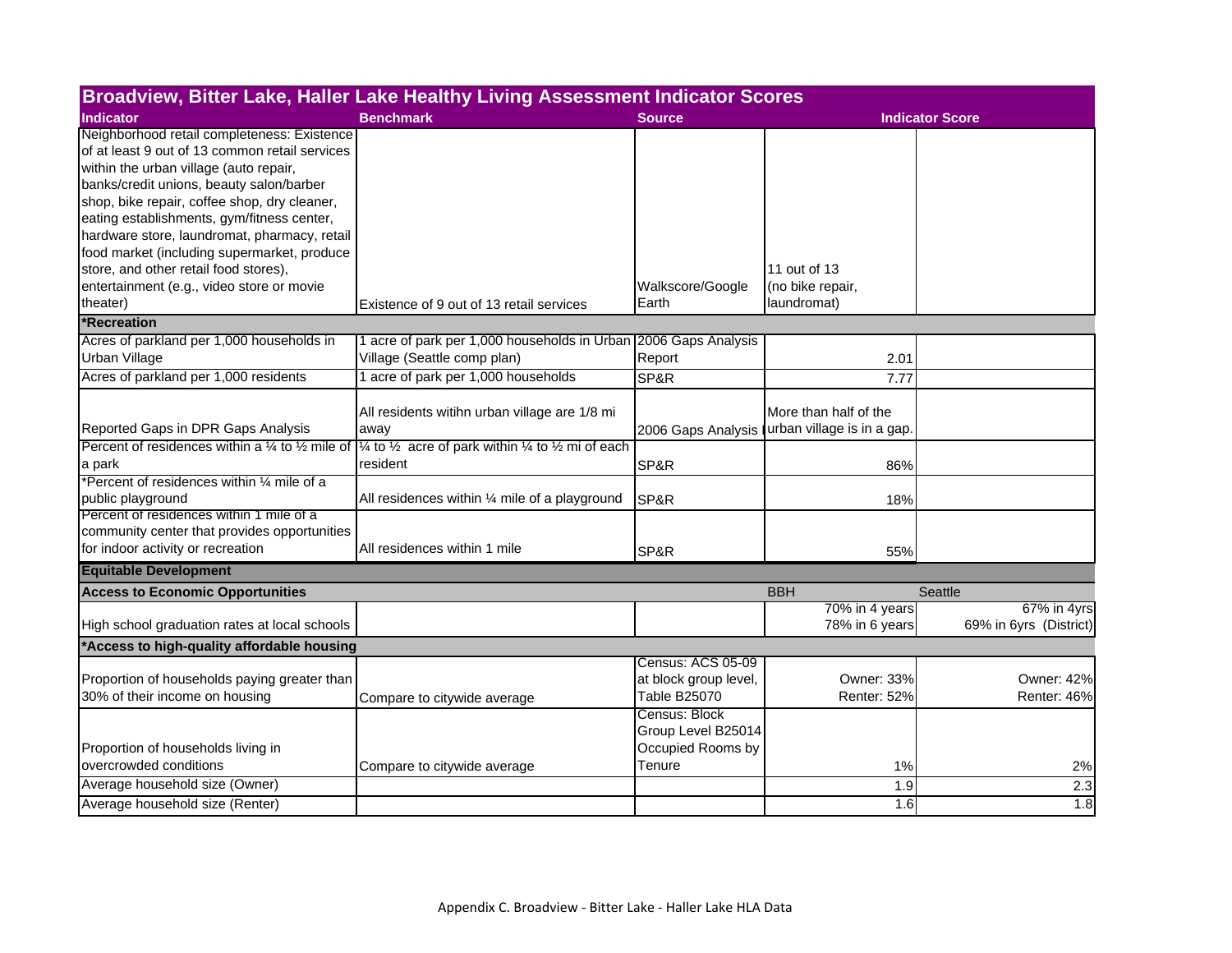## **HLA Community Questionnaire Results Broadview – Bitter Lake – Haller Lake**

The community questionnaire was developed to fill in information left out of the indicator process because it is not routinely collected and/or publicly available. Data collected in the community questionnaire is intended to broaden our understanding of how residents use their neighborhoods and their priorities for stability and change. The questionnaire was administered at a neighborhood planning town hall meeting and meetings with community groups through an instant polling system, and was also collected as an on‐line survey. In total, 451 individuals responded to the questionnaire.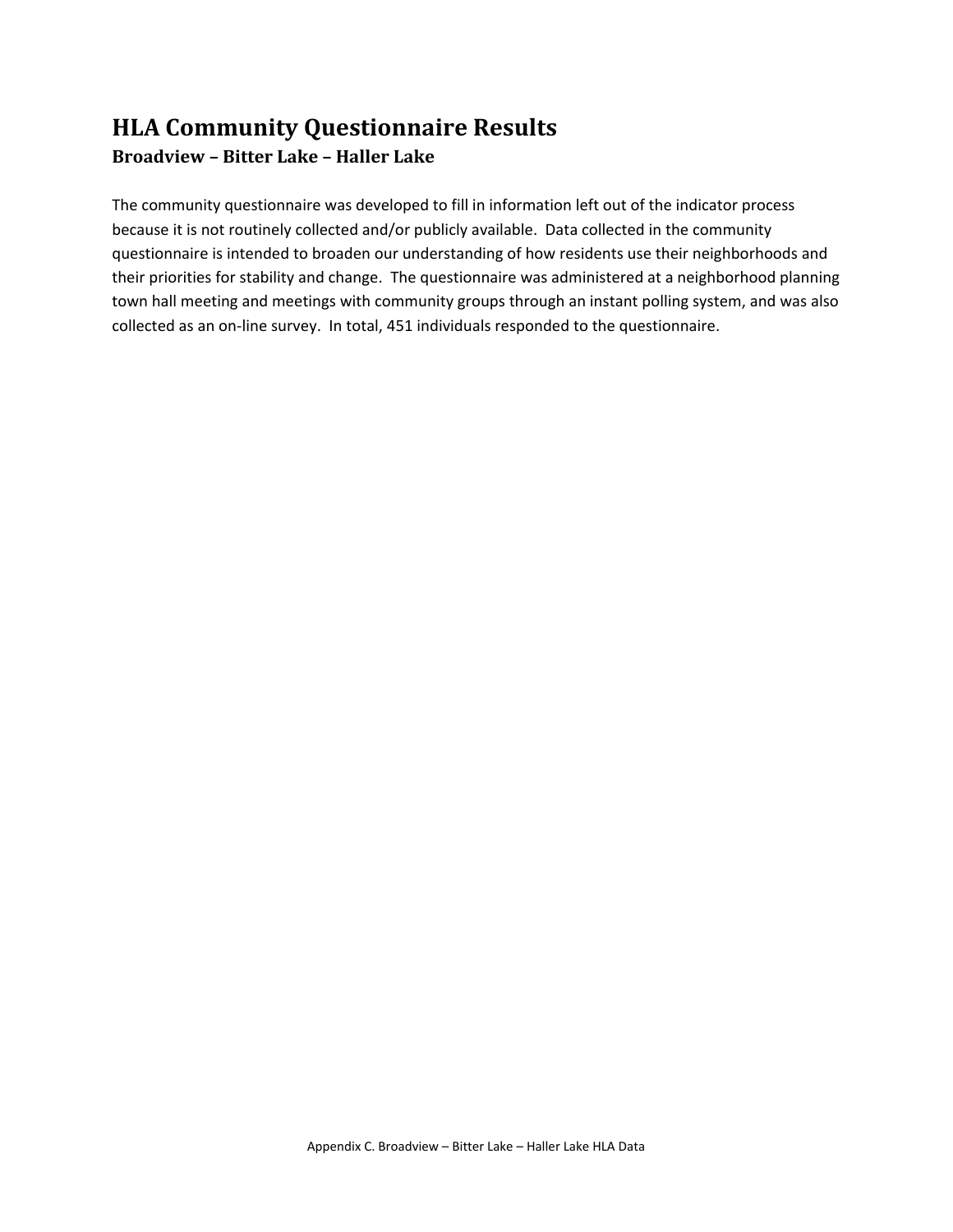### **Broadview - Bitter Lake - Haller Lake HLA Community Questionnaire Results**

|                                                                                                                                                                                                                                                                                                                                                                                          |                                                                                              | March 12th Mtg<br><b>Total</b>                                                |                                                                                          | <b>Seniors</b>                               |                                                                                                                       | <b>Renters</b>                               |                                                                                | <b>On-line Survey</b>                        |                                                                                                | Total                                         |                                                                                                                                                                                                                                                                                                                                                                                                                                                            |
|------------------------------------------------------------------------------------------------------------------------------------------------------------------------------------------------------------------------------------------------------------------------------------------------------------------------------------------------------------------------------------------|----------------------------------------------------------------------------------------------|-------------------------------------------------------------------------------|------------------------------------------------------------------------------------------|----------------------------------------------|-----------------------------------------------------------------------------------------------------------------------|----------------------------------------------|--------------------------------------------------------------------------------|----------------------------------------------|------------------------------------------------------------------------------------------------|-----------------------------------------------|------------------------------------------------------------------------------------------------------------------------------------------------------------------------------------------------------------------------------------------------------------------------------------------------------------------------------------------------------------------------------------------------------------------------------------------------------------|
| Includes:<br>March 12, 2011 mtg<br>Seniors (Northgate Plaza, Four Freedoms, Ida Culver, Northhaven, New Haven)<br>Renters (Tressa, Cambridge, Library)<br>On-line survey (online questions slightly different from other polling)                                                                                                                                                        | number<br>Total<br>48                                                                        |                                                                               | Total numbe<br>98                                                                        |                                              | Total number<br>30                                                                                                    |                                              | Total number<br>56                                                             |                                              | <b>Total</b> number<br>232                                                                     |                                               |                                                                                                                                                                                                                                                                                                                                                                                                                                                            |
| <b>REPORT</b>                                                                                                                                                                                                                                                                                                                                                                            |                                                                                              |                                                                               |                                                                                          |                                              |                                                                                                                       |                                              |                                                                                |                                              |                                                                                                |                                               |                                                                                                                                                                                                                                                                                                                                                                                                                                                            |
|                                                                                                                                                                                                                                                                                                                                                                                          | # of<br>responses                                                                            | of question<br>responses                                                      | # of<br>responses                                                                        | of questio<br>responses                      | # of<br>responses                                                                                                     | of question<br>responses                     | # of<br>responses                                                              | question<br>of questionses                   |                                                                                                |                                               |                                                                                                                                                                                                                                                                                                                                                                                                                                                            |
| SAMPLE QUESTIONS: Where did you hear about today's Broadview/Bitter<br>Lake/Haller Lake (BBH) Neighborhood Plan Update Workshop?<br>A. Planning Outreach Liaison<br>B.I received an invitation in the mail<br>C.Announcement at a community meeting, church, etc<br>D.Neighborhood Advisory Committee member<br>E.City of Seattle Neighborhood Planning Website<br>F.Other/Word of Mouth | 34<br>-q<br>$\overline{7}$<br>$10\,$<br>$\overline{0}$<br>$\overline{7}$                     | 100%<br>39<br>27%<br>21%<br>29%<br>0 <sup>9</sup><br>21%                      | 79<br>23<br>$\overline{2}$<br>11<br>$\overline{2}$<br>$\mathbf{0}$<br>41                 | 100%<br>29%<br>3%<br>14%<br>3%<br>0%<br>52%  | 24<br>$\overline{\mathbf{3}}$<br>$\overline{2}$<br>$\overline{\mathbf{3}}$<br>$\,$ 0<br>$\overline{\mathbf{3}}$<br>13 | 100%<br>12%<br>8%<br>12%<br>0%<br>12%<br>54% | 64<br>$\Omega$<br>11<br>$\overline{4}$<br>16<br>$\mathbf 0$<br>33              | 100%<br>0%<br>17%<br>6%<br>25%<br>0%<br>52%  | 201<br>$27\,$<br>24<br>25<br>28<br>$\overline{\mathbf{3}}$<br>94                               | 100%<br>13%<br>12%<br>12%<br>14%<br>1%<br>47% | $^{13\%} \neg$ Where did you hear about today's Broadview/Bitter Lake/Haller Lake<br>(BBH) Neighborhood Plan Update Workshop?<br><b>MA.</b> Planning Outreach Liaison<br><b>A794</b><br><b>B.I</b> received an invitation in the mail<br>C.Announcement at a community meeting, church, etc<br><b>III D.Neighborhood Advisory Committee member</b><br>12%<br><b>III</b> E.City of Seattle Neighborhood Planning Website<br>2% 14%<br>F.Other/Word of Mouth |
| Which of the following best describes your connection to Broadview/Bitter<br>Lake/Haller Lake (BBH) Neighborhood(s)?<br>A.Live<br><b>B.Work</b><br>C.Own a business/Rent Commercial Space<br>D.Go to school in BBH<br>E.I am involved in a church or community organization<br>F.Other                                                                                                   | 49<br>48<br>$\mathbf 0$<br>$\overline{0}$<br>$\mathbf 0$<br>$\overline{1}$<br>$\overline{0}$ | 100%<br>989<br>0 <sup>9</sup><br>0%<br>0 <sup>9</sup><br>2%<br>0 <sup>9</sup> | 82<br>80<br>$\mathbf{1}$<br>$\mathbf{0}$<br>$\mathbf 0$<br>$\overline{1}$<br>$\mathbf 0$ | 100%<br>98%<br>1%<br>0%<br>0%<br>1%<br>0%    | 27<br>$\bf{21}$<br>$\overline{2}$<br>$\overline{0}$<br>$\,1\,$<br>$\overline{1}$<br>$\overline{2}$                    | 100%<br>78%<br>7%<br>0%<br>4%<br>4%<br>7%    | 83<br>56<br>10<br>$\mathbf 5$<br>$\mathbf{1}$<br>$\mathsf g$<br>$\overline{2}$ | 100%<br>67%<br>12%<br>6%<br>1%<br>11%<br>2%  | 241<br>205<br>$13\,$<br>$\overline{\phantom{a}}$<br>$\overline{2}$<br>$12\,$<br>$\overline{a}$ | 100%<br>85%<br>5%<br>2%<br>1%<br>5%<br>29     | 2586<br>2%<br>Which of the following best describes your connection to Broadview/Bitter Lake/Haller Lake<br>5%<br>(BBH) Neighborhood(s)?<br><b>III A.Live</b><br><b>B.Work</b><br>C.Own a business/Rent Commercial Space<br><b>II</b> D.Go to school in BBH<br>E.I am involved in a church or community organization<br><b>III</b> F.Other                                                                                                                 |
| BBH NEIGHBORHOOD PLAN STATEMENT: We need to work towards "developing<br>a residentially-serving business node (district)".<br>A.Strongly Agree<br><b>B.Agree</b><br>C.Neither Agree or Disagree<br>D.Disagree<br><b>E.Strongly Disagree</b>                                                                                                                                              | 49<br>28<br>15<br>$\overline{\phantom{a}}$<br>$\overline{4}$<br>$\overline{0}$               | 100%<br>579<br>31%<br>4%<br>8%<br>0 <sup>9</sup>                              | 82<br>45<br>22<br>10<br>$\,$ 1 $\,$<br>$\mathfrak{a}$                                    | 100%<br>55%<br>27%<br>12%<br>1%<br>5%        | 24<br>10<br>$\overline{1}$<br>$\mathbf{q}$<br>$\overline{2}$<br>$\overline{2}$                                        | 100%<br>42%<br>4%<br>3.8%<br>8%<br>8%        | 56<br>27<br>15<br>12<br>$\overline{2}$<br>$\Omega$                             | 100%<br>48%<br>27%<br>21%<br>4%<br>0%        | 211<br>110<br>53<br>33<br>$\overline{9}$<br>6                                                  | 100%<br>529<br>25%<br>16%<br>4%<br>39         | 4%<br>.3%<br>We need to work towards "developing a residentially-serving business node (district)".<br>16%<br>A.Strongly Agree<br><b>III</b> B.Agree<br><b>■ C.Neither Agree or Disagree ■ D.Disagree</b><br><b>E.Strongly Disagree</b>                                                                                                                                                                                                                    |
| BBH NEIGHBORHOOD PLAN STATEMENT: We should seek to "improve sewer and<br>stormwater infrastructure to accommodate present loads".<br>A.Strongly Agree<br><b>B.Agree</b><br>C.Neither Agree or Disagree<br>D.Disagree<br>E.Strongly Disagree                                                                                                                                              | 49<br>34<br>$11\,$<br>$\overline{a}$<br>$\,$ 0<br>$\overline{0}$                             | 100%<br>69%<br>22%<br>8%<br>0%<br>$\mathbf{0}$                                | 81<br>39<br>18<br>23<br>$\overline{1}$<br>$\mathbf 0$                                    | 100%<br>48%<br>22%<br>28%<br>1%<br>0%        | 25<br>$11\,$<br>$\overline{4}$<br>$\overline{7}$<br>$\,$ 0<br>$\overline{\mathbf{3}}$                                 | 100%<br>AA%<br>16%<br>28%<br>0%<br>12%       | 56<br>22<br>19<br>12<br>$\overline{2}$<br>$\mathbf{1}$                         | 100%<br>39%<br>34%<br>21%<br>4%<br>2%        | 211<br>106<br>52<br>46<br>$\overline{\mathbf{3}}$<br>$\overline{a}$                            | 100%<br>50%<br>25%<br>22%<br>1%<br>29         | 1% 2%<br>We should seek to " improve sewer and stormwater infrastructure to accommodate<br>present loads".<br>A.Strongly Agree<br><b>B</b> B.Agree<br>C.Neither Agree or Disagree<br><b>D.Disagree</b><br><b>E.Strongly Disagree</b>                                                                                                                                                                                                                       |
| How long have you lived, worked, or owned a business, rented commercial space, or<br>otherwise been connected to the Broadview/Bitter Lake/Haller Lake<br>Neighborhood(s)?<br>A.0-1 year<br>B.2-5 years<br>C.6-10 years<br>D.10-20 years<br>E.20 years or more<br>F.I'm not connected to the Broadview/Bitter Lake/Haller Lake Neighborhood                                              | 49<br>$\overline{\phantom{a}}$<br>13<br>6<br>$10\,$<br>18<br>$\,$ 0                          | 100%<br>49<br>27%<br>12%<br>20%<br>379<br>ns                                  | 83<br>15<br>32<br>15<br>6<br>$15\,$<br>$\mathbf 0$                                       | 100%<br>18%<br>39%<br>18%<br>7%<br>18%<br>0% | 22<br>$11\,$<br>$\overline{\mathbf{3}}$<br>$\overline{4}$<br>$\overline{1}$<br>$\,$ 1<br>$\overline{2}$               | 100%<br>50%<br>14%<br>18%<br>5%<br>5%<br>9%  | 59<br>$\mathcal{P}$<br>17<br>15<br>10<br>15                                    | 100%<br>3%<br>29%<br>25%<br>17%<br>25%<br>0% | 213<br>30<br>65<br>40<br>27<br>49<br>$\overline{2}$                                            | 100%<br>149<br>31%<br>19%<br>13%<br>23%<br>19 | 1%<br>How long have you lived, worked, or owned a business, rented commercial space, or otherwise beer<br>connected to the Broadview/Bitter Lake/Haller Lake Neighborhood(s)?<br>A.O-1 year<br>B.2-5 years<br>C.6-10 years<br><b>III</b> D.10-20 years<br><b>E.20</b> years or more<br>F.I'm not connected to the Broadview/Bitter Lake/Haller Lake Neighborhood                                                                                           |
| BBH NEIGHBORHOOD PLAN STATEMENT: We should "improve pedestrian<br>circulation, bicycle circulation, vehicle circulation and mass transit for adequate<br>support of residents and businesses".<br>A.Strongly Agree<br><b>B.Agree</b><br>C.Neither Agree or Disagree<br>D.Disagree<br>E.Strongly Disagree                                                                                 | 49<br>40<br>$\overline{7}$<br>$\overline{1}$<br>$\,$ 0<br>$\,$ 1                             | 100%<br>82%<br>14%<br>2%<br>0%<br>29                                          | 74<br>49<br>$11\,$<br>10<br>$_{\rm 3}$<br>$\,$ 1 $\,$                                    | 100%<br>66%<br>15%<br>14%<br>4%<br>1%        | 21<br>13<br>$\overline{\mathbf{3}}$<br>$\mathbf{R}$<br>$\circ$<br>$\overline{2}$                                      | 100%<br>62%<br>14%<br>14%<br>0%<br>9%        | 55<br>34<br>15<br>$\mathbf{3}$<br>$\mathbf 2$<br>$\mathbf{1}$                  | 100%<br>62%<br>27%<br>5%<br>4%<br>2%         | 199<br>136<br>36<br>$17\,$<br>$\overline{\phantom{a}}$<br>$\overline{\phantom{a}}$             | 100%<br>68%<br>18%<br>9%<br>3%<br>39          | We should "improve pedestrian circulation, bicycle circulation, vehicle circulation and mass<br>transit for adequate support of residents and businesses".<br>A.Strongly Agree<br><b>III</b> B Agree<br>C.Neither Agree or Disagree III D.Disagree<br><b>E.Strongly Disagree</b>                                                                                                                                                                           |
| BBH NEIGHBORHOOD PLAN STATEMENT: We want to see an "increase (in) the<br>number and visibility of police patrols, and improve lighting along streets, sidewalks,<br>in parks, open space areas, and around public facilities".<br>A.Strongly Agree<br><b>B.Agree</b><br>C.Neither Agree or Disagree<br>D.Disagree<br>E.Strongly Disagree                                                 | 47<br>26<br>14<br>6<br>$\overline{1}$<br>$\overline{\mathbf{0}}$                             | 100%<br>55%<br>30%<br>13%<br>29<br>0 <sup>9</sup>                             | 83<br>63<br>11<br>$\mathfrak{a}$<br>$\overline{2}$<br>$\overline{\mathbf{3}}$            | 100%<br>76%<br>13%<br>5%<br>2%<br>4%         | 25<br>21<br>$\overline{2}$<br>$\Omega$<br>$\,$ 1<br>$\overline{1}$                                                    | 100%<br>84%<br>8%<br>0%<br>4%<br>4%          | 56<br>26<br>16<br>10<br>$\overline{4}$<br>$\,0\,$                              | 100%<br>46%<br>29%<br>18%<br>7%<br>0%        | 211<br>136<br>43<br>20 <sup>2</sup><br>8<br>$\overline{a}$                                     | 100%<br>64%<br>20%<br>9%<br>4%<br>2%          | We want to see an "increase (in) the number and visibility of police<br>$4\%$ $\sim$ 2%<br>patrols, and improve lighting along streets, sidewalks, in parks, open<br>10%<br>space areas, and around public facilities".<br>A.Strongly Agree<br><b>B</b> .Agree<br><b>III</b> C.Neither Agree or Disagree<br><b>D.Disagree</b><br><b>E.Strongly Disagree</b>                                                                                                |
| What kind of transportation do you most often use?<br>A.Walk<br><b>B.Bike</b><br>C.Ride the Bus<br>D.Drive                                                                                                                                                                                                                                                                               | 49<br>6<br>$\overline{2}$<br>$\overline{\mathbf{3}}$<br>38                                   | 100%<br>12%<br>4%<br>6%<br>78%                                                | 83<br>33<br>$\mathbf{0}$<br>20<br>30                                                     | 100%<br>40%<br>0%<br>24%<br>36%              | 24<br>$12\,$<br>$\overline{0}$<br>- 5<br>$\overline{7}$                                                               | 100%<br>50%<br>0%<br>21%<br>29%              | 59<br>$\overline{5}$<br>$\overline{2}$<br>$\overline{4}$<br>48                 | 100%<br>8%<br>3%<br>7%<br>81%                | 215<br>56<br>$\overline{a}$<br>32<br>123                                                       | 100%<br>26%<br>2%<br>15%<br>57%               | What kind of transportation do you most often use?<br>A.Walk<br><b>B.Bike</b><br>C.Ride the Bus<br><b>III</b> D.Drive                                                                                                                                                                                                                                                                                                                                      |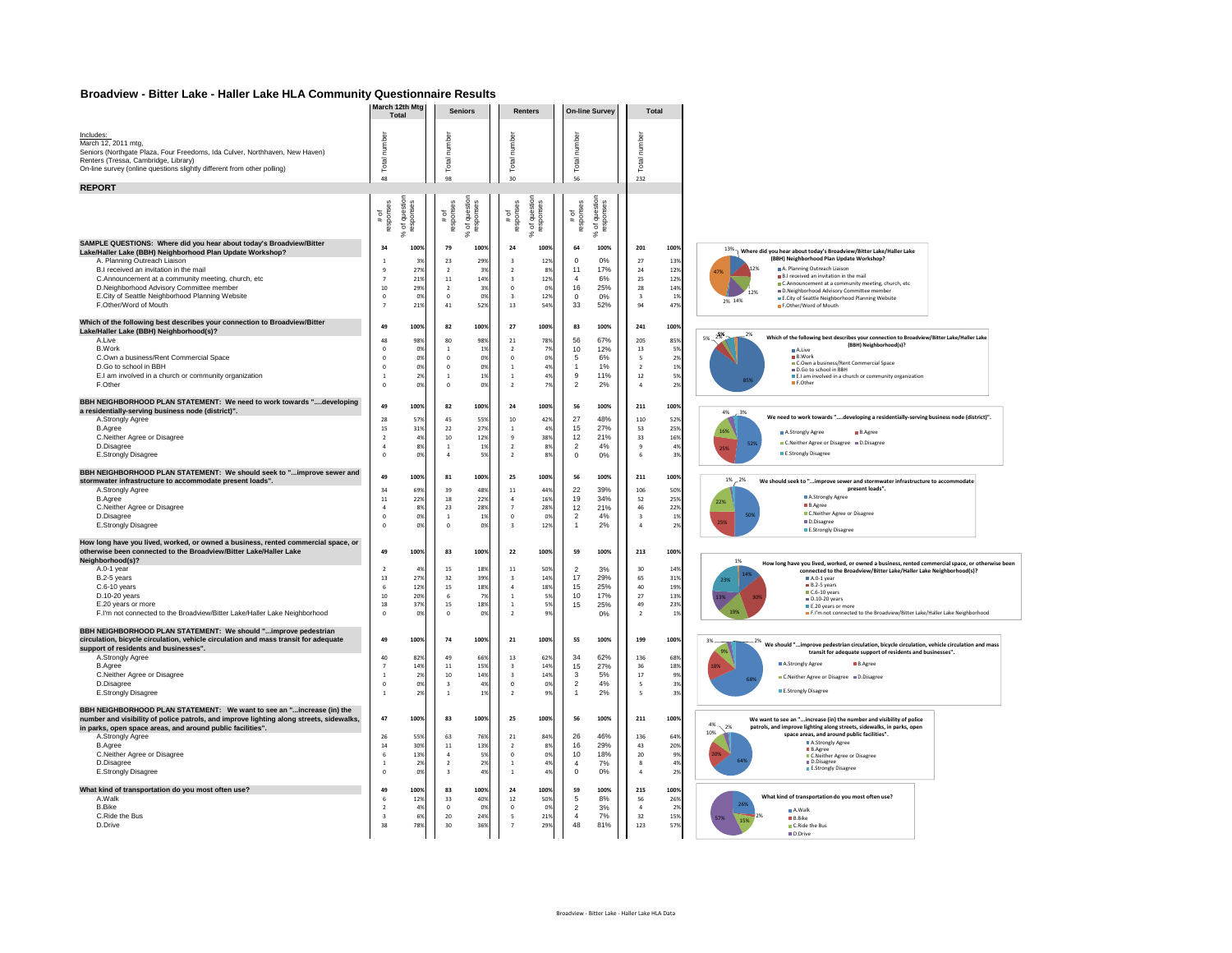### **Broadview - Bitter Lake - Haller Lake HLA Community Questionnaire Results**

|                                                                                                                                                                                                                                                                                                                                               | March 12th Mtg<br>Total                                                            |                                               | <b>Seniors</b>                                                                                     |                                              | <b>Renters</b>                                                                                                       |                                               |                                                                                                | <b>On-line Survey</b>                                                  |                                                                         | Total |                                                |                                                                                                                                                                                                                                                                                                                                                                              |
|-----------------------------------------------------------------------------------------------------------------------------------------------------------------------------------------------------------------------------------------------------------------------------------------------------------------------------------------------|------------------------------------------------------------------------------------|-----------------------------------------------|----------------------------------------------------------------------------------------------------|----------------------------------------------|----------------------------------------------------------------------------------------------------------------------|-----------------------------------------------|------------------------------------------------------------------------------------------------|------------------------------------------------------------------------|-------------------------------------------------------------------------|-------|------------------------------------------------|------------------------------------------------------------------------------------------------------------------------------------------------------------------------------------------------------------------------------------------------------------------------------------------------------------------------------------------------------------------------------|
| Includes:<br>March 12, 2011 mtg,<br>Seniors (Northgate Plaza, Four Freedoms, Ida Culver, Northhaven, New Haven)<br>Renters (Tressa, Cambridge, Library)<br>On-line survey (online questions slightly different from other polling)                                                                                                            | Total numbe<br>48                                                                  |                                               | Total numbe<br>98                                                                                  |                                              | Total number<br>30                                                                                                   |                                               | Total numbe<br>56                                                                              |                                                                        | Total number<br>232                                                     |       |                                                |                                                                                                                                                                                                                                                                                                                                                                              |
| <b>REPORT</b>                                                                                                                                                                                                                                                                                                                                 |                                                                                    |                                               |                                                                                                    |                                              |                                                                                                                      |                                               |                                                                                                |                                                                        |                                                                         |       |                                                |                                                                                                                                                                                                                                                                                                                                                                              |
|                                                                                                                                                                                                                                                                                                                                               | of question<br>responses<br># of<br>responses<br>×                                 |                                               | # of<br>responses<br>×.                                                                            | of questi<br>responses                       | # of<br>responses<br>×                                                                                               | of question<br>responses                      | # of<br>response                                                                               | of question<br>responses<br>వి                                         |                                                                         |       |                                                |                                                                                                                                                                                                                                                                                                                                                                              |
| Do you most often walk in the Broadview/Bitter Lake/Haller Lake Neighborhood(s)<br>to?                                                                                                                                                                                                                                                        | 48                                                                                 | 100%                                          | 76                                                                                                 | 100%                                         | 29                                                                                                                   | 100%                                          | 57                                                                                             | 100%                                                                   | 210                                                                     |       | 100%                                           | 1%                                                                                                                                                                                                                                                                                                                                                                           |
| A.Travel to bus stop(s)<br>B.Travel to work<br>C.Travel to shops, restaurants, parks, community centers, friends' house, or other<br>places<br>D.Exercise or recreation<br>E.Walk in local parks<br>F.I don't walk around my neighborhood                                                                                                     | $\overline{1}$<br>$\mathbf{q}$<br>24<br>$\overline{\phantom{a}}$<br>$\overline{4}$ | 10%<br>2%<br>19%<br>50%<br>10%<br>8%          | $\overline{4}$<br>$\Omega$<br>41<br>17<br>$\overline{1}$<br>13                                     | 5<br>0%<br>549<br>22%<br>1%<br>17%           | $\overline{\mathbf{3}}$<br>$\Omega$<br>$17\,$<br>$\overline{\mathbf{3}}$<br>$\overline{4}$<br>$\overline{2}$         | 10%<br>0%<br>59%<br>10%<br>14%<br>7%          | $\overline{A}$<br>$\mathbf{1}$<br>5<br>30<br>12<br>5                                           | 7%<br>2%<br>9%<br>53%<br>21%<br>9%                                     | $16\,$<br>$\overline{z}$<br>72<br>74<br>22<br>24                        |       | 89<br>1%<br>34%<br>35%<br>10%<br>11%           | Do you most often walk in the Broadview/Bitter Lake/Haller Lake Neighborhood(s) to?<br><b>III</b> A.Travel to bus stop(s)<br><b>R</b> Frayel to work<br>C.Travel to shops, restaurants, parks, community centers, friends' house, or other places<br><b>III</b> D.Exercise or recreation<br><b>E.Walk in local parks</b><br>F.I don't walk around my neighborhood            |
| Do you feel safe walking around the Broadview/Bitter Lake/Haller Lake<br>Neighborhood(s)?                                                                                                                                                                                                                                                     | 49                                                                                 | 100%                                          | 78                                                                                                 | 100%                                         | 28                                                                                                                   | 100%                                          | $\overline{0}$                                                                                 | #DIV/0                                                                 | 155                                                                     |       | 100%                                           | 2%<br>Do you feel safe walking around the Broadview/Bitter Lake/Haller Lake Neighborhood(s)?                                                                                                                                                                                                                                                                                 |
| A.At night<br>B.During the day<br>C.Both at night and during the day<br>D.None of the above/neither                                                                                                                                                                                                                                           | 24<br>20<br>$\overline{4}$                                                         | 29<br>49%<br>41%<br>8%                        | 42<br>$16\,$<br>19                                                                                 | $\mathbf{1}^{\prime}$<br>54%<br>219<br>24%   | $\mathbf{1}$<br>10<br>$\mathbf{A}$<br>13                                                                             | 4%<br>36%<br>14%<br>46%                       | $\Omega$<br>$\Omega$<br>$\mathbf 0$<br>$\overline{0}$                                          | #DIV/0<br>#DIV/0<br>#DIV/0<br>#DIV/0                                   | $\overline{\mathbf{3}}$<br>76<br>$40\,$<br>36                           |       | 29<br>49%<br>26%<br>23%                        | 33%<br>AAt night<br><b>B.During the day</b><br>C.Both at night and during the day<br><b>III</b> D.None of the above/neither                                                                                                                                                                                                                                                  |
| What would encourage you to walk more around the Broadview/Bitter Lake/Haller<br>Lake Neighborhood(s)?<br>A.Places to go<br><b>B.More trails</b><br>C.Closer parks<br>D.Safer streets (more people, lighting, sidewalks)<br>E.Other                                                                                                           | 48<br>21<br>$\overline{1}$<br>$\overline{z}$<br>20<br>$\mathbf{A}$                 | 100%<br>44%<br>2%<br>4%<br>42%<br>8%          | 77<br>13<br>6<br>$\mathbf{R}$<br>46<br>9                                                           | 100%<br>179<br>89<br>4%<br>60%<br>12%        | 27<br>$\overline{a}$<br>$\overline{1}$<br>$\overline{1}$<br>21<br>$\mathbf 0$                                        | 100%<br>15%<br>4%<br>4%<br>78%<br>0%          | 155<br>30<br>18<br>8<br>95<br>$\Delta$                                                         | 100%<br>19%<br>12%<br>5%<br>61%<br>3%                                  | 307<br>68<br>${\bf 26}$<br>14<br>182<br>$17\,$                          |       | 100%<br>22%<br>8%<br>5%<br>59%<br>6%           | What would encourage you to walk more around the Broadview/Bitter Lake/Haller<br>6%<br>Lake Neighborhood(s)?<br>A.Places to go<br><b>B.More trails</b><br>C.Closer parks<br><b>III</b> D.Safer streets (more people, lighting, sidewalks)<br><b>E</b> F Other                                                                                                                |
| Do you ride a bicycle around the Broadview/Bitter Lake/Haller Lake Neighborhood(s)<br>to?<br>A Travel to bus stop(s)<br>B.Travel to work<br>C.Travel to shops, restaurants, parks, community centers, friend's house, other<br>D.Exercise or recreation<br>E.In local parks or on bike trails<br>F.I don't ride a bike around my neighborhood | 47<br>$\Omega$<br>$\overline{1}$<br>$\mathbf{A}$<br>6<br>$\overline{7}$<br>29      | 100%<br>0%<br>2%<br>9%<br>13%<br>15%<br>62%   | 74<br>$\Omega$<br>$\overline{0}$<br>$\overline{\mathbf{3}}$<br>$\,$ 0 $\,$<br>$\overline{1}$<br>70 | 100%<br>0%<br>0%<br>4%<br>0%<br>1%<br>95%    | 28<br>$\Omega$<br>$\overline{0}$<br>$\overline{\phantom{a}}$<br>$\overline{\mathbf{3}}$<br>$\,$ 0<br>23              | 100%<br>0%<br>0%<br>7%<br>11%<br>0%<br>82%    | 57<br>$\overline{4}$<br>$\overline{2}$<br>10<br>$\overline{7}$<br>34                           | 100%<br>0%<br>7%<br>4%<br>18%<br>12%<br>60%                            | 206<br>$\Omega$<br>$\overline{\phantom{a}}$<br>11<br>19<br>15<br>156    |       | 100%<br>0%<br>2%<br>5%<br>9%<br>7%<br>76%      | 0% 3% 5%<br>Do you ride a bicycle around the Broadview/Bitter Lake/Haller Lake Neighborhood(s) to?<br>A Travel to bus stop(s)<br><b>B.</b> B. Travel to work<br>C.Travel to shoos, restaurants, parks, community centers, friend's house, other<br><b>III</b> D.Exercise or recreation<br>E.In local parks or on bike trails<br>F.I don't ride a bike around my neighborhood |
| Do you ride a bicycle around the Broadview/Bitter Lake/Haller Lake Neighborhood(s)<br>to?<br>A.More places to go<br><b>B.More trails</b><br>C.Closer parks<br>D.More bike lanes<br>E.More bike parking and/or bike lockers<br>F.Other                                                                                                         | 42<br>6<br>-3<br>$\overline{9}$<br>$\overline{2}$<br>15                            | 100%<br>17%<br>14%<br>7%<br>21%<br>5%<br>36%  | 75<br>$\overline{2}$<br>$\overline{0}$<br>$\overline{1}$<br>$\overline{4}$<br>$\overline{1}$<br>67 | 100%<br>39<br>0%<br>1%<br>5%<br>1%<br>89%    | 18<br>$\overline{2}$<br>$\overline{\mathbf{3}}$<br>5<br>$\overline{2}$<br>$\overline{1}$<br>$\overline{\phantom{a}}$ | 100%<br>11%<br>17%<br>28%<br>11%<br>6%<br>28% | 65<br>16<br>15<br>$\overline{4}$<br>22<br>$\overline{5}$<br>$\mathbf{3}$                       | 100%<br>25%<br>23%<br>6%<br>34%<br>8%<br>5%                            | 200<br>27<br>24<br>$13\,$<br>37<br>$\overline{9}$<br>90                 |       | 100%<br>13%<br>12%<br>6%<br>19%<br>4%<br>45%   | Do you ride a bicycle around the Broadview/Bitter Lake/Haller Lake<br>Neighborhood(s) to?<br>AMore places to go<br><b>B.More trails</b><br>C.Closer parks<br><b>D.</b> D. More bike lanes<br><b>E.</b> More bike parking and/or bike lockers<br><b>III</b> F Other                                                                                                           |
| What do you do when you visit city-operated parks and recreation community<br>centers in the Broadview/Bitter Lake/Haller Lake Neighborhood(s)?<br>A.Exercise<br>B. Take children to play<br>C.Relax<br>D.Informal gatherings/community meeting<br>E.Other<br>F.I don't use parks or community centers in my neighborhood                     | 49<br>14<br>8<br>$\mathbf{R}$<br>$11\,$<br>6<br>$\overline{z}$                     | 100%<br>29%<br>16%<br>16%<br>22%<br>12%<br>4% | 76<br>8<br>5<br>14<br>14<br>6<br>29                                                                | 100%<br>11%<br>79<br>18%<br>18%<br>8%<br>38% | 22<br>6<br>6<br>6<br>$\overline{2}$<br>$\overline{2}$<br>$\Omega$                                                    | 100%<br>27%<br>27%<br>27%<br>9%<br>9%<br>0%   | $\overline{0}$<br>$\Omega$<br>$\overline{0}$<br>$\Omega$<br>$\circ$<br>$\,0\,$<br>$\mathbf{0}$ | #DIV/0<br>#DIV/0!<br>#DIV/0<br>#DIV/0<br>#DIV/0!<br>#DIV/0!<br>#DIV/0! | 147<br>28<br>$19\,$<br>28<br>27<br>$14\,$<br>31                         |       | 100%<br>19%<br>13%<br>19%<br>18%<br>10%<br>21% | What do you do when you visit city-operated parks and recreation community<br>centers in the Broadview/Bitter Lake/Haller Lake Neighborhood(s)?<br>21%<br>A.Exercise<br><b>B.Take children to play</b><br>C.Relax<br><b>III</b> D.Informal gatherings/community meeting<br>E.Other<br>F.I don't use parks or community centers in my neighborhood                            |
| How long does it take you to travel to the place where you shop most often for food<br>you prepare at home (grocery store, farmer's market, corner store, etc)?<br>A.Less than 10 minutes<br>B.10-20 minutes<br>C.20-30 minutes<br>D.30-60 minutes<br>E.More than 60 minutes                                                                  | 48<br>32<br>$12$<br>$\overline{2}$<br>$\overline{1}$<br>$\overline{1}$             | 100%<br>67%<br>25%<br>4%<br>2%<br>2%          | 72<br>26<br>$32\,$<br>$\overline{9}$<br>$\overline{\mathbf{3}}$<br>$\overline{2}$                  | 100%<br>369<br>44%<br>13%<br>4%<br>39        | 24<br>13<br>-9<br>$\overline{2}$<br>$\,$ 0<br>$\overline{0}$                                                         | 100%<br>54%<br>37%<br>8%<br>0%<br>0%          | 59<br>36<br>21<br>$\overline{2}$                                                               | 100%<br>61%<br>36%<br>3%<br>0%<br>0%                                   | 203<br>107<br>$74\,$<br>$15\,$<br>$\sqrt{4}$<br>$\overline{\mathbf{3}}$ |       | 100%<br>53%<br>36%<br>7%<br>2%<br>1%           | $7\%$ 2% $-2\%$<br>How long does it take you to travel to the place where you shop most often for food you<br>prepare at home (grocery store, farmer's market, corner store, etc)?<br>ALess than 10 minutes<br>B.10-20 minutes<br>C.20-30 minutes<br>D 30-60 minutes<br><b>E.More</b> than 60 minutes                                                                        |
| What mode of transportation do you use when traveling to the place where you shop<br>for food?<br>A.Walk<br><b>B.Bike</b><br>C.Ride the bus/transit<br>D Drive                                                                                                                                                                                | 48<br>$\overline{2}$<br>$\overline{1}$<br>42                                       | 100%<br>6%<br>4%<br>2%<br>88%                 | 71<br>25<br>$\overline{0}$<br>$14\,$<br>32                                                         | 100%<br>359<br>0%<br>20%<br>45%              | 17<br>14<br>$\Omega$<br>$\overline{\mathbf{0}}$<br>$\overline{\mathbf{3}}$                                           | 100%<br>82%<br>0%<br>0%<br>18%                | 59<br>$\overline{1}$<br>57                                                                     | 100%<br>2%<br>2%<br>0%<br>97%                                          | 195<br>43<br>$\overline{\mathbf{3}}$<br>15<br>134                       |       | 100%<br>22%<br>2%<br>8%<br>69%                 | What mode of transportation do you use when traveling to the place<br>where you shop for food?<br><b>BA Walk</b><br><b>III B Bike</b><br>C.Ride the bus/transit<br><b>III</b> D.Drive                                                                                                                                                                                        |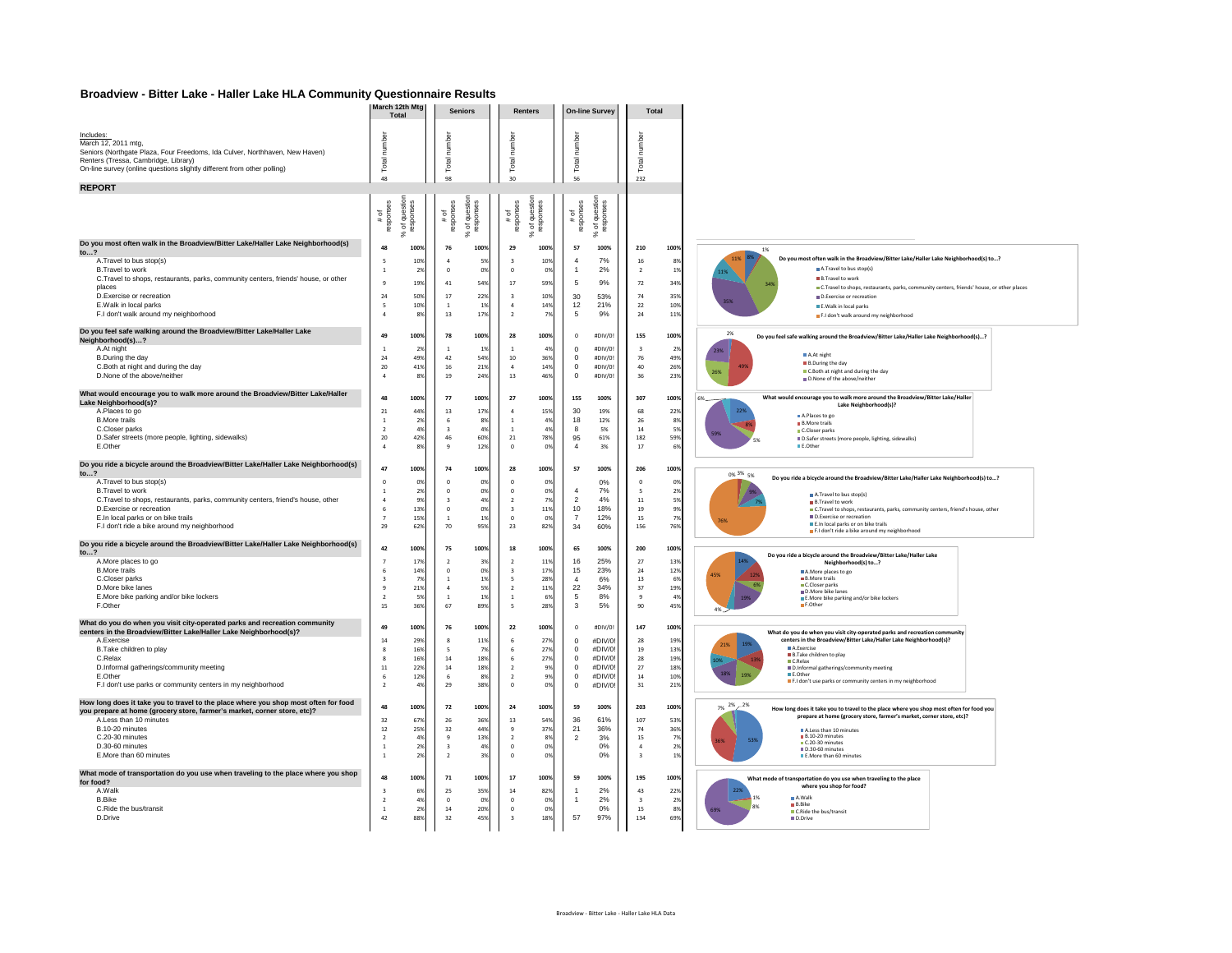### **Broadview - Bitter Lake - Haller Lake HLA Community Questionnaire Results**

|                                                                                                                                                                                                                                                                                                                                                                                                                                |                                                                                                                                                                                                       | March 12th Mtg<br><b>Total</b>                                                                                                            |                                                                                                                                                                                                                                                                    | <b>Seniors</b>                                                                                                                            |                                                                                                                                                                                                                                                                                      | <b>Renters</b>                                                                                                                            |                                                                                                                                                                                                                                         | <b>On-line Survey</b>                                                                                                                                         | Total                                                                                                                                                                                                                                                                                      |                                                                                                                                           |                                                                                                                                                                                                                                                                                                                                                                                                                                                                                                                   |
|--------------------------------------------------------------------------------------------------------------------------------------------------------------------------------------------------------------------------------------------------------------------------------------------------------------------------------------------------------------------------------------------------------------------------------|-------------------------------------------------------------------------------------------------------------------------------------------------------------------------------------------------------|-------------------------------------------------------------------------------------------------------------------------------------------|--------------------------------------------------------------------------------------------------------------------------------------------------------------------------------------------------------------------------------------------------------------------|-------------------------------------------------------------------------------------------------------------------------------------------|--------------------------------------------------------------------------------------------------------------------------------------------------------------------------------------------------------------------------------------------------------------------------------------|-------------------------------------------------------------------------------------------------------------------------------------------|-----------------------------------------------------------------------------------------------------------------------------------------------------------------------------------------------------------------------------------------|---------------------------------------------------------------------------------------------------------------------------------------------------------------|--------------------------------------------------------------------------------------------------------------------------------------------------------------------------------------------------------------------------------------------------------------------------------------------|-------------------------------------------------------------------------------------------------------------------------------------------|-------------------------------------------------------------------------------------------------------------------------------------------------------------------------------------------------------------------------------------------------------------------------------------------------------------------------------------------------------------------------------------------------------------------------------------------------------------------------------------------------------------------|
| Includes:<br>March 12, 2011 mtg.<br>Seniors (Northgate Plaza, Four Freedoms, Ida Culver, Northhaven, New Haven)<br>Renters (Tressa, Cambridge, Library)<br>On-line survey (online questions slightly different from other polling)                                                                                                                                                                                             | Total number<br>48                                                                                                                                                                                    |                                                                                                                                           | Total number<br>98                                                                                                                                                                                                                                                 |                                                                                                                                           | Total number<br>30                                                                                                                                                                                                                                                                   |                                                                                                                                           | Total number<br>56                                                                                                                                                                                                                      |                                                                                                                                                               | Total number<br>232                                                                                                                                                                                                                                                                        |                                                                                                                                           |                                                                                                                                                                                                                                                                                                                                                                                                                                                                                                                   |
| <b>REPORT</b>                                                                                                                                                                                                                                                                                                                                                                                                                  |                                                                                                                                                                                                       |                                                                                                                                           |                                                                                                                                                                                                                                                                    |                                                                                                                                           |                                                                                                                                                                                                                                                                                      |                                                                                                                                           |                                                                                                                                                                                                                                         |                                                                                                                                                               |                                                                                                                                                                                                                                                                                            |                                                                                                                                           |                                                                                                                                                                                                                                                                                                                                                                                                                                                                                                                   |
| Do you grow some of your own food? If yes, where?<br>A.In my yard<br>B.On my balcony or patio<br>C.In a p-patch or community garden<br>D.In someone else's yard (neighbor or friend)<br>E.Other<br>F.I don't grow my own food                                                                                                                                                                                                  | # of<br>responses<br>47<br>29<br>$\overline{1}$<br>$\overline{2}$<br>$\overline{\mathbf{0}}$<br>$\overline{\mathbf{0}}$<br>15                                                                         | of question<br>responses<br>×<br>100%<br>62%<br>2%<br>4%<br>0%<br>0%<br>32%                                                               | # of<br>responses<br>74<br>$\,$ 1<br>$\overline{\phantom{a}}$<br>$\overline{7}$<br>$\overline{2}$<br>$\overline{1}$<br>58                                                                                                                                          | 6 of question<br>responses<br>×<br>100%<br>1%<br>7%<br>9%<br>3%<br>1%<br>78%                                                              | # of<br>response<br>24<br>$\overline{2}$<br>$\overline{\mathbf{3}}$<br>$\mathbf 0$<br>$\,$ 1 $\,$<br>$\mathbf 0$<br>18                                                                                                                                                               | of question<br>responses<br>$\approx$<br>100%<br>8%<br>12%<br>0%<br>4%<br>0%<br>75%                                                       | # of<br>responses<br>60<br>35<br>$\overline{2}$<br>0<br>$^{\circ}$<br>0<br>23                                                                                                                                                           | of question<br>responses<br>వి<br>100%<br>58%<br>3%<br>0%<br>0%<br>0%<br>38%                                                                                  | 205<br>67<br>$11\,$<br>$\overline{9}$<br>$\overline{\mathbf{3}}$<br>$\mathbf{1}$<br>114                                                                                                                                                                                                    | 100%<br>33%<br>5%<br>4%<br>1%<br>0%<br>56%                                                                                                | Do you grow some of your own food? If yes, where?<br>A.In my yard<br><b>B.On my balcony or patio</b><br>C.In a p-patch or community garden<br>56%<br><b>III</b> D.In someone else's yard (neighbor or friend)<br><b>E.Other</b><br>F.I don't grow my own food<br>1944%<br>1%                                                                                                                                                                                                                                      |
| How old are you?<br>A.18 or younger<br>B.19-30<br>$C.31 - 50$<br>D.51-65<br>E.66-80<br>F.Over 80                                                                                                                                                                                                                                                                                                                               | 47<br>$\overline{0}$<br>$\overline{2}$<br>12<br>18<br>$12\,$<br>$\overline{\mathbf{3}}$                                                                                                               | 100%<br>0%<br>4%<br>26%<br>38%<br>26%<br>6%                                                                                               | 75<br>$\Omega$<br>$\overline{0}$<br>$\mathbf 0$<br>$\mathbf{R}$<br>30<br>37                                                                                                                                                                                        | 100%<br>0%<br>0%<br>0%<br>11%<br>40%<br>49%                                                                                               | 23<br>$\overline{2}$<br>$\overline{\mathbf{3}}$<br>8<br>$\overline{7}$<br>$\circ$<br>$\overline{\mathbf{3}}$                                                                                                                                                                         | 100%<br>9%<br>13%<br>35%<br>30%<br>0%<br>13%                                                                                              | 56<br>6<br>24<br>20<br>6                                                                                                                                                                                                                | 100%<br>0%<br>11%<br>43%<br>36%<br>11%<br>0%                                                                                                                  | 201<br>$\overline{2}$<br>$11\,$<br>44<br>53<br>48<br>43                                                                                                                                                                                                                                    | 100%<br>1%<br>5%<br>22%<br>26%<br>24%<br>21%                                                                                              | 1%<br>.6%<br>How old are you?<br>21%<br>A.18 or younger<br>22%<br><b>B.19-30</b><br>C.31-50<br><b>III</b> D.51-65<br>24%<br><b>■E.66-80</b><br>F.Over 80                                                                                                                                                                                                                                                                                                                                                          |
| What is your race/ethnicity?<br>A.White/Caucasian<br><b>B.Black/African American</b><br>C.American Indian or Alaska Native<br>D.Asian or Southeast Asian<br>E.Hawaiian Native/Pacific Islander, Samoan<br>F.Latino/Hispanic<br>G.African/African Immigrant<br>H.Filipino<br><b>I.Mixed Race</b><br>J.Other                                                                                                                     | 52<br>40<br>$\overline{2}$<br>$\overline{1}$<br>$\overline{1}$<br>$\overline{0}$<br>$\overline{\mathbf{0}}$<br>$\overline{1}$<br>$\overline{1}$<br>$\overline{\mathbf{3}}$<br>$\overline{\mathbf{3}}$ | 100%<br>77%<br>4%<br>2%<br>2%<br>0%<br>0%<br>2%<br>2%<br>6%<br>6%                                                                         | 77<br>66<br>$\overline{1}$<br>$\mathbf 0$<br>$\mathbf{A}$<br>$\Omega$<br>$\mathbf 0$<br>$\overline{2}$<br>$\overline{\mathbf{3}}$<br>$\overline{1}$<br>$\Omega$                                                                                                    | 100%<br>86%<br>1%<br>0%<br>5%<br>0%<br>0%<br>3%<br>4%<br>1%<br>0%                                                                         | 26<br>8<br>$\overline{7}$<br>$\mathbf 0$<br>$\mathbf 0$<br>$\overline{2}$<br>$\overline{\mathbf{3}}$<br>$\circ$<br>$\circ$<br>$\overline{\mathbf{3}}$<br>$\overline{\mathbf{3}}$                                                                                                     | 100%<br>31%<br>27%<br>0%<br>0%<br>8%<br>12%<br>0%<br>0%<br>12%<br>12%                                                                     | 51<br>48<br>$\mathsf 0$<br>$^{\circ}$<br>3<br>$\Omega$<br>0<br>$\Omega$<br>$\Omega$<br>$^{\circ}$<br>$\Omega$                                                                                                                           | 100%<br>94%<br>0%<br>0%<br>6%<br>0%<br>0%<br>0%<br>0%<br>0%<br>0%                                                                                             | 206<br>162<br>10<br>$\mathbf{1}$<br>8<br>$\overline{2}$<br>$\overline{\mathbf{3}}$<br>$\overline{\mathbf{3}}$<br>$\overline{a}$<br>$\overline{7}$<br>6                                                                                                                                     | 100%<br>79%<br>5%<br>0%<br>4%<br>1%<br>1%<br>1%<br>2%<br>3%<br>3%                                                                         | 1% 2% 3% 3%<br>$1\%$<br>1%<br>What is your race/ethnicity?<br>A.White/Caucasian<br><b>B.Black/African American</b><br><b>E</b> C.American Indian or Alaska Native<br><b>III</b> D.Asian or Southeast Asian<br>E.Hawaiian Native/Pacific Islander, Samoan<br>F.Latino/Hispanic<br>G.African/African Immigrant<br><b>H.Filipino</b><br>I Mixed Race<br><b>III J.Other</b>                                                                                                                                           |
| What is the primary language spoken in your home?<br>A.Spanish<br><b>B.English</b><br>C.Afa-Somali<br>D.Afan-Oromo<br>E.Tigrinya<br>F.Tagalog<br>G.Vietnamese<br>H.Cantonese/Mandarin<br>I.Khmer<br>J.Laotian<br>K.Samoan<br>L.Korean<br>M.Arabic<br>N.Burmese<br>O.Hmong<br>P.Amharic<br>Please rate your experience at today's Broadview/Bitter Lake/Haller Lake<br>A.Excellent<br><b>B.Verv Good</b><br>C.Good<br>D.Average | 45<br>$\overline{0}$<br>45<br>$\overline{0}$<br>$\overline{\mathbf{0}}$<br>$\overline{0}$<br>46<br>$\overline{a}$<br>20<br>11<br>-9                                                                   | 100%<br>0%<br>100%<br>0%<br>0%<br>0%<br>0%<br>0%<br>0%<br>0%<br>0%<br>0%<br>0%<br>0%<br>0%<br>0%<br>0%<br>100%<br>9%<br>43%<br>24%<br>20% | 80<br>$\mathbf 0$<br>76<br>$\overline{0}$<br>$\mathbf 0$<br>$\overline{0}$<br>$\overline{2}$<br>$\mathbf 0$<br>$\overline{1}$<br>$\circ$<br>$\Omega$<br>$\Omega$<br>$\mathbf{0}$<br>$\Omega$<br>$\circ$<br>$\Omega$<br>$\overline{1}$<br>81<br>33<br>25<br>8<br>13 | 100%<br>0%<br>95%<br>0%<br>0%<br>0%<br>2%<br>0%<br>1%<br>0%<br>0%<br>0%<br>0%<br>0%<br>0%<br>0%<br>1%<br>100%<br>41%<br>31%<br>10%<br>16% | 24<br>$\overline{\mathbf{3}}$<br>15<br>$\circ$<br>$\circ$<br>$\mathbf 0$<br>$\mathbf 0$<br>$\mathbf 0$<br>$\overline{1}$<br>0<br>$\mathsf 0$<br>-1<br>$^{\circ}$<br>3<br>$\mathbf 0$<br>$\mathbf 0$<br>$\overline{1}$<br>23<br>17<br>$\overline{a}$<br>$\overline{2}$<br>$\mathbf 0$ | 100%<br>13%<br>62%<br>0%<br>0%<br>0%<br>0%<br>0%<br>4%<br>0%<br>0%<br>4%<br>0%<br>13%<br>0%<br>0%<br>4%<br>100%<br>74%<br>17%<br>9%<br>0% | 53<br>53<br>$\mathbf{0}$<br>0<br>$\mathsf 0$<br>$\Omega$<br>$\Omega$<br>$\Omega$<br>0<br>$\Omega$<br>$\Omega$<br>$\Omega$<br>$\Omega$<br>$\Omega$<br>$\Omega$<br>$\Omega$<br>$\Omega$<br>$^{\circ}$<br>$\Omega$<br>$\Omega$<br>$\Omega$ | 100%<br>0%<br>100%<br>0%<br>0%<br>0%<br>0%<br>0%<br>0%<br>0%<br>0%<br>0%<br>0%<br>0%<br>0%<br>0%<br>0%<br>#DIV/0!<br>#DIV/0!<br>#DIV/0!<br>#DIV/0!<br>#DIV/0! | 202<br>$\overline{\mathbf{3}}$<br>189<br>$\mathbf 0$<br>$\circ$<br>$\Omega$<br>$\overline{2}$<br>$\circ$<br>$\overline{2}$<br>$\circ$<br>$\Omega$<br>$\overline{1}$<br>$\circ$<br>$\overline{\mathbf{3}}$<br>$\,0\,$<br>$\circ$<br>$\overline{\phantom{0}}$<br>150<br>54<br>49<br>21<br>22 | 100%<br>1%<br>94%<br>0%<br>0%<br>0%<br>1%<br>0%<br>1%<br>0%<br>0%<br>0%<br>0%<br>1%<br>0%<br>0%<br>1%<br>100%<br>36%<br>33%<br>14%<br>15% | What is the primary language spoken in your home<br>A.Spanish<br><b>B.English</b><br>C.Afa-Somal<br><b>D.Afan-Oromo</b><br>E.Tigrinya<br>F.Tagalog<br>G.Vietnamese<br><b>BH Cantonese/Mandarin</b><br>III.Khmer<br><b>III</b> J. Laotian<br>K.Samoan<br>94%<br><b>LI</b> Korean<br>M.Arabic<br>N.Burmese<br>O.Hmong<br>Please rate your experience at today's Broadview/Bitter Lake/Haller Lake<br>$-1%$<br>2%.<br>Neighborhood(s)?<br>A.Excellent<br><b>B.Very Good</b><br>14%<br>C.Good<br><b>III</b> D.Average |
| E.Poor<br>F.Verv Poor                                                                                                                                                                                                                                                                                                                                                                                                          | $\overline{z}$<br>$\overline{0}$                                                                                                                                                                      | 4%<br>0%                                                                                                                                  | $\overline{1}$<br>$\mathbf{1}$                                                                                                                                                                                                                                     | 1%<br>1%                                                                                                                                  | $\circ$<br>$\mathbf 0$                                                                                                                                                                                                                                                               | 0%<br>0%                                                                                                                                  | $\Omega$<br>$\Omega$                                                                                                                                                                                                                    | #DIV/0!<br>#DIV/0!                                                                                                                                            | $\overline{\mathbf{3}}$<br>$\mathbf{1}$                                                                                                                                                                                                                                                    | 2%<br>1%                                                                                                                                  | <b>III</b> F. Poor<br><b>F</b> Very Poor                                                                                                                                                                                                                                                                                                                                                                                                                                                                          |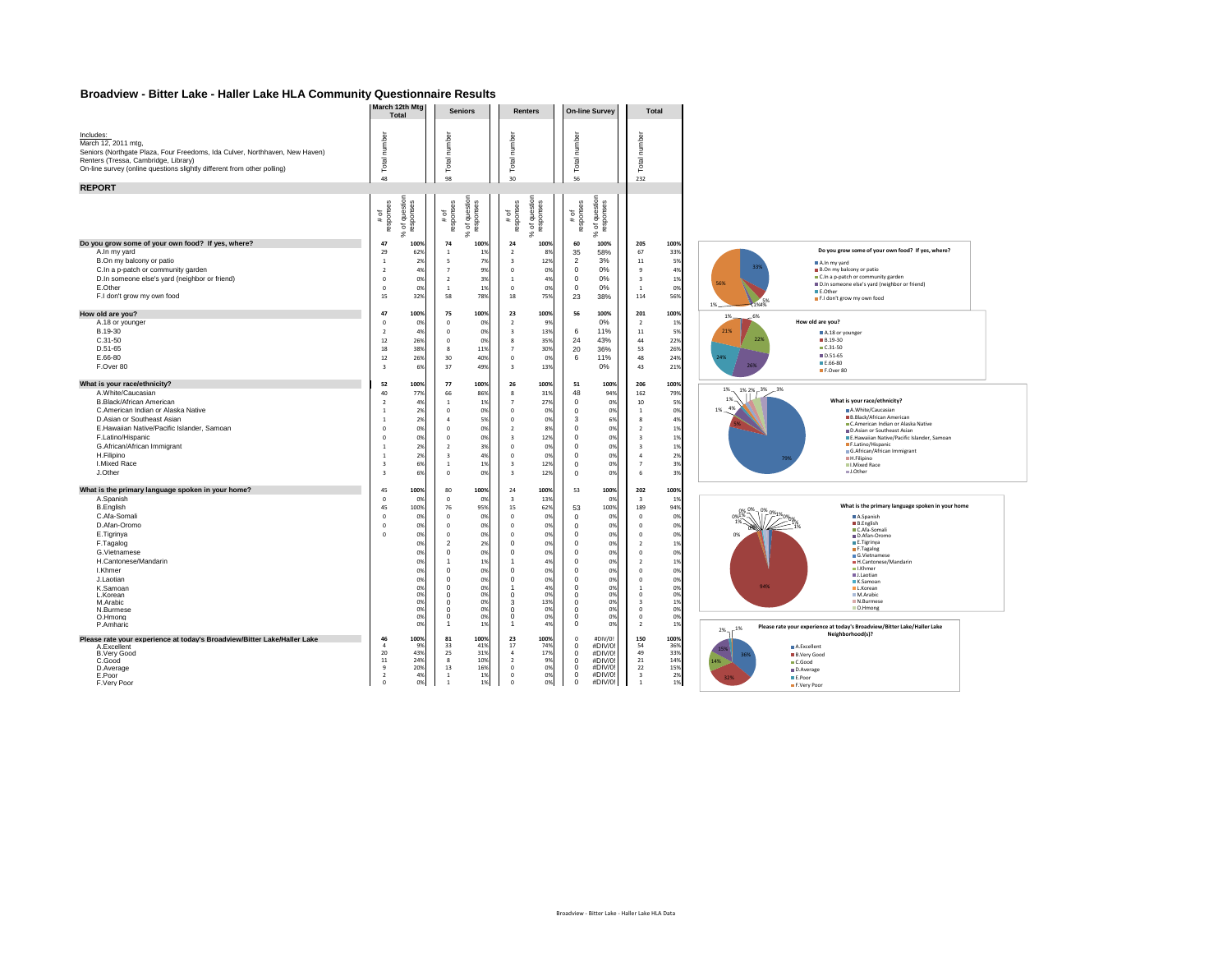## **HLA Neighborhood Discussions Broadview – Bitter Lake – Haller Lake**

Community meetings provided an opportunity for residents to share their priorities for the growth of their neighborhoods with the City. HLA elements were incorporated into the first neighborhood planning town hall meeting. Questions aimed to gather qualitative feedback from the community on neighborhood elements important to them, and to fill in specific HLA information that was not available through the indicators or survey. This summary includes feedback from the first neighborhood town hall meeting, as well as five small group meetings with residents of housing for seniors and people with disabilities, two meetings with renters, and one meeting with youth.

At the neighborhood planning town hall meeting, participants were divided into table groups of four to eight people to gather the information below. Each table included a large map of the neighborhood planning area and a flip chart for collecting feedback. Each table was staffed by two staff from city departments participating in the neighborhood plan update process, who facilitated discussion with participants and recorded participant feedback on maps and flipcharts.

At the small group meetings, a member of the community acted as convener, facilitator, and note‐taker for the meeting. Maps were available and notes were recorded on flip charts. A modified set of questions was asked at some meetings.

The questions asked are presented below, followed by a summary of responses. The summary aims to present the most common themes that emerged from the meetings. Also included are lists of responses to questions about specific locations or institutions that are relevant to HLA topic areas, and for which having specific responses may be useful for developing next steps on community priorities.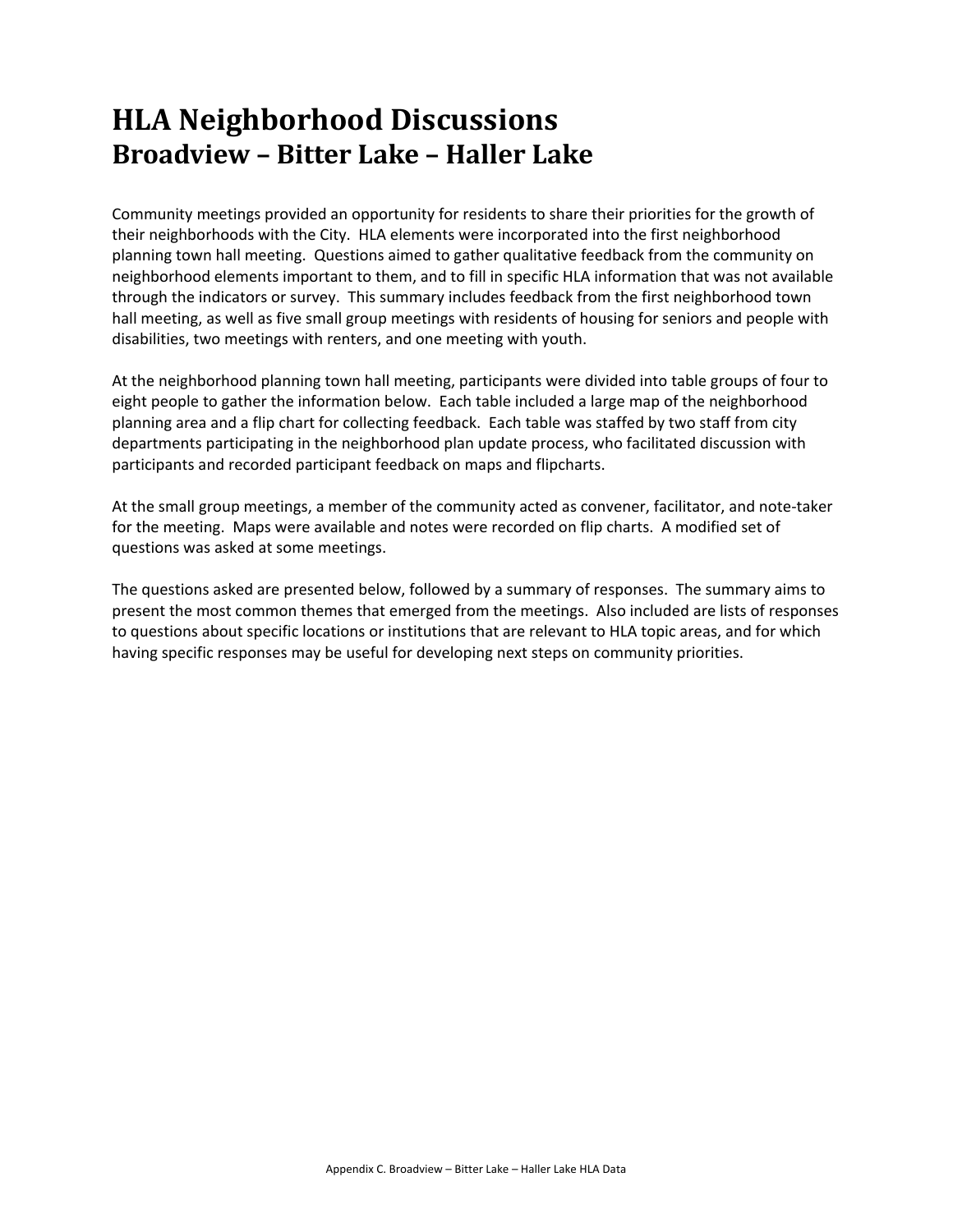## Neighborhood Discussion Questions

## **What's Good? What Needs Improving? What's Missing?**

- 1. Why did you choose to live, work, shop, play, or own a business, in the neighborhood?
- 2. What is working well in the neighborhood in the following areas?
	- a. Stores (goods) and services?
	- b. Your environment– buildings, streets, parks, and scenery?
	- c. Housing?
	- d. Parks and recreation programs?
	- e. Getting around?
	- f. Community?
- 3. What isn't working well and what positive changes would you like to see in the neighborhood as it grows?
	- a. Stores and services?
	- b. Your environment?
	- c. Housing?
	- d. Parks and recreation programs?
	- e. Getting around?
	- f. Community?

## **Town Center –Shopping & Services, Community Character**

- 1. Where do you go for goods and services?
	- a. Where do you buy food? (include stores, farmers markets, CSAs/produce deliveries, etc)
	- b. What is important in choosing where you shop for food?
	- c. Where do you find the goods and services necessary to sustain your cultural identity?
	- d. How do you get there?
- 2. Where/What do you consider to be the town center of the neighborhood?
- 3. What unique characteristics of the commercial (business) district give it its identity and what would you like to see preserved or remain in the neighborhood
- 4. Looking to the future, what do you want improved?

## **Community ‐ Social & Physical**

- Is there an active cultural, faith-based or other community organization or association in the neighborhood that you participate in?
	- a. What role do these groups play in your relationship to your neighborhood?
	- b. Where are they located? How do you get there?
- 2. Are there places in the neighborhood where you go to meet friends or gather? Where are they? a. Are additional gathering spaces needed? Where?
- 3. Which parks, community centers, or playgrounds do you regularly visit?
- 4. Where are new parks/open spaces needed?
- 5. What type of housing would you like to see in the future?
- 6. Do you believe this will affect current residents in Rainier Beach? Why?

## **Getting Around**

- 1. Do you walk, bike or take transit? Note areas described as less safe and locations and reasons for safety concern traffic speed, crime, missing sidewalks, etc.
	- a. Is it safe and easy to get where you want to go by walking? Note areas described as less safe and reasons for safety concern – traffic speed, crime, missing sidewalks, etc.
	- b. Is it safe and easy to get where you want to go by biking?
	- c. How about for your children getting to school? Is it safe and easy for them to walk or bike?
	- d. How do you get to parks?
	- e. What would make it easier for you to choose to walk, bike, or take transit more?
- 2. Do you use Light rail? If yes, how do you get to the station?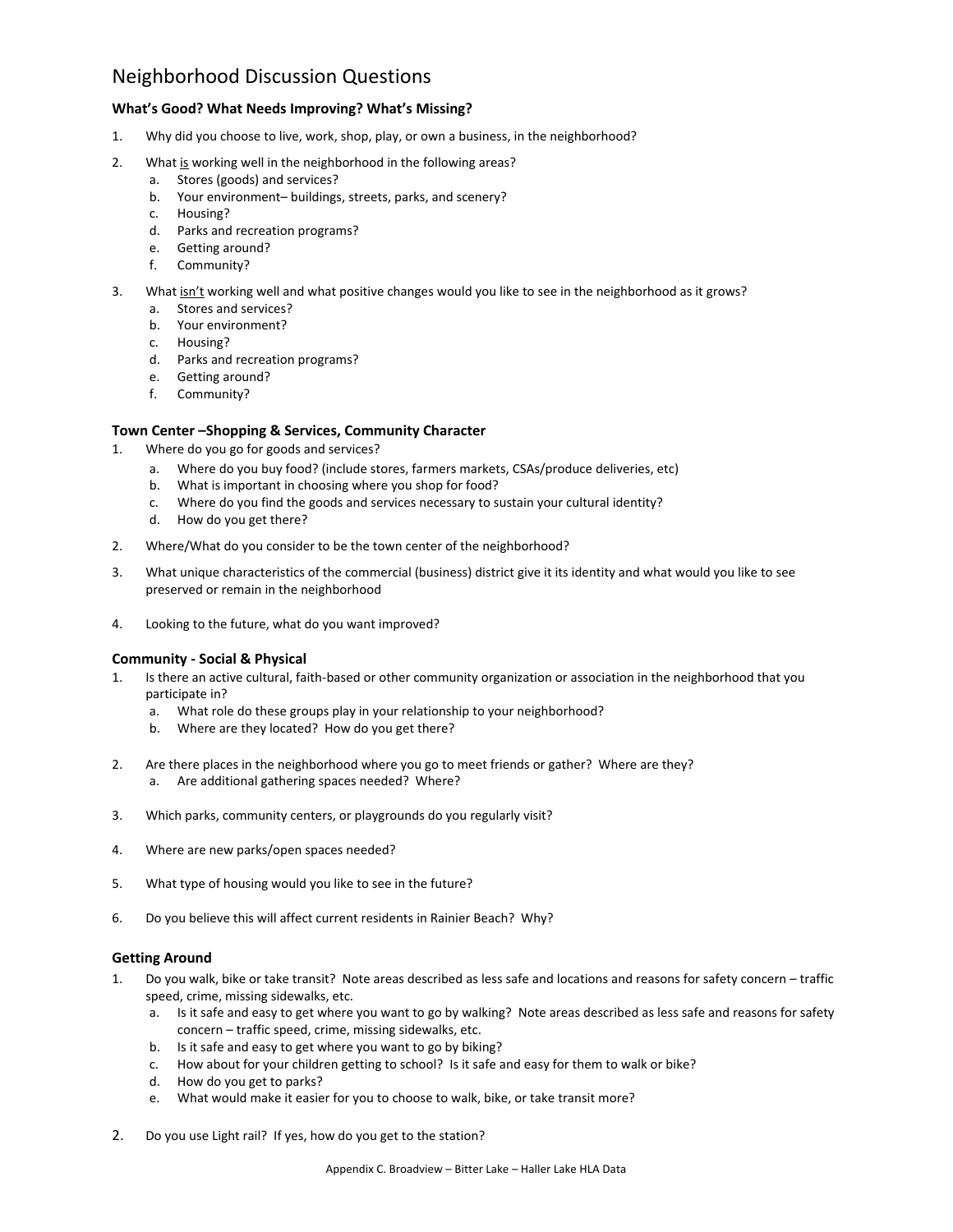| <b>Summary of Neighborhood Discussion Input</b>                                                                                                                                                                                                                                                                                                                                                                                                                                                                                                                                                                           |                                                                                                                                                                                                                                                                                                                                                                                                                                                                                                                                    |                                                                                                                                                                                                                                                                                                                                                                                                                                                                                                                                                                                                                                                                                                            |  |  |  |  |  |  |  |  |
|---------------------------------------------------------------------------------------------------------------------------------------------------------------------------------------------------------------------------------------------------------------------------------------------------------------------------------------------------------------------------------------------------------------------------------------------------------------------------------------------------------------------------------------------------------------------------------------------------------------------------|------------------------------------------------------------------------------------------------------------------------------------------------------------------------------------------------------------------------------------------------------------------------------------------------------------------------------------------------------------------------------------------------------------------------------------------------------------------------------------------------------------------------------------|------------------------------------------------------------------------------------------------------------------------------------------------------------------------------------------------------------------------------------------------------------------------------------------------------------------------------------------------------------------------------------------------------------------------------------------------------------------------------------------------------------------------------------------------------------------------------------------------------------------------------------------------------------------------------------------------------------|--|--|--|--|--|--|--|--|
| <b>What's Good</b>                                                                                                                                                                                                                                                                                                                                                                                                                                                                                                                                                                                                        | <b>What needs improving</b>                                                                                                                                                                                                                                                                                                                                                                                                                                                                                                        | Key Issues to be Addressed During Update<br>(Vision for the Future)                                                                                                                                                                                                                                                                                                                                                                                                                                                                                                                                                                                                                                        |  |  |  |  |  |  |  |  |
| <b>RESILIENT COMMUNITY AND ORGANIZATIONS</b>                                                                                                                                                                                                                                                                                                                                                                                                                                                                                                                                                                              |                                                                                                                                                                                                                                                                                                                                                                                                                                                                                                                                    |                                                                                                                                                                                                                                                                                                                                                                                                                                                                                                                                                                                                                                                                                                            |  |  |  |  |  |  |  |  |
|                                                                                                                                                                                                                                                                                                                                                                                                                                                                                                                                                                                                                           | A resilient and interconnected community contains diverse households, supported by strong social and cultural institutions and services.                                                                                                                                                                                                                                                                                                                                                                                           |                                                                                                                                                                                                                                                                                                                                                                                                                                                                                                                                                                                                                                                                                                            |  |  |  |  |  |  |  |  |
| <b>Community Character</b><br>Stable community with growing<br>$\bullet$<br>diversity<br>Age diversity<br>$\bullet$<br>Natural assets<br>$\bullet$<br>Affordable<br>$\bullet$<br>Convenient to goods and services,<br>$\bullet$<br>transportation, downtown<br>Parks<br>$\bullet$<br>Rich with places of worship<br>$\bullet$<br>Library<br>$\bullet$<br>Rich with history, Playland, cemetery<br>$\bullet$<br>Many community institutions (see<br>$\bullet$<br>below)<br>145 <sup>th</sup> and greenwood coffee shop and<br>area<br>Affordable<br>$\bullet$<br>Good senior housing, multi-family<br>$\bullet$<br>housing | No cultural center/activities<br>$\bullet$<br>Need services to support housing<br>$\bullet$<br>Need places to meet up with neighbors<br>$\bullet$<br>Neighborhood gathering places<br>$\bullet$<br>Events to promote the neighborhood<br>$\bullet$<br>More art like whirligigs at substations<br>٠<br>Business district needs its unique<br>$\bullet$<br>identity<br>Needs destination spot - with coffee<br>٠<br>shops, small restaurants, boutiques, etc<br>Need activities for youth like bowling,<br>skate park, movie theater | <b>Support Resilient Community</b><br>Support the strong "single family" and<br>growing "multifamily" households<br>Plan for growing diversity (age, household<br>$\bullet$<br>types, ethnicity)<br>Support social, recreational and cultural<br>$\bullet$<br>programs / institutions<br>Maintain affordability<br>$\bullet$<br>Build on assets of convenience - proximity to<br>$\bullet$<br>services, jobs & nature<br>$\bullet$<br>Create an identity - so this area can be known<br>as __ neighborhood. To nurture<br>neighborhood pride and motivate groups of<br>people to get together to achieve the<br>neighborhood's goals.<br>More community events that are inviting to<br>diverse communities |  |  |  |  |  |  |  |  |
| Specific cultural and community institutions called out by participants:<br><b>Broadview Library</b><br><b>Bitter Lake Community Center</b><br><b>Broadview Community Council</b><br>Haller Lake Community Club<br><b>Granite Curling Club</b><br>Cascade Swim Club<br><b>Creative Cancer Center</b><br>Alzheimer discussion group for spouses/caretakers -- meets at Ida Culver<br>Senior programs at Community Center<br>P-Patch<br>Friends of Dunn Garden<br>YMCA in Shoreline<br><b>Special Olympics</b>                                                                                                              |                                                                                                                                                                                                                                                                                                                                                                                                                                                                                                                                    |                                                                                                                                                                                                                                                                                                                                                                                                                                                                                                                                                                                                                                                                                                            |  |  |  |  |  |  |  |  |
| <b>Goods &amp; Services</b><br>Accessible shopping                                                                                                                                                                                                                                                                                                                                                                                                                                                                                                                                                                        | Though goods and services are available,<br>$\bullet$<br>the existing commercial district on<br>Aurora lacks the small, neighborhood<br>feel - that supports getting to know<br>your neighbors<br>Lack of options; particularly grocery<br>$\bullet$<br>stores<br>Few small, independent stores<br>$\bullet$                                                                                                                                                                                                                       | Create a neighborhood scaled commercial district<br>Support greater range and more<br>neighborhood-serving shops and services<br>Improved selection of grocery stores<br>$\bullet$<br>Small independent shops<br>$\bullet$                                                                                                                                                                                                                                                                                                                                                                                                                                                                                 |  |  |  |  |  |  |  |  |
| Safety<br>GAIN (Greenwood Aurora Involved<br>Neighbors)                                                                                                                                                                                                                                                                                                                                                                                                                                                                                                                                                                   | Prostitution and drug sales along Aurora<br>$\bullet$<br>Ave                                                                                                                                                                                                                                                                                                                                                                                                                                                                       | Safety issues in parks<br>$\bullet$<br>Crime along Aurora<br>$\bullet$<br>Speeding on residential streets and pedestrian<br>$\bullet$<br>safety                                                                                                                                                                                                                                                                                                                                                                                                                                                                                                                                                            |  |  |  |  |  |  |  |  |
| <b>HEALTHY PEOPLE AND FAMILIES</b>                                                                                                                                                                                                                                                                                                                                                                                                                                                                                                                                                                                        |                                                                                                                                                                                                                                                                                                                                                                                                                                                                                                                                    |                                                                                                                                                                                                                                                                                                                                                                                                                                                                                                                                                                                                                                                                                                            |  |  |  |  |  |  |  |  |
| A healthy neighborhood provides access to resources necessary to live a healthful life.<br><b>Walking</b><br>Interurban Trail                                                                                                                                                                                                                                                                                                                                                                                                                                                                                             | Pervasive lack of sidewalks makes it less<br>$\bullet$<br>safe and more difficult to walk<br>Bad pedestrian on Aurora - where shops<br>$\bullet$<br>are<br>Bad east/west connections to Aurora<br>$\bullet$<br>and Greenwood - where busses are                                                                                                                                                                                                                                                                                    | <b>Balance Transportation System</b><br>Networks<br>$\bullet$<br>Complete streets (on arterials?)<br>$\circ$<br>Walkable to destinations like Carkeek and<br>$\circ$<br><b>Bitter Lake</b><br>Redeveloped Aurora<br>$\circ$                                                                                                                                                                                                                                                                                                                                                                                                                                                                                |  |  |  |  |  |  |  |  |
|                                                                                                                                                                                                                                                                                                                                                                                                                                                                                                                                                                                                                           | Can't get to Carkeek Park except by car<br>$\bullet$                                                                                                                                                                                                                                                                                                                                                                                                                                                                               | <b>BRT Planning</b><br>O                                                                                                                                                                                                                                                                                                                                                                                                                                                                                                                                                                                                                                                                                   |  |  |  |  |  |  |  |  |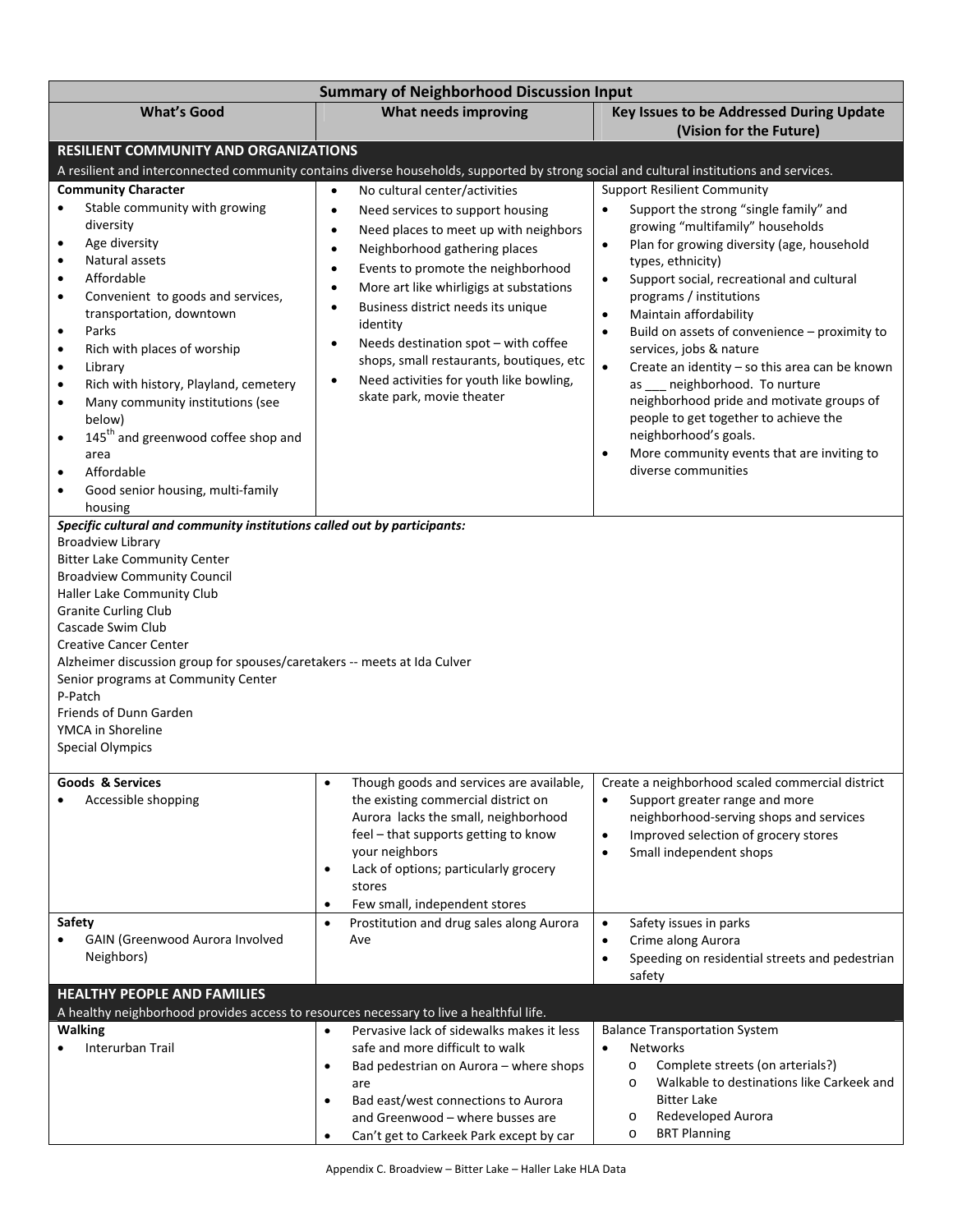| <b>Summary of Neighborhood Discussion Input</b>                                                                                                                                                                                                                                                                                                                                                                                                                                                          |                                                                                                                                                                                                                                                                                                     |                                                                                                                                                                                                                                                                                                                                                                                                                                                                                                                                                                                                                                                                                                         |  |  |  |  |  |  |  |  |
|----------------------------------------------------------------------------------------------------------------------------------------------------------------------------------------------------------------------------------------------------------------------------------------------------------------------------------------------------------------------------------------------------------------------------------------------------------------------------------------------------------|-----------------------------------------------------------------------------------------------------------------------------------------------------------------------------------------------------------------------------------------------------------------------------------------------------|---------------------------------------------------------------------------------------------------------------------------------------------------------------------------------------------------------------------------------------------------------------------------------------------------------------------------------------------------------------------------------------------------------------------------------------------------------------------------------------------------------------------------------------------------------------------------------------------------------------------------------------------------------------------------------------------------------|--|--|--|--|--|--|--|--|
| <b>What's Good</b>                                                                                                                                                                                                                                                                                                                                                                                                                                                                                       | <b>What needs improving</b>                                                                                                                                                                                                                                                                         | Key Issues to be Addressed During Update<br>(Vision for the Future)                                                                                                                                                                                                                                                                                                                                                                                                                                                                                                                                                                                                                                     |  |  |  |  |  |  |  |  |
|                                                                                                                                                                                                                                                                                                                                                                                                                                                                                                          | Lack of walkability inhibits informal<br>$\bullet$<br>"bumping into neighbors"<br>Interurban Trail being used as a dog park<br>$\bullet$                                                                                                                                                            | <b>Walkable Places</b><br>$\bullet$<br>Commercial nodes<br>$\circ$<br>Community places<br>$\circ$                                                                                                                                                                                                                                                                                                                                                                                                                                                                                                                                                                                                       |  |  |  |  |  |  |  |  |
| <b>Biking</b><br>Interurban Trail                                                                                                                                                                                                                                                                                                                                                                                                                                                                        | Bikes compete for space<br>$\bullet$                                                                                                                                                                                                                                                                | <b>Balance Transportation System</b><br><b>Networks</b><br>Complete streets (on arterials?)<br>$\circ$<br>Bikeable to destinations like Carkeek and<br>$\circ$<br><b>Bitter Lake</b><br>Redeveloped Aurora<br>$\circ$<br><b>BRT Planning</b><br>$\circ$<br>To Northgate<br>$\circ$                                                                                                                                                                                                                                                                                                                                                                                                                      |  |  |  |  |  |  |  |  |
| <b>Healthy Food Access</b><br><b>Central Market in Shoreline</b>                                                                                                                                                                                                                                                                                                                                                                                                                                         | Lack of options; particularly grocery<br>$\bullet$<br>stores and farmers market                                                                                                                                                                                                                     | Support greater range and more neighborhood-<br>serving shops and services<br>Improved selection of grocery stores<br>$\bullet$<br>Small independent shops<br>$\bullet$<br>Expand access to locally grown food<br>$\bullet$                                                                                                                                                                                                                                                                                                                                                                                                                                                                             |  |  |  |  |  |  |  |  |
| Specific food shopping destinations called out by neighborhood residents:<br>Within planning area:<br>Albertsons<br>Grocery Outlet<br>Sams Club<br>Amazon Fresh<br>Out of planning area:<br>HT Market (Just south of 105 <sup>th</sup> )<br>Central Market (Shoreline)<br>Safeway (Shoreline)<br>QFC (Shoreline or Holman)<br>Trader Joes (U-District or Ballard)<br>Lenny's Produce (on Greenwood)<br>PCC (Greenlake)<br><b>Ballard Farmers Market</b><br>Fred Meyer (Shoreline)<br>Costco<br>Thriftwav |                                                                                                                                                                                                                                                                                                     |                                                                                                                                                                                                                                                                                                                                                                                                                                                                                                                                                                                                                                                                                                         |  |  |  |  |  |  |  |  |
| SUPPORTIVE PHYSICAL ENVIRONMENT                                                                                                                                                                                                                                                                                                                                                                                                                                                                          | A natural and man-made environment that includes infrastructure supporting healthy activities provides for a healthy community.                                                                                                                                                                     |                                                                                                                                                                                                                                                                                                                                                                                                                                                                                                                                                                                                                                                                                                         |  |  |  |  |  |  |  |  |
| <b>Town Center</b><br>Have convenience of Aurora but not a<br>$\bullet$<br>place to relax and get together with<br>neighbors<br>Community center, library and parks<br>٠<br>as "town center"<br>Neighborhood scaled commercial<br>٠<br>center<br>Convenient access to goods and<br>٠<br>services - both locally and short drive<br>Support for "neighborhood" shopping<br>٠<br>areas                                                                                                                     | No town center. Town center is<br>$\bullet$<br>different from shopping center.<br>Not walkable<br>$\bullet$<br>Missing amenities<br>$\bullet$<br>Missing small-scale, independent retail<br>$\bullet$<br>Missing gathering spaces<br>$\bullet$<br>Needs neighborhood scaled businesses<br>$\bullet$ | Define neighborhood-Scaled Commercial<br>"Node(s)"<br>Town Center (Urban Village?) or<br>Neighborhood Commercial focus<br>Town center has local businesses the support<br>$\bullet$<br>neighborliness<br>Town center should be connected to<br>$\bullet$<br>amenities such as park, community center,<br>library<br>Town center to include places that promote<br>$\bullet$<br>informal gatherings and events<br>Create identity<br>$\bullet$<br>20 Minute Neighborhood Centers<br>$\bullet$<br>(Greenwood/Linden Ave?)<br>Define character<br>$\bullet$<br>Walkability<br>$\circ$<br><b>Community Gathering Spaces</b><br>$\circ$<br>Neighborhood Identity<br>$\circ$<br>Breadth of shops and services |  |  |  |  |  |  |  |  |